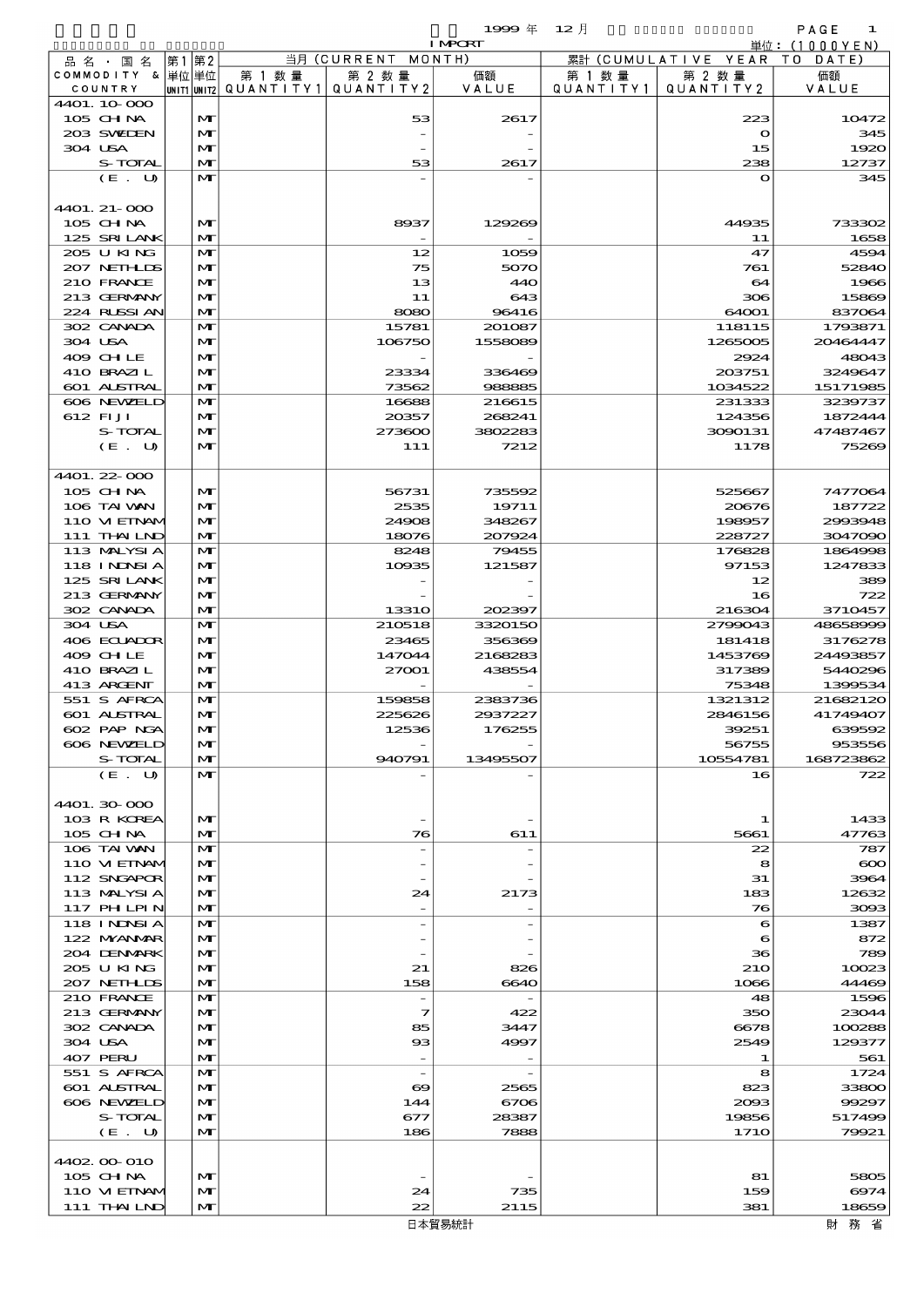$1999 \& 12 \&$ 

|         |                                   |      |                                        |        |                                                  | <b>I MPORT</b>   |                      |                              | 単位: (1000YEN)      |
|---------|-----------------------------------|------|----------------------------------------|--------|--------------------------------------------------|------------------|----------------------|------------------------------|--------------------|
|         | 品名・国名                             | 第1第2 |                                        |        | 当月 (CURRENT MONTH)                               |                  |                      | 累計 (CUMULATIVE YEAR TO DATE) |                    |
|         | COMMODITY & 単位単位<br>COUNTRY       |      |                                        | 第 1 数量 | 第 2 数量<br> UNIT1 UNIT2  Q∪ANT   TY1  Q∪ANT   TY2 | 価額<br>VALUE      | 第 1 数 量<br>QUANTITY1 | 第 2 数量<br>QUANTITY 2         | 価額<br>VALUE        |
|         | 4402.00-010                       |      |                                        |        |                                                  |                  |                      |                              |                    |
|         | 113 MALYSIA                       |      | M                                      |        | $\boldsymbol{\infty}$                            | 1635             |                      | 2460                         | 57456              |
|         | 117 PH LPIN                       |      | M                                      |        | 2706                                             | 87912            |                      | 22567                        | 748266             |
|         | 118 I NJNSI A                     |      | M                                      |        | 750                                              | 21975            |                      | 5869                         | 178814             |
|         | $123$ INIA                        |      | M                                      |        | 24                                               | $\infty$         |                      | 24                           | $\bf{696}$         |
|         | 125 SRILANK<br>S-TOTAL            |      | M<br>M                                 |        | 3586                                             | 115068           |                      | 120<br>31661                 | 4894<br>1021564    |
|         |                                   |      |                                        |        |                                                  |                  |                      |                              |                    |
|         | 4402.00-090                       |      |                                        |        |                                                  |                  |                      |                              |                    |
|         | 103 R KOREA                       |      | M                                      |        | $\mathbf o$                                      | 1162             |                      | 346                          | 20603              |
|         | 105 CH NA                         |      | M                                      |        | 3078                                             | 295496           |                      | 44896                        | 3810458            |
|         | 106 TAI VAN                       |      | M                                      |        | 22                                               | 4927             |                      | 306                          | 45938              |
|         | 108 HG KONG<br>110 VI EINAM       |      | M<br>M                                 |        |                                                  |                  |                      | 8<br>з                       | 1738<br>223        |
|         | 111 THAILND                       |      | M                                      |        | 63                                               | 2775             |                      | 1173                         | 65442              |
|         | 112 SNGAPOR                       |      | M                                      |        | 145                                              | 4394             |                      | 3378                         | 123645             |
|         | 113 MALYSIA                       |      | M                                      |        | 902                                              | 33732            |                      | 18199                        | 975268             |
|         | 117 PH LPIN                       |      | M                                      |        | 33                                               | 892              |                      | 275                          | 9163               |
|         | 118 I NDSI A                      |      | M                                      |        | 575                                              | 26976            |                      | 17084                        | 900907             |
|         | 123 INIA                          |      | M                                      |        |                                                  |                  |                      | 18                           | 1198               |
|         | 125 SRILANK                       |      | M                                      |        |                                                  |                  |                      | 34                           | 1768               |
|         | 205 U KING<br>215 SWIZLD          |      | M<br>M                                 |        |                                                  |                  |                      | 9<br>97                      | 1343<br>2362       |
|         | 221 MALTA                         |      | M                                      |        | 12                                               | 615              |                      | 12                           | 615                |
| 304 USA |                                   |      | M                                      |        |                                                  |                  |                      | 298                          | 53333              |
|         | S-TOTAL                           |      | $\mathbf{M}$                           |        | 4830                                             | 370969           |                      | 86136                        | 6014004            |
|         | (E. U)                            |      | M                                      |        |                                                  |                  |                      | 9                            | 1343               |
|         |                                   |      |                                        |        |                                                  |                  |                      |                              |                    |
|         | 4403.10-100                       |      |                                        |        |                                                  |                  |                      |                              |                    |
|         | 105 CH NA                         |      | $\mathbf{\alpha}$                      |        |                                                  |                  |                      | 162                          | 4163               |
|         | 222 FINAND<br>302 CANADA          |      | <b>CM</b><br>ŒИ                        |        | 7                                                | 254              |                      | 17<br>33                     | 620<br>997         |
|         | 413 ARGENT                        |      | $\mathbf{\alpha}$                      |        |                                                  |                  |                      | 32                           | 1025               |
|         | 601 ALSTRAL                       |      | ŒИ                                     |        | 8                                                | 445              |                      | $\infty$                     | 882                |
|         | 606 NEWELD                        |      | $\mathbf{\alpha}$                      |        | 5                                                | 259              |                      | 26                           | 1136               |
|         | S-TOTAL                           |      | $\mathbf{\alpha}$                      |        | 20                                               | 958              |                      | 290                          | 8823               |
|         | (E. U)                            |      | $\mathbf{\alpha}$                      |        | 7                                                | 254              |                      | 17                           | 620                |
|         |                                   |      |                                        |        |                                                  |                  |                      |                              |                    |
|         | 4403.20-010                       |      |                                        |        |                                                  |                  |                      |                              |                    |
|         | 105 CH NA<br>106 TAI VAN          |      | $\mathbf{\alpha}$<br>$\mathbf{\Omega}$ |        |                                                  |                  |                      | 1178<br>19                   | 50429<br>3343      |
|         | 224 RUSSI AN                      |      | $\mathbf{\alpha}$                      |        |                                                  |                  |                      | 286                          | 9433               |
|         | S-TOTAL                           |      | $\sigma$                               |        |                                                  |                  |                      | 1483                         | 63205              |
|         |                                   |      |                                        |        |                                                  |                  |                      |                              |                    |
|         | 4403.20-091                       |      |                                        |        |                                                  |                  |                      |                              |                    |
|         | $105$ CHNA                        |      | <b>CM</b>                              |        | 657                                              | 39067            |                      | 2973                         | 185116             |
|         | 110 VIEINAM                       |      | ŒМ                                     |        |                                                  |                  |                      | 117                          | 5843               |
|         | 111 THAILND                       |      | ŒИ                                     |        |                                                  |                  |                      | 21                           | 1229               |
|         | 121 LACS<br>213 GERMANY           |      | ŒИ<br>ŒИ                               |        |                                                  |                  |                      | 4418<br>4658                 | 144944<br>119949   |
|         | 222 FINAND                        |      | ŒИ                                     |        |                                                  |                  |                      | 35                           | 1811               |
|         | 224 RUSSI AN                      |      | ŒИ                                     |        | 154541                                           | 1413777          |                      | 1789696                      | 19286375           |
|         | 302 CANADA                        |      | $\mathbf{\alpha}$                      |        | 14                                               | 845              |                      | 2878                         | 83551              |
| 304 USA |                                   |      | ŒИ                                     |        |                                                  |                  |                      | 976                          | 28590              |
|         | 305 MEXICO                        |      | ŒИ                                     |        |                                                  |                  |                      | 76                           | 2136               |
|         | 409 CHLE                          |      | ŒИ                                     |        |                                                  |                  |                      | 98268                        | 990890             |
|         | 551 S AFRCA<br><b>601 ALSTRAL</b> |      | ŒИ<br>ŒИ                               |        | 2001<br>5624                                     | 23167<br>38874   |                      | 111462<br>209551             | 879875<br>1564719  |
|         | 606 NEWELD                        |      | ŒИ                                     |        | 93106                                            | 698610           |                      | 1331570                      | 10780833           |
|         | 610 SAMDA                         |      | <b>CM</b>                              |        |                                                  |                  |                      | 6287                         | 44873              |
|         | S-TOTAL                           |      | ŒИ                                     |        | 255943                                           | 2214340          |                      | 3562986                      | 34120734           |
|         | (E. U)                            |      | ŒМ                                     |        |                                                  |                  |                      | 4693                         | 121760             |
|         |                                   |      |                                        |        |                                                  |                  |                      |                              |                    |
|         | 4403.20-092                       |      |                                        |        |                                                  |                  |                      |                              |                    |
|         | 224 RUSSIAN                       |      | ŒИ                                     |        | 1950                                             | 13801            |                      | 30602                        | 255416             |
| 304 USA | 302 CANADA                        |      | ŒМ<br>ŒИ                               |        | 11637<br>27794                                   | 274108<br>626977 |                      | 50160<br>360663              | 1096173<br>8489288 |
|         | S-TOTAL                           |      | ŒИ                                     |        | 41381                                            | 914886           |                      | 441425                       | 9840877            |
|         |                                   |      |                                        |        |                                                  |                  |                      |                              |                    |
|         | 4403.20-093                       |      |                                        |        |                                                  |                  |                      |                              |                    |
|         | $105$ CHNA                        |      | ŒИ                                     |        | 11                                               | 733              |                      | 184                          | 12597              |
|         | 213 GERMANY                       |      | ŒИ                                     |        | 488                                              | 12172            |                      | 6464                         | 105848             |
|         | 215 SWIZLD                        |      | ŒИ                                     |        | 170                                              | 4128             |                      | 170                          | 4128               |
|         | 224 RUSSI AN                      |      | ŒИ                                     |        | 107272                                           | 898782           |                      | 1650356                      | 16078835           |
|         | 302 CANADA                        |      | <b>CM</b>                              |        | 8262                                             | 154539           |                      | 65684                        | 1334283            |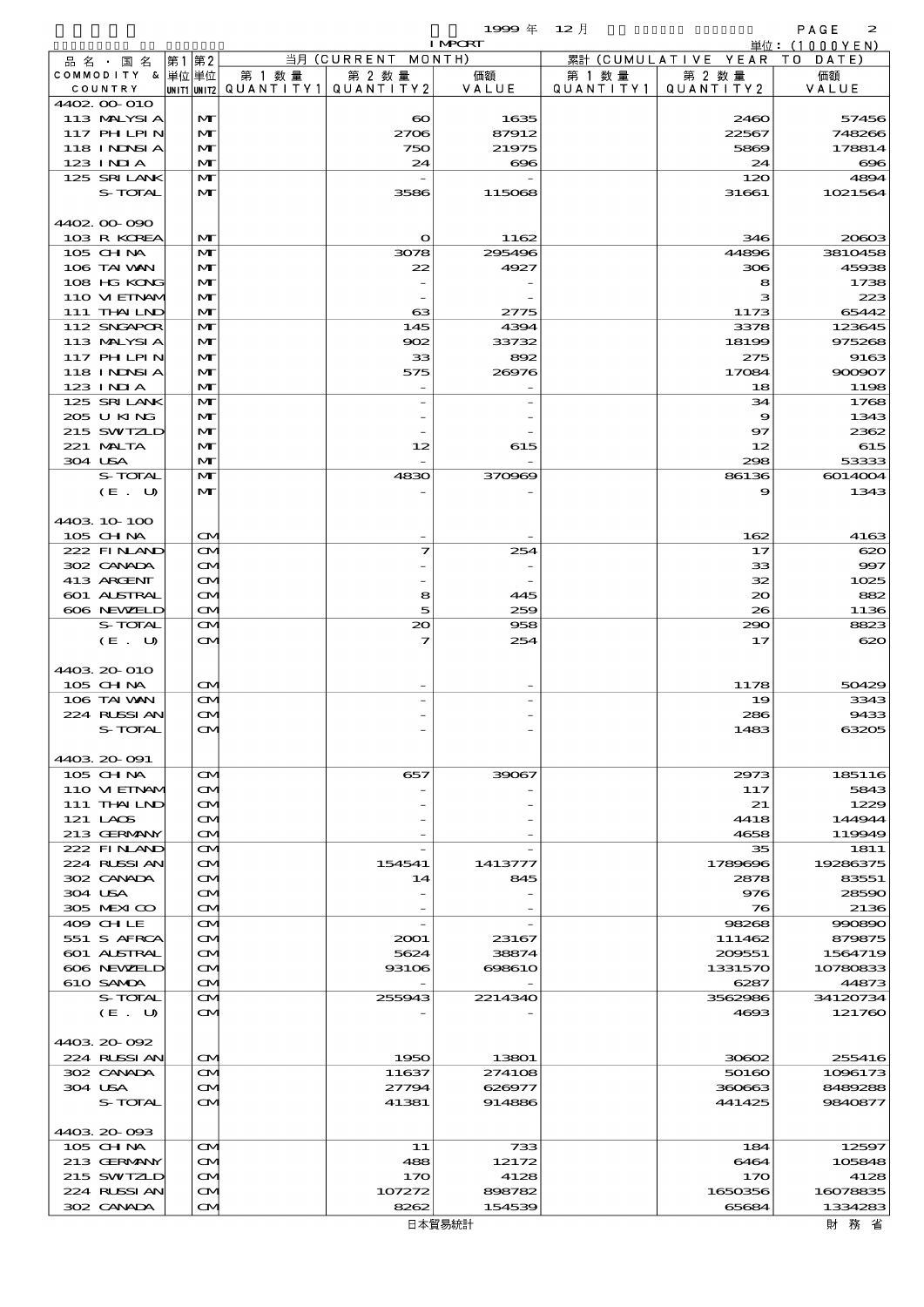$\begin{array}{ccccccccc}\n 1999 & \# & 12 \end{array}$ 

|                               |       |                         |        |                                       | <b>I MPORT</b> |        |                              | 単位: (1000YEN)    |
|-------------------------------|-------|-------------------------|--------|---------------------------------------|----------------|--------|------------------------------|------------------|
| 品名・国名                         | 第1 第2 |                         |        | 当月 (CURRENT MONTH)                    |                |        | 累計 (CUMULATIVE YEAR TO DATE) |                  |
| COMMODITY & 単位単位              |       |                         | 第 1 数量 | 第 2 数量                                | 価額             | 第 1 数量 | 第 2 数量                       | 価額               |
| COUNTRY<br>4403 20 093        |       |                         |        | UNIT1 UNIT2  QUANT I TY1  QUANT I TY2 | VALUE          |        | QUANTITY1   QUANTITY2        | VALUE            |
| 304 USA                       |       | $\mathbf{\Omega}$       |        | 4415                                  | 92894          |        | 82642                        | 1913847          |
| 551 S AFRCA                   |       | ŒM)                     |        |                                       |                |        | 7282                         | 75343            |
| S-TOTAL                       |       | ŒM)                     |        | 120618                                | 1163248        |        | 1812782                      | 19524881         |
| (E. U)                        |       | ŒИ                      |        | 488                                   | 12172          |        | 6464                         | 105848           |
|                               |       |                         |        |                                       |                |        |                              |                  |
| 4403 20 094                   |       |                         |        |                                       |                |        |                              |                  |
| 224 RUSSI AN                  |       | $\mathbf{\Omega}$       |        | 196247                                | 1324226        |        | 2218586                      | 18502120         |
| 304 USA                       |       | M                       |        |                                       |                |        | 877                          | 20278            |
| 409 CHLE<br>606 NEWELD        |       | ŒM)<br>ŒM.              |        |                                       |                |        | 358<br>$\boldsymbol{\infty}$ | 2406<br>350      |
| S-TOTAL                       |       | ŒМ                      |        | 196247                                | 1324226        |        | 2219881                      | 18525154         |
|                               |       |                         |        |                                       |                |        |                              |                  |
| 4403 20 095                   |       |                         |        |                                       |                |        |                              |                  |
| 103 R KOREA                   |       | $\mathbf{\Omega}$       |        |                                       |                |        | -1                           | 496              |
| 106 TAI VAN                   |       | ŒM)                     |        | $\bf{66}$                             | 10879          |        | 135                          | 23574            |
| 121 LAOS                      |       | ŒИ                      |        |                                       |                |        | 1984                         | 134542           |
| 224 RLSSIAN                   |       | <b>CM</b>               |        |                                       |                |        | 379                          | 2688             |
| 302 CANADA                    |       | M                       |        | 435                                   | 12265          |        | 6166                         | 176379           |
| 304 USA<br>606 NEWELD         |       | ŒM)                     |        | 7384<br>28                            | 212336<br>259  |        | 60816<br>46                  | 2070641<br>484   |
| S-TOTAL                       |       | ŒM.<br>ŒМ               |        | 7913                                  | 235739         |        | 69527                        | 2408804          |
|                               |       |                         |        |                                       |                |        |                              |                  |
| 4403 20 096                   |       |                         |        |                                       |                |        |                              |                  |
| 224 RUSSI AN                  |       | $\mathbf{\Omega}$       |        |                                       |                |        | 4143                         | 29091            |
| 302 CANADA                    |       | M                       |        | 19056                                 | 318484         |        | 198944                       | 3642362          |
| 304 USA                       |       | <b>CM</b>               |        | 36399                                 | 596344         |        | 463836                       | 8757659          |
| S-TOTAL                       |       | <b>CM</b>               |        | 55455                                 | 914828         |        | 666923                       | 12429112         |
|                               |       |                         |        |                                       |                |        |                              |                  |
| 4403 20 097                   |       |                         |        |                                       |                |        |                              |                  |
| 302 CANADA                    |       | ŒM.                     |        | 716                                   | 15709          |        | 4189                         | 123051           |
| 304 USA<br>S-TOTAL            |       | <b>CM</b><br><b>CM</b>  |        | 2645<br>3361                          | 73707<br>89416 |        | 22604<br>26793               | 631747<br>754798 |
|                               |       |                         |        |                                       |                |        |                              |                  |
| 4403 20 098                   |       |                         |        |                                       |                |        |                              |                  |
| 302 CANADA                    |       | ŒM.                     |        | 20278                                 | 510590         |        | 506544                       | 13749132         |
| 304 USA                       |       | <b>CM</b>               |        | 205843                                | 4866435        |        | 2907035                      | 76275856         |
| 525 N GER                     |       | <b>CM</b>               |        |                                       |                |        | 708                          | 8929             |
| 601 ALSTRAL                   |       | ŒM)                     |        |                                       |                |        | 10090                        | 137479           |
| 606 NEWELD                    |       | ŒM)                     |        | 34918                                 | 405373         |        | 277491                       | 3495283          |
| S-TOTAL                       |       | ŒИ                      |        | 261039                                | 5782398        |        | 3701868                      | 93666679         |
|                               |       |                         |        |                                       |                |        |                              |                  |
| 4403.20-099                   |       |                         |        |                                       |                |        |                              |                  |
| 104 N KOREA<br>105 CHNA       |       | M<br>ŒM)                |        | <b>210</b>                            | 4751           |        | 102<br>2839                  | 10752<br>82194   |
| 106 TAI VAN                   |       | ŒM.                     |        |                                       |                |        | 532                          | 44599            |
| 113 MALYSIA                   |       | ŒИ                      |        | 1225                                  | 23893          |        | 13752                        | 267391           |
| <b>118 INNSIA</b>             |       | ŒИ                      |        |                                       |                |        | 4502                         | 86850            |
| 121 LAOS                      |       | ŒM.                     |        |                                       |                |        | 295                          | 6765             |
| 132 BHUTAN                    |       | ŒM.                     |        |                                       |                |        | 21                           | 1691             |
| 302 CANADA                    |       | ŒM.                     |        | 400                                   | 8684           |        | 1374                         | 23348            |
| 304 USA                       |       | ŒИ                      |        | 74                                    | 1801           |        | 970                          | 17199            |
| S-TOTAL                       |       | <b>CM</b>               |        | 1909                                  | 39129          |        | 24387                        | 540789           |
|                               |       |                         |        |                                       |                |        |                              |                  |
| 4403 41-090<br>113 MALYSIA    |       | ŒИ                      |        | 72845                                 | 1198537        |        | 787540                       | 14393453         |
| 116 BRUNEI                    |       | <b>CM</b>               |        |                                       |                |        | 970                          | 13779            |
| 118 I NJNSI A                 |       | ŒM.                     |        | 7260                                  | 135536         |        | 33319                        | 634854           |
| 224 RUSSI AN                  |       | ŒM.                     |        |                                       |                |        | 2294                         | 37642            |
| S-TOTAL                       |       | ŒИ                      |        | 80105                                 | 1334073        |        | 824123                       | 15079728         |
|                               |       |                         |        |                                       |                |        |                              |                  |
| 4403 49 190                   |       |                         |        |                                       |                |        |                              |                  |
| 113 MALYSIA                   |       | M                       |        | 43828                                 | 763203         |        | 511326                       | 9797020          |
| 116 BRUNEI                    |       | ŒM.                     |        |                                       |                |        | 51                           | 734              |
| <b>118 INNSIA</b>             |       | ŒM.                     |        |                                       |                |        | 3742                         | 67343            |
| 224 RUSSIAN<br><b>S-TOTAL</b> |       | ŒИ<br>$\mathbf{\alpha}$ |        |                                       |                |        | 1954                         | 34302            |
|                               |       |                         |        | 43828                                 | 763203         |        | 517073                       | 9899399          |
| 4403 49 219                   |       |                         |        |                                       |                |        |                              |                  |
| 110 VIEINAM                   |       | $\mathbf{\Omega}$       |        |                                       |                |        | 1496                         | 24385            |
| 113 MALYSIA                   |       | ŒИ                      |        | 43168                                 | 756945         |        | 537778                       | 9921456          |
| 118 I NDSI A                  |       | ŒM)                     |        |                                       |                |        | 10597                        | 185676           |
| 121 LAOS                      |       | M                       |        |                                       |                |        | 3220                         | 55313            |
| 224 RUSSI AN                  |       | ŒM.                     |        |                                       |                |        | 1572                         | 27806            |
| 402 VENEZLA                   |       | $\sim$                  |        |                                       |                |        | 1565                         | 32303            |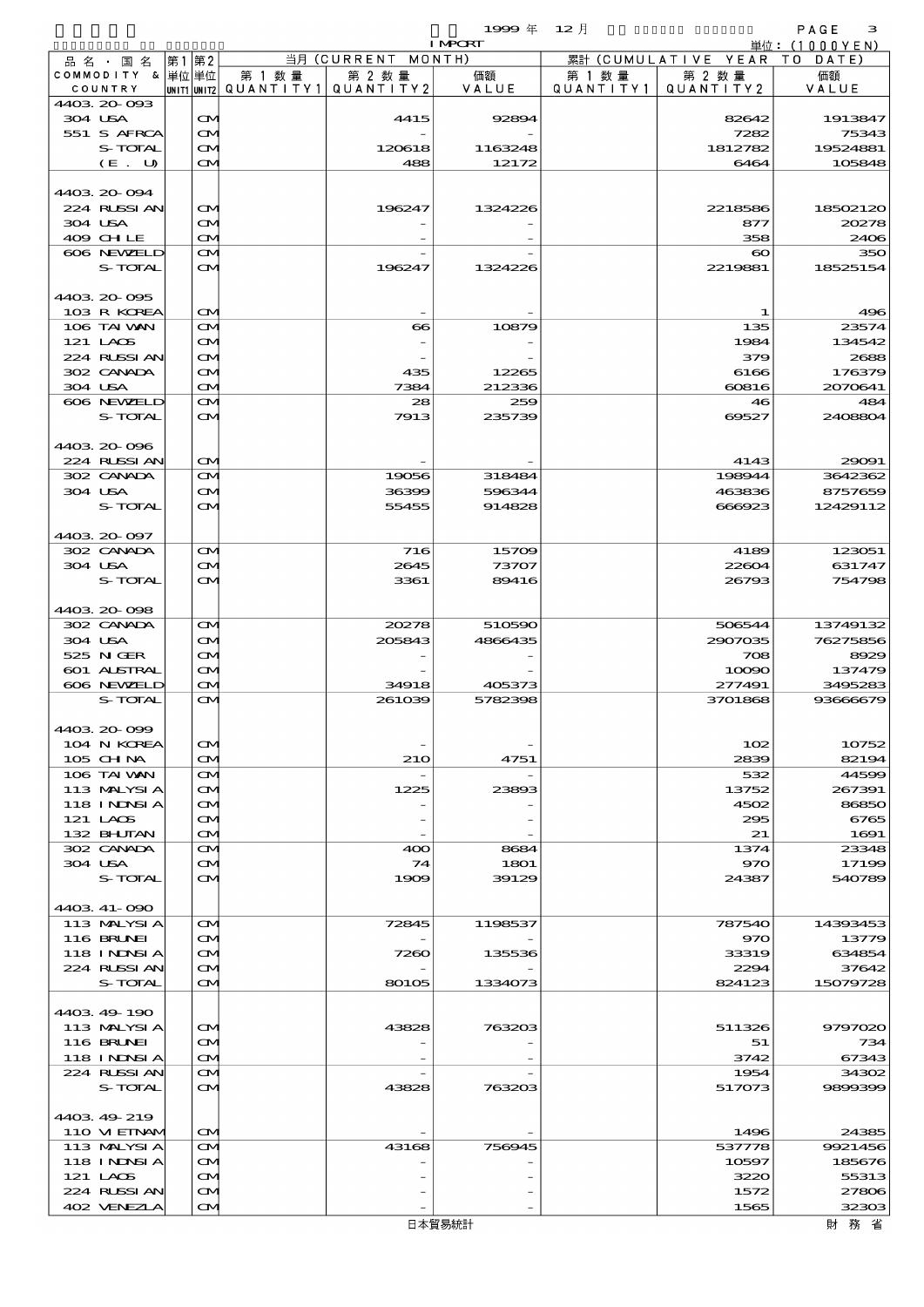$1999 \oplus 12 \uparrow$ 

|                              |    |                        |        |                                                  | <b>I MPORT</b> |        |                                 | 単位: (1000YEN)   |
|------------------------------|----|------------------------|--------|--------------------------------------------------|----------------|--------|---------------------------------|-----------------|
| 品名・国名                        | 第1 | 第2                     |        | 当月 (CURRENT MONTH)                               |                |        | 累計 (CUMULATIVE YEAR TO DATE)    |                 |
| COMMODITY & 単位単位<br>COUNTRY  |    |                        | 第 1 数量 | 第 2 数量<br> UNIT1 UNIT2  QUANT   TY1  QUANT   TY2 | 価額<br>VALUE    | 第 1 数量 | 第 2 数量<br>QUANTITY1   QUANTITY2 | 価額<br>VALUE     |
| 4403 49 219<br>S-TOTAL       |    | <b>CM</b>              |        | 43168                                            | 756945         |        | 556228                          | 10246939        |
| 4403 49 291<br>105 CHNA      |    | $\mathbf{\Omega}$      |        |                                                  |                |        | 62                              | 10469           |
| 113 MALYSIA                  |    | M                      |        |                                                  |                |        | 24                              | $\cos z$        |
| 122 NYANAR                   |    | ŒИ                     |        | 135                                              | 23986          |        | 1771                            | 270235          |
| S-TOTAL                      |    | $\mathbf{\alpha}$      |        | 135                                              | 23986          |        | 1857                            | 286796          |
| 4403.49-299                  |    |                        |        |                                                  |                |        |                                 |                 |
| 113 MALYSIA                  |    | M                      |        | 4813                                             | 55452          |        | 67270                           | 930538          |
| 602 PAP NGA                  |    | ŒИ                     |        | 17                                               | 258            |        | 4241                            | 58285           |
| S-TOTAL<br>4403.49-300       |    | $\mathbf{\alpha}$      |        | 4830                                             | 55710          |        | 71511                           | 988823          |
| 208 BELGI UM                 |    | M                      |        |                                                  |                |        | 19                              | 735             |
| 513 GUNEA                    |    | <b>CM</b>              |        |                                                  |                |        | 5232                            | 106824          |
| 527 CAMROLN                  |    | Œ4                     |        | 1149                                             | 31106          |        | 11735                           | 378849          |
| 530 EQ GNEA                  |    | ŒИ                     |        |                                                  |                |        | 11854                           | 219336          |
| 531 GABON                    |    | $\mathbf{\Omega}$      |        | 610                                              | 16148          |        | 17869                           | 435012          |
| 532 R CONCO                  |    | <b>CM</b>              |        |                                                  |                |        | 87                              | 5531            |
| S-TOTAL                      |    | ŒИ                     |        | 1759                                             | 47254          |        | 46796                           | 1146287         |
| (E. U)                       |    | $\mathbf{\alpha}$      |        |                                                  |                |        | 19                              | 735             |
| 4403 49 400                  |    |                        |        |                                                  |                |        |                                 |                 |
| 527 CAMROLN                  |    | M                      |        | 8                                                | 292            |        | 934                             | 29593           |
| 531 GABON<br>S-TOTAL         |    | <b>CM</b>              |        | 127<br>135                                       | 3747           |        | 898                             | 28102           |
|                              |    | $\mathbf{\alpha}$      |        |                                                  | 4039           |        | 1832                            | 57695           |
| 4403 49 500                  |    |                        |        |                                                  |                |        |                                 |                 |
| 106 TAI VAN                  |    | M                      |        |                                                  |                |        | $\infty$                        | 7740            |
| 111 THAILND                  |    | <b>CM</b>              |        |                                                  |                |        | 12                              | 5403            |
| 118 INNSI A                  |    | Œ4                     |        |                                                  |                |        | 20                              | 6788            |
| 121 LAOS                     |    | ŒИ                     |        | 11                                               | 1354           |        | 166                             | 22544           |
| 122 NYANAR                   |    | $\mathbf{\Omega}$      |        |                                                  |                |        | 32                              | 3545            |
| 532 R CONGO                  |    | M                      |        | $\overline{\phantom{0}}$                         |                |        | $\overline{\mathbf{z}}$         | $\infty$        |
| S-TOTAL                      |    | $\mathbf{\alpha}$      |        | 11                                               | 1354           |        | 303                             | 46629           |
| 4403 49 600                  |    |                        |        |                                                  |                |        |                                 |                 |
| 113 MALYSIA<br>118 I NJNSI A |    | $\mathbf{\Omega}$      |        | 2252                                             | 37162          |        | 58428<br>3205                   | 949434<br>62742 |
| 122 NYANAR                   |    | M<br>$\mathbf{\alpha}$ |        |                                                  |                |        | 895                             | 31716           |
| 304 USA                      |    | $\mathbf{\Omega}$      |        |                                                  |                |        | 41                              | 905             |
| 527 CAMROLN                  |    | ŒИ                     |        | 81                                               | 4447           |        | 5463                            | 334149          |
| 529 C AFRCA                  |    | M                      |        |                                                  |                |        | 684                             | 52845           |
| 531 GABON                    |    | ŒИ                     |        | 1192                                             | 40830          |        | 5919                            | 252068          |
| 532 R CONDO                  |    | <b>CM</b>              |        |                                                  |                |        | 620                             | 47657           |
| 535 ANGOLA                   |    | M                      |        |                                                  |                |        | 18                              | 3021            |
| 602 PAP NGA                  |    | ŒИ                     |        | 6450                                             | 108762         |        | 86448                           | 1504354         |
| S-TOTAL                      |    | $\mathbf{\alpha}$      |        | 9975                                             | 191201         |        | 161721                          | 3238891         |
| 4403.91-000                  |    |                        |        |                                                  |                |        |                                 |                 |
| 105 CH NA                    |    | $\mathbf{\alpha}$      |        | 1580                                             | 61409          |        | 5033                            | 271751          |
| 113 MALYSIA                  |    | ŒИ                     |        |                                                  |                |        | 33                              | 433             |
| 210 FRANCE                   |    | <b>CM</b>              |        |                                                  |                |        | 728                             | 136658          |
| 213 GERMANY<br>224 RUSSI AN  |    | ŒМ<br>ŒИ               |        | 15766                                            | 324188         |        | 8<br>139178                     | 1329<br>2224435 |
| 302 CANADA                   |    | M                      |        |                                                  |                |        | 387                             | 48560           |
| 304 USA                      |    | ŒИ                     |        | 3159                                             | 224600         |        | 50889                           | 3445083         |
| 601 ALSTRAL                  |    | ŒИ                     |        |                                                  |                |        | 5                               | 431             |
| 602 PAP NGA                  |    | ŒМ                     |        | 97                                               | 1223           |        | 663                             | 9196            |
| S-TOTAL                      |    | ŒИ                     |        | 20602                                            | 611420         |        | 196924                          | 6137876         |
| (E. U)                       |    | M                      |        |                                                  |                |        | 736                             | 137987          |
| 4403.92-000                  |    |                        |        |                                                  |                |        |                                 |                 |
| 105 CH NA                    |    | ŒИ                     |        |                                                  |                |        | 35                              | 2024            |
| 204 DENMARK                  |    | <b>CM</b>              |        |                                                  |                |        | 1356                            | 44516           |
| 208 BELGI UM                 |    | Œ.                     |        |                                                  |                |        | $\infty$                        | 2303            |
| 210 FRANCE                   |    | ŒИ                     |        | $_{\rm \alpha}$                                  | 5818           |        | 262                             | 27277           |
| 213 GERMANY                  |    | ŒИ                     |        | 344                                              | 7917           |        | 983                             | 35273           |
| 220 I TALY<br>241 CROATIA    |    | ŒМ                     |        | $\overline{\phantom{0}}$                         |                |        | 45<br>21                        | 4082<br>1774    |
| 304 USA                      |    | <b>CM</b><br>Œ.        |        | 10                                               | 615            |        | 254                             | 10381           |
| 409 CHLE                     |    | ŒИ                     |        |                                                  |                |        | 21                              | 1058            |
| 602 PAP NGA                  |    | ŒИ                     |        |                                                  |                |        | 937                             | 14314           |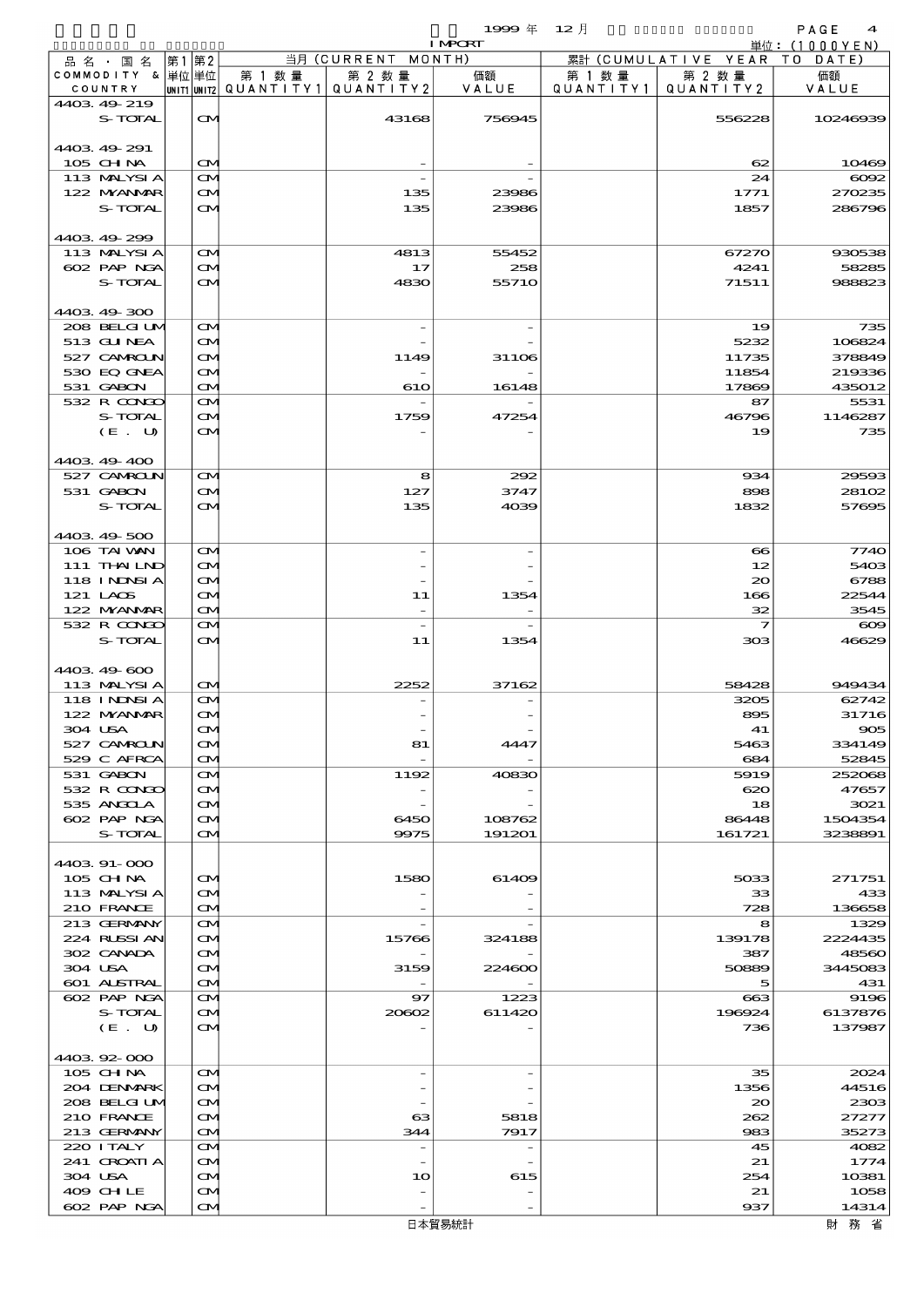$1999 \& 12 \& 12 \&$ 

|                                  |       |                        |        |                                                  | <b>I MPCRT</b> |                      |                              | 単位: (1000YEN)    |
|----------------------------------|-------|------------------------|--------|--------------------------------------------------|----------------|----------------------|------------------------------|------------------|
| 品 名 ・ 国 名                        | 第1 第2 |                        |        | 当月 (CURRENT MONTH)                               |                |                      | 累計 (CUMULATIVE YEAR TO DATE) |                  |
| COMMODITY & 単位単位<br>COUNTRY      |       |                        | 第 1 数量 | 第 2 数量<br> UNIT1 UNIT2  QUANT   TY1  QUANT   TY2 | 価額<br>VALUE    | 第 1 数 量<br>QUANTITY1 | 第 2 数量<br>QUANTITY 2         | 価額<br>VALUE      |
| 440392000                        |       |                        |        |                                                  |                |                      |                              |                  |
| S-TOTAL                          |       | $\mathbf{\Omega}$      |        | 417                                              | 14350          |                      | 3934                         | 143002           |
| (E. U)                           |       | ŒИ                     |        | 407                                              | 13735          |                      | 2666                         | 113451           |
|                                  |       |                        |        |                                                  |                |                      |                              |                  |
| 4403 99 110<br>$105$ CHNA        |       | M                      |        |                                                  |                |                      | 50                           | 1856             |
| 304 USA                          |       | M                      |        |                                                  |                |                      | 38                           | 11469            |
| S-TOTAL                          |       | <b>CM</b>              |        |                                                  |                |                      | 88                           | 13325            |
|                                  |       |                        |        |                                                  |                |                      |                              |                  |
| 4403 99 190                      |       |                        |        |                                                  |                |                      |                              |                  |
| $105$ CHNA<br>304 USA            |       | $\mathbf{\Omega}$<br>M |        | 406<br>305                                       | 17487<br>34590 |                      | 4534<br>3328                 | 195559<br>399525 |
| 411 PARAGUA                      |       | $\mathbf{\Omega}$      |        |                                                  |                |                      | 74                           | 4609             |
| 413 ARGENT                       |       | ŒИ                     |        |                                                  |                |                      | 23                           | 821              |
| S-TOTAL                          |       | ŒИ                     |        | 711                                              | 52077          |                      | 7959                         | 600514           |
|                                  |       |                        |        |                                                  |                |                      |                              |                  |
| 440399290                        |       |                        |        |                                                  |                |                      | 199538                       |                  |
| 113 MALYSIA<br><b>116 BRUNEI</b> |       | $\infty$<br>M          |        | 18728                                            | 287460         |                      | 17                           | 3440829<br>243   |
| 117 PHLPIN                       |       | M                      |        |                                                  |                |                      | 10                           | 1297             |
| 118 I NDSI A                     |       | M                      |        |                                                  |                |                      | 4349                         | 71074            |
| 224 RUSSI AN                     |       | M                      |        |                                                  |                |                      | 348                          | 5878             |
| 602 PAP NGA                      |       | $\mathbf{\Omega}$      |        | 2728                                             | 52665          |                      | 12701                        | 220615           |
| S-TOTAL                          |       | <b>CM</b>              |        | 21456                                            | 340125         |                      | 216963                       | 3739936          |
| 4403 99 310                      |       |                        |        |                                                  |                |                      |                              |                  |
| 105 CH NA                        |       | M                      |        |                                                  |                |                      | 25                           | 1449             |
| 106 TAI VAN                      |       | M                      |        |                                                  |                |                      | 59                           | 11872            |
| 111 THAILND                      |       | ŒИ                     |        | 17                                               | 2771           |                      | 88                           | 18379            |
| 113 MALYSIA                      |       | M                      |        |                                                  |                |                      | 14                           | 482              |
| 118 I NDSI A<br>121 LAOS         |       | M<br>M                 |        | 15                                               | 3155           |                      | 15<br>36                     | 3487<br>7255     |
| 122 NYANAR                       |       | $\mathbf{\Omega}$      |        | 17                                               | 2386           |                      | 117                          | 19313            |
| 210 FRANCE                       |       | M                      |        |                                                  |                |                      | 5                            | 896              |
| 312 PANAMA                       |       | M                      |        |                                                  |                |                      | 23                           | 2088             |
| 611 VANJATU                      |       | $\mathbf{\Omega}$      |        | $\infty$                                         | 15549          |                      | $20^{\circ}$                 | 15549            |
| S-TOTAL                          |       | M                      |        | $\boldsymbol{\infty}$                            | 23861          |                      | 402                          | 80770            |
| (E. U)                           |       | M                      |        |                                                  |                |                      | 5                            | 896              |
| 4403 99 390                      |       |                        |        |                                                  |                |                      |                              |                  |
| 103 R KOREA                      |       | M                      |        |                                                  |                |                      | 5061                         | 51114            |
| 104 N KOREA                      |       | <b>CM</b>              |        |                                                  |                |                      | 39                           | 4064             |
| 105 CH NA                        |       | $\mathbf{\Omega}$      |        | 831                                              | 44247          |                      | 13799                        | 828271           |
| 106 TAI VAN<br>108 HG KONG       |       | M                      |        | 31                                               | 2971           |                      | 45<br>$\mathbf{o}$           | 6068<br>5320     |
| 110 VIEINAM                      |       | M<br>M                 |        | $\mathbf o$                                      | 760            |                      | $\mathbf{o}$                 | 760              |
| 113 MALYSIA                      |       | M                      |        | 5463                                             | 57379          |                      | 74495                        | 1033202          |
| 117 PHLPIN                       |       | M                      |        | 25                                               | 1700           |                      | 86                           | 6679             |
| 118 I NDSI A                     |       | M                      |        | 56                                               | 950            |                      | 919                          | 16997            |
| 121 LAOS                         |       | M                      |        |                                                  |                |                      | 149                          | 19840            |
| 122 NYANAR<br>$123$ INIA         |       | $\mathbf{\Omega}$<br>M |        |                                                  |                |                      | 65<br>6                      | 2253<br>9279     |
| 205 U KING                       |       | Œ4                     |        |                                                  |                |                      | 41                           | 12068            |
| 208 BELGI UM                     |       | M                      |        |                                                  |                |                      | 188                          | 5459             |
| 210 FRANCE                       |       | M                      |        |                                                  |                |                      | 52                           | 7277             |
| 213 GERMANY                      |       | M                      |        |                                                  |                |                      | 893                          | 42172            |
| 220 I TALY<br>222 FINAND         |       | M<br>M                 |        |                                                  |                |                      | 22<br>1179                   | 2024<br>21043    |
| 224 RUSSI AN                     |       | M                      |        | 16289                                            | 148264         |                      | 221794                       | 2913491          |
| 230 GREECE                       |       | M                      |        | o                                                | 370            |                      | $\mathbf o$                  | 661              |
| 302 CANADA                       |       | M                      |        | $\overline{\phantom{a}}$                         |                |                      | 274                          | 21904            |
| 304 USA                          |       | M                      |        | 1192                                             | 78386          |                      | 10499                        | 771864           |
| 305 MEXICO<br>312 PANAMA         |       | M<br>M                 |        | 54                                               | 7644           |                      | 595<br>24                    | 80150<br>4469    |
| 403 GUYANA                       |       | M                      |        |                                                  |                |                      | 45074                        | 569685           |
| 404 SURINAMI                     |       | $\mathbf{\Omega}$      |        | $\overline{\phantom{a}}$                         |                |                      | 477                          | 19987            |
| 409 CHLE                         |       | $\mathbf{\Omega}$      |        | 1732                                             | 19997          |                      | 9409                         | 140829           |
| 410 BRAZIL                       |       | M                      |        |                                                  |                |                      | 10                           | 433              |
| 517 GHNA                         |       | ŒИ                     |        |                                                  |                |                      | 30                           | 1397             |
| 527 CAMROLN<br>531 GABON         |       | M<br>M                 |        | 61<br>671                                        | 4671<br>38535  |                      | 3791<br>4001                 | 152479<br>191075 |
| 532 R CONGO                      |       | M                      |        | $\overline{\phantom{a}}$                         |                |                      | 104                          | 7361             |
| 543 TANZN A                      |       | M                      |        | 43                                               | 3113           |                      | 219                          | 13936            |
| 545 MDZANBQ                      |       | M                      |        | 21                                               | 1153           |                      | 78                           | 4389             |
| 551 S AFRCA                      |       | M                      |        | 3394                                             | 35923          |                      | 17203                        | 170756           |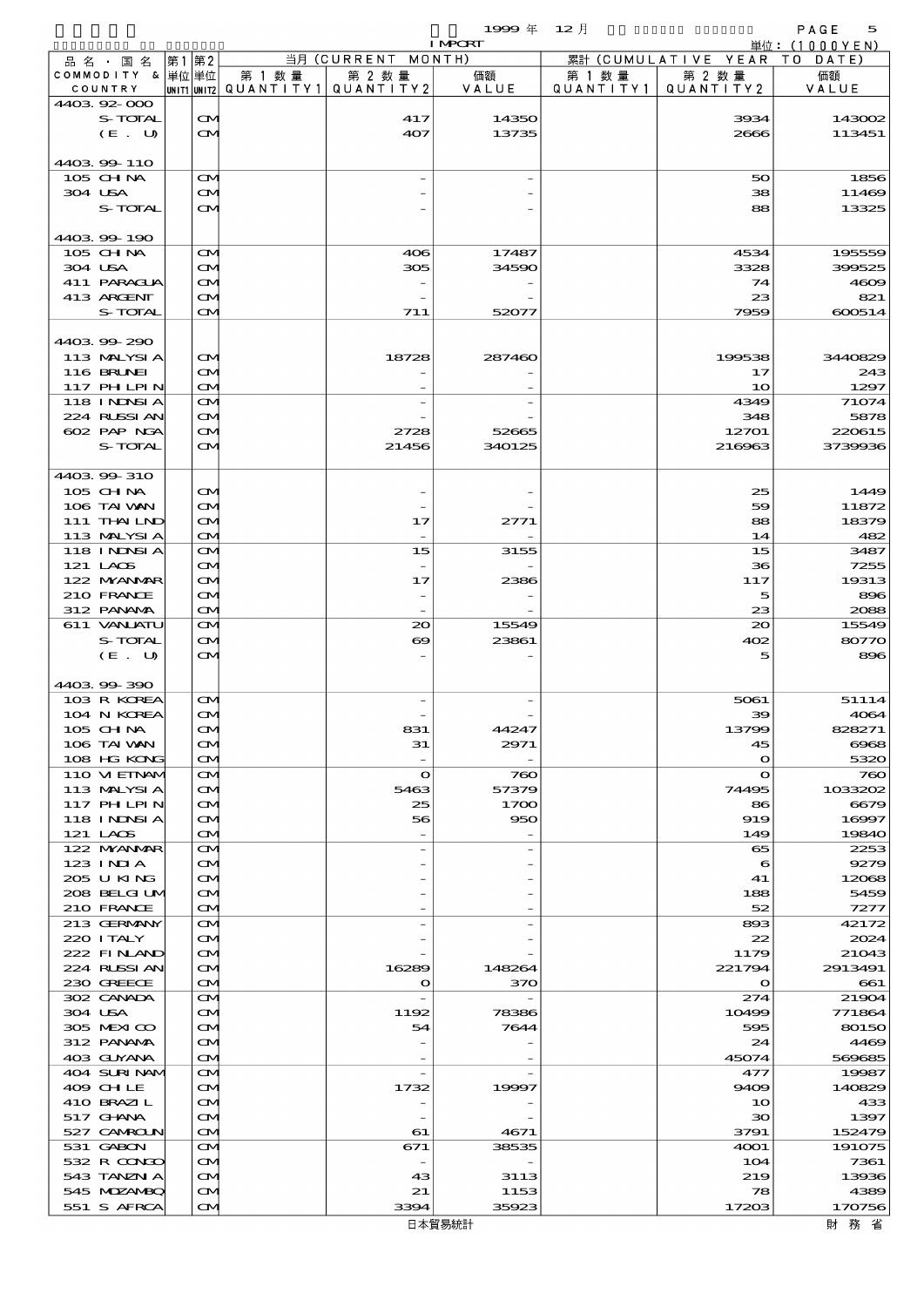$1999 \& 12 \& 12 \&$ 

|                             |      |                                        |        |                                                  | <b>I MPORT</b> |           |                              | 単位: (1000YEN)     |
|-----------------------------|------|----------------------------------------|--------|--------------------------------------------------|----------------|-----------|------------------------------|-------------------|
| 品名・国名                       | 第1第2 |                                        |        | 当月 (CURRENT MONTH)                               |                |           | 累計 (CUMULATIVE YEAR TO DATE) |                   |
| COMMODITY & 単位単位<br>COUNTRY |      |                                        | 第 1 数量 | 第 2 数量<br> UNIT1 UNIT2  QUANT   TY1  QUANT   TY2 | 価額<br>VALUE    | 第 1 数量    | 第 2 数量<br>QUANTITY 2         | 価額                |
| 440399-390                  |      |                                        |        |                                                  |                | QUANTITY1 |                              | VALUE             |
| 601 ALSTRAL                 |      | $\mathbf{\Omega}$                      |        | 17                                               | 997            |           | 9557                         | 104515            |
| 602 PAP NGA                 |      | $\mathbf{\Omega}$                      |        | 38231                                            | 555060         |           | 837953                       | 12377188          |
| 606 NEWELD                  |      | $\mathbf{\Omega}$                      |        |                                                  |                |           | 34                           | 1253              |
| 612 FIJI                    |      | M                                      |        | 360                                              | 21530          |           | 638                          | 51324             |
| 613 SCLOMON<br>S-TOTAL      |      | $\mathbf{\Omega}$<br>$\mathbf{\Omega}$ |        | 8015                                             | 88939          |           | 156465<br>1415268            | 2193759           |
| (E. U)                      |      | $\mathbf{\Omega}$                      |        | 76486<br>$\bullet$                               | 1112589<br>370 |           | 2375                         | 21867695<br>90704 |
|                             |      |                                        |        |                                                  |                |           |                              |                   |
| 4404.10-100                 |      |                                        |        |                                                  |                |           |                              |                   |
| 105 CH NA                   |      | KG                                     |        | 212538                                           | 16520          |           | 2844333                      | 213796            |
| 302 CANADA                  |      | KG                                     |        |                                                  |                |           | 1834                         | 646               |
| 304 USA                     |      | KG                                     |        |                                                  |                |           | 22758                        | 4543              |
| S-TOTAL                     |      | KG                                     |        | 212538                                           | 16520          |           | 2868925                      | 218985            |
| 4404 10 210                 |      |                                        |        |                                                  |                |           |                              |                   |
| 105 CHNA                    |      | KG                                     |        |                                                  |                |           | 20365                        | 1675              |
| S-TOTAL                     |      | KG                                     |        |                                                  |                |           | 20365                        | 1675              |
|                             |      |                                        |        |                                                  |                |           |                              |                   |
| 4404.10-290                 |      |                                        |        |                                                  |                |           |                              |                   |
| 105 CHNA<br>304 USA         |      | KG<br>KG                               |        |                                                  |                |           | 1646<br>15593                | 469<br>1103       |
| S-TOTAL                     |      | KG                                     |        |                                                  |                |           | 17239                        | 1572              |
|                             |      |                                        |        |                                                  |                |           |                              |                   |
| 4404.20-100                 |      |                                        |        |                                                  |                |           |                              |                   |
| 105 CH NA                   |      | KG                                     |        | 48100                                            | 2792           |           | 374508                       | 26796             |
| 106 TAI VAN                 |      | KG                                     |        |                                                  |                |           | 4772                         | <b>4011</b>       |
| S-TOTAL                     |      | KG                                     |        | 48100                                            | 2792           |           | 379280                       | 30807             |
|                             |      |                                        |        |                                                  |                |           |                              |                   |
| 4404.20-210<br>105 CH NA    |      | KG                                     |        |                                                  |                |           | 6524                         | 1226              |
| S-TOTAL                     |      | KG                                     |        |                                                  |                |           | 6524                         | 1226              |
|                             |      |                                        |        |                                                  |                |           |                              |                   |
| 4404.20.290                 |      |                                        |        |                                                  |                |           |                              |                   |
| 105 CH NA                   |      | KG                                     |        | 2537                                             | 1233           |           | 8144                         | 4378              |
| 106 TAI VAN                 |      | KG                                     |        |                                                  |                |           | 9833                         | 8336              |
| 113 MALYSIA                 |      | KG                                     |        |                                                  |                |           | 3662                         | 685               |
| S-TOTAL                     |      | KG                                     |        | 2537                                             | 1233           |           | 21639                        | 13399             |
| 4405.00-000                 |      |                                        |        |                                                  |                |           |                              |                   |
| 105 CHNA                    |      | $\mathbf{M}$                           |        | $\infty$                                         | 892            |           | 11O                          | 3686              |
| 106 TAI VAN                 |      | $\mathbf{M}$                           |        | 16                                               | 588            |           | 535                          | 28614             |
| 111 THAILND                 |      | $\mathbf{M}$                           |        |                                                  |                |           | 18                           | 796               |
| 213 GERMANY                 |      | $\mathbf{M}$                           |        | 10                                               | 452            |           | $\boldsymbol{\infty}$        | 2956              |
| 302 CANADA<br>304 USA       |      | M<br>$\mathbf{M}$                      |        | $\overline{\phantom{a}}$                         |                |           | 17                           | $\bf{669}$<br>389 |
| 411 PARAGUA                 |      | M                                      |        |                                                  |                |           | 6<br>25                      | 672               |
| S-TOTAL                     |      | M                                      |        | 46                                               | 1932           |           | 771                          | 37782             |
| (E. U)                      |      | M                                      |        | 10                                               | 452            |           | $\boldsymbol{\infty}$        | 2956              |
|                             |      |                                        |        |                                                  |                |           |                              |                   |
| 4406.10.000                 |      |                                        |        |                                                  |                |           |                              |                   |
| 103 R KOREA<br>105 CH NA    |      | $\mathbf{\Omega}$<br>M                 |        | 68                                               | 1038           |           | 17<br>614                    | 208<br>15496      |
| 111 THAILND                 |      | M                                      |        |                                                  |                |           | 37                           | 555               |
| 112 SNGAPOR                 |      | M                                      |        |                                                  |                |           | 48                           | 1765              |
| 113 MALYSIA                 |      | $\mathbf{\Omega}$                      |        | 1986                                             | 83431          |           | 31633                        | 1410381           |
| <b>118 INNSIA</b>           |      | $\mathbf{\Omega}$                      |        | 100                                              | 3777           |           | 245                          | 8796              |
| 121 LAOS                    |      | $\mathbf{\alpha}$                      |        |                                                  |                |           | 191                          | 8127              |
| 205 U KING                  |      | M                                      |        | $\overline{\phantom{m}}$                         |                |           | 58                           | 1972              |
| 302 CANADA<br>304 USA       |      | $\mathbf{\Omega}$<br>M                 |        | 425<br>15                                        | 6653<br>389    |           | 3579<br>867                  | 59311<br>15113    |
| 409 CHLE                    |      | $\mathbf{\Omega}$                      |        |                                                  |                |           | 2146                         | 61171             |
| 601 ALSTRAL                 |      | $\mathbf{\infty}$                      |        | 82                                               | 2204           |           | 1467                         | 44515             |
| S-TOTAL                     |      | M                                      |        | 2676                                             | 97492          |           | 40902                        | 1627410           |
| (E. U)                      |      | $\mathbf{\Omega}$                      |        |                                                  |                |           | 58                           | 1972              |
|                             |      |                                        |        |                                                  |                |           |                              |                   |
| 4406.90-000<br>103 R KOREA  |      | $\mathbf{\Omega}$                      |        |                                                  |                |           |                              |                   |
| 105 CH NA                   |      | M                                      |        | 550                                              | 7691           |           | 878<br>6511                  | 16984<br>98840    |
| 111 THAILND                 |      | $\mathbf{\Omega}$                      |        | 42                                               | 680            |           | 260                          | 5217              |
| 113 MALYSIA                 |      | $\mathbf{\Omega}$                      |        | 143                                              | 5692           |           | 846                          | 31872             |
| 118 INNSI A                 |      | $\mathbf{\Omega}$                      |        | 11                                               | 1288           |           | 270                          | 10394             |
| 205 U KING                  |      | $\mathbf{\infty}$                      |        |                                                  |                |           | 27                           | 1015              |
| 208 BELGI UM                |      | M                                      |        |                                                  |                |           | 19                           | 212               |
| 213 GERMANY                 |      | $\mathbf{\Omega}$                      |        |                                                  |                |           | 32                           | 591               |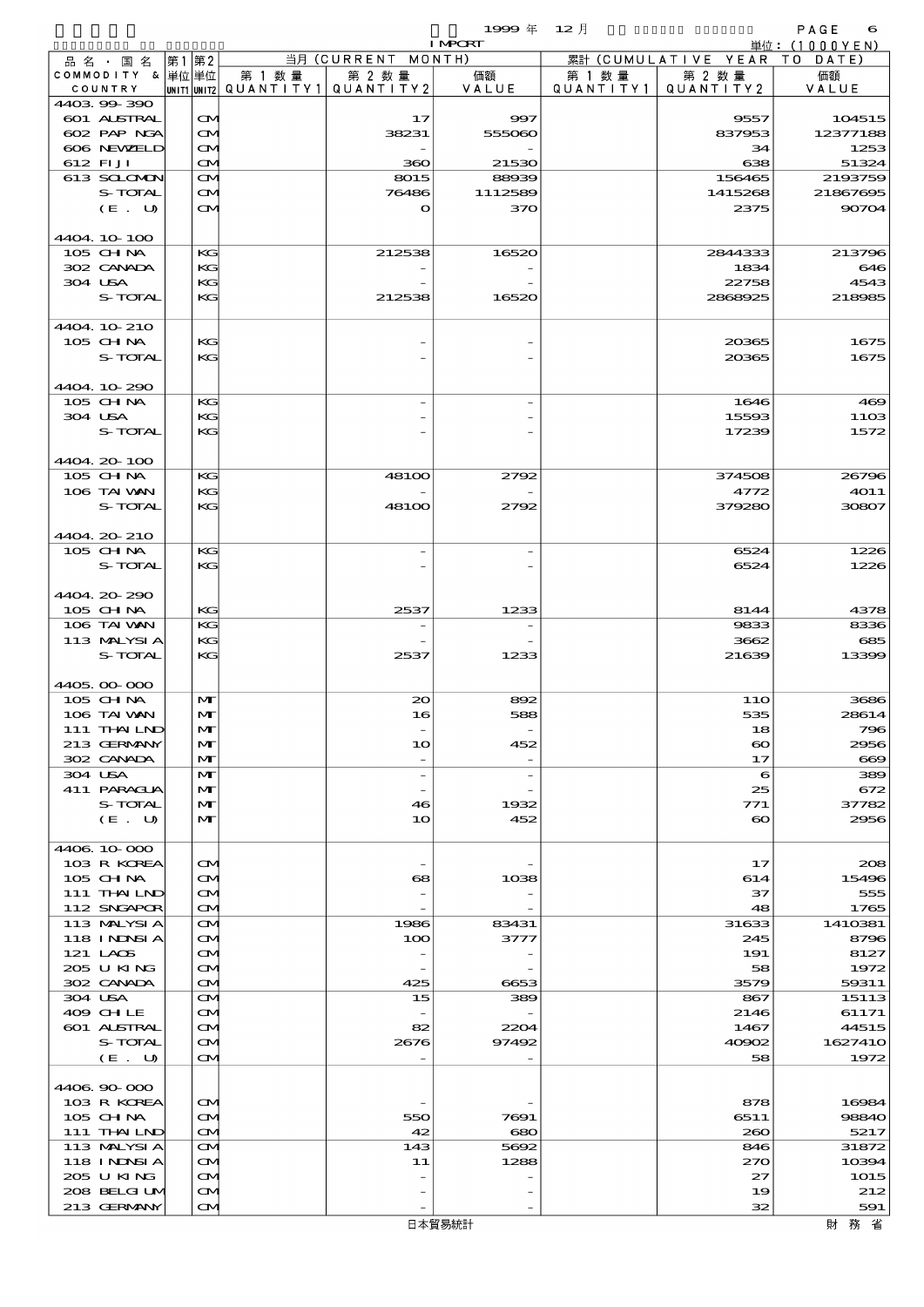I MPORT

| 品名・国名              | 第2<br> 第1 |                   |                                       | 当月 (CURRENT MONTH) |         |           | 累計 (CUMULATIVE YEAR TO DATE) |          |
|--------------------|-----------|-------------------|---------------------------------------|--------------------|---------|-----------|------------------------------|----------|
| COMMODITY &  単位 単位 |           |                   | 第 1 数量                                | 第 2 数量             | 価額      | 第 1 数 量   | 第 2 数量                       | 価額       |
| COUNTRY            |           |                   | UNIT1 UNIT2  QUANT   TY1  QUANT   TY2 |                    | VALUE   | QUANTITY1 | QUANTITY 2                   | VALUE    |
| 4406 90 000        |           |                   |                                       |                    |         |           |                              |          |
| 302 CANADA         |           | $\mathbf{\Omega}$ |                                       | 466                | 7579    |           | 7618                         | 131581   |
| 304 USA            |           | $\mathbf{\Omega}$ |                                       | 91                 | 2166    |           | <b>11O4</b>                  | 22592    |
| 601 ALSTRAL        |           | <b>CM</b>         |                                       | 387                | 8885    |           | 3428                         | 92561    |
| 606 NEWELD         |           | $\mathbf{\Omega}$ |                                       | 23                 | 990     |           | 51                           | 1379     |
| S-TOTAL            |           | ŒM.               |                                       | 1713               | 34971   |           | 21044                        | 413238   |
| (E. U)             |           | ŒМ                |                                       |                    |         |           | 78                           | 1818     |
|                    |           |                   |                                       |                    |         |           |                              |          |
| 4407. 10 110       |           |                   |                                       |                    |         |           |                              |          |
| 103 R KOREA        |           | <b>CM</b>         |                                       | 21                 | 1950    |           | 86                           | 5268     |
| 104 N KOREA        |           | ŒM.               |                                       |                    |         |           | 15                           | 342      |
| 105 CHNA           |           | M                 |                                       | 2038               | 116507  |           | 17170                        | 1183734  |
| 106 TAI VAN        |           | ŒИ                |                                       | 111                | 9788    |           | 914                          | 106692   |
| 110 VIEINAM        |           | M                 |                                       | 37                 | 2076    |           | 1398                         | 116280   |
| 111 THAILND        |           | $\mathbf{\Omega}$ |                                       |                    |         |           | $\infty$                     | 7264     |
| 113 MALYSIA        |           | M                 |                                       | 36                 | 1624    |           | 694                          | 56098    |
| 117 PHLPIN         |           | M                 |                                       |                    |         |           | 243                          | 13857    |
| 118 INNSI A        |           | ŒM.               |                                       | $\infty$ 57        | 443823  |           | 60147                        | 4438586  |
| 121 LAOS           |           | M                 |                                       | 112                | 7732    |           | 1682                         | 142864   |
| 202 NORWAY         |           | $\mathbf{\Omega}$ |                                       | 1242               | 36391   |           | 12955                        | 414182   |
| 203 SWIEN          |           | ŒM.               |                                       | 23751              | 746521  |           | 251501                       | 8698557  |
| 204 DENMARK        |           | M                 |                                       |                    |         |           | 38                           | 4282     |
| 205 U KING         |           | ŒM.               |                                       |                    |         |           | 17                           | 3397     |
| 207 NETHLIS        |           | M                 |                                       | 597                | 19955   |           | 6858                         | 243589   |
| 208 BELGI UM       |           | $\mathbf{\Omega}$ |                                       |                    |         |           | 94                           | 3095     |
| 213 GERMANY        |           | ŒM.               |                                       | 2198               | 75215   |           | 17781                        | 647066   |
| 217 PORTUGL        |           | ŒM.               |                                       |                    |         |           | 2                            | 236      |
| 218 SPAIN          |           | ŒM.               |                                       |                    |         |           | 312                          | 11465    |
| 220 I TALY         |           | M                 |                                       |                    |         |           | 20                           | 2588     |
| 222 FINAND         |           | $\mathbf{\Omega}$ |                                       | 10777              | 376363  |           | 119880                       | 4500695  |
| 224 RLSSIAN        |           |                   |                                       |                    |         |           |                              |          |
|                    |           | ŒM.               |                                       | 2585               | 63994   |           | 38291                        | 989000   |
| 225 ALSTRIA        |           | ŒM.               |                                       | 19120              | 607779  |           | 300976                       | 10821872 |
| 234 TURKEY         |           | ŒM.               |                                       |                    |         |           | 62                           | 1988     |
| 235 ESTON A        |           | <b>CM</b>         |                                       |                    |         |           | 474                          | 13289    |
| 236 LATVI A        |           | $\mathbf{\Omega}$ |                                       | 235                | 6112    |           | 2057                         | 69265    |
| 237 LITHLAN        |           | ŒM.               |                                       | 52                 | 1240    |           | 852                          | 23439    |
| 238 UKRAINE        |           | $\mathbf{\Omega}$ |                                       |                    |         |           | 36                           | 1111     |
| 242 SLOVEN         |           | ŒИ                |                                       |                    |         |           | 48                           | 1693     |
| 245 CZECH          |           | <b>CM</b>         |                                       | 3154               | 104113  |           | 34731                        | 1272905  |
| 302 CANADA         |           | $\mathbf{\Omega}$ |                                       | 145417             | 4237317 |           | 1468971                      | 45785996 |
| 304 USA            |           | M                 |                                       | 2676               | 119096  |           | 33304                        | 1680429  |
| 311 CST RCA        |           | ŒM.               |                                       |                    |         |           | 131                          | 4319     |
| 330 ST LLCI        |           | ŒИ                |                                       |                    |         |           | 43                           | 1087     |
| $409$ CH I E       |           | ŒМ                |                                       | 6031               | 152446  |           | 119390                       | 2774158  |
| 410 BRAZIL         |           | $\mathbf{\alpha}$ |                                       | 282                | 17856   |           | 4289                         | 246498   |
| 412 URUCLAY        |           | ŒM.               |                                       |                    |         |           | 478                          | 13189    |
| 413 ARGENT         |           | ŒM.               |                                       |                    |         |           | 1                            | 283      |
| <b>548 REUN ON</b> |           | ŒM.               |                                       |                    |         |           | 50                           | 1720     |
| 549 ZNBABVIE       |           | ŒИ                |                                       | 230                | 9609    |           | 662                          | 29475    |
| 551 S AFRCA        |           | <b>CM</b>         |                                       |                    |         |           | 83                           | 4192     |
| 601 ALSTRAL        |           | M                 |                                       | 192                | 6326    |           | 1018                         | 42861    |
| 606 NEWELD         |           | ŒM.               |                                       | 2650               | 181153  |           | 24226                        | 1650257  |
| S-TOTAL            |           | ŒИ                |                                       | 229601             | 7344986 |           | 2522070                      | 86029163 |
| (E. U)             |           | ŒИ                |                                       | 56443              | 1825833 |           | 697479                       | 24936842 |
|                    |           |                   |                                       |                    |         |           |                              |          |
| 4407. 10 121       |           |                   |                                       |                    |         |           |                              |          |
| 105 CHNA           |           | ŒM.               |                                       | 252                | 14940   |           | 5763                         | 396212   |
| 106 TAI VAN        |           | ŒИ                |                                       |                    |         |           | 47                           | 2798     |
| 110 VI EINAM       |           | ŒИ                |                                       |                    |         |           | <b>1O1</b>                   | 7134     |
| <b>118 INNSIA</b>  |           | <b>CM</b>         |                                       | 43                 | 2006    |           | 825                          | 42327    |
| 121 LAOS           |           | ŒИ                |                                       | з                  | 226     |           | 216                          | 27724    |
| 202 NORWAY         |           | ŒM.               |                                       |                    |         |           | $_{\rm \infty}$              | 5438     |
| 203 SWIDEN         |           | M                 |                                       | 4O1                | 10076   |           | 4259                         | 130153   |
| 204 DENMARK        |           | ŒИ                |                                       |                    |         |           | 12                           | 1009     |
| 208 BELGI UM       |           | <b>CM</b>         |                                       |                    |         |           | $\boldsymbol{z}$             | 275      |
| 213 GERMANY        |           | ŒИ                |                                       | 107                | 3544    |           | 7690                         | 216450   |
| 222 FINAND         |           | ŒM.               |                                       | 5118               | 139249  |           | 25459                        | 732282   |
| 224 RUSSIAN        |           | M                 |                                       | 31205              | 667406  |           | 377888                       | 9219537  |
| 225 ALSTRIA        |           | ŒM.               |                                       |                    |         |           | 3261                         | 89701    |
| 232 BULGAR         |           | <b>CM</b>         |                                       |                    |         |           | 17                           | 402      |
| 235 ESTON A        |           | M                 |                                       | 86                 | 2109    |           | 221                          | 5496     |
| 236 LATM A         |           | $\mathbf{\alpha}$ |                                       |                    |         |           | <b>1O4O</b>                  | 31537    |
| 245 CZECH          |           | <b>CM</b>         |                                       |                    |         |           | 50                           | 1797     |

 $302 \text{ CANDA}$   $\boxed{04}$   $4225$   $134212$   $47357$   $1527867$  $304 \text{ USA}$   $\boxed{\text{OM}}$   $184$   $10832$   $5201$   $274500$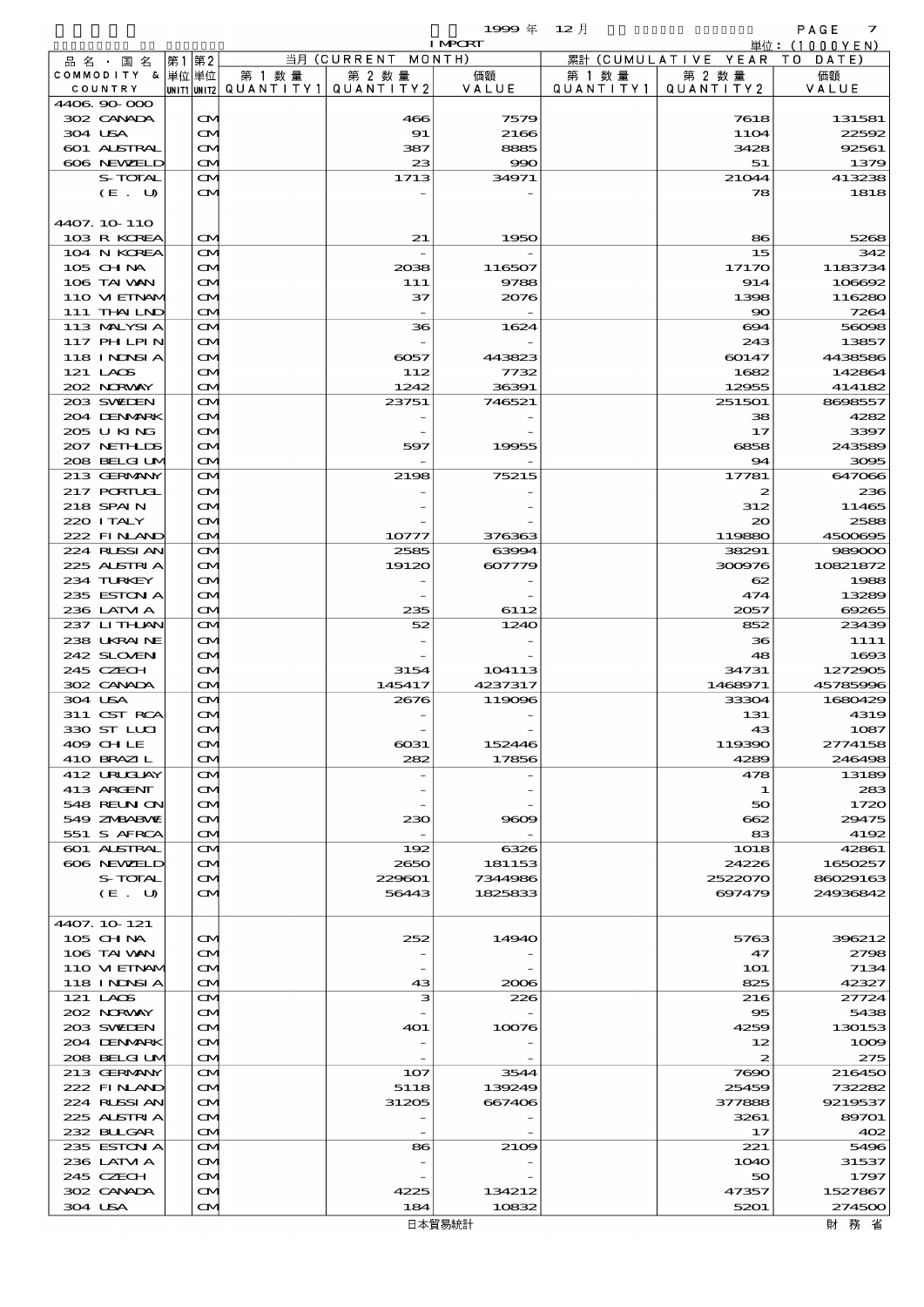$1999 = 12$  and  $2 \nmid$  and  $2 \nmid$  and  $2 \nmid$  and  $2 \nmid$  and  $2 \nmid$  and  $3 \nmid$  and  $3 \nmid$  and  $3 \nmid$  and  $3 \nmid$  and  $3 \nmid$  and  $3 \nmid$  and  $3 \nmid$  and  $3 \nmid$  and  $3 \nmid$  and  $3 \nmid$  and  $3 \nmid$  and  $3 \nmid$  and  $3 \nmid$  and  $3 \nmid$  a

|                            |                         |        |                                       | <b>I MPORT</b> |           |                              | 単位: (1000YEN)      |
|----------------------------|-------------------------|--------|---------------------------------------|----------------|-----------|------------------------------|--------------------|
| 品名・国名                      | 第1第2                    |        | 当月 (CURRENT MONTH)                    |                |           | 累計 (CUMULATIVE YEAR TO DATE) |                    |
| COMMODITY & 単位単位           |                         | 第 1 数量 | 第 2 数量                                | 価額             | 第 1 数量    | 第 2 数量                       | 価額                 |
| COUNTRY                    |                         |        | UNIT1 UNIT2  QUANT   TY1  QUANT   TY2 | VALUE          | QUANTITY1 | QUANTITY2                    | VALUE              |
| 4407. 10 121               |                         |        |                                       |                |           |                              |                    |
| 307 HOVIURS                | $\mathbf{\alpha}$       |        |                                       |                |           | 40                           | 2726               |
| 409 CHLE<br>410 BRAZIL     | $\mathbf{\alpha}$       |        | 23469<br>47                           | 435141<br>1829 |           | 257561                       | 5058328<br>27507   |
|                            | $\mathbf{\Omega}$       |        |                                       |                |           | 659                          |                    |
| 601 ALSTRAL                | $\mathbf{\Omega}$       |        |                                       | 249861         |           | 178                          | 6451               |
| 606 NEWELD<br>617 R NALRU  | $\mathbf{\Omega}$       |        | 10516                                 |                |           | 117646<br>23                 | 2653233<br>2122    |
|                            | <b>CM</b>               |        |                                       | 1671431        |           | 855611                       |                    |
| S-TOTAL                    | $\mathbf{\Omega}$       |        | 75656<br>5626                         |                |           |                              | 20463006           |
| (E. U)                     | $\mathbf{\alpha}$       |        |                                       | 152869         |           | 40683                        | 1169870            |
| 4407.10-129                |                         |        |                                       |                |           |                              |                    |
| 105 CH NA                  | ŒИ                      |        | 1034                                  | 94187          |           | 11695                        | 1134776            |
| 106 TAI VAN                | $\mathbf{\alpha}$       |        |                                       |                |           | 24                           | 2849               |
| 202 NORWAY                 | ŒM)                     |        | 766                                   | 20449          |           | 9494                         | 278626             |
| 203 SWIEN                  | $\mathbf{\Omega}$       |        | 24146                                 | 612698         |           | 303900                       | 8712297            |
| 207 NETHLIS                | $\mathbf{\Omega}$       |        | $\infty$                              | 3224           |           | 677                          | 23829              |
| 213 GERMANY                | <b>CM</b>               |        | 900                                   | 26537          |           | 17723                        | 554079             |
| 215 SWIZLD                 | $\mathbf{\Omega}$       |        | 305                                   | 14512          |           | 1525                         | 100348             |
| 220 ITALY                  |                         |        |                                       |                |           |                              |                    |
|                            | $\mathbf{\Omega}$       |        |                                       |                |           | 100                          | 2565               |
| 222 FINAND<br>224 RUSSI AN | $\mathbf{\Omega}$       |        | 51565                                 | 1276741        |           | 517467                       | 14360691<br>468709 |
| 225 ALSTRIA                | $\mathbf{\Omega}$       |        | 1985                                  | 33293          |           | 22984                        |                    |
|                            | <b>CM</b>               |        | 8354                                  | 223726         |           | 144893                       | 4468765            |
| 234 TURKEY                 | $\mathbf{\Omega}$       |        |                                       |                |           | 208                          | 5915               |
| 235 ESTON A                | ŒM)                     |        | 211                                   | 5149           |           | 2451                         | 68471              |
| 236 LATM A                 | $\mathbf{\Omega}$       |        | 171                                   | 4098           |           | 1906                         | 51630              |
| 237 LITHLAN                | $\mathbf{\Omega}$       |        | $\overline{a}$                        |                |           | 50                           | 1286               |
| 245 CZECH                  | $\mathbf{\Omega}$       |        | 434                                   | 10049          |           | 8342                         | 234113             |
| 302 CANADA                 | $\mathbf{\Omega}$       |        | 847                                   | 31341          |           | 10723                        | 354817             |
| 304 USA                    | ŒM)                     |        | 100                                   | 3655           |           | 1487                         | 58392              |
| 409 CHLE                   | $\mathbf{\Omega}$       |        |                                       |                |           | 24                           | 556                |
| 413 ARCENT                 | $\mathbf{\Omega}$       |        |                                       |                |           | 47                           | 1534               |
| 601 ALSTRAL                | $\mathbf{\Omega}$       |        |                                       |                |           | 130                          | 4079               |
| S-TOTAL                    | $\mathbf{\Omega}$       |        | 90908                                 | 2359659        |           | 1055850                      | 30888327           |
| (E. U)                     | $\mathbf{\alpha}$       |        | 85055                                 | 2142926        |           | 984760                       | 28122228           |
|                            |                         |        |                                       |                |           |                              |                    |
| 4407.10-210                |                         |        |                                       |                |           |                              |                    |
| 104 N KOREA                | $\mathbf{\alpha}$       |        |                                       |                |           | 1159                         | 25673              |
| 105 CHNA                   | $\mathbf{\alpha}$       |        | 100                                   | 2424           |           | 939                          | 27018              |
| 224 RUSSI AN               | ŒM)                     |        | 208                                   | 4561           |           | 2242                         | 49542              |
| 302 CANADA                 | $\mathbf{\Omega}$       |        | $\bf{S}$                              | 3124           |           | 257                          | 8367               |
| S-TOTAL                    | $\mathbf{\Omega}$       |        | 404                                   | $101$ CO       |           | 4597                         | 110600             |
|                            |                         |        |                                       |                |           |                              |                    |
| 4407.10-290                |                         |        |                                       |                |           |                              |                    |
| 104 N KOREA                | ŒИ                      |        |                                       |                |           | 186                          | 2925               |
| 105 CH NA                  | ŒM.                     |        |                                       |                |           | 59                           | 1921               |
| 224 RUSSI AN               | <b>CM</b>               |        | 2398                                  | 32632          |           | 16583                        | 259615             |
| 304 USA                    | ŒИ                      |        |                                       |                |           | 42                           | 871                |
| S-TOTAL                    | $\mathbf{\alpha}$       |        | 2398                                  | 32632          |           | 16870                        | 265332             |
|                            |                         |        |                                       |                |           |                              |                    |
| 4407.10.310                |                         |        |                                       |                |           |                              |                    |
| 105 CH NA                  | $\mathbf{\alpha}$       |        | $\overline{\phantom{a}}$              |                |           | 40                           | 2195               |
| 302 CANADA                 | $\mathbf{\alpha}$       |        |                                       |                |           | $\infty$                     | 1280               |
| 304 USA                    | ŒM)                     |        | 214                                   | 21207          |           | 694                          | 78525              |
| S-TOTAL                    | ŒМ                      |        | 214                                   | 21207          |           | 754                          | 82000              |
| 4407. 10 321               |                         |        |                                       |                |           |                              |                    |
|                            |                         |        |                                       | 2160           |           |                              |                    |
| 105 CHNA<br>106 TAI VAN    | ŒИ<br>$\mathbf{\alpha}$ |        | 29                                    |                |           | 77<br>$\infty$               | 7988<br>4996       |
| 110 VIEINAM                |                         |        |                                       |                |           |                              | 7271               |
|                            | ŒМ                      |        | 11                                    | 509            |           | 138                          |                    |
| 113 MALYSIA                | <b>CM</b>               |        | $\overline{\phantom{a}}$              |                |           | 7                            | 665                |
| 225 ALSTRIA                | <b>CM</b>               |        | $\overline{\phantom{a}}$              |                |           | 8                            | 449                |
| 302 CANADA                 | <b>CM</b>               |        | 157                                   | 10598          |           | 490                          | 23517              |
| 304 USA                    | M                       |        |                                       |                |           | 460                          | 17496              |
| 409 CHLE                   | ŒИ                      |        | 522                                   | 7679           |           | 798                          | 12045              |
| 606 NEWELD                 | <b>CM</b>               |        |                                       |                |           | 100                          | 1335               |
| S-TOTAL                    | <b>CM</b>               |        | 719                                   | 20046          |           | 2117                         | 75762              |
| (E. U)                     | ŒИ                      |        |                                       |                |           | 8                            | 449                |
|                            |                         |        |                                       |                |           |                              |                    |
| 4407.10-322                |                         |        |                                       |                |           |                              |                    |
| 103 R KOREA                | <b>CM</b>               |        |                                       |                |           | 82                           | 8194               |
| $105$ CHNA                 | <b>CM</b>               |        | 1905                                  | 145268         |           | 18389                        | 1596374            |
| 106 TAI VAN                | <b>CM</b>               |        |                                       |                |           | 45                           | 7781               |
| 117 PH LPIN                | $\mathbf{\infty}$       |        | 28                                    | 780            |           | 137                          | 4965               |
| 302 CANADA                 | ŒИ                      |        | 92516                                 | 2402496        |           | 1064603                      | 29209558           |
| 304 USA                    | <b>CM</b>               |        | 17025                                 | 554228         |           | 179825                       | 6343266            |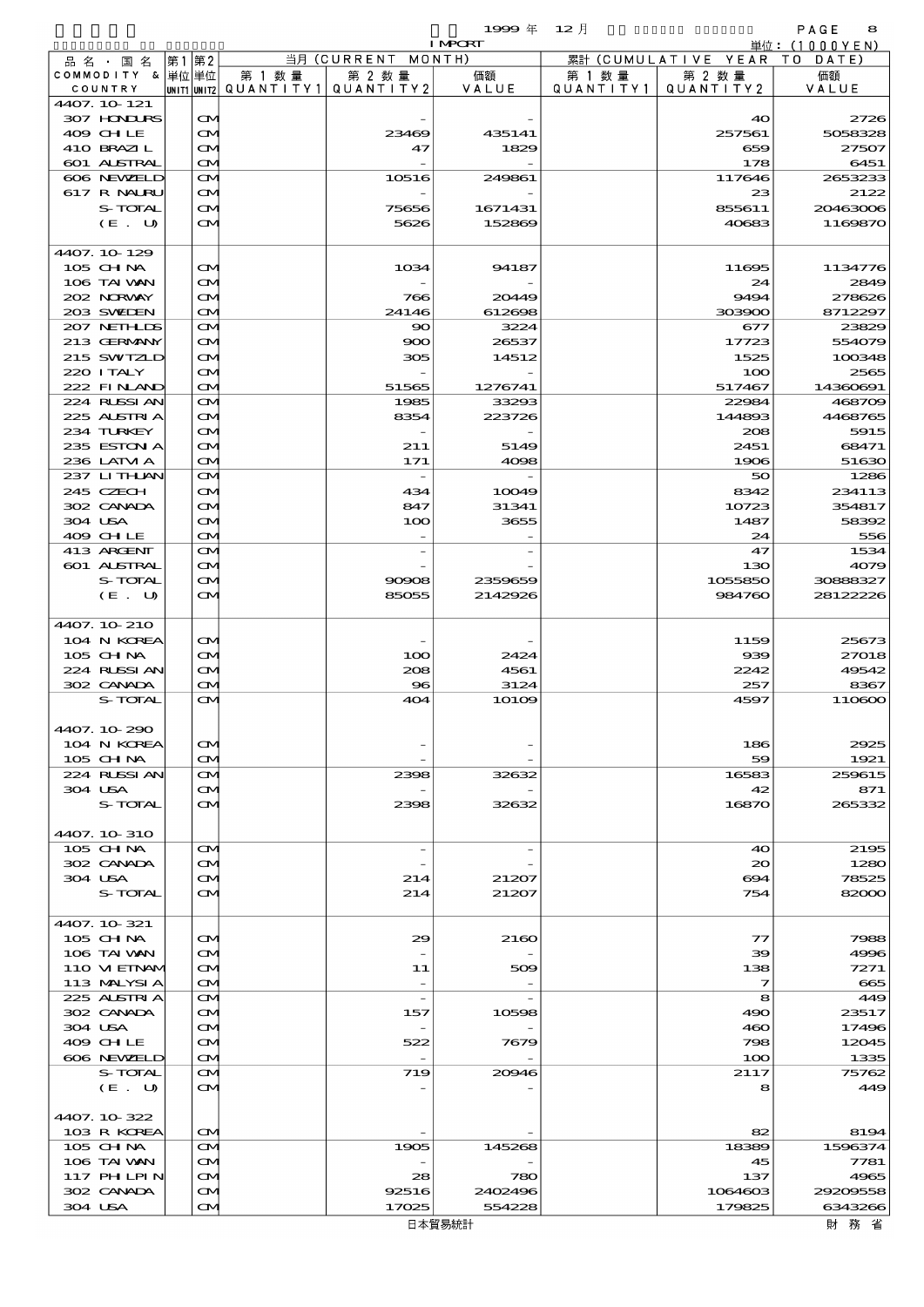|                            |      |                   |                          |                       | $1999 \text{ } \#$ | $12$ 月    |                              | PAGE<br>9           |
|----------------------------|------|-------------------|--------------------------|-----------------------|--------------------|-----------|------------------------------|---------------------|
| 品名・国名                      | 第1第2 |                   |                          | 当月 (CURRENT MONTH)    | <b>I MPCRT</b>     |           | 累計 (CUMULATIVE YEAR TO DATE) | 単位:(1000YEN)        |
| COMMODITY & 単位 単位          |      |                   | 第 1 数 量                  | 第 2 数量                | 価額                 | 第 1 数 量   | 第 2 数量                       | 価額                  |
| COUNTRY                    |      |                   | unit1 unit2  Q∪ANT   TY1 | QUANTITY 2            | VALUE              | QUANTITY1 | QUANTITY 2                   | VALUE               |
| 4407.10-322<br>502 CET MEL |      | $\mathbf{\alpha}$ |                          |                       |                    |           | 79                           | 2200                |
| S-TOTAL                    |      | $\mathbf{\alpha}$ |                          | 111474                | 3102772            |           | 1263160                      | 37172340            |
|                            |      |                   |                          |                       |                    |           |                              |                     |
| 4407.10-323<br>105 CH NA   |      | ŒИ                |                          |                       |                    |           | 291                          | 11441               |
| 106 TAI VAN                |      | ŒИ                |                          |                       |                    |           | 31                           | 6800                |
| 117 PHLPIN                 |      | ŒИ                |                          | 10                    | 556                |           | 122                          | 8179                |
| 203 SWIDEN                 |      | ŒИ                |                          | 208                   | 5632               |           | 1195                         | 35366               |
| 207 NETHLIS<br>210 FRANCE  |      | ŒИ<br>ŒИ          |                          | 221<br>$\infty$       | 7889<br>21224      |           | 3550<br>6928                 | 143112<br>265306    |
| 213 GERMANY                |      | ŒИ                |                          | 84                    | 3122               |           | 1168                         | 47292               |
| 220 I TALY                 |      | ŒИ                |                          |                       |                    |           | 45                           | 1749                |
| 225 ALSTRIA<br>302 CANADA  |      | ŒИ<br>ŒИ          |                          | 45381                 | 1340815            |           | 3242<br>648552               | 1288906<br>20580814 |
| 304 USA                    |      | ŒИ                |                          | 23821                 | 868256             |           | 326654                       | 12677202            |
| 305 MEXICO                 |      | ŒИ                |                          |                       |                    |           | 285                          | 8971                |
| 409 CHLE                   |      | ŒИ                |                          | 87                    | 2647               |           | 622                          | 21390               |
| 606 NEWELD<br>S-TOTAL      |      | ŒИ<br><b>CM</b>   |                          | 494<br>70915          | 18427<br>2268568   |           | 3872<br>996557               | 134971<br>34071566  |
| (E. U)                     |      | ŒИ                |                          | 1122                  | 37867              |           | 16128                        | 621729              |
|                            |      |                   |                          |                       |                    |           |                              |                     |
| 4407.10-329<br>103 R KOREA |      | $\mathbf{\alpha}$ |                          | 71                    | 2019               |           | 920                          | 48576               |
| 105 CHNA                   |      | <b>CM</b>         |                          | 587                   | 46308              |           | 6488                         | 544020              |
| 106 TAI VAN                |      | ŒИ                |                          | 7                     | 4597               |           | 945                          | 111152              |
| 108 HG KONG                |      | M                 |                          | 27                    | 3062               |           | 27<br>171                    | 3062                |
| 110 VIEINAM<br>113 MALYSIA |      | ŒИ<br>ŒИ          |                          | 1570                  | 116760             |           | 14358                        | 15006<br>1085232    |
| 117 PHLPIN                 |      | <b>CM</b>         |                          | з                     | 287                |           | 233                          | 2450                |
| 118 I NDSI A               |      | ŒИ                |                          | 1468                  | 101265             |           | 22241                        | 1612827             |
| 121 LAOS<br>213 GERMANY    |      | M<br>ŒИ           |                          | 108                   | 6054               |           | 17<br>228                    | 5778<br>11423       |
| 218 SPAIN                  |      | ŒИ                |                          |                       |                    |           | 1                            | 753                 |
| 222 FINAND                 |      | ŒМ                |                          |                       |                    |           | 655                          | 32466               |
| 225 ALSTRIA<br>235 ESTON A |      | <b>CM</b>         |                          | 968                   | 29421              |           | 10232<br>46                  | 352232<br>1240      |
| 302 CANADA                 |      | M<br>M            |                          | 15516                 | 541621             |           | 173125                       | 6566331             |
| 304 USA                    |      | ŒИ                |                          | 733                   | 44936              |           | 9717                         | 55958               |
| 305 MEXICO                 |      | $\mathbf{\Omega}$ |                          |                       |                    |           | 1858                         | 52812               |
| 601 ALSTRAL<br>S-TOTAL     |      | ŒИ<br>a           |                          | 52<br>21110           | 3350<br>899680     |           | 589<br>241851                | 38522<br>11065522   |
| (E,U)                      |      | $\mathbf{\alpha}$ |                          | 1076                  | 35475              |           | 11116                        | 396874              |
|                            |      |                   |                          |                       |                    |           |                              |                     |
| 4407. 10-330<br>105 CHNA   |      | $\mathbf{\alpha}$ |                          |                       |                    |           | 41                           | 6435                |
| 106 TAI VAN                |      | ŒИ                |                          |                       |                    |           | 5                            | 778                 |
| 110 VI EINAM               |      | ŒИ                |                          |                       |                    |           | 283                          | 7359                |
| 121 LAOS<br>203 SWIDEN     |      | ŒИ                |                          | 11<br>741             | 823<br>24994       |           | 11<br>2331                   | 82.<br>81432        |
| 302 CANADA                 |      | ŒИ<br>ŒИ          |                          |                       |                    |           | 1027                         | 25919               |
| 304 USA                    |      | ŒИ                |                          |                       |                    |           | 78                           | 1756                |
| 305 MEXICO                 |      | ŒИ                |                          |                       |                    |           | 25                           | 653                 |
| 307 HONDURS<br>409 CHLE    |      | ŒИ<br>ŒИ          |                          | 5023                  | 74907              |           | $\infty$<br>55948            | 1278<br>831841      |
| 606 NEWELD                 |      | ŒИ                |                          | 5337                  | 75174              |           | 119281                       | 1764792             |
| S-TOTAL                    |      | ŒИ                |                          | 11112                 | 175898             |           | 179050                       | 2723060             |
| (E. U)                     |      | ŒИ                |                          | 741                   | 24994              |           | 2331                         | 81432               |
| 4407. 10-341               |      |                   |                          |                       |                    |           |                              |                     |
| 103 R KOREA                |      | $\mathbf{\alpha}$ |                          | 218                   | 16202              |           | 2586                         | 203966              |
| 105 CH NA                  |      | ŒИ                |                          | $\boldsymbol{\infty}$ | 6561               |           | 377                          | 46492               |
| 106 TAI VAN<br>203 SWIEN   |      | ŒИ<br>ŒИ          |                          | 51<br>13              | 11189<br>834       |           | 886<br>13                    | 148364<br>834       |
| 213 GERMANY                |      | ŒИ                |                          | $\bullet$             | 585                |           | 50                           | 1834                |
| 224 RUSSIAN                |      | ŒИ                |                          |                       |                    |           | 17                           | 45C                 |
| 225 ALSTRIA<br>302 CANADA  |      | M<br>ŒИ           |                          | 3918                  | 149600             |           | 293<br>59367                 | 11740<br>2171766    |
| 304 USA                    |      | ŒИ                |                          | 238                   | 9951               |           | 14834                        | 609251              |
| S-TOTAL                    |      | ŒИ                |                          | 4498                  | 194922             |           | 78423                        | 3194697             |
| (E. U)                     |      | $\mathbf{\alpha}$ |                          | 13                    | 1419               |           | 356                          | 1440                |

4407.10-349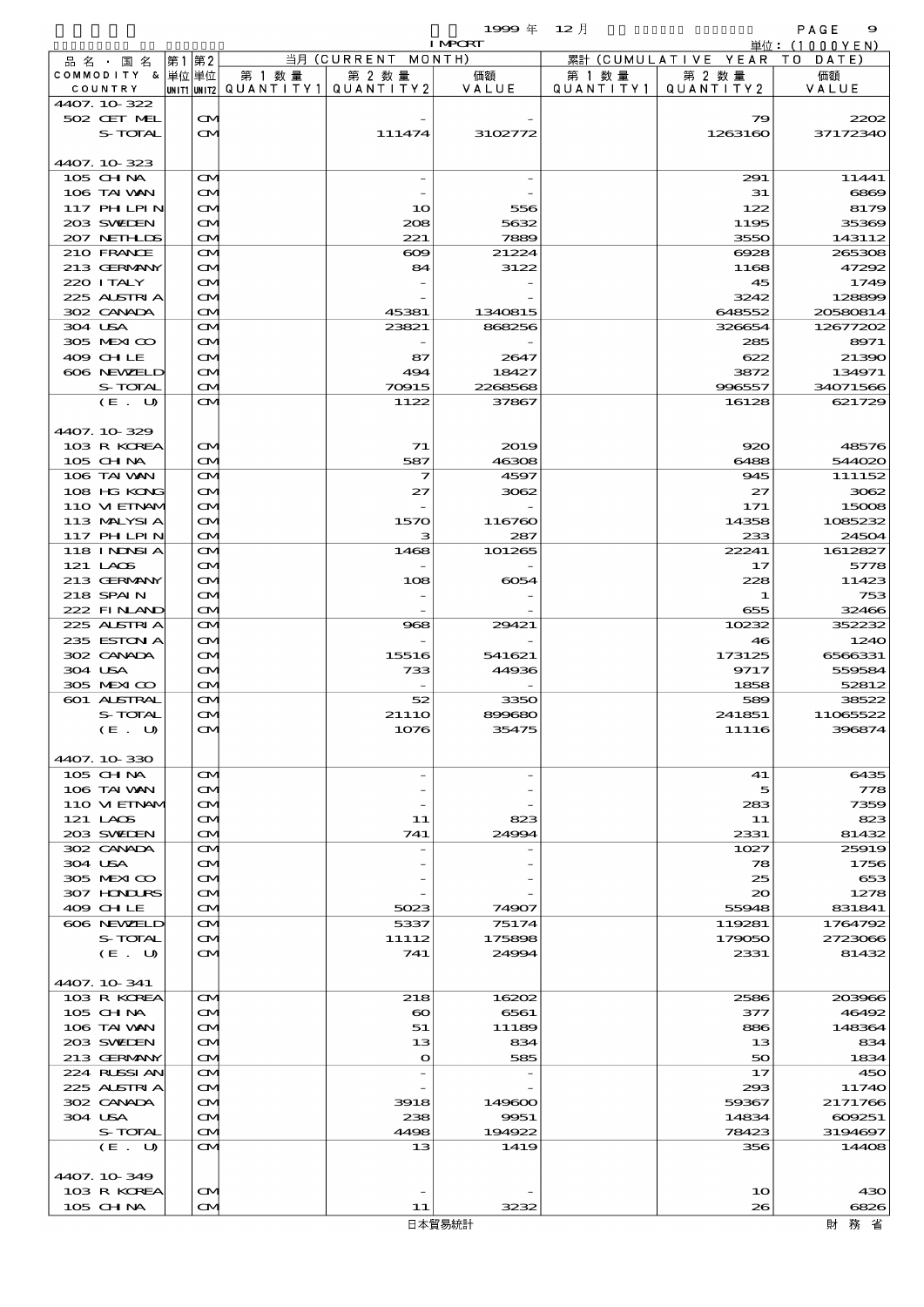$1999 \oplus 12 \uparrow$  PAGE 10

|                            |    |                                        |        |                                       | <b>I MPORT</b> |           |                              | 単位: (1000YEN)     |
|----------------------------|----|----------------------------------------|--------|---------------------------------------|----------------|-----------|------------------------------|-------------------|
| 品 名 ・ 国 名                  | 第1 | 第2                                     |        | 当月 (CURRENT MONTH)                    |                |           | 累計 (CUMULATIVE YEAR TO DATE) |                   |
| COMMODITY & 単位単位           |    |                                        | 第 1 数量 | 第 2 数量                                | 価額             | 第 1 数 量   | 第 2 数量                       | 価額                |
| COUNTRY                    |    |                                        |        | UNIT1 UNIT2  QUANT I TY1  QUANT I TY2 | VALUE          | QUANTITY1 | QUANTITY 2                   | VALUE             |
| 4407.10-349<br>106 TAI VAN |    |                                        |        | 1                                     | 491            |           |                              | 711               |
| 302 CANADA                 |    | $\mathbf{\alpha}$<br>$\mathbf{\alpha}$ |        | 1250                                  | 63061          |           | 1<br>51113                   | 2298826           |
| 304 USA                    |    | ŒM)                                    |        | 552                                   | 40126          |           | 7752                         | 414341            |
| S-TOTAL                    |    | $\mathbf{\alpha}$                      |        | 1814                                  | 106910         |           | 58902                        | 2721134           |
|                            |    |                                        |        |                                       |                |           |                              |                   |
| 4407.10.350                |    |                                        |        |                                       |                |           |                              |                   |
| 103 R KOREA                |    | $\mathbf{\alpha}$                      |        |                                       |                |           | 102                          | 12029             |
| $105$ CHNA                 |    | <b>CM</b>                              |        | 5                                     | 592            |           | 27                           | 2829              |
| 106 TAI VAN                |    | ŒM)                                    |        |                                       |                |           | 5                            | 1187              |
| 203 SWIEN                  |    | ŒM)                                    |        |                                       |                |           | 1097                         | 38787             |
| 224 RUSSI AN               |    | <b>CM</b>                              |        |                                       |                |           | 32                           | 689               |
| 302 CANADA                 |    | Œ4                                     |        | 175                                   | 6043           |           | 114O                         | 61946             |
| 304 USA                    |    | <b>CM</b>                              |        | $\tau$                                | 4432           |           | 2053                         | 92846             |
| S-TOTAL                    |    | $\mathbf{\Omega}$                      |        | 257                                   | 11067          |           | 4456                         | 210313            |
| (E. U)                     |    | ŒИ                                     |        |                                       |                |           | 1097                         | 38787             |
| 4407.10-361                |    |                                        |        |                                       |                |           |                              |                   |
| 103 R KOREA                |    | $\mathbf{\alpha}$                      |        | 107                                   | 5443           |           | 440                          | 26271             |
| 105 CH NA                  |    | $\mathbf{\Omega}$                      |        | 109                                   | 8312           |           | 1553                         | 123375            |
| 106 TAI VAN                |    | M                                      |        | 369                                   | 65661          |           | 3754                         | 947910            |
| 108 HG KONG                |    | ŒИ                                     |        |                                       |                |           | 35                           | 4368              |
| 110 VIEINAM                |    | Œ4                                     |        |                                       |                |           | 17                           | 2061              |
| 111 THAILND                |    | <b>CM</b>                              |        |                                       |                |           | 15                           | 4056              |
| 118 INNSI A                |    | $\mathbf{\alpha}$                      |        |                                       |                |           | 59                           | 4478              |
| 302 CANADA                 |    | ŒM)                                    |        | 11082                                 | 570275         |           | 127329                       | 6621286           |
| 304 USA                    |    | Œ4                                     |        | 82                                    | 7798           |           | 1980                         | 112416            |
| 601 ALSTRAL                |    | Œ4                                     |        | 100                                   | 5032           |           | 1783                         | 96630             |
| S-TOTAL                    |    | ŒИ                                     |        | 11849                                 | 662521         |           | 136965                       | 7942851           |
|                            |    |                                        |        |                                       |                |           |                              |                   |
| 4407.10-369                |    |                                        |        |                                       |                |           |                              |                   |
| 105 CH NA                  |    | $\mathbf{\alpha}$                      |        |                                       |                |           | 16                           | 3368              |
| 106 TAI VAN                |    | Œ4                                     |        | 34                                    | 6326           |           | 834                          | 298095            |
| 110 VI EINAM               |    | <b>CM</b>                              |        |                                       |                |           | 18                           | 1258              |
| 302 CANADA<br>304 USA      |    | $\mathbf{\alpha}$<br>ŒM)               |        | 6249<br>7                             | 272494<br>1145 |           | 51008<br>$_{\rm ss}$         | 2255823<br>5585   |
| S-TOTAL                    |    | $\mathbf{\alpha}$                      |        | 6290                                  | 279965         |           | 51969                        | 2564129           |
|                            |    |                                        |        |                                       |                |           |                              |                   |
| 4407.10.371                |    |                                        |        |                                       |                |           |                              |                   |
| 103 R KOREA                |    | $\mathbf{\Omega}$                      |        | 177                                   | 15432          |           | 593                          | 54223             |
| 105 CH NA                  |    | M                                      |        | 628                                   | 56038          |           | 6895                         | 638179            |
| 106 TAI VAN                |    | Œ4                                     |        | 7                                     | 1734           |           | 57                           | 12149             |
| 302 CANADA                 |    | M                                      |        | 29434                                 | 768001         |           | 320149                       | 9413799           |
| 304 USA                    |    | ŒИ                                     |        | 185                                   | 6282           |           | 6310                         | 315999            |
| S-TOTAL                    |    | <b>CM</b>                              |        | 30431                                 | 847487         |           | 334004                       | 10434349          |
|                            |    |                                        |        |                                       |                |           |                              |                   |
| 4407.10-379                |    |                                        |        |                                       |                |           |                              |                   |
| 105 CH NA                  |    | ŒИ                                     |        |                                       |                |           | 147                          | 12701             |
| 106 TAI VAN                |    | ŒИ                                     |        | з                                     | 767            |           | 41                           | 11089             |
| 302 CANADA<br>304 USA      |    | ŒИ<br>ŒM.                              |        | 2801<br>282                           | 115996<br>9182 |           | 67938<br>7541                | 2517612<br>200633 |
| S-TOTAL                    |    |                                        |        | 3086                                  |                |           | 75667                        | 2742035           |
|                            |    | $\mathbf{\alpha}$                      |        |                                       | 125945         |           |                              |                   |
| 4407. 10 381               |    |                                        |        |                                       |                |           |                              |                   |
| 105 CH NA                  |    | ŒИ                                     |        | 37                                    | 3988           |           | 262                          | 13427             |
| 106 TAI VAN                |    | ŒИ                                     |        | 76                                    | 14035          |           | 970                          | 185032            |
| 118 I NDSI A               |    | M                                      |        |                                       |                |           | 45                           | 1330              |
| 213 GERMANY                |    | M                                      |        | 55                                    | 3418           |           | 266                          | 16893             |
| 302 CANADA                 |    | ŒИ                                     |        | 18814                                 | 650656         |           | 352228                       | 12193273          |
| 304 USA                    |    | ŒИ                                     |        | 4130                                  | 167902         |           | 52959                        | 2099568           |
| 409 CHLE                   |    | ŒИ                                     |        | $\overline{\phantom{a}}$              |                |           | 264                          | 10153             |
| 606 NEWELD                 |    | $\mathbf{\alpha}$                      |        | 199                                   | 3091           |           | 1309                         | 26285             |
| S-TOTAL                    |    | M                                      |        | 23311                                 | 843090         |           | 408301                       | 14545961          |
| (E. U)                     |    | ŒИ                                     |        | 55                                    | 3418           |           | 266                          | 16893             |
|                            |    |                                        |        |                                       |                |           |                              |                   |
| 4407.10-389                |    |                                        |        |                                       |                |           |                              |                   |
| 105 CH NA                  |    | ŒИ                                     |        | 2                                     | 318            |           | 201                          | 12511             |
| 106 TAI VAN<br>302 CANADA  |    | ŒM.<br>ŒИ                              |        | 211O                                  | 146958         |           | 119<br>26540                 | 27569<br>2052196  |
| 304 USA                    |    | ŒИ                                     |        | 673                                   | 47992          |           | 3444                         | 268138            |
| 606 NEWELD                 |    | ŒМ                                     |        | 65                                    | 1706           |           | 472                          | 12641             |
| S-TOTAL                    |    | $\mathbf{\alpha}$                      |        | 2850                                  | 196974         |           | 30776                        | 2373055           |
|                            |    |                                        |        |                                       |                |           |                              |                   |
| 4407. 10 391               |    |                                        |        |                                       |                |           |                              |                   |
| $105$ CHNA                 |    | $\mathbf{\Omega}$                      |        | 64                                    | 7053           |           | 1066                         | 82269             |

 $\overline{\phantom{a}}$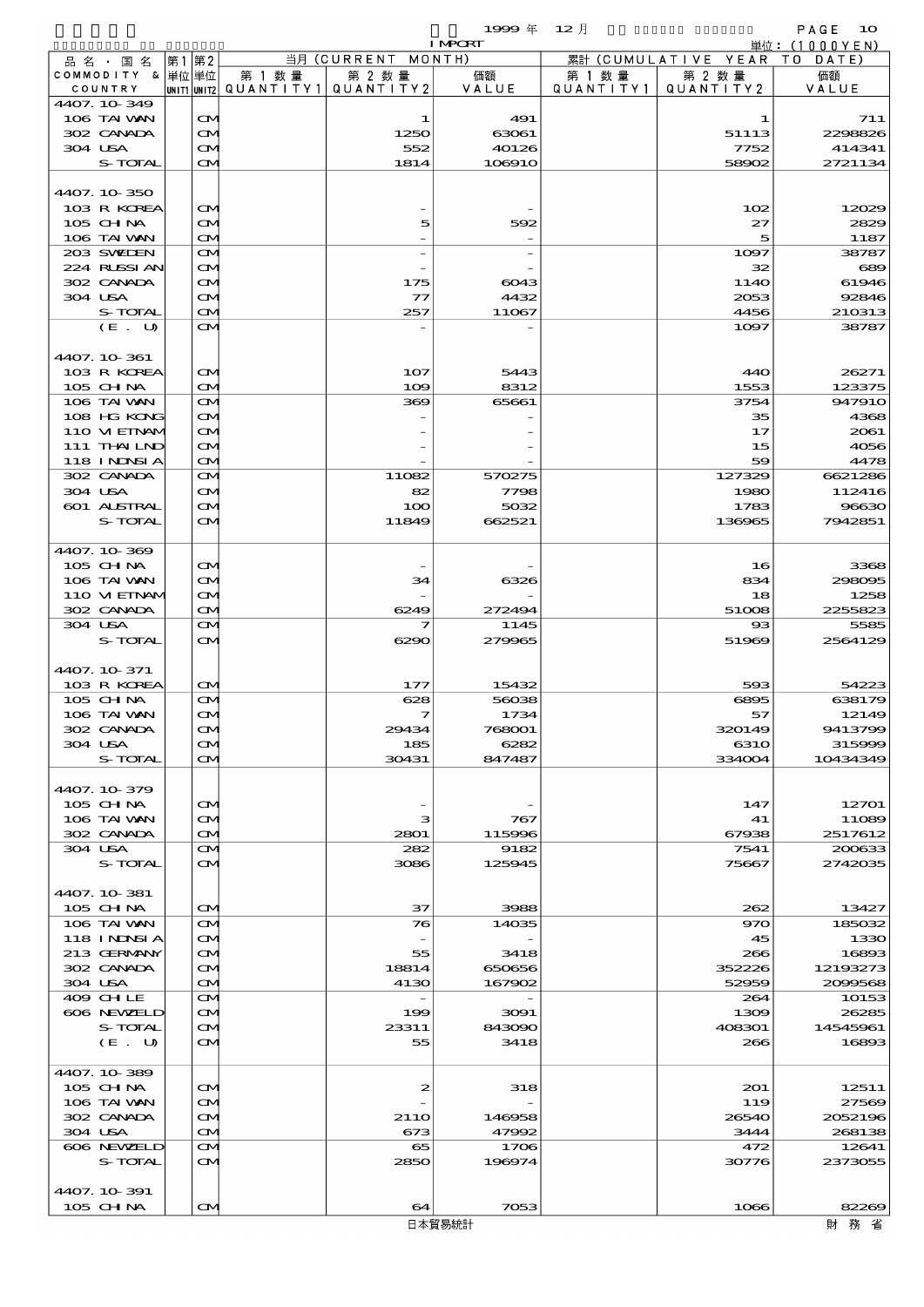$1$ <del>999</del>  $\overline{4}$  12  $\overline{f}$  12  $\overline{f}$  PAGE 11

|                              |                                        |        |                                       | <b>I MPORT</b> |                   |                              | 単位: (1000 Y E N) |
|------------------------------|----------------------------------------|--------|---------------------------------------|----------------|-------------------|------------------------------|------------------|
| 品名・国名                        | 第1 第2                                  |        | 当月 (CURRENT MONTH)                    |                |                   | 累計 (CUMULATIVE YEAR TO DATE) |                  |
| COMMODITY & 単位単位             |                                        | 第 1 数量 | 第 2 数量                                | 価額             | 第 1 数量            | 第 2 数量                       | 価額               |
| COUNTRY                      |                                        |        | UNIT1 UNIT2  QUANT   TY1  QUANT   TY2 | VALUE          | Q U A N T I T Y 1 | QUANTITY 2                   | VALUE            |
| 4407.10-391<br>106 TAI VAN   |                                        |        |                                       |                |                   |                              |                  |
| 113 MALYSIA                  | $\mathbf{\alpha}$<br>$\mathbf{\alpha}$ |        | 361<br>1126                           | 26044<br>79664 |                   | 1673<br>7394                 | 150300<br>449722 |
| 117 PH LPIN                  | $\mathbf{\Omega}$                      |        |                                       |                |                   | 17                           | 958              |
| 118 I NDSI A                 | $\mathbf{\Omega}$                      |        | 58                                    | 2600           |                   | 1119                         | 92039            |
| 121 LAOS                     | <b>CM</b>                              |        |                                       |                |                   | 151                          | 8800             |
| 203 SWIEN                    | <b>CM</b>                              |        |                                       |                |                   | 100                          | 2915             |
| 213 GERMANY                  | $\mathbf{\Omega}$                      |        |                                       |                |                   | 14                           | 1335             |
| 232 BULGAR                   | ŒM.                                    |        |                                       |                |                   | 10                           | 679              |
| 235 ESTON A                  | $\mathbf{\Omega}$                      |        |                                       |                |                   | 94                           | 2416             |
| 302 CANADA                   | <b>CM</b>                              |        | 1692                                  | 101366         |                   | 24550                        | 1458518          |
| 304 USA                      | <b>CM</b>                              |        | 864                                   | 80464          |                   | 9412                         | 858582           |
| 601 ALSTRAL                  | $\mathbf{\Omega}$                      |        | 131                                   | 6823           |                   | 615                          | 32982            |
| S-TOTAL                      | ŒM.                                    |        | 4296                                  | 304014         |                   | 46215                        | 3141515          |
| (E. U)                       | $\mathbf{\alpha}$                      |        |                                       |                |                   | 114                          | 4250             |
|                              |                                        |        |                                       |                |                   |                              |                  |
| 4407.10-399                  |                                        |        |                                       |                |                   |                              |                  |
| 105 CHNA                     | $\mathbf{\alpha}$                      |        | 15                                    | 4064           |                   | 108                          | 30230            |
| 106 TAI VAN<br>302 CANADA    | ŒM.<br>$\mathbf{\Omega}$               |        | з<br>1447                             | 1743<br>57012  |                   | 171<br>7498                  | 33257<br>618300  |
| 304 USA                      | $\mathbf{\alpha}$                      |        |                                       |                |                   | 373                          | 68345            |
| 601 ALSTRAL                  | <b>CM</b>                              |        |                                       |                |                   | 8                            | 725              |
| S-TOTAL                      | $\mathbf{\alpha}$                      |        | 1465                                  | 62819          |                   | 8158                         | 750857           |
|                              |                                        |        |                                       |                |                   |                              |                  |
| 4407.24-000                  |                                        |        |                                       |                |                   |                              |                  |
| 117 PHLPIN                   | $\mathbf{\Omega}$                      |        | $\overline{a}$                        |                |                   | 360                          | 19427            |
| 218 SPAIN                    | $\mathbf{\alpha}$                      |        |                                       |                |                   | 5                            | 1130             |
| 306 GUATMAL                  | $\mathbf{\Omega}$                      |        |                                       |                |                   | 149                          | 18286            |
| 406 ECUADOR                  | ŒM.                                    |        | 81                                    | 7204           |                   | 789                          | 43238            |
| 410 BRAZIL                   | $\mathbf{\Omega}$                      |        | 6                                     | 816            |                   | 230                          | 15921            |
| S-TOTAL                      | $\mathbf{\alpha}$                      |        | 87                                    | 8020           |                   | 1533                         | 98002            |
| (E. U)                       | $\mathbf{\alpha}$                      |        |                                       |                |                   | 5                            | 1130             |
|                              |                                        |        |                                       |                |                   |                              |                  |
| 4407.25-010                  |                                        |        |                                       |                |                   |                              |                  |
| 113 MALYSIA                  | $\mathbf{\Omega}$                      |        | 1012                                  | 64673          |                   | 13373                        | 875875           |
| 117 PHLPIN                   | $\mathbf{\Omega}$                      |        | 4                                     | 400            |                   | 354                          | 24078            |
| <b>118 INNSIA</b>            | $\mathbf{\alpha}$                      |        | 339                                   | 17246          |                   | 5582                         | 329399           |
| S-TOTAL                      | $\mathbf{\alpha}$                      |        | 1355                                  | 82319          |                   | 19309                        | 1229352          |
|                              |                                        |        |                                       |                |                   |                              |                  |
| 4407.25 090                  |                                        |        |                                       |                |                   |                              |                  |
| 118 I NJNSI A                | $\mathbf{\Omega}$                      |        |                                       |                |                   | 29                           | 1222             |
| S-TOTAL                      | M                                      |        |                                       |                |                   | 29                           | 1222             |
| 4407.26-010                  |                                        |        |                                       |                |                   |                              |                  |
| 106 TAI VAN                  | $\mathbf{\alpha}$                      |        | 22                                    | 2148           |                   | 131                          | 13766            |
| 113 MALYSIA                  | <b>CM</b>                              |        | 8356                                  | 496351         |                   | 77125                        | 4391554          |
| 117 PH LPIN                  | <b>CM</b>                              |        | 251                                   | 20490          |                   | 802                          | 69054            |
| <b>118 INNSIA</b>            | $\mathbf{\alpha}$                      |        | 875                                   | 58771          |                   | 7029                         | 501983           |
| 221 MALTA                    | ŒИ                                     |        |                                       |                |                   | 52                           | 2097             |
| 222 FINAND                   | <b>CM</b>                              |        |                                       |                |                   | $\boldsymbol{z}$             | 749              |
| S-TOTAL                      | <b>CM</b>                              |        | 9504                                  | 577760         |                   | 85141                        | 4979203          |
| (E. U)                       | ŒМ                                     |        |                                       |                |                   | 2                            | 749              |
|                              |                                        |        |                                       |                |                   |                              |                  |
| 4407.26-090                  |                                        |        |                                       |                |                   |                              |                  |
| 106 TAI VAN                  | $\mathbf{\alpha}$                      |        | 33                                    | 3366           |                   | 270                          | 29244            |
| 113 MALYSIA                  | ŒИ                                     |        | $\overline{\phantom{a}}$              |                |                   | 134                          | 8690             |
| 117 PH LPIN                  | <b>CM</b>                              |        | 23                                    | 993            |                   | 55                           | 2431             |
| <b>118 INNSIA</b><br>S-TOTAL | $\mathbf{\Omega}$<br>ŒМ                |        | 56                                    | 4359           |                   | 10<br>469                    | 778<br>41143     |
|                              |                                        |        |                                       |                |                   |                              |                  |
| 4407.29-110                  |                                        |        |                                       |                |                   |                              |                  |
| 105 CHNA                     | $\mathbf{\alpha}$                      |        |                                       |                |                   | 122                          | 9549             |
| 106 TAI VAN                  | ŒИ                                     |        | 92                                    | 3590           |                   | 846                          | 39287            |
| 112 SNGAPOR                  | ŒИ                                     |        |                                       |                |                   | з                            | 427              |
| 113 MALYSIA                  | <b>CM</b>                              |        | 4049                                  | 225046         |                   | 53154                        | 3124643          |
| 117 PH LPIN                  | ŒМ                                     |        |                                       |                |                   | 62                           | 3769             |
| <b>118 INNSIA</b>            | <b>CM</b>                              |        | 1179                                  | 57145          |                   | 12013                        | 616781           |
| 120 CAMBOD                   | ŒM.                                    |        |                                       |                |                   | 5990                         | 275320           |
| 123 INIA                     | ŒИ                                     |        | 21                                    | 1663           |                   | 21                           | 1663             |
| S-TOTAL                      | <b>CM</b>                              |        | 5341                                  | 287444         |                   | 72211                        | 4071439          |
|                              |                                        |        |                                       |                |                   |                              |                  |
| 4407.29-190                  |                                        |        |                                       |                |                   |                              |                  |
| 113 MALYSIA                  | <b>CM</b>                              |        | 34                                    | 1744           |                   | 811                          | 54058            |
| 118 I NDSI A                 | ŒИ                                     |        |                                       |                |                   | 53                           | 1681             |
| 120 CAMBOD                   | <b>CM</b>                              |        |                                       |                |                   | $\cos$                       | 27292            |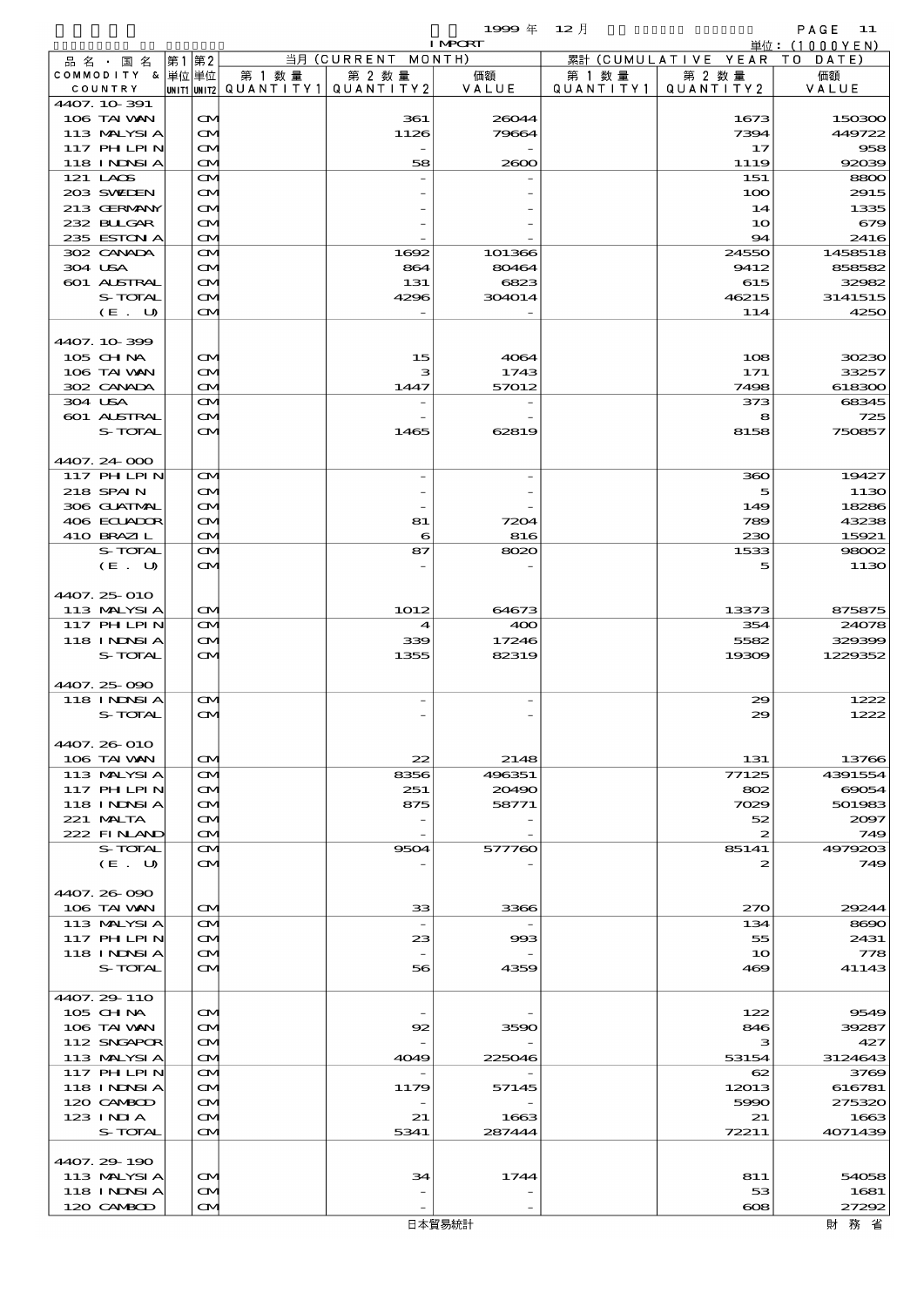$1999 \& 12 \quad \Box$ 

|                            |                                        |        |                                       | <b>I MPORT</b> |           |                              | 単位: (1000YEN)  |
|----------------------------|----------------------------------------|--------|---------------------------------------|----------------|-----------|------------------------------|----------------|
| 品名・国名                      | 第1 第2                                  |        | 当月 (CURRENT MONTH)                    |                |           | 累計 (CUMULATIVE YEAR TO DATE) |                |
| COMMODITY & 単位 単位          |                                        | 第 1 数量 | 第 2 数量                                | 価額             | 第 1 数 量   | 第 2 数量                       | 価額             |
| COUNTRY<br>4407.29-190     |                                        |        | UNIT1 UNIT2  QUANT   TY1  QUANT   TY2 | VALUE          | QUANTITY1 | QUANTITY 2                   | VALUE          |
| S-TOTAL                    | $\mathbf{\Omega}$                      |        | 34                                    | 1744           |           | 1472                         | 83031          |
|                            |                                        |        |                                       |                |           |                              |                |
| 4407.29 210                |                                        |        |                                       |                |           |                              |                |
| 105 CH NA                  | $\infty$                               |        |                                       |                |           | 34                           | 3148           |
| 106 TAI VAN                | M                                      |        | 11                                    | 2731           |           | 95                           | 30816          |
| 108 HG KONG                | $\mathbf{\Omega}$                      |        | 1                                     | 348            |           | 1                            | 348            |
| 111 THAILND                | $\infty$                               |        | 5                                     | 1491           |           | 125                          | 21986          |
| 113 MALYSIA<br>117 PH LPIN | ŒM.                                    |        |                                       |                |           | 71                           | 7818           |
| 118 I NDSI A               | $\mathbf{\Omega}$<br><b>CM</b>         |        | 58                                    | 8126           |           | 1<br>831                     | 277<br>135931  |
| 122 NYANAR                 | $\mathbf{\Omega}$                      |        | 177                                   | 20904          |           | 1284                         | 160564         |
| S-TOTAL                    | $\mathbf{\Omega}$                      |        | 252                                   | 33600          |           | 2442                         | 360888         |
|                            |                                        |        |                                       |                |           |                              |                |
| 4407.29.220                |                                        |        |                                       |                |           |                              |                |
| 105 CH NA                  | $\mathbf{\Omega}$                      |        |                                       |                |           | 98                           | 35035          |
| 106 TAI VAN                | $\mathbf{\Omega}$                      |        |                                       |                |           | 54                           | 24430          |
| 111 THAILND                | M                                      |        |                                       |                |           | $\mathcal I$                 | 1971           |
| 112 SNGAPOR                | ŒM.                                    |        |                                       |                |           | 17                           | 5764           |
| 113 MALYSIA<br>118 INNSI A | $\mathbf{\Omega}$<br>$\mathbf{\Omega}$ |        | $\overline{a}$                        |                |           | 9<br>21                      | 2194<br>3646   |
| 122 NYANAR                 | $\mathbf{\Omega}$                      |        | 37                                    | 6558           |           | 176                          | 49729          |
| 304 USA                    | M                                      |        |                                       |                |           | $\boldsymbol{4}$             | 1497           |
| 602 PAP NGA                | ŒM.                                    |        |                                       |                |           | 8                            | 835            |
| S-TOTAL                    | $\mathbf{\alpha}$                      |        | 37                                    | 6558           |           | 394                          | 1251O1         |
|                            |                                        |        |                                       |                |           |                              |                |
| 4407.29-230                |                                        |        |                                       |                |           |                              |                |
| 106 TAI VAN                | $\infty$                               |        | 48                                    | 5573           |           | 315                          | 43686          |
| 110 VIEINAM<br>111 THAILND | M<br>$\mathbf{\Omega}$                 |        | 31                                    | 5855           |           | 231<br>543                   | 28232<br>67218 |
| 121 LAOS                   | M                                      |        |                                       |                |           | 104                          | 17226          |
| 122 NYANAR                 | $\mathbf{\Omega}$                      |        |                                       |                |           | 55                           | 8902           |
| 532 R CONGO                | M                                      |        |                                       |                |           | 8                            | 967            |
| S-TOTAL                    | <b>CM</b>                              |        | 79                                    | 11428          |           | 1256                         | 166231         |
|                            |                                        |        |                                       |                |           |                              |                |
| 4407.29-290                |                                        |        |                                       |                |           |                              |                |
| 105 CH NA                  | $\mathbf{\Omega}$                      |        |                                       |                |           | 674                          | 50905          |
| 106 TAI VAN                | $\mathbf{\Omega}$                      |        | 50                                    | 6056           |           | 237                          | 26878          |
| 111 THAILND<br>112 SNGAPOR | ŒM.<br><b>CM</b>                       |        | 57                                    | 3904           |           | 18<br>226                    | 1553<br>16389  |
| 113 MALYSIA                | $\mathbf{\Omega}$                      |        | 7259                                  | 340481         |           | 67090                        | 3460791        |
| 117 PH LPIN                | $\mathbf{\Omega}$                      |        |                                       |                |           | з                            | 308            |
| <b>118 INNSI A</b>         | $\mathbf \Omega$                       |        | $\otimes$                             | 389552         |           | 85359                        | 5062066        |
| 120 CAMBOD                 | M                                      |        |                                       |                |           | 51                           | 3217           |
| 121 LAOS                   | M                                      |        |                                       |                |           | 52                           | 2004           |
| 207 NETHLIS                | <b>CM</b>                              |        | 79                                    | 7065           |           | 320                          | 30030          |
| 210 FRANCE                 | $\mathbf{\Omega}$                      |        |                                       |                |           | 147                          | 7614           |
| 213 GERMANY<br>215 SWIZLD  | M                                      |        | 10                                    | 1147           |           | 315                          | 41938          |
| 218 SPAIN                  | M                                      |        |                                       |                |           | 86<br>92                     | 6491<br>6289   |
| 220 I TALY                 | $\mathbf{\Omega}$<br><b>CM</b>         |        | 2308                                  | 161548         |           | 20160                        | 1494615        |
| 234 TURKEY                 | $\mathbf{\Omega}$                      |        |                                       |                |           | 17                           | 3208           |
| 304 USA                    | M                                      |        | 39                                    | 2928           |           | 156                          | 14488          |
| 312 PANAMA                 | ŒM.                                    |        | 20                                    | 2407           |           | $\infty$                     | 2407           |
| 407 PERU                   | M                                      |        | 21                                    | 1070           |           | 199                          | 13203          |
| 410 BRAZIL                 | <b>CM</b>                              |        | ക്ക                                   | 51760          |           | 7121                         | 677626         |
| 516 I VCOAST               | <b>CM</b>                              |        |                                       |                |           | 10 <sub>3</sub>              | 8613           |
| 517 GHANA                  | M                                      |        | 244                                   | 13978          |           | 1426                         | 68806          |
| 527 CAMROUN<br>531 GABON   | M<br>M                                 |        | 29                                    | 1847           |           | 632<br>61                    | 44729<br>4153  |
| 532 R CONGO                | <b>CM</b>                              |        |                                       |                |           | 29                           | 4868           |
| 546 MADAGAS                | $\mathbf{\Omega}$                      |        |                                       |                |           | 31                           | 2689           |
| 601 ALSTRAL                | M                                      |        |                                       |                |           | 120                          | 12819          |
| 611 VANJATU                | ŒM.                                    |        |                                       |                |           | 120                          | 9697           |
| S-TOTAL                    | $\mathbf{\Omega}$                      |        | 17628                                 | 983743         |           | 184865                       | 11078394       |
| (E. U)                     | <b>CM</b>                              |        | 2397                                  | 169760         |           | 21034                        | 1580486        |
|                            |                                        |        |                                       |                |           |                              |                |
| 4407. 91-000<br>$105$ CHNA | ŒM.                                    |        | 2876                                  | 273535         |           | 30870                        | 3223646        |
| 106 TAI VAN                | M                                      |        |                                       |                |           | $\infty$                     | 6177           |
| 111 THAILND                | $\mathbf{\Omega}$                      |        |                                       |                |           | 17                           | 4025           |
| 113 MALYSIA                | $\mathbf{\Omega}$                      |        |                                       |                |           | 133                          | 10386          |
| 118 I NDSI A               | M                                      |        |                                       |                |           | 10                           | 1291           |
| 204 DENMARK                | ŒM.                                    |        |                                       |                |           | 10                           | 795            |
| 205 U KING                 | M                                      |        |                                       |                |           | 24                           | 6644           |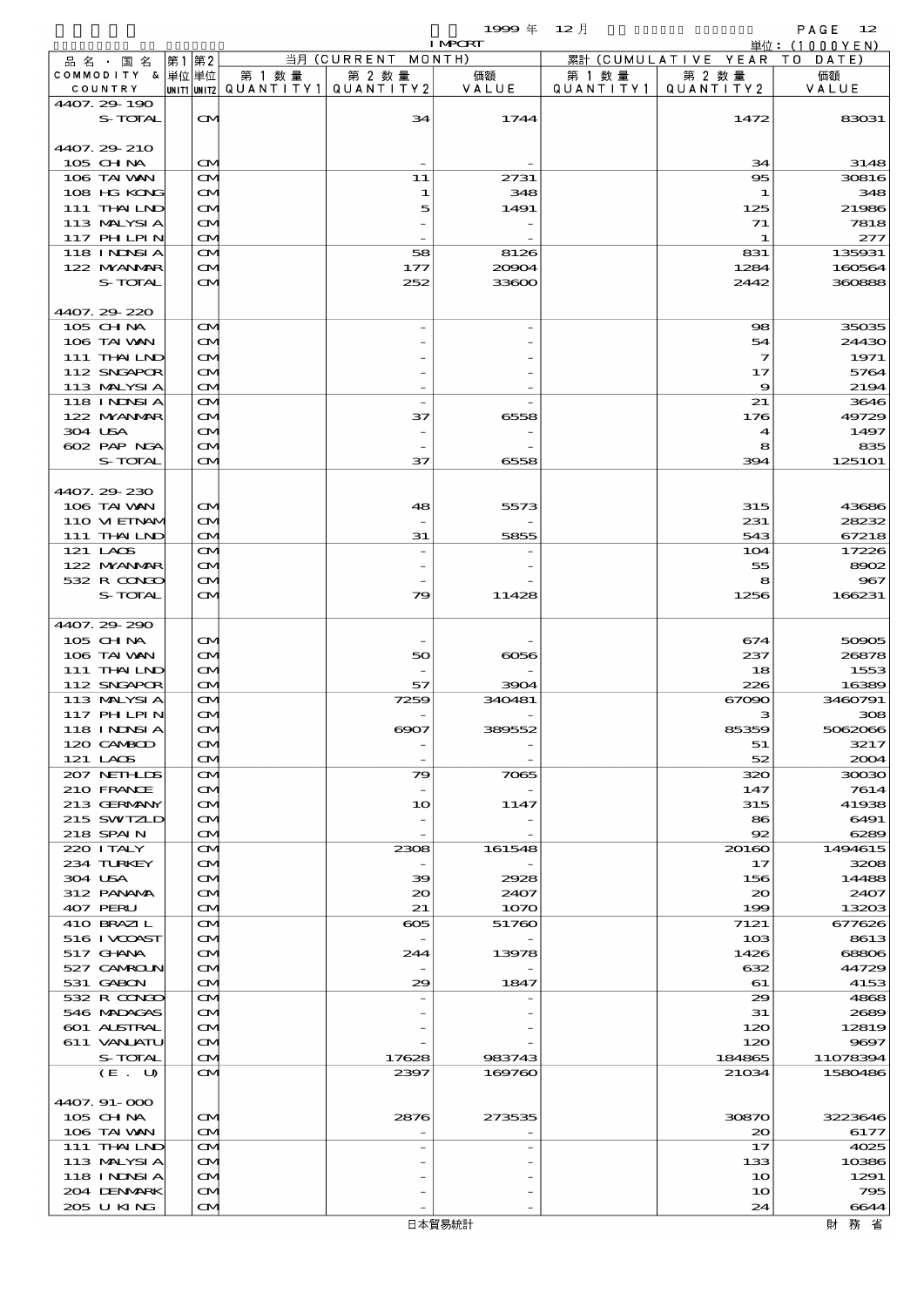$1999 \& 12 \&$ 

|                             |                                        |        |                                                  | <b>I MPORT</b> |                     |                              | 単位: (1000YEN)    |
|-----------------------------|----------------------------------------|--------|--------------------------------------------------|----------------|---------------------|------------------------------|------------------|
| 品名・国名                       | 第1第2                                   |        | 当月 (CURRENT MONTH)                               |                |                     | 累計 (CUMULATIVE YEAR TO DATE) |                  |
| COMMODITY & 単位単位<br>COUNTRY |                                        | 第 1 数量 | 第 2 数量<br> UNIT1 UNIT2  QUANT   TY1  QUANT   TY2 | 価額<br>VALUE    | 第 1 数量<br>QUANTITY1 | 第 2 数量<br>QUANTITY 2         | 価額<br>VALUE      |
| 4407. 91-000                |                                        |        |                                                  |                |                     |                              |                  |
| 207 NETHLIS                 | $\mathbf{\alpha}$                      |        |                                                  |                |                     | 1                            | 320              |
| 210 FRANCE                  | $\mathbf{\Omega}$                      |        | 6                                                | 679            |                     | 13                           | 2506             |
| 217 PORTUGL                 | $\mathbf{\Omega}$                      |        |                                                  |                |                     | $\mathbf o$                  | 226              |
| 222 FINAND                  | $\mathbf{\Omega}$                      |        |                                                  |                |                     | 9                            | 1523             |
| 224 RLSSIAN<br>302 CANADA   | $\mathbf{\Omega}$<br>$\mathbf{\Omega}$ |        | 361                                              | 34294          |                     | 8<br>3157                    | 794<br>320395    |
| 304 USA                     | $\mathbf{\Omega}$                      |        | 1420                                             | 145424         |                     | 19149                        | 2100844          |
| 601 ALSTRAL                 | ŒM.                                    |        |                                                  |                |                     | 1                            | 235              |
| 606 NEWELD                  | $\mathbf{\Omega}$                      |        |                                                  |                |                     | 35                           | 2236             |
| S-TOTAL                     | <b>CM</b>                              |        | 4663                                             | 453932         |                     | 53457                        | 5682043          |
| (E. U)                      | <b>CM</b>                              |        | 6                                                | 679            |                     | 57                           | 12014            |
| 4407.92-000                 |                                        |        |                                                  |                |                     |                              |                  |
| 105 CH NA                   | $\mathbf{\Omega}$                      |        | 15                                               | 2458           |                     | 126                          | 13693            |
| 106 TAI VAN                 | $\mathbf{\Omega}$                      |        |                                                  |                |                     | з                            | 1374             |
| 202 NORWAY                  | $\mathbf{\Omega}$                      |        |                                                  |                |                     | 1                            | 1684             |
| 203 SWIDEN                  | $\mathbf{\Omega}$                      |        |                                                  |                |                     | 9                            | 1362             |
| 204 DENMARK                 | ŒM.                                    |        |                                                  |                |                     | 658                          | 49149            |
| 207 NETHLIS                 | $\mathbf{\Omega}$                      |        |                                                  |                |                     | 243                          | 13780            |
| 210 FRANCE<br>213 GERMANY   | $\mathbf{\Omega}$<br>$\mathbf{\Omega}$ |        | 494                                              | 26580          |                     | 49<br>3212                   | 4963<br>199307   |
| 215 SWIZLD                  | $\mathbf{\Omega}$                      |        |                                                  |                |                     | 14                           | 1458             |
| 220 I TALY                  | ŒM.                                    |        | 99                                               | 5906           |                     | 1423                         | 112744           |
| 229 ALBAN A                 | $\mathbf{\Omega}$                      |        |                                                  |                |                     | 12                           | 1046             |
| 231 ROMAN A                 | $\mathbf{\Omega}$                      |        | $\overline{\phantom{a}}$                         |                |                     | 65                           | 5719             |
| 232 BULGAR                  | $\mathbf{\alpha}$                      |        | 15                                               | 780            |                     | 55                           | 3183             |
| 234 TURKEY                  | $\mathbf{\Omega}$                      |        | 10                                               | 497            |                     | 15                           | 1349             |
| 238 UKRAINE<br>241 CROATIA  | ŒM.<br>$\mathbf{\Omega}$               |        |                                                  |                |                     | $\infty$<br>50               | 972<br>2994      |
| 242 SLOVEN                  | $\mathbf{\Omega}$                      |        | 147                                              | 9014           |                     | 748                          | 45493            |
| 244 MACEDON                 | $\mathbf{\alpha}$                      |        |                                                  |                |                     | 21                           | 1838             |
| 246 SLOVAK                  | $\mathbf{\Omega}$                      |        |                                                  |                |                     | 15                           | 1175             |
| 302 CANADA                  | ŒM.                                    |        | 55                                               | 2361           |                     | 251                          | 15106            |
| 304 USA                     | $\mathbf{\Omega}$                      |        |                                                  |                |                     | 131                          | 4414             |
| 409 CHLE<br>606 NEWELD      | $\mathbf{\Omega}$<br>$\mathbf{\alpha}$ |        | $\overline{\phantom{a}}$                         |                |                     | 19<br>6                      | 1687<br>393      |
| S-TOTAL                     | $\mathbf{\Omega}$                      |        | 835                                              | 47596          |                     | 7146                         | 484883           |
| (E. U)                      | $\mathbf{\alpha}$                      |        | 593                                              | 32486          |                     | 5594                         | 381305           |
|                             |                                        |        |                                                  |                |                     |                              |                  |
| 4407.99-100                 |                                        |        |                                                  |                |                     |                              |                  |
| 105 CH NA<br>106 TAI WAN    | $\mathbf{\alpha}$<br>$\mathbf{\Omega}$ |        | 8                                                | 2540           |                     | 62<br>15                     | 6332<br>4274     |
| 110 MEINAM                  | $\mathbf{\Omega}$                      |        |                                                  |                |                     | 13                           | 7028             |
| 111 THAILND                 | $\mathbf{\Omega}$                      |        |                                                  |                |                     | 48                           | 6736             |
| 112 SNGAPOR                 | <b>CM</b>                              |        |                                                  |                |                     | 5                            | 4249             |
| 113 MALYSIA                 | <b>CM</b>                              |        |                                                  |                |                     | $\boldsymbol{\infty}$        | 23132            |
| 117 PH LPIN                 | $\mathbf{\Omega}$                      |        |                                                  |                |                     | 1                            | 414              |
| <b>118 INNSIA</b>           | ŒИ                                     |        | 48                                               | 18580          |                     | 379                          | 161302           |
| 120 CAMBOD<br>121 LAOS      | $\mathbf{\Omega}$<br><b>CM</b>         |        | $\overline{\phantom{a}}$                         |                |                     | 21<br>25                     | 1525<br>4158     |
| $123$ INIA                  | <b>CM</b>                              |        | 11                                               | 4498           |                     | 113                          | 39698            |
| 204 DENMARK                 | $\mathbf{\Omega}$                      |        |                                                  |                |                     | $\mathbf{o}$                 | 758              |
| 213 GERMANY                 | ŒИ                                     |        | $\mathbf{o}$                                     | 328            |                     | 146                          | 78661            |
| 218 SPAIN                   | $\mathbf{\Omega}$                      |        | 1                                                | 1626           |                     | $\boldsymbol{z}$             | 2166             |
| 304 USA                     | <b>CM</b>                              |        |                                                  |                |                     | 50                           | 2815             |
| 306 GUATMAL<br>413 ARGENT   | <b>CM</b><br>$\mathbf{\Omega}$         |        |                                                  |                |                     | 68<br>10                     | 19090<br>1331    |
| 543 TANZNI A                | ŒM.                                    |        |                                                  |                |                     | з                            | 6782             |
| 547 MARIUS                  | $\mathbf{\Omega}$                      |        |                                                  |                |                     | з                            | 3164             |
| 602 PAP NGA                 | <b>CM</b>                              |        | $\overline{\phantom{a}}$                         |                |                     | 149                          | 13023            |
| S-TOTAL                     | <b>CM</b>                              |        | 68                                               | 27572          |                     | 1173                         | 386638           |
| (E. U)                      | <b>CM</b>                              |        | 1                                                | 1954           |                     | 148                          | 81585            |
| 4407.99-210                 |                                        |        |                                                  |                |                     |                              |                  |
| 103 R KOREA                 | <b>CM</b>                              |        |                                                  |                |                     | 93                           | 4928             |
| 105 CHNA                    | <b>CM</b>                              |        | 10890                                            | 496760         |                     | 121321                       | 6102752          |
| 113 MALYSIA                 | ŒИ                                     |        |                                                  |                |                     | з                            | 352              |
| 302 CANADA                  | ŒИ                                     |        |                                                  |                |                     | 13                           | 444              |
| 304 USA                     | $\mathbf{\Omega}$                      |        |                                                  |                |                     | $\mathcal I$                 | 1402             |
| 410 BRAZIL<br>S-TOTAL       | <b>CM</b><br>$\mathbf{\alpha}$         |        | 57<br>10947                                      | 2803<br>499363 |                     | 236<br>121673                | 11371<br>6121249 |
|                             |                                        |        |                                                  |                |                     |                              |                  |
| 4407.99-290                 |                                        |        |                                                  |                |                     |                              |                  |
| 105 CH NA                   | $\mathbf{\alpha}$                      |        | 237                                              | 11687          |                     | 4799                         | 262309           |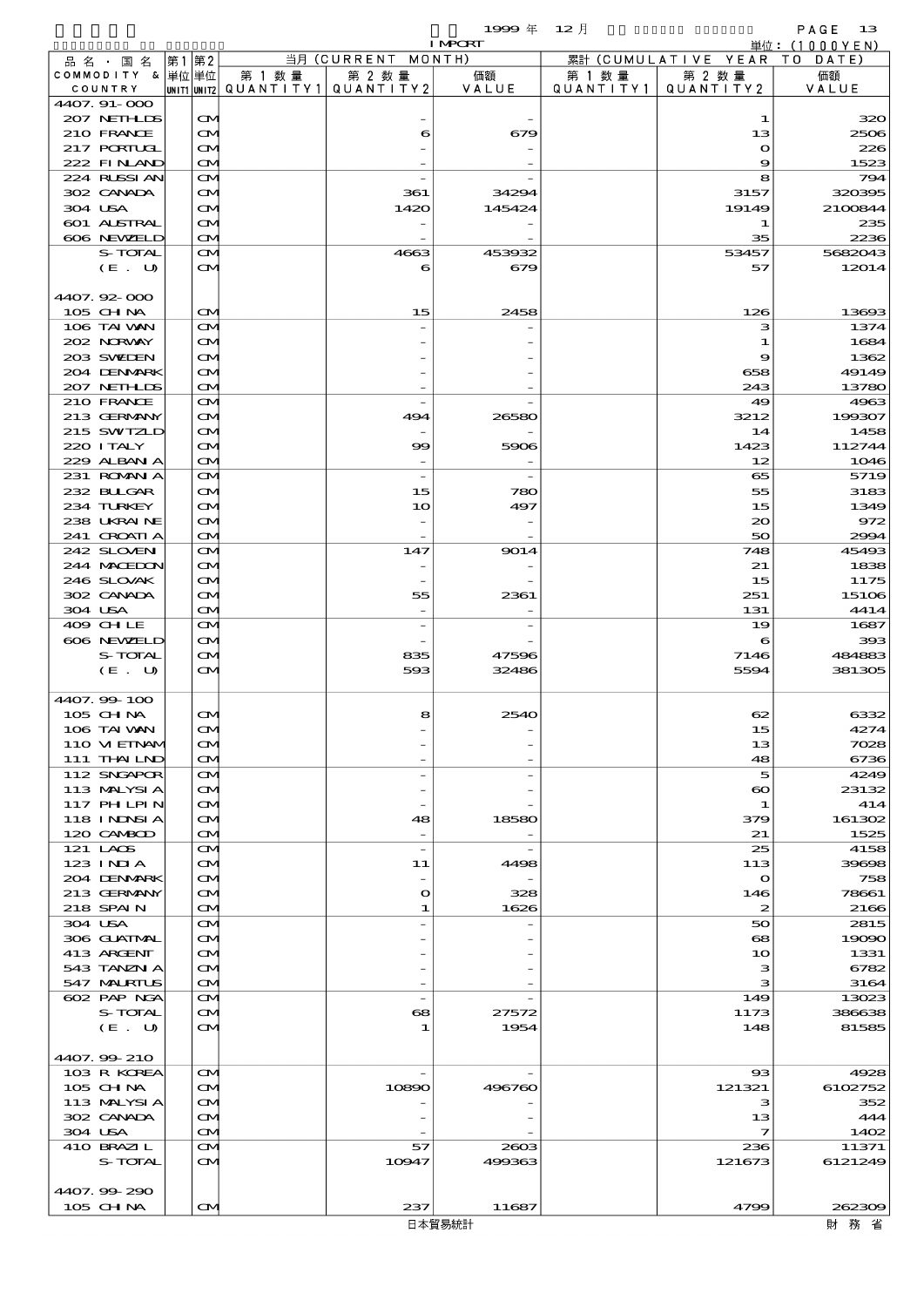$19999 \# 12 \nparallel$  PAGE 14

|                            |      |                                        |                                           |                          | <b>I MPORT</b>  |                      |                              | 単位: (1000YEN)     |
|----------------------------|------|----------------------------------------|-------------------------------------------|--------------------------|-----------------|----------------------|------------------------------|-------------------|
| 品名・国名                      | 第1第2 |                                        |                                           | 当月 (CURRENT MONTH)       |                 |                      | 累計 (CUMULATIVE YEAR TO DATE) |                   |
| COMMODITY & 単位単位           |      |                                        | 第 1 数量<br>UNIT1 UNIT2 QUANTITY1 QUANTITY2 | 第 2 数量                   | 価額<br>VALUE     | 第 1 数 量<br>QUANTITY1 | 第 2 数量<br>QUANTITY 2         | 価額                |
| COUNTRY<br>4407.99-290     |      |                                        |                                           |                          |                 |                      |                              | VALUE             |
| 106 TAI VAN                |      | $\mathbf{\Omega}$                      |                                           | 24                       | 1596            |                      | 137                          | 10239             |
| 113 MALYSIA                |      | $\mathbf{\Omega}$                      |                                           |                          |                 |                      | 30                           | 1979              |
| 118 I NJNSI A              |      | $\mathbf{\Omega}$                      |                                           |                          |                 |                      | 9                            | 405               |
| S-TOTAL                    |      | $\mathbf{\Omega}$                      |                                           | 261                      | 13283           |                      | 4975                         | 274932            |
| 4407.99-310                |      |                                        |                                           |                          |                 |                      |                              |                   |
| 106 TAI VAN                |      | $\mathbf{\Omega}$                      |                                           |                          |                 |                      | 14                           | 1652              |
| 113 MALYSIA                |      | <b>CM</b>                              |                                           | 165                      | 7894            |                      | 1712                         | 111315            |
| 117 PHLPIN                 |      | $\mathbf{\Omega}$                      |                                           | $\infty$                 | 5594            |                      | 308                          | 19050             |
| 118 I NDSI A               |      | <b>CM</b>                              |                                           | 185                      | 15136           |                      | 2008                         | 143915            |
| 222 FINAND                 |      | <b>CM</b>                              |                                           |                          |                 |                      | 1                            | 226               |
| 516 I VCOAST               |      | $\mathbf{\Omega}$                      |                                           | 18                       | 654             |                      | 18                           | 654<br>276812     |
| S-TOTAL<br>(E. U)          |      | <b>CM</b><br>$\mathbf{\Omega}$         |                                           | 466                      | 29278           |                      | 4061<br>1                    | 226               |
|                            |      |                                        |                                           |                          |                 |                      |                              |                   |
| 4407.99-390                |      |                                        |                                           |                          |                 |                      |                              |                   |
| 106 TAI VAN                |      | $\mathbf{\Omega}$                      |                                           |                          |                 |                      | 33                           | 3319              |
| 113 MALYSIA                |      | $\mathbf{\Omega}$                      |                                           | 4                        | 311             |                      | 14                           | 888               |
| <b>118 INNSI A</b>         |      | $\mathbf{\Omega}$                      |                                           |                          |                 |                      | 217                          | 8635              |
| S-TOTAL                    |      | $\mathbf{\Omega}$                      |                                           | $\overline{\mathbf{4}}$  | 311             |                      | 264                          | 12842             |
| 4407.99-400                |      |                                        |                                           |                          |                 |                      |                              |                   |
| 305 MEXICO                 |      | $\mathbf{\Omega}$                      |                                           |                          |                 |                      | 9                            | 4107              |
| S-TOTAL                    |      | $\mathbf{\Omega}$                      |                                           |                          |                 |                      | 9                            | 4107              |
|                            |      |                                        |                                           |                          |                 |                      |                              |                   |
| 4407.99-500<br>103 R KOREA |      | $\mathbf{\Omega}$                      |                                           |                          |                 |                      | 76                           | 3878              |
| 105 CHNA                   |      | <b>CM</b>                              |                                           | 6397                     | 527279          |                      | 70983                        | 6303450           |
| 106 TAI VAN                |      | $\mathbf{\Omega}$                      |                                           | 182                      | 16521           |                      | 816                          | 93436             |
| 110 VI EINAM               |      | <b>CM</b>                              |                                           | 21                       | 829             |                      | 427                          | 31735             |
| 111 THAILND                |      | $\mathbf{\Omega}$                      |                                           | 1558                     | 109681          |                      | 15754                        | 1175687           |
| 112 SNGAPOR                |      | $\mathbf{\Omega}$                      |                                           | 71                       | 3825            |                      | 722                          | 39716             |
| 113 MALYSIA<br>117 PHLPIN  |      | $\mathbf{\Omega}$<br>$\mathbf{\Omega}$ |                                           | 9402<br>427              | 612351<br>13417 |                      | 102152<br>6421               | 7041794<br>206604 |
| 118 INNSI A                |      | <b>CM</b>                              |                                           | 11121                    | 465843          |                      | 147759                       | 6333852           |
| 120 CAMBOD                 |      | $\mathbf{\Omega}$                      |                                           |                          |                 |                      | 278                          | 16987             |
| 121 LAOS                   |      | $\mathbf{\Omega}$                      |                                           | 9                        | 2390            |                      | 135                          | 19170             |
| 122 NYANAR                 |      | <b>CM</b>                              |                                           | 34                       | 1980            |                      | 341                          | 27777             |
| 123 INIA                   |      | $\mathbf{\Omega}$                      |                                           | 34                       | 1997            |                      | 245                          | 26134             |
| 125 SRILANK<br>147 U ARB E |      | $\mathbf{\Omega}$<br>$\mathbf{\Omega}$ |                                           | 58                       | 385             |                      | 20<br>1084                   | 953<br>6572       |
| 201 I CELAND               |      | $\alpha$                               |                                           | æ.                       | 3502            |                      | 82                           | 3502              |
| 203 SWIDEN                 |      | <b>CM</b>                              |                                           |                          |                 |                      | 14                           | 1538              |
| 210 FRANCE                 |      | $\mathbf{\Omega}$                      |                                           |                          |                 |                      | $\mathbf{o}$                 | 398               |
| 213 GERMANY                |      | $\mathbf{\Omega}$                      |                                           | $\boldsymbol{\alpha}$    | 23876           |                      | 899                          | 238664            |
| 215 SWIZLD                 |      | $\mathbf{\Omega}$                      |                                           |                          |                 |                      | 31                           | 6126              |
| 218 SPAIN<br>220 I TALY    |      | $\mathbf{\Omega}$<br><b>CM</b>         |                                           | 6<br>54                  | 4700<br>3997    |                      | 50<br>658                    | 10651<br>46702    |
| 222 FINAND                 |      | $\mathbf{\Omega}$                      |                                           |                          |                 |                      | $\mathbf{68}$                | 5213              |
| 224 RUSSI AN               |      | <b>CM</b>                              |                                           | 61                       | 4074            |                      | 913                          | 65999             |
| 225 ALSTRIA                |      | $\mathbf{\Omega}$                      |                                           |                          |                 |                      | 1                            | $\infty$          |
| 232 BULGAR                 |      | <b>CM</b>                              |                                           | 30                       | 422             |                      | 84                           | 1372              |
| 234 TURKEY                 |      | <b>CM</b>                              |                                           |                          |                 |                      | 90                           | 67245             |
| 235 ESTON A<br>246 SLOVAK  |      | $\mathbf{\Omega}$                      |                                           | $\overline{\phantom{a}}$ |                 |                      | 46<br>$\mathbf o$            | 988<br>1337       |
| 302 CANADA                 |      | <b>CM</b><br>$\mathbf{\Omega}$         |                                           | 923                      | 85637           |                      | 11173                        | 1050505           |
| 304 USA                    |      | <b>CM</b>                              |                                           | 7682                     | 458691          |                      | 119140                       | 7681174           |
| 311 CST RCA                |      | <b>CM</b>                              |                                           |                          |                 |                      | $\boldsymbol{4}$             | 350               |
| 403 GUYANA                 |      | $\mathbf{\Omega}$                      |                                           |                          |                 |                      | 354                          | 28697             |
| 407 PERU                   |      | <b>CM</b>                              |                                           | $\overline{\phantom{a}}$ |                 |                      | 199                          | 7039              |
| 408 BOLIVIA                |      | $\mathbf{\Omega}$                      |                                           | 49                       | 4325            |                      | 134                          | 17638             |
| 409 CHLE<br>410 BRAZIL     |      | $\mathbf{\Omega}$<br><b>CM</b>         |                                           | 95<br>959                | 3574<br>46649   |                      | 1272<br><b>eeeo</b>          | 54176<br>406497   |
| 412 URUCUAY                |      | $\mathbf{\Omega}$                      |                                           | 200                      | 5185            |                      | 2761                         | 71543             |
| 413 ARGENT                 |      | <b>CM</b>                              |                                           |                          |                 |                      | 26                           | 1587              |
| 509 MARI TAN               |      | $\mathbf{\Omega}$                      |                                           |                          |                 |                      | 35                           | 2617              |
| 513 GU NEA                 |      | $\mathbf{\Omega}$                      |                                           |                          |                 |                      | 146                          | 8094              |
| 517 GHANA                  |      | <b>CM</b>                              |                                           |                          |                 |                      | 43                           | 2042              |
| 524 N GERIA<br>527 CAMROUN |      | $\mathbf{\Omega}$<br><b>CM</b>         |                                           |                          |                 |                      | 14<br>33                     | 1205<br>1502      |
| 532 R CONDO                |      | $\mathbf{\Omega}$                      |                                           |                          |                 |                      | з                            | 238               |
| 543 TANZN A                |      | $\mathbf{\Omega}$                      |                                           |                          |                 |                      | 56                           | 14931             |
| 547 MALRIUS                |      | $\mathbf{\Omega}$                      |                                           |                          |                 |                      | $\mathbf o$                  | 273               |
| 551 S AFRCA                |      | $\mathbf{\Omega}$                      |                                           |                          |                 |                      | 131                          | 9141              |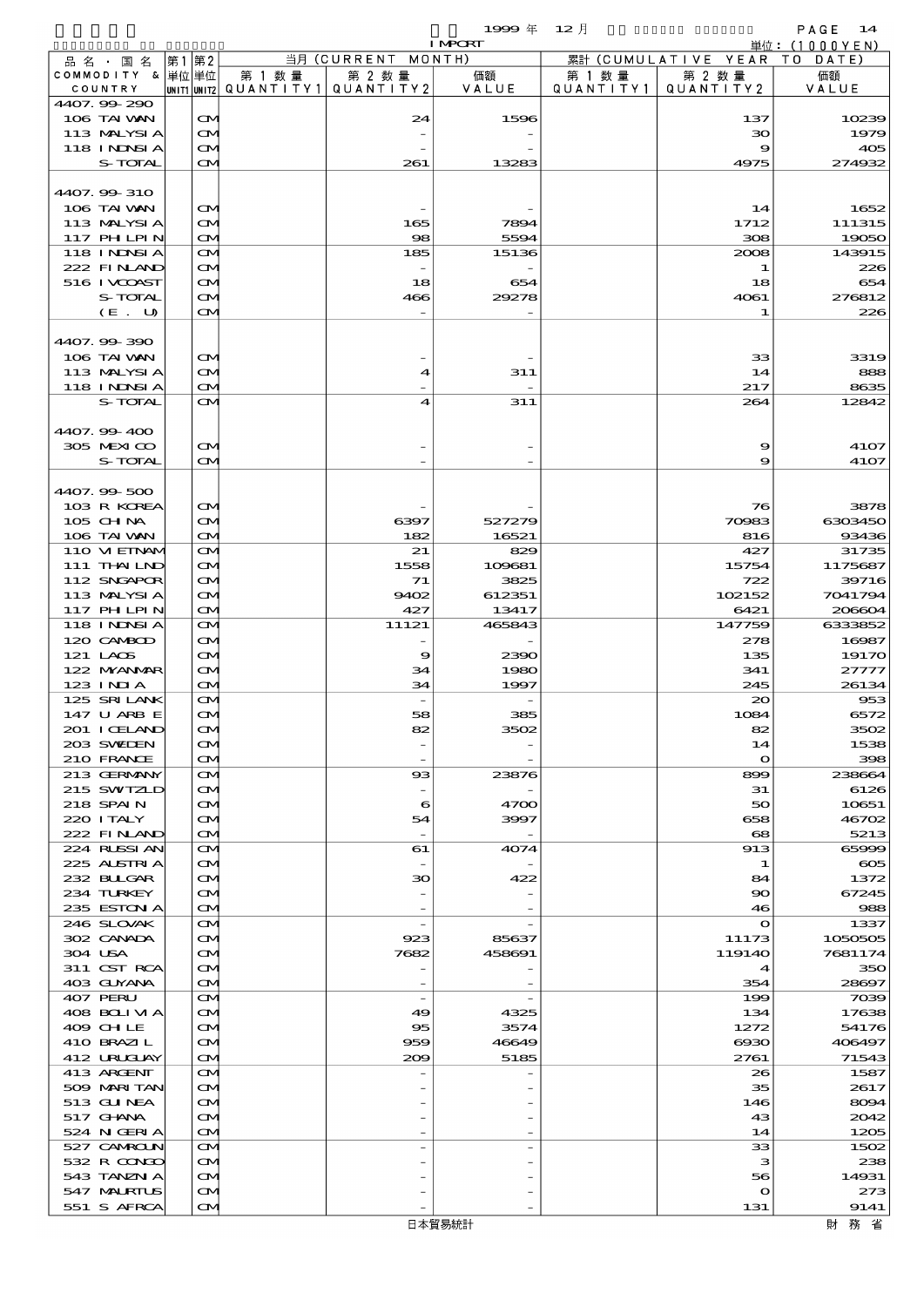$1999 \& 12 \&$ 

| $\cdots$<br>__ | $\sim$ $\sim$ |  |
|----------------|---------------|--|
| т              |               |  |

|                    |                   |         |                                         | <b>I MPCRT</b> |           |                              | 単位: (1000 Y E N ) |
|--------------------|-------------------|---------|-----------------------------------------|----------------|-----------|------------------------------|-------------------|
| 品 名 ・ 国 名          | 第1第2              |         | 当月 (CURRENT MONTH)                      |                |           | 累計 (CUMULATIVE YEAR TO DATE) |                   |
| COMMODITY & 単位単位   |                   | 第 1 数量  | 第 2 数量                                  | 価額             | 第 1 数 量   | 第 2 数量                       | 価額                |
| COUNTRY            |                   |         | UNIT1 UNIT2   QUANT   TY1   QUANT   TY2 | VALUE          | QUANTITY1 | QUANTITY2                    | VALUE             |
| 4407.99-500        |                   |         |                                         |                |           |                              |                   |
| <b>601 ALSTRAL</b> | $\mathbf{\Omega}$ |         | 308                                     | 27273          |           | 4530                         | 432332            |
| 606 NEWELD         | ŒM)               |         | $\infty$                                | 1627           |           | 141                          | 13033             |
| 611 VANJATU        | M                 |         | <b>31O</b>                              | 23878          |           | 2726                         | 220239            |
| 612 FIJI           | M                 |         |                                         |                |           | 10B                          | 7756              |
| S-TOTAL            | $\mathbf{\Omega}$ |         | 40195                                   | 2453908        |           | 500103                       | 31810694          |
| (E. U)             | <b>CM</b>         |         | 153                                     | 32573          |           | 1690                         | 303771            |
|                    |                   |         |                                         |                |           |                              |                   |
| 4408 10 010        |                   |         |                                         |                |           |                              |                   |
| 118 INDNSI A SMKG  |                   |         |                                         |                | 18317     | 36375                        | 13599             |
| 304 USA            | <b>SMKG</b>       | 133997  | 249060                                  | 113873         | 1134704   | 2141364                      | 1089221           |
| S-TOTAL            | <b>SMKG</b>       | 133997  | 249060                                  | 113873         | 1153021   | 2177739                      | 1102820           |
|                    |                   |         |                                         |                |           |                              |                   |
| 4408 10 021        |                   |         |                                         |                |           |                              |                   |
| $105$ CHNA         | <b>SMKG</b>       | 454937  | 732582                                  | 31252          | 3693766   | 6270631                      | 287088            |
| 205 U KING         | <b>SMKG</b>       |         |                                         |                | 26        | <b>11O</b>                   | 380               |
| 220 I TALY         | <b>SMKG</b>       | 1017    | 390                                     | 580            | 2064      | 790                          | 1190              |
| 222 FINAND SMKG    |                   |         |                                         |                | 1507      | 561                          | 1432              |
| 302 CANADA         | <b>SMKG</b>       | 805634  | 1017300                                 | 63858          | 3741297   | 5370970                      | 317842            |
| 304 USA            | <b>SMKG</b>       | 143704  | 229104                                  | 13313          | 2039995   | 2968449                      | 203237            |
| 409 CHLE           | <b>SMKG</b>       | 997415  | 1514634                                 | 79859          | 7028322   | 9840042                      | 568562            |
| 410 BRAZIL         | <b>SMKG</b>       |         |                                         |                | 15087     | 24622                        | 1164              |
| 606 NEWELD SMKG    |                   | 60887   | 46615                                   | 6690           | 666282    | 926636                       | 75393             |
| 612 FIJI           | <b>SMKG</b>       | 126820  | 71000                                   | 8140           | 1291585   | 761455                       | 101112            |
| S-TOTAL            | <b>SMKG</b>       | 2590414 | 3611625                                 | 203692         | 18479931  | 26164266                     | 1557400           |
| $(E_U U)$          | <b>SMKG</b>       | 1017    | 390                                     | 580            | 3597      | 1461                         | 3002              |
|                    |                   |         |                                         |                |           |                              |                   |
| 4408 10 029        |                   |         |                                         |                |           |                              |                   |
| 105 CHNA           | <b>SMKG</b>       | 33348   | 38297                                   | 4280           | 583566    | 462747                       | 53511             |
| 106 TAI VAN        | <b>SMKG</b>       |         |                                         |                | 27        | 54                           | 404               |
| 113 MALYSIA        | <b>SMKG</b>       |         |                                         |                | 5545      | 23100                        | 2930              |
| <b>118 INNSIA</b>  | <b>SMKG</b>       | 2819    | 7516                                    | 1907           | 23897     | 43404                        | 20025             |
| 121 LAOS           | <b>SMKG</b>       |         |                                         |                | 11389     | 10662                        | 882               |
| 203 SWIEN          | <b>SMKG</b>       | 495     | 234                                     | 210            | 1050      | 459                          | 478               |
| 205 U KING         | <b>SMKG</b>       |         |                                         |                | 491       | 188                          | 399               |
| 213 GERMANY        | <b>SMKG</b>       | 4579    | 1816                                    | 2249           | 10186     | 5708                         | <b>11O16</b>      |
| 218 SPAIN          | <b>SMKG</b>       | 239     | 472                                     | 821            | 519       | 1465                         | <b>3510</b>       |
| 220 I TALY         | <b>SMKG</b>       |         |                                         |                | 644       | 217                          | 848               |
| 225 ALSTRIA        | <b>SMKG</b>       |         |                                         |                | 4091      | 1520                         | 1988              |
| 302 CANADA         | <b>SMKG</b>       | 263     | 327                                     | 596            | 11153     | 20242                        | 12939             |
| 304 USA            | <b>SMKG</b>       | 489     | 1034                                    | 2382           | 59574     | 83620                        | 42896             |
| 409 CHLE           | <b>SMKG</b>       |         |                                         |                | 3740      | 15214                        | 663               |
| 606 NEWELD         | <b>SMKG</b>       | 27003   | 7497                                    | 3942           | 39036     | 14233                        | 5820              |
| S-TOTAL            | <b>SMKG</b>       | 69235   | 57193                                   | 16387          | 754908    | 682833                       | 159209            |
| (E. U)             | <b>SMKG</b>       | 5313    | 2522                                    | 3280           | 16981     | 9557                         | 18239             |
|                    |                   |         |                                         |                |           |                              |                   |
| 4408 31-010        |                   |         |                                         |                |           |                              |                   |
| 113 MALYSIA SMKG   |                   | 1047371 | 1602238                                 | 87868          | 11633816  | 16392606                     | 973010            |
| S-TOTAL            | <b>SMKG</b>       | 1047371 | 1602238                                 | 87868          | 11633816  | 16392606                     | 973010            |
|                    |                   |         |                                         |                |           |                              |                   |
| 4408 31-090        |                   |         |                                         |                |           |                              |                   |
| 113 MALYSIA SMKG   |                   | 140916  | 63408                                   | <b>4410</b>    | 1306142   | 1145552                      | 78289             |
| S-TOTAL            | <b>SMKG</b>       | 140916  | 63408                                   | <b>4410</b>    | 1306142   | 1145552                      | 78289             |
|                    |                   |         |                                         |                |           |                              |                   |
| 4408 39 210        |                   |         |                                         |                |           |                              |                   |
| 118 INDSIA SMKG    |                   |         |                                         |                | 20491     | 40466                        | 11130             |
| S-TOTAL            | <b>SMKG</b>       |         |                                         |                | 20491     | 40466                        | 11130             |
|                    |                   |         |                                         |                |           |                              |                   |
| 4408 39 220        |                   |         |                                         |                |           |                              |                   |
| 105 CH NA          | <b>SMKG</b>       |         |                                         |                | 37785     | 5660                         | 6494              |
| 106 TAI VAN        | <b>SMKG</b>       |         |                                         |                | 35665     | 5636                         | 5795              |
| 112 SNGAPOR SMKG   |                   |         |                                         |                | 1685      | 628                          | 1152              |
| 118 INNSI A        | <b>SMKG</b>       |         |                                         |                | 540       | 915                          | 1434              |
| S-TOTAL            | <b>SMKG</b>       |         |                                         |                | 75675     | 12839                        | 14875             |
|                    |                   |         |                                         |                |           |                              |                   |
| 4408 39 310        |                   |         |                                         |                |           |                              |                   |
| 105 CHNA           | <b>SMKG</b>       | 2475    | 2597                                    | 333            | 84923     | 36021                        | 5077              |
| 106 TAI VAN        | <b>SMKG</b>       |         |                                         |                | $\infty$  | 384                          | 249               |
| 108 HG KONG        | <b>SMKG</b>       |         |                                         |                | 100       | 28                           | 465               |
| 113 MALYSIA        | <b>SMKG</b>       | 1083097 | 1744271                                 | 91393          | 11766136  | 19057774                     | 1163052           |
| 122 MYANMAR SMKG   |                   |         |                                         |                | 95553     | 58545                        | 5201              |
| 227 H.NGARY        | <b>SMKG</b>       |         |                                         |                | 1629      | 580                          | 1309              |
| 242 SLOVEN         | <b>SMKG</b>       | 8744    | 15043                                   | 1270           | 8744      | 15043                        | 1270              |
| 410 BRAZIL         | <b>SMKG</b>       |         |                                         |                | 22059     | 26196                        | 3162              |
| 517 GHNA           | <b>SMKG</b>       |         |                                         |                | 7913      | 7618                         | 1114              |
|                    |                   |         |                                         |                |           |                              |                   |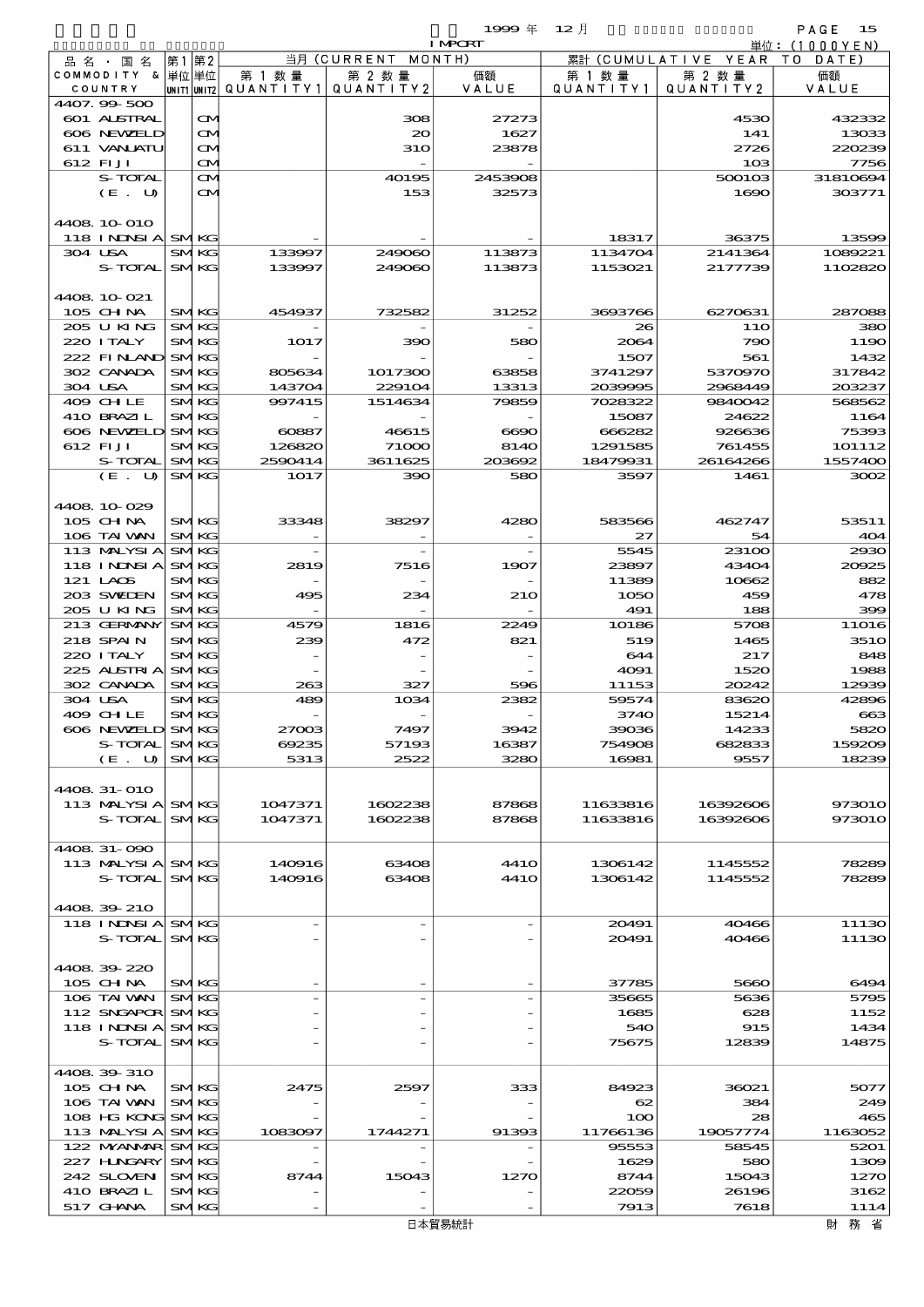$1999 \& 12 \&$ 

|                                 |                |                            |                          |                 | <b>I MPCRT</b>           |                   |                        | 単位: (1000 Y E N) |
|---------------------------------|----------------|----------------------------|--------------------------|-----------------|--------------------------|-------------------|------------------------|------------------|
| 品名・国名                           | 第1             | 第2                         |                          | 当月(CURRENT      | MONTH)                   |                   | 累計 (CUMULATIVE YEAR TO | DATE)            |
| COMMODITY & 単位単位                |                |                            | 第 1 数量                   | 第 2 数量          | 価額                       | 第 1 数 量           | 第 2 数量                 | 価額               |
| COUNTRY                         |                |                            | unit1 unit2  Q∪ANT   TY1 | QUANTITY 2      | VALUE                    | Q U A N T I T Y 1 | QUANTITY 2             | VALUE            |
| 4408 39 310<br>S-TOTAL          |                | <b>SMKG</b>                | 1094316                  | 1761911         | 92996                    | 11987119          | 19202189               | 1180899          |
|                                 |                |                            |                          |                 |                          |                   |                        |                  |
| 4408 39 390                     |                |                            |                          |                 |                          |                   |                        |                  |
| 103 R KOREA                     |                | <b>SMKG</b>                |                          |                 |                          | 1953              | 366                    | 254              |
| 105 CH NA                       |                | <b>SMKG</b>                |                          |                 |                          | 39604             | 30506                  | 7033             |
| 108 HG KONG SMKG                |                |                            |                          |                 |                          | 1503              | 752                    | 5930             |
| 111 THAILND SMKG                |                |                            |                          |                 |                          | 595               | 120                    | 302              |
| 112 SNGAPOR SMKG                |                |                            | 2190                     | 928             | 390                      | 4498              | 1905                   | 1588             |
| 113 MALYSIA<br>117 PH LPIN      |                | <b>SMKG</b><br><b>SMKG</b> | 652088<br>4426           | 918744<br>12911 | 45929<br>1320            | 5080590<br>15623  | 6888778<br>42447       | 378782<br>5041   |
| <b>118 INNSIA</b>               |                | <b>SMKG</b>                | 2378                     | 978             | 383                      | 174424            | 183537                 | 33587            |
| 210 FRANCE                      |                | <b>SMKG</b>                |                          |                 |                          | 3285              | 2393                   | 1175             |
| 213 GERMANY                     |                | <b>SMKG</b>                | 8462                     | 3230            | 4680                     | 43604             | 18276                  | 19642            |
| 215 SWIZLD                      |                | <b>SMKG</b>                |                          |                 |                          | 1771              | 1645                   | 1131             |
| 218 SPAIN                       |                | <b>SMKG</b>                |                          |                 |                          | 3893              | 2475                   | 2659             |
| 220 I TALY                      |                | <b>SMKG</b>                | 62705                    | 17742           | 11092                    | 316584            | 77571                  | 46688            |
| 304 USA                         |                | <b>SMKG</b>                |                          |                 |                          | 6835              | 1692                   | 4874             |
| 406 ECUADOR                     |                | <b>SMKG</b><br><b>SMKG</b> |                          |                 |                          | 12420             | 7041                   | 5421             |
| 408 BOLIVIA<br>410 BRAZIL       |                | <b>SMKG</b>                |                          |                 |                          | 2847<br>85931     | 455<br>27857           | 236<br>17623     |
| S-TOTAL                         |                | <b>SMKG</b>                | 732249                   | 954533          | 63794                    | 5795960           | 7287816                | 531966           |
| (E. U)                          |                | <b>SMKG</b>                | 71167                    | 20072           | 15772                    | 367366            | 100715                 | 70164            |
|                                 |                |                            |                          |                 |                          |                   |                        |                  |
| 4408 90 100                     |                |                            |                          |                 |                          |                   |                        |                  |
| 106 TAI VAN                     |                | <b>SMKG</b>                |                          |                 |                          | 339               | 2404                   | 2721             |
| 118 I NJNSI A                   |                | <b>SMKG</b>                | 1138                     | 7967            | 3695                     | 12148             | 80187                  | 32068            |
| $123$ INIA                      |                | <b>SMKG</b>                |                          |                 |                          | 22984             | 8461                   | 12027            |
| 205 U KING                      |                | <b>SMKG</b>                |                          |                 |                          | 64                | 208                    | 4452             |
| 213 GERMANY<br>218 SPAIN        |                | <b>SMKG</b><br><b>SMKG</b> |                          |                 |                          | 2136<br>418       | $\infty$<br>2160       | 3920<br>9346     |
| 410 BRAZIL                      |                | <b>SMKG</b>                |                          |                 |                          | 8                 | 50                     | 725              |
| S-TOTAL                         |                | <b>SMKG</b>                | 1138                     | 7967            | 3695                     | 38097             | 94469                  | 65259            |
| $(E_U U)$                       |                | <b>SMKG</b>                |                          |                 |                          | 2618              | 3367                   | 17718            |
|                                 |                |                            |                          |                 |                          |                   |                        |                  |
| 4408 90 410                     |                |                            |                          |                 |                          |                   |                        |                  |
| 103 R KOREA SMKG                |                |                            |                          |                 |                          | 43                | 40                     | 576              |
| 105 CH NA                       |                | <b>SMKG</b>                | 273236                   | 191396          | 28361                    | 5830146           | 3066662                | 559702           |
| 111 THAILND SMKG<br>113 MALYSIA |                | <b>SMKG</b>                | 243494                   | 411454          | 26369                    | 24497<br>1920214  | 23458<br>3534658       | 2793<br>203483   |
| 117 PH LPIN                     |                | <b>SMKG</b>                |                          |                 |                          | 4174              | 8766                   | 372              |
| 118 INDSIA SMKG                 |                |                            |                          |                 |                          | 43099             | 57200                  | 3474             |
| 203 SWEDEN                      | S <sub>N</sub> | TKG.                       |                          |                 |                          | 403               | 300                    | 237              |
| 210 FRANCE                      |                | <b>SMKG</b>                | 19648                    | 22108           | 3112                     | 405484            | 422066                 | 61891            |
| 213 GERMANY                     |                | <b>SMKG</b>                | 56843                    | 50761           | 9354                     | 992199            | 747960                 | 149579           |
| 215 SWIZLD                      |                | <b>SMKG</b>                |                          |                 |                          | 102               | 38                     | 534              |
| 220 I TALY                      |                | <b>SMKG</b>                |                          |                 |                          | 3535              | 1382                   | 4352             |
| 222 FINAND                      |                | <b>SMKG</b>                | 5535                     | 2059            | 651                      | 5535              | 2059                   | 651              |
| 242 SLOVEN<br>302 CANADA        |                | <b>SMKG</b><br><b>SMKG</b> | 45984                    | 20670           | 2684                     | 16505<br>401729   | 17330<br>231436        | 1929<br>34009    |
| 304 USA                         |                | <b>SMKG</b>                | 314342                   | 145092          | 31134                    | 3662939           | 1912914                | 486505           |
| 410 BRAZIL                      |                | <b>SMKG</b>                | 4615                     | 1129            | 761                      | 21701             | 9861                   | 3116             |
| 601 ALSTRAL                     |                | <b>SMKG</b>                |                          |                 |                          | 1343              | 1990                   | 543              |
| 602 PAP NGA                     |                | <b>SMKG</b>                | 660960                   | 985726          | 28903                    | 695964            | 1066145                | 31499            |
| S-TOTAL                         |                | <b>SMKG</b>                | 1624657                  | 1830395         | 131329                   | 14029612          | 11104265               | 1545245          |
| (E. U)                          |                | <b>SMKG</b>                | 82026                    | 74928           | 13117                    | 1407156           | 1173767                | 216710           |
| 4408 90 490                     |                |                            |                          |                 |                          |                   |                        |                  |
| 103 R KOREA SMKG                |                |                            | 14454                    | 36177           | 3743                     | 21188             | 37437                  | 4492             |
| 105 CH NA                       |                | <b>SMKG</b>                | 774785                   | 559917          | 130222                   | 11307325          | 7471806                | 1795585          |
| 106 TAI VAN                     |                | <b>SMKG</b>                | 210                      | 112             | 576                      | 8312              | 12703                  | 9071             |
| 108 HG KONG                     |                | <b>SMKG</b>                |                          |                 |                          | 215               | 112                    | 1043             |
| 111 THAILND                     |                | <b>SMKG</b>                | 201                      | 636             | 443                      | 201               | 636                    | 443              |
| 112 SNGAPOR SMKG                |                |                            | 28025                    | 11875           | 12454                    | 378434            | 164166                 | 184963           |
| 113 MALYSIA                     |                | <b>SMKG</b>                | 519                      | 959             | 320                      | 993570            | 1906785                | 82845            |
| 117 PH LPIN                     |                | <b>SMKG</b>                | 13316<br>258598          | 23320<br>362045 | 279                      | 44047             | 82644                  | 2334<br>584597   |
| <b>118 INNSIA</b><br>123 INIA   |                | <b>SMKG</b><br><b>SMKG</b> | 145                      | 775             | 51379<br>224             | 3079955<br>10498  | 3982275<br>11321       | 3462             |
| 204 DENMARK                     |                | <b>SMKG</b>                | 47247                    | 53100           | 5980                     | 189105            | 206170                 | 30217            |
| 205 U KING                      |                | <b>SMKG</b>                |                          |                 |                          | 113               | 45                     | 388              |
| 210 FRANCE                      |                | <b>SMKG</b>                |                          |                 | $\overline{\phantom{a}}$ | 77505             | 42759                  | 34468            |
| 213 GERMANY                     |                | <b>SMKG</b>                | 11949                    | 3831            | 3392                     | 119380            | 48738                  | 36628            |
| 215 SWIZLD                      |                | <b>SMKG</b>                | 1188                     | 427             | 2055                     | 10373             | 10636                  | 13880            |
| 218 SPAIN                       |                | <b>SMKG</b>                |                          |                 |                          | 296               | 1004                   | 2201             |
| 220 I TALY                      |                | <b>SMKG</b>                | 20722                    | 11260           | 7357                     | 112261            | 48440                  | 46536            |

 $\overline{\phantom{a}}$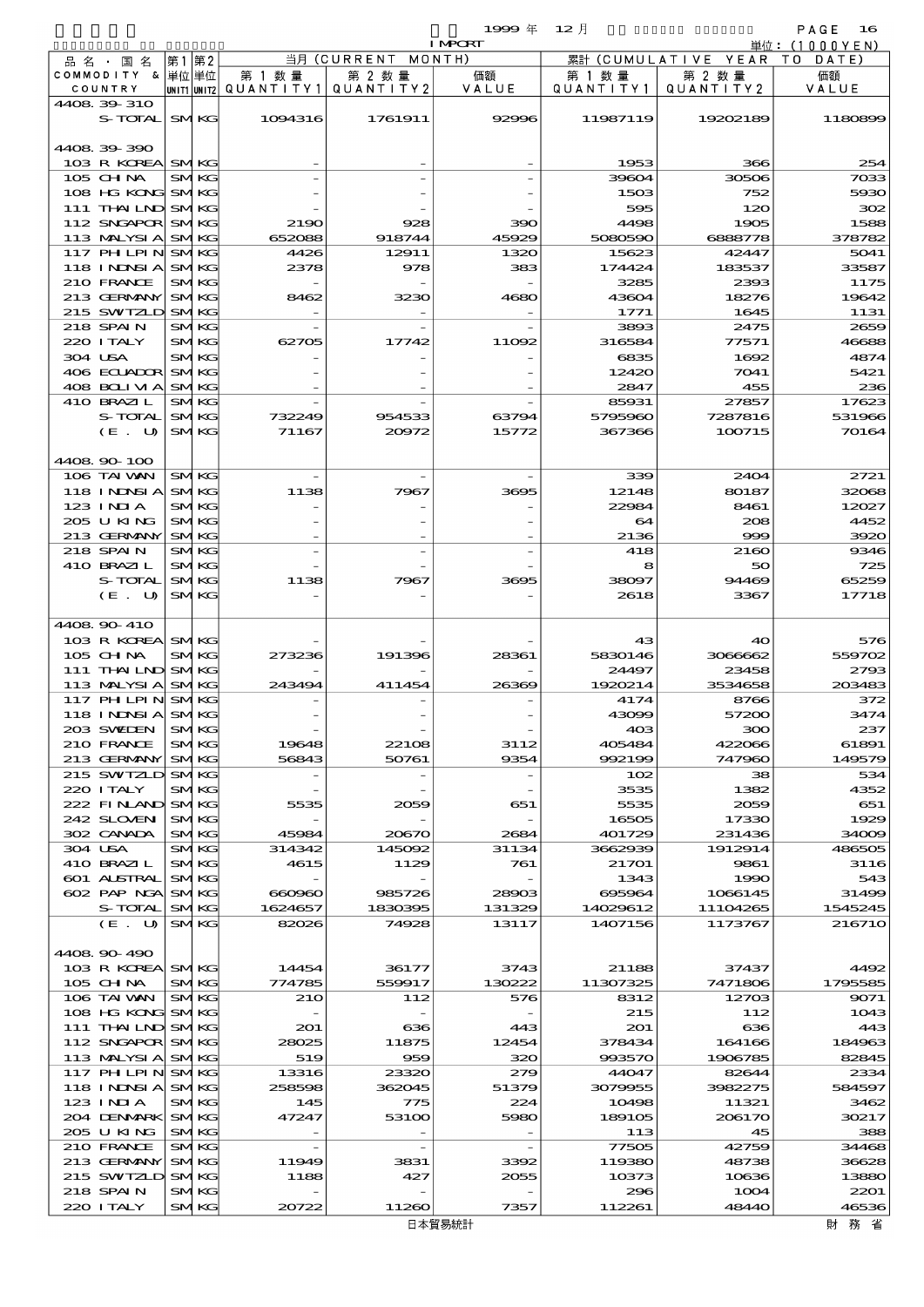$1999 \oplus 12 \uparrow$ 

|                            |                            |                                       |                    | <b>I MPCRT</b> |                   |                              | 単位:(1000YEN)          |
|----------------------------|----------------------------|---------------------------------------|--------------------|----------------|-------------------|------------------------------|-----------------------|
| 品 名 ・ 国 名                  | 第1第2                       |                                       | 当月 (CURRENT MONTH) |                |                   | 累計 (CUMULATIVE YEAR TO DATE) |                       |
| COMMODITY & 単位単位           |                            | 第 1 数 量                               | 第 2 数量             | 価額             | 第 1 数 量           | 第 2 数量                       | 価額                    |
| COUNTRY<br>4408 90 490     |                            | unit1 unit2  Q∪ANT   TY1  Q∪ANT   TY2 |                    | VALUE          | Q U A N T I T Y 1 | QUANTITY 2                   | VALUE                 |
| 222 FINAND                 | <b>SMKG</b>                | 24820                                 | 23500              | 2858           | 157864            | 143803                       | 23015                 |
| 227 H.NGARY                | <b>SMKG</b>                |                                       |                    |                | 14569             | 4500                         | 4791                  |
| 232 BULGAR                 | <b>SMKG</b>                | 8055                                  | 11706              | 812            | 40408             | 62968                        | 5634                  |
| 234 TURKEY                 | <b>SMKG</b>                | 7136                                  | 7000               | 732            | 7136              | 7000                         | 732                   |
| 242 SLOVEN                 | <b>SMKG</b>                |                                       |                    |                | 21576             | 21040                        | 3200                  |
| 246 SLOVAK                 | <b>SMKG</b>                |                                       |                    |                | 89380             | 80625                        | 12324                 |
| 302 CANADA                 | <b>SMKG</b>                | 19901                                 | 15120              | 6337           | 166855            | 77376                        | 53164                 |
| 304 USA<br>$408$ BOLIMA    | <b>SMKG</b><br><b>SMKG</b> | 52686<br>16239                        | 42374<br>2894      | 22640<br>2267  | 482550<br>193644  | 448234<br>38790              | 251156<br>30245       |
| 410 BRAZIL                 | <b>SMKG</b>                |                                       |                    |                | 47101             | 14375                        | 5759                  |
| 411 PARAGUA                | <b>SMKG</b>                | 172095                                | 10400              | 5896           | 1256572           | 77550                        | 45719                 |
| 601 ALSTRAL                | <b>SMKG</b>                |                                       |                    |                | 3044              | 1685                         | 2267                  |
| S-TOTAL                    | <b>SMKG</b>                | 1472291                               | 1177428            | 259966         | 18833477          | 15005623                     | 3271159               |
| $(E$ .<br><b>U</b>         | <b>SMKG</b>                | 104738                                | 91691              | 19587          | 656524            | 490959                       | 173453                |
|                            |                            |                                       |                    |                |                   |                              |                       |
| 4409.10-100                |                            |                                       |                    |                |                   |                              |                       |
| 105 CHNA<br>302 CANADA     | KG<br>KG                   |                                       | 6000<br>979        | 862<br>475     |                   | 181099<br>979                | 32256<br>475          |
| 304 USA                    | KG                         |                                       | 14522              | 6195           |                   | 14522                        | 6195                  |
| S-TOTAL                    | KG                         |                                       | 221 <sub>O1</sub>  | 7532           |                   | 196600                       | 38926                 |
|                            |                            |                                       |                    |                |                   |                              |                       |
| 4409.10-200                |                            |                                       |                    |                |                   |                              |                       |
| 103 R KOREA                | КG                         |                                       |                    |                |                   | 6111                         | 2872                  |
| $105$ CHNA                 | KG                         |                                       |                    |                |                   | 402091                       | 131799                |
| 106 TAI VAN                | KG                         |                                       |                    |                |                   | 8228                         | 8052                  |
| 113 MALYSIA                | KG                         |                                       |                    |                |                   | 2450                         | 2317                  |
| 117 PHLPIN<br>118 I NDSI A | KG<br>KG                   |                                       | 14350<br>69494     | 11495<br>24428 |                   | 119306<br>673622             | 84471<br>217666       |
| 121 LAOS                   | KG                         |                                       |                    |                |                   | 8000                         | <b>1310</b>           |
| 202 NORWAY                 | KG                         |                                       |                    |                |                   | 52377                        | $\boldsymbol{\alpha}$ |
| 203 SWIDEN                 | KG                         |                                       | 17408              | 2449           |                   | 128295                       | 22855                 |
| 204 DENMARK                | KG                         |                                       |                    |                |                   | 1826                         | 752                   |
| 205 U KING                 | KG                         |                                       |                    |                |                   | 4925                         | 3771                  |
| 213 GERMANY                | KG                         |                                       |                    |                |                   | 1075                         | 701                   |
| 218 SPAIN                  | KG                         |                                       |                    |                |                   | 742                          | 1163                  |
| 220 I TALY                 | KG                         |                                       | 824                | 933            |                   | 15406                        | 24674                 |
| 222 FINAND<br>223 POLAND   | KG<br>KG                   |                                       |                    |                |                   | 7290<br>790                  | 2219<br>209           |
| 302 CANADA                 | KG                         |                                       | 28973              | 11357          |                   | 219240                       | 92373                 |
| 304 USA                    | KG                         |                                       | 241156             | 110054         |                   | 1773087                      | 904853                |
| 409 CHLE                   | KG                         |                                       |                    |                |                   | <b>4510</b>                  | 1287                  |
| 601 ALSTRAL                | KG                         |                                       |                    |                |                   | 4189                         | 282                   |
| 606 NEWELD                 | KС                         |                                       | 17205              | 5551           |                   | 119376                       | 37143                 |
| S-TOTAL                    | KG                         |                                       | 389410             | 166267         |                   | 3552936                      | 1547705               |
| (E. U)                     | KG                         |                                       | 18232              | 3382           |                   | 159559                       | 56135                 |
| 4409.10.310                |                            |                                       |                    |                |                   |                              |                       |
| 103 R KOREA CMKG           |                            | 1                                     | 808                | 866            | 1                 | 808                          | 866                   |
| 105 CH NA                  | <b>CMKG</b>                | 231                                   | 151992             | 28336          | 1701              | 923795                       | 218493                |
| 106 TAI WAN                | <b>CMKG</b>                | 114                                   | 80704              | 13156          | 483               | 323369                       | 52147                 |
| 110 VI EINAMICMKG          |                            | 125                                   | 75003              | 12568          | 2225              | 1525660                      | 198962                |
| 111 THAILND                | <b>CMKG</b>                | 263                                   | 179767             | 43717          | 2384              | 1623261                      | 356734                |
| 113 MALYSIA                | <b>CMKG</b>                |                                       |                    |                | 19                | 18420                        | 2137                  |
| 118 I NINSI A<br>121 LAOS  | <b>CMKG</b><br><b>CMKG</b> | 105<br>77                             | 61057<br>57768     | 8860<br>7360   | 818<br>1774       | 426601<br>1224884            | 77273<br>200956       |
| 202 NORWAY                 | <b>CMKG</b>                | 327                                   | 142413             | 18069          | 1792              | 812135                       | 127454                |
| 203 SWIDEN                 | <b>CMKG</b>                | 2260                                  | 1001562            | 115559         | 22457             | 9894812                      | 1288902               |
| 204 DENMARK                | <b>CMKG</b>                |                                       |                    |                | 215               | 67475                        | 24095                 |
| 205 U KING                 | <b>CMKG</b>                |                                       |                    |                | 5                 | 7151                         | 1589                  |
| 207 NETHLIS                | <b>CMKG</b>                | 39                                    | 17136              | 1909           | 1232              | 534295                       | 65723                 |
| 210 FRANCE                 | <b>CMKG</b>                |                                       |                    |                | з                 | 2160                         | 372                   |
| 213 GERMANY                | <b>CMKG</b>                | 20                                    | 2739               | 1887           | 1653              | 494170                       | 126720                |
| 217 PORTUGL<br>220 I TALY  | <b>CMKG</b><br><b>CMKG</b> |                                       |                    |                | 18<br>28          | 9948<br>12373                | 2198<br>8289          |
| 222 FINAND                 | <b>CMKG</b>                | 573                                   | 241558             | 30399          | 9464              | 4062484                      | 585940                |
| 225 ALSTRIA                | <b>CMKG</b>                | <b>1O1</b>                            | 39800              | 4920           | 1229              | 489848                       | 76436                 |
| 235 ESTON A                | <b>CMKG</b>                | 42                                    | 18900              | 2448           | 87                | 39900                        | 5229                  |
| 236 LATM A                 | <b>CMKG</b>                |                                       |                    |                | 7                 | 6211                         | 712                   |
| 245 CZECH                  | <b>CMKG</b>                | 49                                    | 21982              | 1889           | 49                | 21982                        | 1889                  |
| 302 CANADA                 | <b>CMKG</b>                | 583                                   | 244244             | 26513          | 13398             | 4981389                      | 588049                |
| 304 USA                    | <b>CMKG</b>                | 111                                   | 52730              | 9711           | 3097              | 1264261                      | 219002                |
| 409 CH LE                  | <b>CMKG</b>                |                                       |                    |                | 557               | 381912                       | 18047                 |
| 601 ALSTRAL<br>606 NEWELD  | <b>CMKG</b><br><b>CMKG</b> | 65<br>269                             | 32130<br>141964    | 3416<br>25118  | 610<br>2720       | 357737<br>1463878            | 30005<br>290634       |
|                            |                            |                                       |                    |                |                   |                              |                       |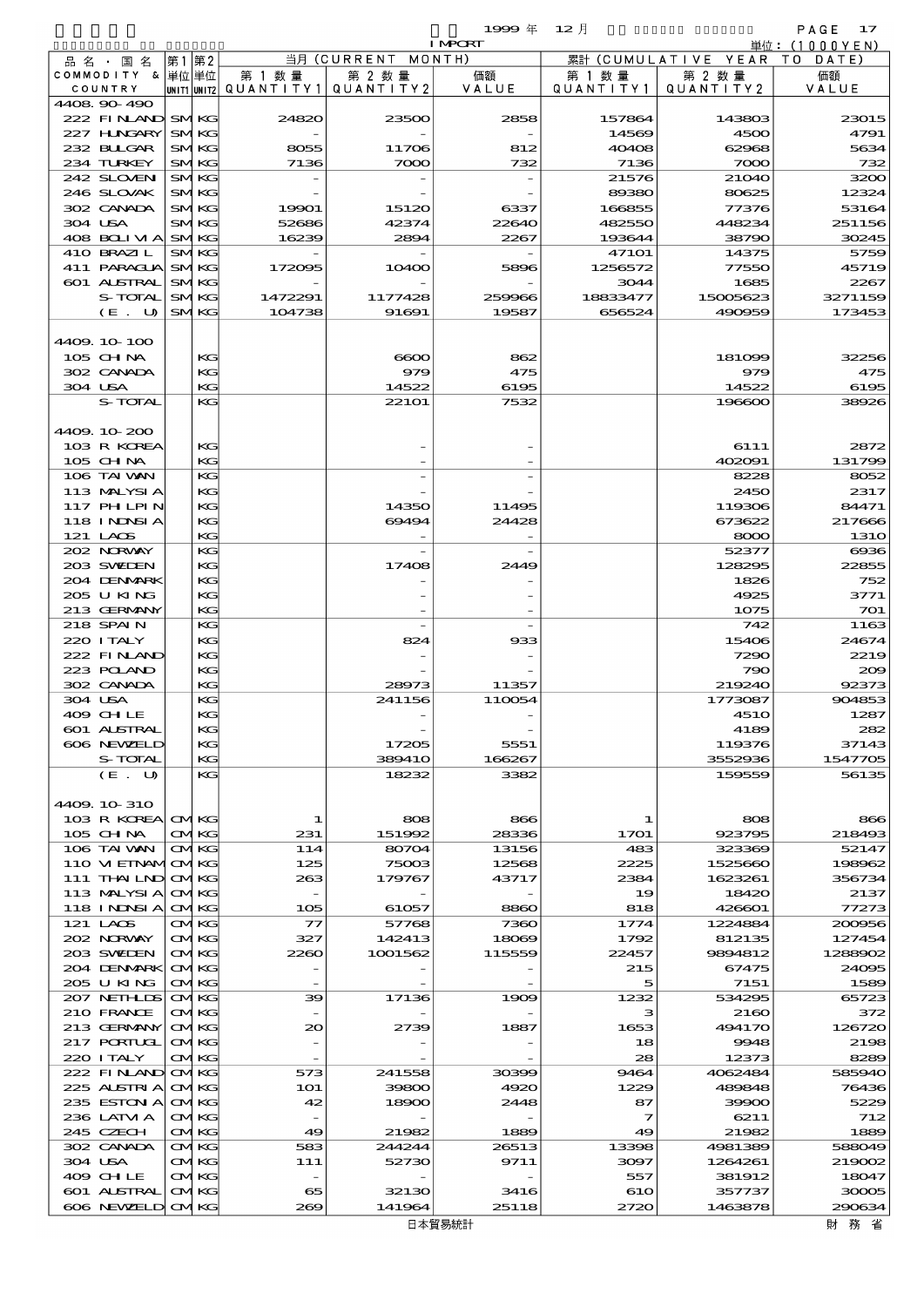|                  |                   |       |              |                |           | 1999年 12月      |                   |           | PAGE<br>18                                           |
|------------------|-------------------|-------|--------------|----------------|-----------|----------------|-------------------|-----------|------------------------------------------------------|
|                  |                   |       |              |                |           | <b>I MPORT</b> |                   |           | $\dot{\mathbb{H}}$ $\dot{\mathbb{G}}$ : (1000 Y E N) |
| 品名               | 国<br>名<br>$\sim$  | 第1    | 第2           | 当月             | (CURRENT  | MONTH)         | (CUMULATIVE<br>累計 | YEAR      | T O<br>DATE                                          |
| <b>COMMODITY</b> | - &               | 単位 単位 |              | 第 1 数量         | 第 2 数量    | 価額             | 第 1 数量            | 第 2 数量    | 価額                                                   |
|                  | COUNTRY           |       | UNIT1  UNIT2 | QUANTITY1      | QUANTITY2 | VALUE          | QUANTITY1         | QUANTITY2 | VALUE                                                |
|                  | 4409, 10 310      |       |              |                |           |                |                   |           |                                                      |
|                  | 617 R NAURU       |       | <b>CMKG</b>  |                |           |                | <b>1O1</b>        | 48000     | 5358                                                 |
|                  | S-TOTAL           |       | <b>CMKG</b>  | 5355           | 2564257   | 356701         | 68127             | 31018919  | 4574211                                              |
|                  | $(E_\cdot U)$     |       | <b>CMKG</b>  | 2993           | 1302795   | 154674         | 36304             | 15574716  | 2180264                                              |
|                  |                   |       |              |                |           |                |                   |           |                                                      |
|                  | 4409 10 320       |       |              |                |           |                |                   |           |                                                      |
|                  | $105$ CHNA        |       | <b>CMKG</b>  | 197            | 96823     | 25078          | 1327              | 707394    | 173744                                               |
|                  | 106 TAI VAN       |       | <b>CMKG</b>  | О              | 480       | 550            | 276               | 40071     | 7395                                                 |
|                  | 110 VI EINAMOMKG  |       |              |                |           |                | 28                | 21045     | 7590                                                 |
|                  | 113 MALYSI A CMKG |       |              |                |           |                | 26                | 19556     | 2186                                                 |
|                  | 117 PH LPIN CMKG  |       |              | 20             | 8605      | 5664           | 216               | 105317    | 51200                                                |
|                  | 118 INDSIA CMKG   |       |              | 122            | 53153     | 17516          | 1577              | 703917    | 221642                                               |
|                  | $121$ LACS        |       | <b>CMKG</b>  |                |           |                | 5                 | 4238      | 362                                                  |
|                  | 202 NRWAY         |       | <b>CMKG</b>  |                |           |                | റ                 | 800       | 201                                                  |
|                  | 203 SWIEN         |       | <b>CMKG</b>  |                |           |                | 42                | 15674     | 3479                                                 |
|                  | 204 DENMARK       |       | <b>CMKG</b>  |                |           |                | 1 <sub>O</sub>    | 6592      | 2965                                                 |
|                  | 213 GERMANY       |       | <b>CMKG</b>  | 1 <sub>O</sub> | 3290      | 2267           | 137               | 54808     | 33199                                                |
|                  | 220 I TALY        |       | <b>CMKG</b>  |                |           |                | 25                | 15164     | 9465                                                 |
|                  | 222 FINAND CMKG   |       |              |                |           |                | 470               | 211307    | 30323                                                |
|                  | 225 ALSTRIA CMKG  |       |              |                |           |                | 75                | 27450     | 6896                                                 |
|                  | 302 CANADA        |       | <b>CMKG</b>  | 400            | 190448    | 40701          | 9461              | 4540722   | 834387                                               |

| 4409.10-320       |             |                   |        |        |              |         |              |
|-------------------|-------------|-------------------|--------|--------|--------------|---------|--------------|
| 105 CH NA         | <b>CMKG</b> | 197               | 96823  | 25078  | 1327         | 707394  | 173744       |
| 106 TAI WAN       | <b>CMKG</b> | $\mathbf{\Omega}$ | 480    | 550    | 276          | 40071   | 7395         |
| 110 VI EINAMICMKG |             |                   |        |        | 28           | 21045   | 7590         |
| 113 MALYSIA       | <b>CMKG</b> |                   |        |        | 26           | 19556   | 2186         |
| 117 PHLPIN        | <b>CMKG</b> | 20                | 8605   | 5664   | 216          | 105317  | 5120G        |
| <b>118 INNSIA</b> | <b>CMKG</b> | 122               | 53153  | 17516  | 1577         | 703917  | 221642       |
| 121 LACS          | <b>CMKG</b> |                   |        |        | 5            | 4238    | 362          |
| 202 NORWAY        | <b>CMKG</b> |                   |        |        | $\mathbf{o}$ | 800     | 201          |
| 203 SWIDEN        | <b>CMKG</b> |                   |        |        | 42           | 15674   | 3479         |
| 204 DENMARK       | <b>CMKG</b> |                   |        |        | 10           | 6592    | 2968         |
| 213 GERMANY       | <b>CMKG</b> | 10                | 3290   | 2267   | 137          | 54808   | 3319C        |
| 220 I TALY        | <b>CMKG</b> |                   |        |        | 25           | 15164   | 9465         |
| 222 FINAND        | <b>CMKG</b> |                   |        |        | 470          | 211307  | 30323        |
| 225 ALSTRIA       | <b>CMKG</b> |                   |        |        | 75           | 27450   | 6896         |
|                   |             |                   |        |        |              |         |              |
| 302 CANADA        | <b>CMKG</b> | 400<br>492        | 190448 | 40701  | 9461         | 4540722 | 834387       |
| 304 USA           | <b>CMKG</b> |                   | 165996 | 54089  | 5278         | 2035383 | 577758       |
| 601 ALSTRAL       | <b>CMKG</b> | 121               | 94841  | 14876  | 841          | 685528  | 97882        |
| 606 NEWELD        | <b>CMKG</b> | 38                | 23360  | 1203   | 494          | 287378  | <b>19340</b> |
| S-TOTAL           | <b>CMKG</b> | 14OO              | 636996 | 161944 | 20288        | 9482344 | 2080025      |
| (E. U)            | <b>CMKG</b> | 10                | 3290   | 2267   | 759          | 330995  | 86332        |
|                   |             |                   |        |        |              |         |              |
| 4409.20-110       |             |                   |        |        |              |         |              |
| 103 R KOREA       | KG          |                   |        |        |              | 108     | 214          |
| 105 CH NA         | КG          |                   | 22675  | 4700   |              | 608569  | 112059       |
| 106 TAI VAN       | KG          |                   |        |        |              | 20476   | 7514         |
| 111 THAILND       | KG          |                   |        |        |              | 2000    | <b>4O1</b>   |
| S-TOTAL           | KG          |                   | 22675  | 4700   |              | 631153  | 120188       |
|                   |             |                   |        |        |              |         |              |
| 4409.20-190       |             |                   |        |        |              |         |              |
| 105 CH NA         | KG          |                   | 99085  | 16183  |              | 582000  | 112922       |
| 106 TAI VAN       | KG          |                   |        |        |              | 5924    | 2681         |
| 111 THAILND       | KG          |                   |        |        |              | 14764   | 2663         |
| 113 MALYSIA       | КG          |                   |        |        |              | 1652    | 273          |
| <b>118 INNSIA</b> | KG          |                   | 23100  | 3479   |              | 149865  | 30437        |
| 222 FINAND        | KG          |                   |        |        |              | 1560    | 700          |
| 302 CANADA        | KG          |                   |        |        |              | 943     | 727          |
| 304 USA           | KG          |                   |        |        |              | 282     | 1215         |
| S-TOTAL           | КG          |                   | 122185 | 19662  |              | 756990  | 151621       |
| (E. U)            | KG          |                   |        |        |              | 1560    | 700          |
|                   |             |                   |        |        |              |         |              |
| 4409.20 200       |             |                   |        |        |              |         |              |
| 103 R KOREA       | KG          |                   |        |        |              | 1671    | 1194         |
| 105 CH NA         | KG          |                   | 10722  | 1987   |              | 217630  | 64259        |
| 106 TAI VAN       | KG          |                   | 8960   | 5053   |              | 78579   | 49338        |
| 110 VI EINAM      | KG          |                   |        |        |              | 3445    | 1563         |
| 111 THAI LND      | KG          |                   | 13962  | 4825   |              | 56373   | 25004        |
| 112 SNGAPOR       | KC          |                   | 10098  | 1394   |              | 21512   | 3384         |
| 113 MALYSIA       | KG          |                   | 56994  | 18440  |              | 694143  | 278506       |
| 117 PHLPIN        | KG          |                   | 10861  | 8938   |              | 138923  | 104570       |
| <b>118 INNSIA</b> | KG          |                   | 165692 | 43619  |              | 2013900 | 562025       |
| 203 SWIDEN        | KG          |                   |        |        |              | 4745    | 3347         |
| 205 U KING        | KG          |                   | 177    | 236    |              | 12170   | 530E         |
| 210 FRANCE        | KG          |                   |        |        |              | 1184    | 357C         |
| 213 GERMANY       | KG          |                   |        |        |              | 2570    | 2353         |
| 218 SPAIN         | KG          |                   | 13903  | 9890   |              | 266151  | 219047       |
| 220 I TALY        | KG          |                   | 9041   | 10344  |              | 79776   | 113599       |
| 302 CANADA        | KG          |                   | 7908   | 5019   |              | 193747  | 85478        |
| 304 USA           | KG          |                   | 23524  | 13040  |              | 191329  | 123096       |
| 516 I VOOAST      | KG          |                   |        |        |              | 39481   | 9505         |
| 517 GHANA         | KG          |                   |        |        |              | 16321   | 131C         |
| 601 ALSTRAL       | KG          |                   |        |        |              | 3176    | 1341         |
| 606 NEWELD        | KG          |                   |        |        |              | 870     | 551          |
| S-TOTAL           | KG          |                   | 331842 | 122785 |              | 4037696 | 1658358      |
| (E. U)            | KG          |                   | 23121  | 20470  |              | 366596  | 347230       |
|                   |             |                   |        |        |              |         |              |
| 4409 20 310       |             |                   |        |        |              |         |              |
| $105$ CHNA        | <b>CMKG</b> |                   |        |        | 99           | 79121   | 18713        |
| 106 TAI VAN       | <b>CMKG</b> | 10                | 9315   | 1850   | 115          | 97848   | <b>24696</b> |
| 110 VI EINAMICMKG |             | 36                | 36672  | 5233   | 273          | 247086  | 31619        |
|                   |             |                   |        |        |              |         |              |
|                   |             |                   |        | 日本貿易統計 |              |         | 財務省          |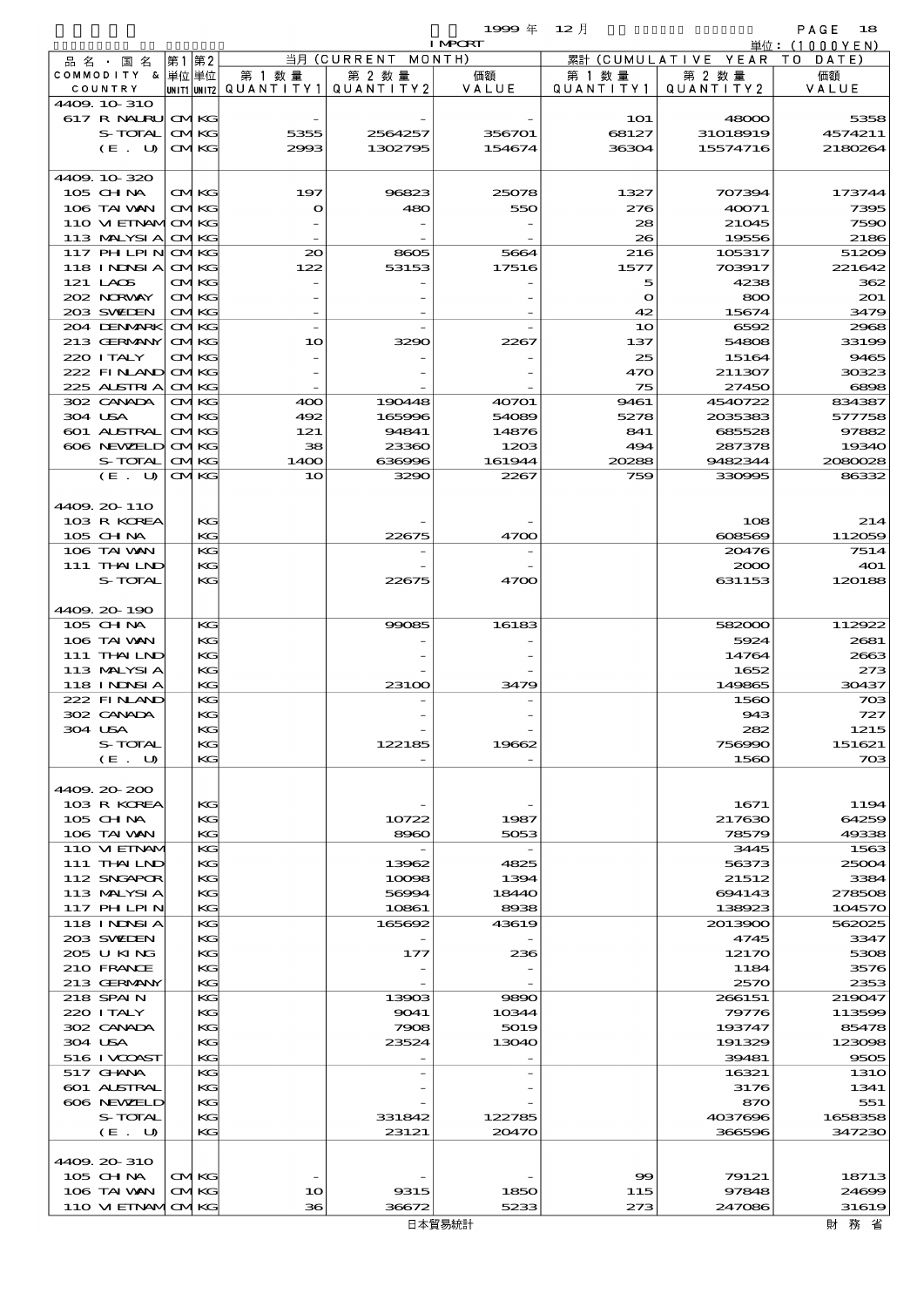$1999 \frac{4}{12}$   $12 \frac{1}{2}$ 

|                        |          |                            |                          |            | <b>I MPCRT</b> |                       |                              | 単位: (1000 Y E N) |
|------------------------|----------|----------------------------|--------------------------|------------|----------------|-----------------------|------------------------------|------------------|
| 品 名 ・ 国 名              | 第1       | 第2                         |                          | 当月(CURRENT | MONTH)         |                       | 累計 (CUMULATIVE YEAR TO DATE) |                  |
| COMMODITY & 単位単位       |          |                            | 第 1 数量                   | 第 2 数量     | 価額             | 第 1 数 量               | 第 2 数量                       | 価額               |
| COUNTRY                |          |                            | unit1 unit2  Q∪ANT   TY1 | QUANTITY2  | VALUE          | Q U A N T I T Y 1     | QUANTITY 2                   | VALUE            |
| 4409.20-310            |          |                            |                          |            |                |                       |                              |                  |
| 111 THAILND CMKG       |          |                            | 297                      | 257919     | 55156          | 3169                  | 2702561                      | 602029           |
| 118 INNSI A            |          | <b>CMKG</b>                | 11                       | 9273       | 1703           | 157                   | 127582                       | 23146<br>7440    |
| 120 CAMBOD             |          | <b>CMKG</b>                |                          |            |                | 40                    | 32700                        |                  |
| 121 LACS               |          | <b>CMKG</b>                | 215                      | 182540     | 40218          | 18859                 | 1437859                      | 337612           |
| 122 NYANAR             |          | <b>CMKG</b>                | 7                        | 4767       | 1582           | 40                    | 33167                        | 7796             |
| 302 CANADA             |          | <b>CMKG</b>                |                          |            |                | 4                     | 2000                         | 610              |
| 304 USA                |          | <b>CMKG</b>                | $\mathbf{o}$             | 1          | 725            | $\mathbf{o}$          | 1                            | 725              |
| 601 ALSTRAL<br>S-TOTAL |          | <b>CMKG</b><br><b>CMKG</b> | 576                      | 500487     | 106467         | 10<br>22766           | 6880<br>4766805              | 3148<br>1057537  |
|                        |          |                            |                          |            |                |                       |                              |                  |
| 4409.20-320            |          |                            |                          |            |                |                       |                              |                  |
| 105 CHNA               |          | <b>CMKG</b>                | 139                      | 44191      | 7652           | 1208                  | 430684                       | 64822            |
| 113 MALYSIA            |          | <b>CMKG</b>                |                          |            |                |                       | 9950                         | 1396             |
| 220 I TALY             |          | <b>CMKG</b>                | 107                      | 40000      | 6607           | 13<br>388             | 139432                       | 33302            |
| S-TOTAL                |          | <b>CMKG</b>                | 246                      | 84191      | 14259          | 1609                  | 580066                       | 99520            |
| (E. U)                 |          | <b>CMKG</b>                | 107                      | 40000      | 6607           | 388                   | 139432                       | 33302            |
|                        |          |                            |                          |            |                |                       |                              |                  |
| 4409.20-330            |          |                            |                          |            |                |                       |                              |                  |
| 105 CH NA              |          | <b>CMKG</b>                |                          |            |                | 8                     | 6976                         | 844              |
| 106 TAI VAN            |          | <b>CMKG</b>                |                          |            |                | 16                    | 11883                        | 2375             |
| 110 VI EINAMICMKG      |          |                            |                          |            |                | 8                     | 11550                        | 1398             |
|                        |          |                            |                          |            |                |                       |                              |                  |
| 111 THAILND CMKG       |          |                            | 10                       | 7491       | 1196           | 56                    | 40539                        | 6102             |
| 113 MALYSIA            |          | <b>CMKG</b>                | 270                      | 204498     | 20931          | 4273                  | 3109567<br>3370              | 337536           |
| 117 PH LPIN            |          | <b>CMKG</b>                |                          |            |                | $\boldsymbol{4}$      |                              | 332              |
| 118 I NJNSI A          |          | <b>CMKG</b>                | 542                      | 381344     | 42609          | 16860                 | 11468154                     | 1293737          |
| 121 LACS               |          | <b>CMKG</b>                |                          |            |                | 7                     | 5863                         | 453              |
| $123$ $1$ NIA          |          | <b>CMKG</b>                |                          |            |                | 131                   | 72154                        | 12627            |
| 304 USA                |          | <b>CMKG</b>                | 4                        | 1822       | 1504           | 9                     | 5617                         | 5407             |
| S-TOTAL                |          | <b>CMKG</b>                | 826                      | 595155     | 66240          | 21372                 | 14735673                     | 1660811          |
|                        |          |                            |                          |            |                |                       |                              |                  |
| 4409.20-340            |          |                            |                          |            |                |                       |                              |                  |
| 103 R KOREA CMKG       |          |                            |                          |            |                | $\mathbf{o}$          | 120                          | 478              |
| 105 CH NA              |          | <b>CMKG</b>                | 3315                     | 2355616    | 430993         | 32269                 | 22520269                     | 4494494          |
| 106 TAI WAN            |          | <b>CMKG</b>                | 147                      | 79565      | 17380          | 1006                  | 607699                       | 169576           |
| 108 HG KONG CMKG       |          |                            |                          |            |                | 25                    | 17633                        | 4921             |
| 110 VI EINAMICMKG      |          |                            | 38                       | 38771      | 6113           | $\boldsymbol{\infty}$ | 66438                        | 13909            |
| 111 THAILND CMKG       |          |                            | 788                      | 571835     | 109266         | 11198                 | 8074506                      | 1625240          |
| 112 SNGAPOR CMKG       |          |                            |                          |            |                | 271                   | 193201                       | 25025            |
| 113 MALYSIA CMKG       |          |                            | 558                      | 378200     | 38941          | 6696                  | 4644153                      | 503804           |
| 117 PH LPIN            |          | <b>CMKG</b>                | 435                      | 184102     | 121455         | 3069                  | 1292684                      | 826268           |
| 118 INDSIA CMKG        |          |                            | 3845                     | 2427602    | 423711         | 39167                 | 24210678                     | 4390027          |
| 120 CAMBOD             | $\Gamma$ | TKG.                       |                          |            |                | 42                    | 34409                        | 6867             |
| 121 LAOS               |          | <b>CMKG</b>                |                          |            |                | 404                   | 335245                       | 84118            |
| 122 MYANMAR CMKG       |          |                            | 36                       | 15358      | 4143           | 351                   | 239970                       | 84930            |
| $123$ INIA             |          | <b>CMKG</b>                |                          |            |                | 73                    | 43526                        | 7166             |
| 125 SRILANK CMKG       |          |                            |                          |            |                | 40                    | 22308                        | 2501             |
| 203 SWIDEN             |          | <b>CMKG</b>                |                          |            |                | 62                    | 36943                        | 24631            |
| 204 DENMARK            |          | <b>CMKG</b>                |                          |            |                | 284                   | 199936                       | 74667            |
| 205 U KING             |          | <b>CMKG</b>                |                          |            |                | 234                   | 130223                       | 34359            |
| 207 NETHLIS            |          | <b>CMKG</b>                | 5                        | 5653       | 430            | $\infty$              | 25586                        | 2205             |
| 208 BELGI UMOMKG       |          |                            |                          |            |                | 8                     | 3777                         | 1504             |
| 213 GERMANY            |          | <b>CMKG</b>                | 6                        | 4270       | 948            | 61                    | 29968                        | 34980            |
| 218 SPAIN              |          | <b>CMKG</b>                |                          |            |                | 32                    | 16654                        | 6928             |
| 220 I TALY             |          | <b>CMKG</b>                | 2                        | 500        | 418            | 52                    | 23995                        | 13035            |
| 222 FINAND             |          | <b>CMKG</b>                |                          |            |                | 23                    | 10309                        | 2188             |
| 302 CANADA             |          | <b>CMKG</b>                | 341                      | 189050     | 55780          | 2243                  | 1275161                      | 407780           |
| 304 USA                |          | <b>CMKG</b>                | 757                      | 462724     | 141546         | 8339                  | 4886164                      | 1759416          |
| 305 MEXICO             |          | <b>CMKG</b>                |                          |            |                | з                     | 1500                         | 420              |
| 407 PERU               |          | <b>CMKG</b>                |                          |            |                | 1                     | 1711                         | 531              |
| 408 BOLIVIA            |          | <b>CMKG</b>                |                          |            |                | 15                    | 16500                        | 1906             |
| 410 BRAZIL             |          | <b>CMKG</b>                | 80                       | 82584      | 8276           | 1931                  | 2227919                      | 208470           |
| 601 ALSTRAL            |          | <b>CMKG</b>                | 120                      | 103855     | 16024          | 1391                  | 1312379                      | 208527           |
| 606 NEWELD             |          | <b>CMKG</b>                |                          |            |                | 4                     | 4324                         | 1567             |
| 612 FIJI               |          | <b>CMKG</b>                |                          |            |                | 7                     | 4394                         | 642              |
| S-TOTAL                |          | <b>CMKG</b>                | 10473                    | 6899685    | 1375424        | 109390                | 72510282                     | 15023080         |
| (E. U)                 |          | <b>CMKG</b>                | 13                       | 10423      | 1796           | 776                   | 477391                       | 194497           |
|                        |          |                            |                          |            |                |                       |                              |                  |
| 4410 11-010            |          |                            |                          |            |                |                       |                              |                  |
| 103 R KOREA CMKG       |          |                            |                          |            |                | 7                     | 4840                         | 450              |
| 105 CHNA               |          | <b>CMKG</b>                |                          |            |                | 44                    | 24747                        | 1276             |
| 111 THAILND CMKG       |          |                            |                          |            |                | 2199                  | 1388620                      | 33847            |
| 113 MALYSIA            |          | <b>CMKG</b>                |                          |            |                | 114                   | 81214                        | 2431             |
| 118 I NDSI A           |          | <b>CMKG</b>                |                          |            |                | 199                   | 177609                       | 7384             |
| 213 GERMANY CMKG       |          |                            |                          |            |                | 114                   | 68530                        | 4694             |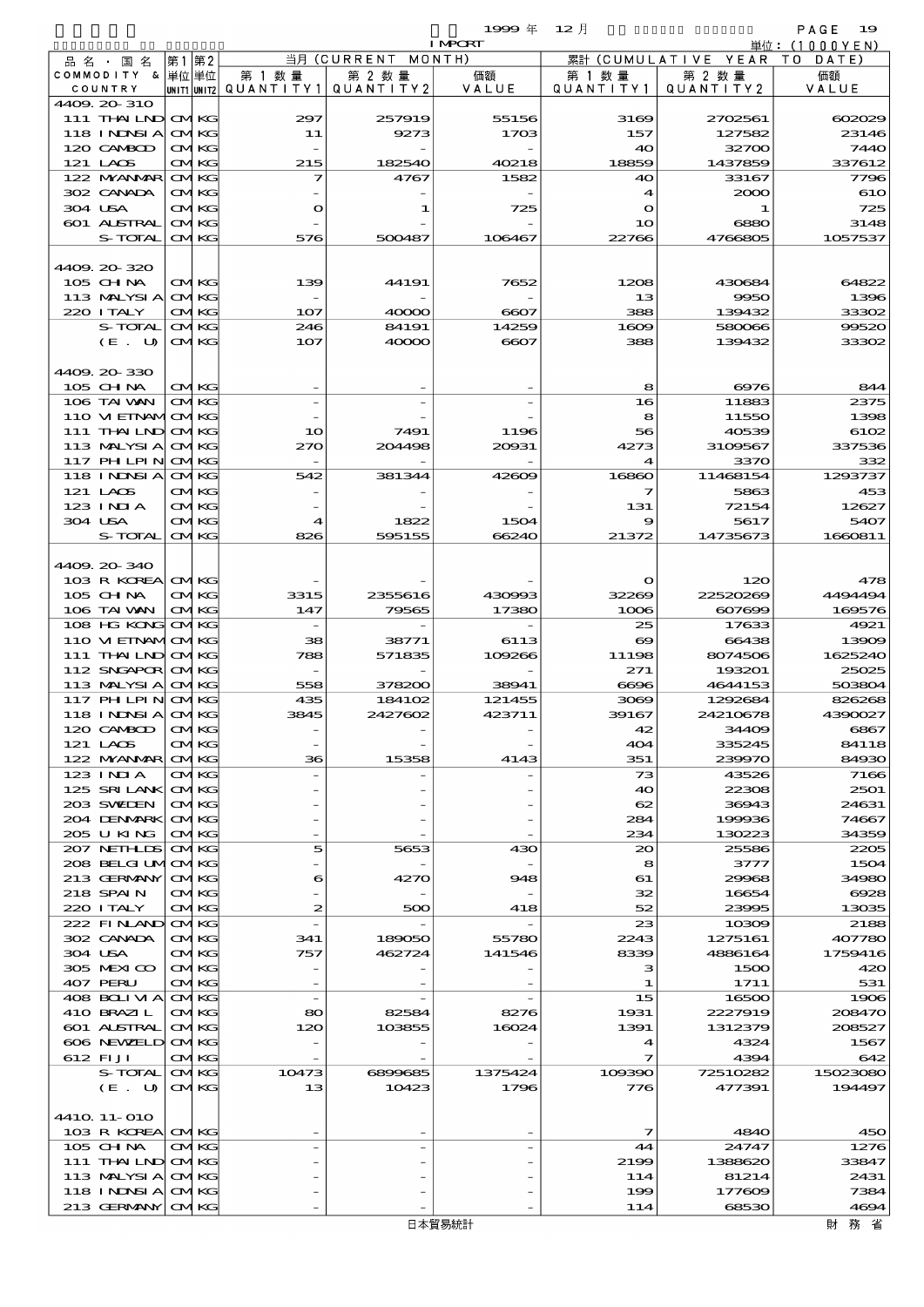$\begin{array}{ccccccccc}\n1999 & \# & 12 & \n\end{array}$ 

|                                 |          |                            |                          |                     | <b>I MPCRT</b> |                              |                        | 単位:(1000YEN)   |
|---------------------------------|----------|----------------------------|--------------------------|---------------------|----------------|------------------------------|------------------------|----------------|
| 品名・国名                           | 第1第2     |                            |                          | 当月 (CURRENT         | MONTH)         |                              | 累計 (CUMULATIVE YEAR TO | DATE)          |
| COMMODITY & 単位単位                |          |                            | 第 1 数量                   | 第 2 数量<br>QUANTITY2 | 価額<br>VALUE    | 第 1 数 量<br>Q U A N T I T Y 1 | 第 2 数量<br>QUANTITY2    | 価額<br>VALUE    |
| COUNTRY<br>441Q 11-010          |          |                            | unit1 unit2  Q∪ANT   TY1 |                     |                |                              |                        |                |
| 225 ALSTRIA                     |          | <b>CMKG</b>                |                          |                     |                | 150                          | 104266                 | 6569           |
| 302 CANADA                      |          | <b>CMKG</b>                | 15397                    | 8951357             | 480006         | 183459                       | 112121186              | 6150098        |
| 304 USA                         |          | <b>CMKG</b>                | 1202                     | 684950              | 56644          | 13407                        | 8296725                | 743038         |
| 406 ECUADOR                     |          | <b>CMKG</b>                |                          |                     |                | 186                          | 129160                 | 5443           |
| 601 ALSTRAL                     |          | <b>CMKG</b>                | 391                      | 219066              | 9729           | 3728                         | 2145308                | 97487          |
| S-TOTAL                         |          | <b>CMKG</b>                | 16990                    | 9855373             | 546379         | 203607                       | 124542205              | 7052717        |
| (E. U)                          |          | <b>CMKG</b>                |                          |                     |                | 264                          | 172796                 | 11263          |
| 4410 11-020                     |          |                            |                          |                     |                |                              |                        |                |
| 105 CH NA                       |          | <b>CMKG</b>                |                          |                     |                | 9                            | 3750                   | 490            |
| 302 CANADA                      |          | <b>CMKG</b>                |                          |                     |                | 10                           | 5096                   | 1265           |
| 304 USA                         |          | <b>CMKG</b>                | 25                       | 17892               | 1264           | 61                           | 39940                  | 3250           |
| S-TOTAL                         |          | <b>CMKG</b>                | 25                       | 17892               | 1264           | 80                           | 48786                  | 5005           |
|                                 |          |                            |                          |                     |                |                              |                        |                |
| 4410 19 010<br>103 R KOREA      |          | <b>CMKG</b>                | 553                      | 334013              | 8817           | 5779                         | 3546626                | 187350         |
| 105 CHNA                        |          | <b>CMKG</b>                | 25                       | 16000               | 800            | 325                          | 197699                 | 16661          |
| 106 TAI VAN                     |          | <b>CMKG</b>                | 173                      | 106287              | 13787          | 1583                         | 976244                 | 140177         |
| 108 HG KONG                     |          | <b>CMKG</b>                |                          |                     |                | 1                            | 720                    | 321            |
| $111$ THAILND                   |          | <b>CMKG</b>                | 132                      | 86821               | 4916           | 1593                         | 1129138                | 59501          |
| 112 SNGAPOR                     |          | <b>CMKG</b>                | 32                       | 21330               | 1103           | 128                          | 88371                  | 4885           |
| 113 MALYSIA                     |          | <b>CMKG</b>                | 872                      | 645870              | 34745          | 14006                        | 10373750               | 387941         |
| <b>117 PHLPIN</b>               |          | <b>CMKG</b>                |                          |                     |                | 2                            | 1775                   | 794            |
| 118 I NJNSI A                   |          | <b>CMKG</b>                | 203                      | 110756              | 6347           | 12864                        | 8227582                | 339016         |
| 203 SWIEN<br>207 NETHLIS        |          | <b>CMKG</b><br><b>CMKG</b> | $\mathbf o$<br>9         | 561<br>6472         | 285<br>1421    | $\boldsymbol{z}$<br>9        | 2061<br>6472           | 1228<br>1421   |
| 208 BELGI UMOMKG                |          |                            | 1955                     | 1280638             | 55838          | 16985                        | 11144890               | 546185         |
| 213 GERMANY                     |          | <b>CMKG</b>                | 1030                     | 738689              | 53945          | 13725                        | 9687048                | 812331         |
| 217 PORTUGL                     |          | <b>CMKG</b>                | 422                      | 306437              | 12936          | 5623                         | 4083394                | 203144         |
| 218 SPAIN                       |          | <b>CMKG</b>                | 33                       | 22500               | 906            | 2320                         | 1425231                | 67910          |
| 220 I TALY                      |          | <b>CMKG</b>                | 157                      | 81548               | 5662           | 2056                         | 1210594                | 71286          |
| 225 ALSTRIA                     |          | <b>CMKG</b>                | 3544                     | 2218656             | 121827         | 43219                        | 26776569               | 1656500        |
| 302 CANADA                      |          | <b>CMKG</b>                |                          |                     |                | 373<br>264                   | 257484                 | 14284          |
| 304 USA<br>409 CHLE             |          | <b>CMKG</b><br><b>CMKG</b> | 9                        | <b>10116</b>        | 901            | 19                           | 167490<br>12350        | 13067<br>778   |
| 601 ALSTRAL                     |          | <b>CMKG</b>                | 1071                     | 700316              | 30767          | 8373                         | 5409359                | 236065         |
| 606 NEWELD                      |          | <b>CMKG</b>                | 2737                     | 1784411             | 120235         | 47261                        | 31536279               | 2083745        |
| S-TOTAL                         |          | <b>CMKG</b>                | 12957                    | 8471421             | 475238         | 176510                       | 116261126              | 6844590        |
| (E. U)                          |          | <b>CMKG</b>                | 7150                     | 4655501             | 252820         | 83939                        | 54336259               | 3360005        |
|                                 |          |                            |                          |                     |                |                              |                        |                |
| 4410 19 020                     |          |                            |                          |                     |                |                              |                        |                |
| 108 HG KONG<br>112 SNGAPOR CMKG | $\sigma$ |                            |                          |                     |                | 12                           | 1024<br>10800          | 371<br>807     |
| 213 GERMANY                     |          | <b>CMKG</b>                |                          |                     |                | 11                           | 1200                   | 423            |
| 220 I TALY                      |          | CMKG                       |                          |                     |                | з                            | 1542                   | 1146           |
| 304 USA                         |          | <b>CMKG</b>                | 6                        | 3089                | 205            | $\infty$                     | 32221                  | 2779           |
| S-TOTAL                         |          | <b>CMKG</b>                | 6                        | 3089                | 205            | 102                          | 46787                  | 5526           |
| (E. U)                          |          | <b>CMKG</b>                |                          |                     |                | 14                           | 2742                   | 1569           |
|                                 |          |                            |                          |                     |                |                              |                        |                |
| 4410 90 010                     |          |                            |                          |                     |                |                              |                        |                |
| 105 CHNA<br>302 CANADA          |          | <b>CMKG</b><br><b>CMKG</b> |                          |                     |                | 8<br>$\mathbf{z}$            | 4957<br>1814           | 764<br>200     |
| 304 USA                         |          | <b>CMKG</b>                | 29                       | 19504               | 1029           | 129                          | 88818                  | 9138           |
| S-TOTAL                         |          | <b>CMKG</b>                | 29                       | 19504               | 1029           | 139                          | 95589                  | <b>1O111</b>   |
|                                 |          |                            |                          |                     |                |                              |                        |                |
| 4411. 11-000                    |          |                            |                          |                     |                |                              |                        |                |
| 103 R KOREA                     |          | KC                         |                          | 873134              | 43840          |                              | 9601470                | 431805         |
| 105 CH NA                       |          | KG                         |                          |                     |                |                              | 28780                  | 1877           |
| 111 THAILND<br>113 MALYSIA      |          | KC<br>KC                   |                          | 25270               | 663            |                              | 941686                 | 30320<br>17227 |
| 125 SRILANK                     |          | KG                         |                          | 112722              | 6122           |                              | 326388<br>6760         | 760            |
| 213 GERMANY                     |          | KC                         |                          |                     |                |                              | 100945                 | 6636           |
| 220 I TALY                      |          | KG                         |                          |                     |                |                              | 80752                  | 4118           |
| 304 USA                         |          | KC                         |                          |                     |                |                              | 121970                 | 23230          |
| 409 CHLE                        |          | KC                         |                          |                     |                |                              | 1080236                | 44454          |
| 410 BRAZIL                      |          | KC                         |                          |                     |                |                              | 1589412                | 49340          |
| 551 S AFRCA<br>601 ALSTRAL      |          | KG<br>KG                   |                          | 220679              | 10103          |                              | 55684<br>1566305       | 3425<br>71260  |
| 606 NEWELD                      |          | KG                         |                          | 416477              | 17813          |                              | 1554596                | 64911          |
| S-TOTAL                         |          | KC                         |                          | 1648282             | 78541          |                              | 17054984               | 749363         |
| (E. U)                          |          | KG                         |                          |                     |                |                              | 181697                 | 10754          |
|                                 |          |                            |                          |                     |                |                              |                        |                |
| 4411.19.000                     |          |                            |                          |                     |                |                              |                        |                |
| 103 R KOREA                     |          | KG                         |                          | 55194               | 2660           |                              | 1345304                | 85333          |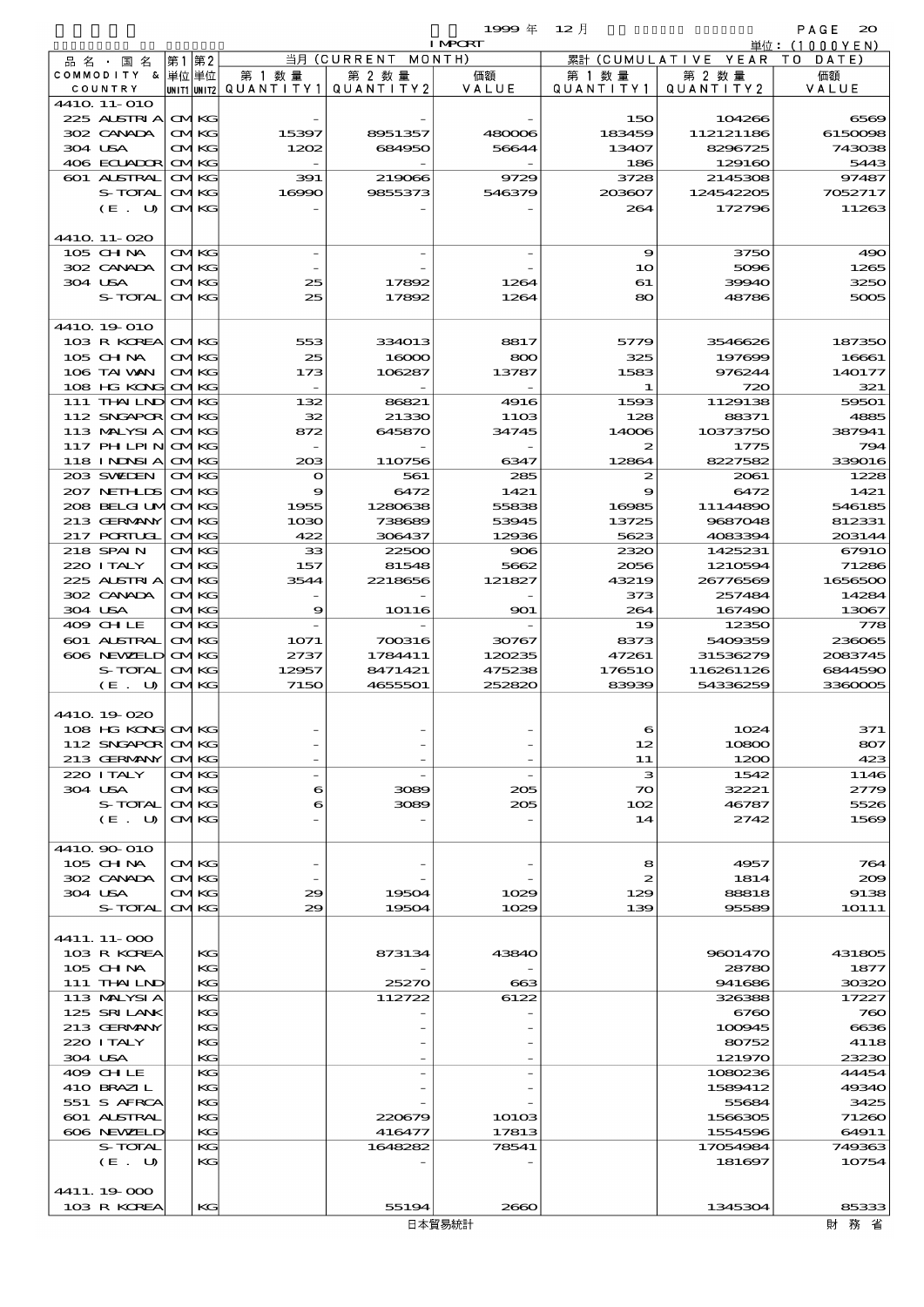$1999 \oplus 12 \uparrow$  PAGE 21

|                           |          |        |                                       | <b>I MPORT</b> |           |                              | 単位: (1000YEN) |
|---------------------------|----------|--------|---------------------------------------|----------------|-----------|------------------------------|---------------|
| 品 名 ・ 国 名                 | 第1 第2    |        | 当月 (CURRENT MONTH)                    |                |           | 累計 (CUMULATIVE YEAR TO DATE) |               |
| COMMODITY & 単位単位          |          | 第 1 数量 | 第 2 数量                                | 価額             | 第 1 数 量   | 第 2 数量                       | 価額            |
| COUNTRY                   |          |        | UNIT1 UNIT2  QUANT   TY1  QUANT   TY2 | VALUE          | QUANTITY1 | QUANTITY 2                   | VALUE         |
| 4411.19.000               |          |        |                                       |                |           |                              |               |
| 105 CHNA                  | KG       |        |                                       |                |           | 6495                         | 1161          |
| 111 THAILND               | KG       |        | 13680                                 | 624            |           | 2479530                      | 94018         |
| 112 SNGAPOR               | KG       |        |                                       |                |           | 46560                        | 2772          |
| 113 MALYSIA               | KG       |        | 58798                                 | 3886           |           | 1762312                      | 108087        |
| 118 I NJNSI A             | KG       |        |                                       |                |           | 160104                       | 5979          |
| 143 I SRAEL               | KG       |        | 8449                                  | 1074           |           | 8449                         | 1074          |
| 202 NORWAY                | KG       |        |                                       |                |           | 6607                         | 1631          |
| 2009 LUNABRG              | KG       |        |                                       |                |           | 7693                         | 1478          |
| 210 FRANCE                | KG       |        |                                       |                |           | 112798                       | 21032         |
| 213 GERMANY               | KG       |        | 74275                                 | 8367           |           | 139482                       | 17419         |
| 225 ALSTRIA               | KG       |        |                                       |                |           | 33536                        | 4657          |
| 302 CANADA                | KG       |        |                                       |                |           | 6179                         | 1023          |
| 304 USA                   | КC       |        | 2481                                  | 216            |           | 232969                       | 46500         |
| 409 CHLE                  | KG       |        |                                       |                |           | 7459412                      | 352998        |
| 551 S AFRCA<br>606 NEWELD | KG<br>KG |        | 33898                                 | 3270           |           | 130088<br>152096             | 13672<br>9273 |
| S-TOTAL                   | KG       |        | 246775                                | 20097          |           | 14089614                     | 768107        |
| (E. U)                    | KG       |        | 74275                                 | 8367           |           | 293509                       | 44586         |
|                           |          |        |                                       |                |           |                              |               |
| 4411. 21-000              |          |        |                                       |                |           |                              |               |
| 103 R KOREA               | KG       |        | 831177                                | 34104          |           | 15348283                     | 635747        |
| 105 CHNA                  | KG       |        |                                       |                |           | 43394                        | 4547          |
| 111 THAILND               | KG       |        | 15000                                 | 4095           |           | 590404                       | 26055         |
| 113 MALYSIA               | KG       |        | 5658825                               | 222623         |           | 74799170                     | 3075221       |
| 118 I NJNSI A             | KG       |        |                                       |                |           | 14816                        | 1908          |
| 203 SWIEN                 | KG       |        |                                       |                |           | 11099                        | 1419          |
| 213 GERMANY               | KG       |        |                                       |                |           | 12460                        | 1158          |
| 218 SPAIN                 | KG       |        |                                       |                |           | 589680                       | 28763         |
| 220 I TALY                | KG       |        | 708020                                | 35819          |           | 6118960                      | 322751        |
| 225 ALSTRIA               | KG       |        |                                       |                |           | 62276                        | 2625          |
| 302 CANADA                | KG       |        | 325090                                | 10008          |           | 1634986                      | 58244         |
| 304 USA                   | KG       |        |                                       |                |           | 156412                       | 7993          |
| 409 CHLE                  | КC       |        |                                       |                |           | 954868                       | 51154         |
| 601 ALSTRAL               | KG       |        | 3336981                               | 130536         |           | 29387619                     | 1163711       |
| 606 NEWELD                | KG       |        | 12294587                              | 536685         |           | 132434160                    | 6090330       |
| S-TOTAL                   | KG       |        | 23169680                              | 973870         |           | 262158587                    | 11471626      |
| (E. U)                    | KG       |        | 708020                                | 35819          |           | 6794475                      | 356716        |
|                           |          |        |                                       |                |           |                              |               |
| 4411.29.000               |          |        |                                       |                |           |                              |               |
| 103 R KOREA               | KG       |        | 291410                                | 14460          |           | 2002156                      | 86282         |
| 105 CH NA                 | KG       |        |                                       |                |           | 28338                        | 3708          |
| 106 TAI VAN               | KG       |        |                                       |                |           | 3212                         | 620           |
| 111 THAILND               | KG       |        | 4324                                  | 780            |           | 1304704                      | 69402         |
| 112 SNGAPOR               | KG       |        |                                       |                |           | 154320                       | 8554          |
| 113 MALYSIA               | KG       |        | 653581                                | 73384          |           | 7505223                      | 748831        |
| 117 PHLPIN                | KG       |        | 101278                                | 17228          |           | 1038322                      | 189292        |
| 118 I NDSI A              | KG       |        | 31266                                 | 6312           |           | 369220                       | 54651         |
| 208 BELGI UM              | КC       |        |                                       |                |           | 5644                         | 2491          |
| 213 GERMANY               | KG       |        | 4672                                  | 2966           |           | 140152                       | 12609         |
| 220 I TALY                | KG       |        | 1111040                               | 56288          |           | 10825399                     | 598276        |
| 225 ALSTRIA               | KG       |        |                                       |                |           | 80118                        | 8568          |
| 302 CANADA                | KG       |        | 46740                                 | 1404           |           | 968509                       | 35875         |
| 304 USA                   | КC       |        | 10032                                 | 2441           |           | 294653                       | 53504         |
| 409 CHLE                  | KG       |        | 102386                                | 5276           |           | 9726941                      | 443213        |
| <b>601 ALSTRAL</b>        | KС       |        | 70725                                 | 2231           |           | 1014079                      | 38624         |
| 606 NEWELD                | KG       |        | 732190                                | 47661          |           | 10099523                     | 579418        |
| S-TOTAL                   | KG       |        | 3159644                               | 230431         |           | 45560513                     | 2933918       |
| (E. U)                    | КC       |        | 1115712                               | 59254          |           | 11051313                     | 621944        |
|                           |          |        |                                       |                |           |                              |               |
| 4411.31-000               |          |        |                                       |                |           |                              |               |
| 304 USA                   | KG       |        |                                       |                |           | 3768                         | 483           |
| 601 ALSTRAL               | КC       |        | 128440                                | 5956           |           | 808939                       | 38500         |
| 606 NEWELD                | КC       |        |                                       |                |           | 350365                       | 20589         |
| S-TOTAL                   | KG       |        | 128440                                | 5956           |           | 1163072                      | 59572         |
|                           |          |        |                                       |                |           |                              |               |
| 4411.39-000               |          |        |                                       |                |           |                              |               |
| 103 R KOREA               | KG       |        |                                       |                |           | 1500                         | 490           |
| 111 THAILND               | КC       |        |                                       |                |           | 7325                         | 5396          |
| 304 USA                   | KG       |        | 2574                                  | 1152           |           | 15599                        | 3433          |
| S-TOTAL                   | KG       |        | 2574                                  | 1152           |           | 24424                        | 9319          |
|                           |          |        |                                       |                |           |                              |               |
| 4411.91-000               |          |        |                                       |                |           |                              |               |
| 103 R KOREA               | KG       |        |                                       |                |           | 27760                        | 1256          |
| 105 CH NA                 | KG       |        |                                       |                |           | 19950                        | 508           |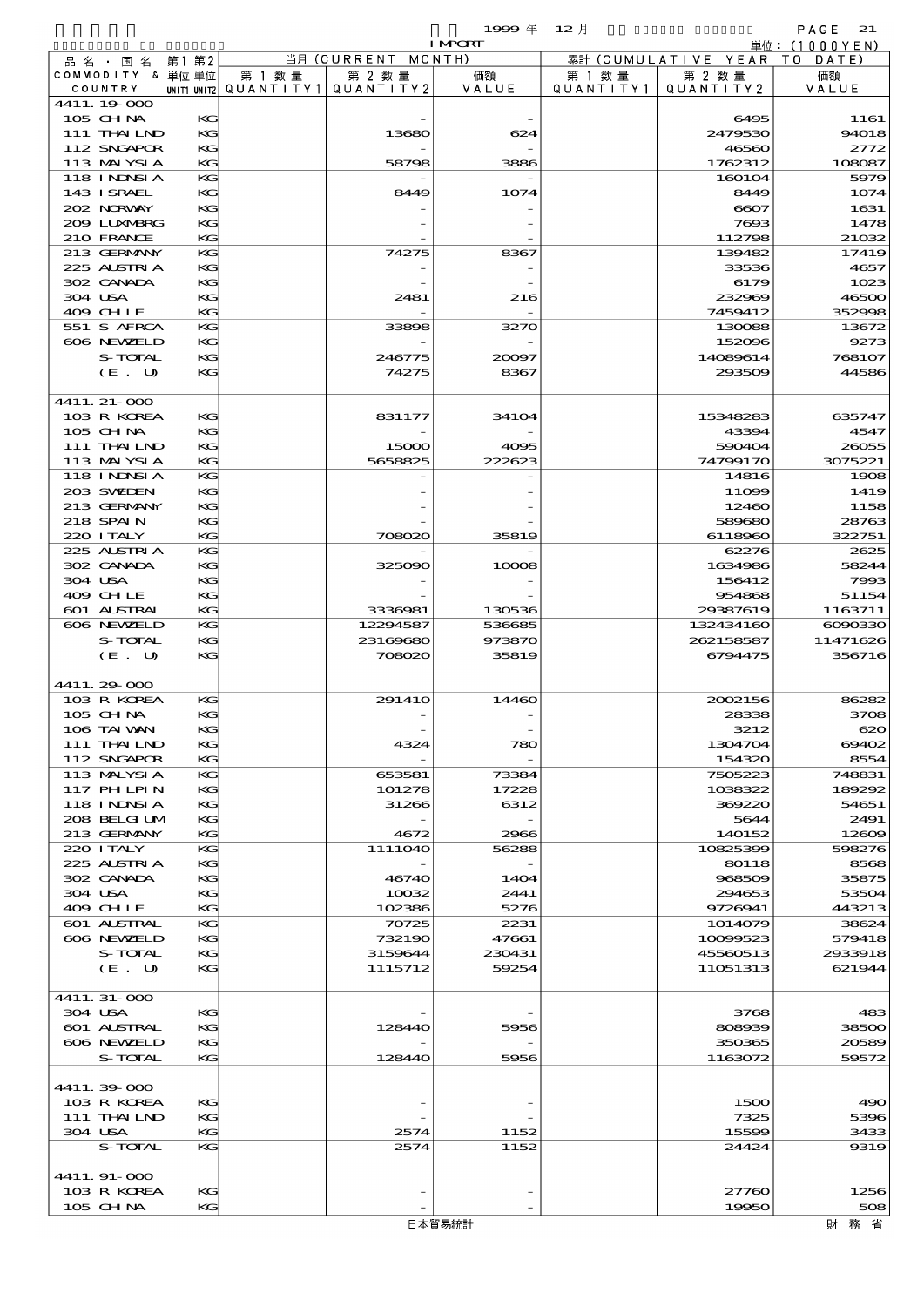|                                 |      |                            |                          |                    | $1999 \pm$     | $12$ 月            |                      | PAGE<br>22                   |
|---------------------------------|------|----------------------------|--------------------------|--------------------|----------------|-------------------|----------------------|------------------------------|
| 品 名 ・ 国 名                       | 第1第2 |                            |                          | 当月 (CURRENT MONTH) | <b>I MPORT</b> |                   | 累計 (CUMULATIVE YEAR) | 単位: (1000YEN)<br>T O<br>DATE |
| COMMODITY & 単位単位                |      |                            | 第 1 数 量                  | 第 2 数量             | 価額             | 第 1 数 量           | 第 2 数量               | 価額                           |
| COUNTRY                         |      |                            | unit1 unit2  Q∪ANT   TY1 | QUANTITY 2         | VALUE          | QUANTITY1         | QUANTITY 2           | VALUE                        |
| 4411.91-000                     |      |                            |                          |                    |                |                   |                      |                              |
| 111 THAILND                     |      | KG                         |                          |                    |                |                   | 5500                 | 493                          |
| 213 GERMANY<br>220 I TALY       |      | KG<br>KG                   |                          | 8948               | 760            |                   | 31304<br>1781        | 1504<br>1648                 |
| 222 FINAND                      |      | KG                         |                          |                    |                |                   | 4400                 | 1817                         |
| 304 USA                         |      | KG                         |                          |                    |                |                   | 67467                | 4678                         |
| 606 NEWELD                      |      | KG                         |                          |                    |                |                   | 47288                | 3220                         |
| S-TOTAL                         |      | KG                         |                          | 8948               | 760            |                   | 205450               | 15124                        |
| (E. U)                          |      | KG                         |                          | 8948               | 760            |                   | 37485                | 4969                         |
|                                 |      |                            |                          |                    |                |                   |                      |                              |
| 4411.99-000                     |      |                            |                          |                    |                |                   |                      |                              |
| 103 R KOREA                     |      | KG                         |                          |                    |                |                   | 4175                 | 3138                         |
| 105 CH NA                       |      | KG                         |                          | 350                | 374            |                   | 700                  | 760                          |
| 106 TAI VAN<br>213 GERMANY      |      | KG<br>KG                   |                          |                    |                |                   | 420<br>1488          | 271<br>1241                  |
| 222 FINAND                      |      | KG                         |                          | 2900               | 888            |                   | 3460                 | 1375                         |
| 302 CANADA                      |      | KG                         |                          | 728                | 448            |                   | 728                  | 448                          |
| 304 USA                         |      | KG                         |                          | 348                | 205            |                   | 36149                | 19779                        |
| 606 NEWELD                      |      | KG                         |                          |                    |                |                   | 13016                | $\boldsymbol{\alpha}$        |
| S-TOTAL                         |      | KG                         |                          | 4326               | 1915           |                   | 60136                | 27705                        |
| (E. U)                          |      | KG                         |                          | 2900               | 888            |                   | 4948                 | 2616                         |
|                                 |      |                            |                          |                    |                |                   |                      |                              |
| 4412 13 111                     |      |                            |                          |                    |                |                   |                      |                              |
| 105 CHNA                        |      | <b>CMSM</b>                |                          |                    |                | з                 | 500                  | 2750                         |
| 118 INNSI A                     |      | <b>CMISM</b>               | 37                       | 3093               | 2661           | 506               | 43145                | 40980                        |
| 203 SWIEN                       |      | <b>CMSM</b>                | $\bullet$                | 84                 | 501            | $\mathbf{o}$      | 84                   | 501                          |
| S-TOTAL                         |      | <b>CMISM</b>               | 37                       | 3177               | 3162           | 509               | 43729                | 44231                        |
| (E. U)                          |      | <b>CMSM</b>                | $\bullet$                | 84                 | 501            | $\Omega$          | 84                   | 501                          |
|                                 |      |                            |                          |                    |                |                   |                      |                              |
| 4412 13 119<br>$105$ CHNA       |      | <b>CMSM</b>                |                          |                    |                | 5                 | 1837                 | 686                          |
| 106 TAI VAN                     |      | <b>CMSM</b>                |                          |                    |                | 7                 | 276                  | 274                          |
| 108 HG KONG                     |      | <b>CMISM</b>               |                          |                    |                | 2                 | 111                  | 233                          |
| 118 INNSI A                     |      | <b>CMISM</b>               | 135                      | 45538              | 13260          | 1362              | 440928               | 131807                       |
| 304 USA                         |      | <b>CMISM</b>               |                          |                    |                | 25                | 5381                 | 4015                         |
| <b>S-TOTAL</b>                  |      | <b>CMSM</b>                | 135                      | 45538              | 13260          | 14O1              | 448533               | 137015                       |
|                                 |      |                            |                          |                    |                |                   |                      |                              |
| 4412 13 121                     |      |                            |                          |                    |                |                   |                      |                              |
| 105 CHNA                        |      | <b>CMSM</b>                | 18                       | 7990               | 980            | 83                | 32258                | 3415                         |
| 113 MALYSIA                     |      | <b>CMSM</b>                |                          |                    |                | 972               | 380112               | 53067                        |
| $117$ PHLPIN                    |      | <b>CMISM</b>               | з                        | 1185               | 304            | 130               | 62199                | 16127                        |
| 118 I NJNSI A                   |      | CMSN                       |                          | 3751               | 574            | 17319             | 7221798              | 1042389                      |
| S-TOTAL CMSM                    |      |                            | 30                       | 12926              | 1858           | 18504             | 7696368              | 1114998                      |
|                                 |      |                            |                          |                    |                |                   |                      |                              |
| 4412 13 122<br>105 CH NA        |      | <b>CMSM</b>                |                          |                    |                | 6                 | 2582                 | $\infty$                     |
| 113 MALYSIA                     |      | <b>CMISM</b>               |                          |                    |                | 543               | 129781               | 28818                        |
| 118 I NDSI A                    |      | <b>CMISM</b>               | 212                      | 49628              | 8898           | 16932             | 3969782              | 760169                       |
| 133 I RAN                       |      | <b>CMISM</b>               |                          |                    |                | 6                 | 1938                 | 318                          |
| 304 USA                         |      | CMSM                       |                          |                    |                | $\mathbf{\Omega}$ | 148                  | 229                          |
| S-TOTAL                         |      | <b>CMISM</b>               | 212                      | 49628              | 8898           | 17487             | 4104231              | 790214                       |
|                                 |      |                            |                          |                    |                |                   |                      |                              |
| 4412 13 123                     |      |                            |                          |                    |                |                   |                      |                              |
| 105 CHNA                        |      | <b>CMSM</b>                | 56                       | 6708               | 4629           | 475               | 55922                | 42886                        |
| 113 MALYSIA                     |      | <b>CMSM</b>                | 1483                     | 139712             | 61841          | 10301             | 944341               | 478190                       |
| 118 I NDSI A                    |      | <b>CMISM</b>               | 726                      | 66642              | 32234          | 40513             | 3708721              | 1977325                      |
| 123 INIA                        |      | <b>CMSM</b>                |                          |                    |                | з                 | 387                  | 208                          |
| 302 CANADA<br>304 USA           |      | <b>CMSM</b><br><b>CMSM</b> |                          |                    |                | 17<br>8           | 1426<br>810          | 706<br>856                   |
| S-TOTAL                         |      | <b>CMISM</b>               | 2265                     | 213062             | 98704          | 51317             | 4711607              | 2500166                      |
|                                 |      |                            |                          |                    |                |                   |                      |                              |
| 4412 13 124                     |      |                            |                          |                    |                |                   |                      |                              |
| 113 MALYSIA CMSM                |      |                            |                          |                    |                | 741               | 51297                | 36400                        |
| 118 INNSI A                     |      | <b>CMISM</b>               | 18                       | 1555               | 1312           | 6928              | 539673               | 303602                       |
| S-TOTAL                         |      | <b>CMSM</b>                | 18                       | 1555               | 1312           | 7669              | 590970               | 340002                       |
|                                 |      |                            |                          |                    |                |                   |                      |                              |
| 4412 13 129                     |      |                            |                          |                    |                |                   |                      |                              |
| 105 CH NA                       |      | <b>CMSM</b>                |                          |                    |                | $\mathbf{\Omega}$ | 17                   | 222                          |
| 118 INNSI A                     |      | <b>CMISM</b>               | 4                        | 223                | 224            | 2018              | 120980               | 83222                        |
| 302 CANADA                      |      | <b>CMSM</b>                |                          |                    |                | 7                 | 445                  | 366                          |
| 304 USA                         |      | CMSM                       |                          |                    |                | $\boldsymbol{4}$  | 176                  | 595                          |
| S-TOTAL                         |      | <b>CMISM</b>               | 4                        | 223                | 224            | 2029              | 121618               | 84405                        |
|                                 |      |                            |                          |                    |                |                   |                      |                              |
| 4412 13 211<br>111 THAILND CMSM |      |                            |                          |                    |                | $\Omega$          | 46                   | 444                          |
|                                 |      |                            |                          |                    |                |                   |                      |                              |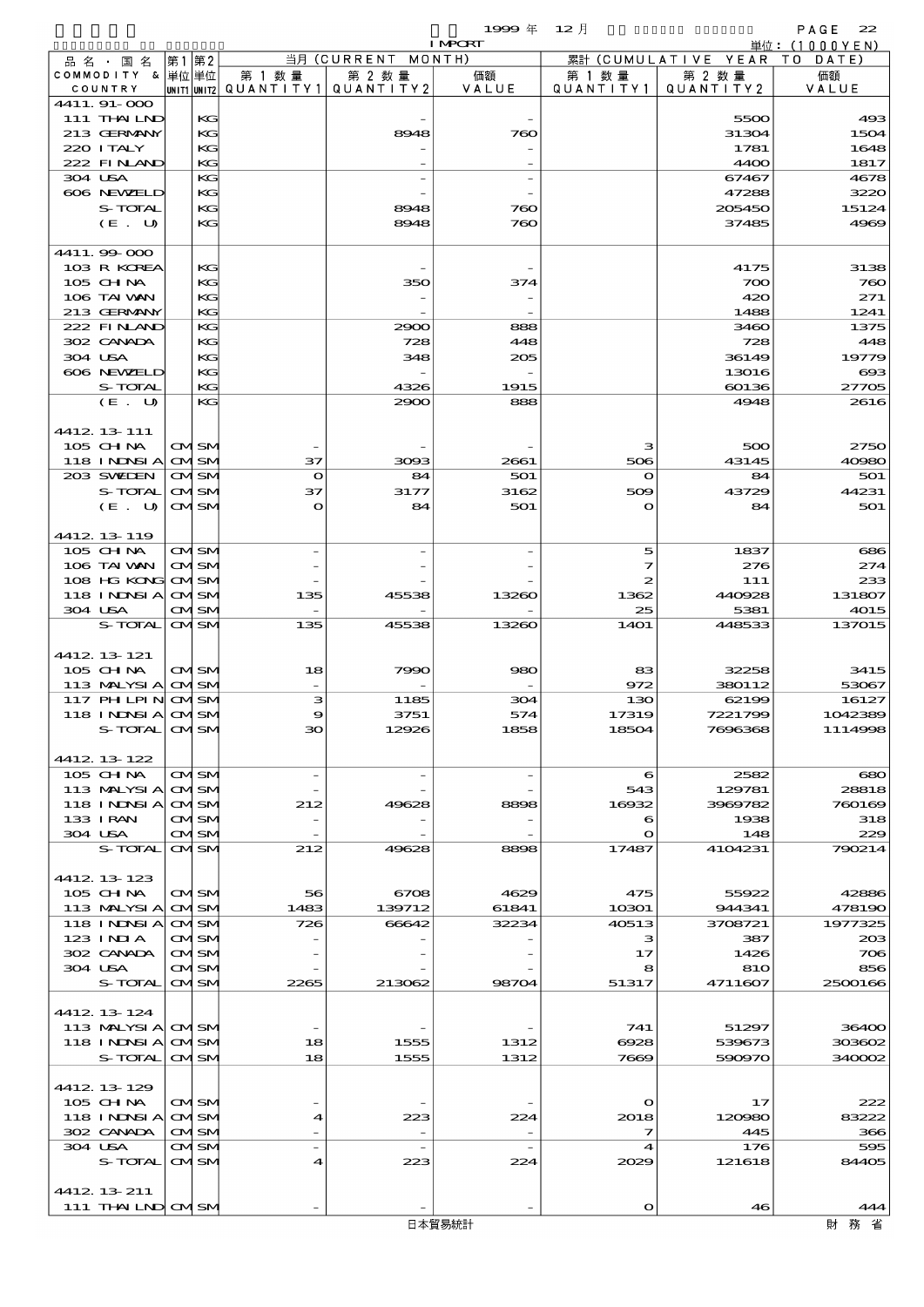$1999 = 12$  and  $2$  and  $2$  and  $2$  and  $2$ 

|                                 |                              |          |                                                  | <b>I MPORT</b> |                        |                              | 単位: (1000 Y E N) |
|---------------------------------|------------------------------|----------|--------------------------------------------------|----------------|------------------------|------------------------------|------------------|
| 品名・国名                           | 第1 第2                        |          | 当月 (CURRENT MONTH)                               |                |                        | 累計 (CUMULATIVE YEAR TO DATE) |                  |
| COMMODITY & 単位単位<br>COUNTRY     |                              | 第 1 数量   | 第 2 数量<br> unit1 unit2  QUANT   TY1  QUANT   TY2 | 価額<br>VALUE    | 第 1 数 量<br>QUANTITY1   | 第 2 数量<br>QUANTITY2          | 価額<br>VALUE      |
| 4412 13 211                     |                              |          |                                                  |                |                        |                              |                  |
| 113 MALYSIA CMISM               |                              | $\infty$ | 1378                                             | 1983           | 257                    | 12969                        | 18874            |
| 118 INNSI A                     | <b>CMSM</b>                  | 2811     | 234753                                           | 203130         | 25742                  | 2152250                      | 2074808          |
| 203 SVELEN                      | <b>CMISM</b>                 |          |                                                  |                | 21                     | 153                          | 749              |
| 304 USA                         | <b>CMISM</b>                 |          |                                                  |                | $\bullet$              | 61                           | 277              |
| S-TOTAL                         | <b>CMSM</b>                  | 2831     | 236131                                           | 205113         | 26020                  | 2165479                      | 2005152          |
| $(E_U U)$                       | CMISM                        |          |                                                  |                | 21                     | 153                          | 749              |
| 4412 13 219                     |                              |          |                                                  |                |                        |                              |                  |
| $105$ CHNA                      | <b>CMISM</b>                 |          |                                                  |                | 39                     | 16364                        | 4717             |
| 112 SNGAPOR                     | <b>CMISM</b>                 |          |                                                  |                | 16                     | 5279                         | 2078             |
| 113 MALYSIA                     | <b>CMSM</b>                  |          |                                                  |                | 685                    | 94351                        | 39615            |
| 117 PH LPIN                     | <b>CMISM</b>                 |          |                                                  |                | 7                      | 1544                         | 1350             |
| <b>118 INNSIA</b>               | <b>CMISM</b>                 | 2330     | 376809                                           | 151831         | 30722                  | 5073076                      | 2092875          |
| 210 FRANCE                      | <b>CMISM</b>                 |          |                                                  |                | $\mathbf o$            | 356                          | 1887             |
| S-TOTAL<br>(E. U)               | <b>CMSM</b><br>CMSM          | 2330     | 376809                                           | 151831         | 31469<br>O             | 5190970<br>356               | 2142522<br>1887  |
|                                 |                              |          |                                                  |                |                        |                              |                  |
| 4412 13 221                     |                              |          |                                                  |                |                        |                              |                  |
| 112 SNGAPOR CMSM                |                              |          |                                                  |                | 38                     | 15974                        | 2004             |
| 113 MALYSIA                     | <b>CMISM</b>                 | 1424     | 576921                                           | 72495          | 29421                  | 12152069                     | 1627965          |
| $117$ PH LPIN                   | <b>CMSM</b>                  |          |                                                  |                | 4                      | 2370                         | $\infty$         |
| 118 INNSI A                     | <b>CMISM</b>                 | 12418    | 5163216                                          | 626984         | 164891                 | 68557728                     | 9629371          |
| $123$ $1$ NIA<br>606 NEWELD     | <b>CMISM</b><br><b>CMSM</b>  |          |                                                  |                | 211<br>7               | 88018<br>3959                | 14782<br>695     |
| S-TOTAL                         | <b>CMISM</b>                 | 13842    | 5740137                                          | 699479         | 194572                 | 80820118                     | 11275425         |
|                                 |                              |          |                                                  |                |                        |                              |                  |
| 4412 13 229                     |                              |          |                                                  |                |                        |                              |                  |
| 111 THAILND CMSM                |                              |          |                                                  |                | 9                      | 2880                         | 1682             |
| 113 MALYSIA                     | <b>CMISM</b>                 | 4512     | 1037158                                          | 177146         | 76271                  | 18097298                     | 3403112          |
| 118 INNSI A                     | <b>CMSM</b>                  | 15798    | 3741361                                          | 628784         | 195962                 | 46684235                     | 8991740          |
| $123$ $1$ NIA                   | CMSM                         |          |                                                  |                | 151                    | 28992                        | 4046             |
| 207 NETHLIS<br>S-TOTAL          | <b>CMISM</b><br><b>CMISM</b> | 20310    | 4778519                                          | 805930         | $\mathbf{o}$<br>272393 | 187<br>64813592              | 227<br>12400807  |
| $(E$ .<br>U                     | <b>CMISM</b>                 |          |                                                  |                | $\mathbf o$            | 187                          | 227              |
|                                 |                              |          |                                                  |                |                        |                              |                  |
| 4412 13 231                     |                              |          |                                                  |                |                        |                              |                  |
| 105 CHNA                        | <b>CMSM</b>                  |          |                                                  |                | 220                    | 21934                        | 7290             |
| 106 TAI WAN                     | <b>CMSM</b>                  |          |                                                  |                | $\mathbf o$            | $\bullet$                    | 1409             |
| 112 SNGAPOR CMSM<br>113 MALYSIA | <b>CMSM</b>                  | 42776    | 3978524                                          | 1541231        | 47<br>654235           | 5285<br>61076240             | 1637<br>27589321 |
| 118 I NDSI A                    | <b>CMISM</b>                 | 41895    | 3894713                                          | 1592050        | 574041                 | 53651243                     | 25603310         |
| 120 CAMBOD                      | <b>CMISN</b>                 |          |                                                  |                | 502                    | 43798                        | 16783            |
| 122 MYANMAR CMISM               |                              |          |                                                  |                | 6338                   | 569473                       | 218301           |
| 123 INIA                        | <b>CMISM</b>                 |          |                                                  |                | 180                    | 18781                        | 6723             |
| 205 U KING                      | <b>CMISM</b>                 |          |                                                  |                | $\mathbf o$            | 53                           | 960              |
| 304 USA<br>509 MARI TAN OMSM    | CMISM                        |          |                                                  |                | 4                      | 473                          | 441              |
| S-TOTAL                         | <b>CMSM</b>                  | 84671    | 7873237                                          | 3133281        | 100<br>1235667         | 11764<br>115399113           | 3474<br>53449649 |
| (E. U)                          | <b>CMISM</b>                 |          |                                                  |                | $\mathbf{o}$           | 53                           | 960              |
|                                 |                              |          |                                                  |                |                        |                              |                  |
| 4412 13 232                     |                              |          |                                                  |                |                        |                              |                  |
| 112 SNGAPOR CMSM                |                              |          |                                                  |                | 208                    | 17496                        | 6061             |
| 113 MALYSIA                     | <b>CMSM</b>                  | 3228     | 230218                                           | 118493         | 47557                  | 3503002                      | 2021492          |
| 118 INNSI A<br>302 CANADA       | <b>CMSM</b><br><b>CMISM</b>  | 14369    | 1181581                                          | 458941         | 261145<br>106          | 21370498<br>8519             | 10637799<br>4287 |
| S-TOTAL                         | <b>CMSM</b>                  | 17597    | 1411799                                          | 577434         | 309016                 | 24899515                     | 12669639         |
|                                 |                              |          |                                                  |                |                        |                              |                  |
| 4412 13 239                     |                              |          |                                                  |                |                        |                              |                  |
| 103 R KOREA CMSM                |                              | 5        | 218                                              | 727            | 11                     | 481                          | 1694             |
| 105 CH NA                       | CMISM                        |          |                                                  |                | 39                     | 1697                         | 1262             |
| 106 TAI VAN                     | <b>CMISM</b>                 |          |                                                  |                | з                      | 208                          | 292              |
| 112 SNGAPOR CMSM<br>113 MALYSIA | <b>CMSM</b>                  | 3060     | 153962                                           | 114067         | 96<br>45817            | 6216<br>2290845              | 12938<br>1969018 |
| 118 I NDSI A                    | <b>CMISM</b>                 | 2702     | 134439                                           | 113763         | 33900                  | 1694960                      | 1489710          |
| 204 DENMARK                     | <b>CMSM</b>                  |          |                                                  |                | 2                      | 83                           | 256              |
| 213 GERMANY                     | <b>CMSM</b>                  |          |                                                  |                | 1                      | 54                           | 741              |
| 302 CANADA                      | <b>CMISM</b>                 |          |                                                  |                | 50                     | 2738                         | 1918             |
| 304 USA                         | CMISM                        |          |                                                  |                | 6                      | 252                          | 829              |
| 601 ALSTRAL                     | <b>CMISM</b>                 |          |                                                  |                | 1                      | 4                            | 435              |
| S-TOTAL<br>(E. U)               | <b>CMISM</b><br><b>CMSM</b>  | 5767     | 288619                                           | 228557         | 79926<br>з             | 3997538<br>137               | 3479093<br>997   |
|                                 |                              |          |                                                  |                |                        |                              |                  |
| 4412 14 011                     |                              |          |                                                  |                |                        |                              |                  |
| $105$ CHNA                      | <b>CMSM</b>                  | 1        | 118                                              | 354            | 49                     | 3892                         | 11817            |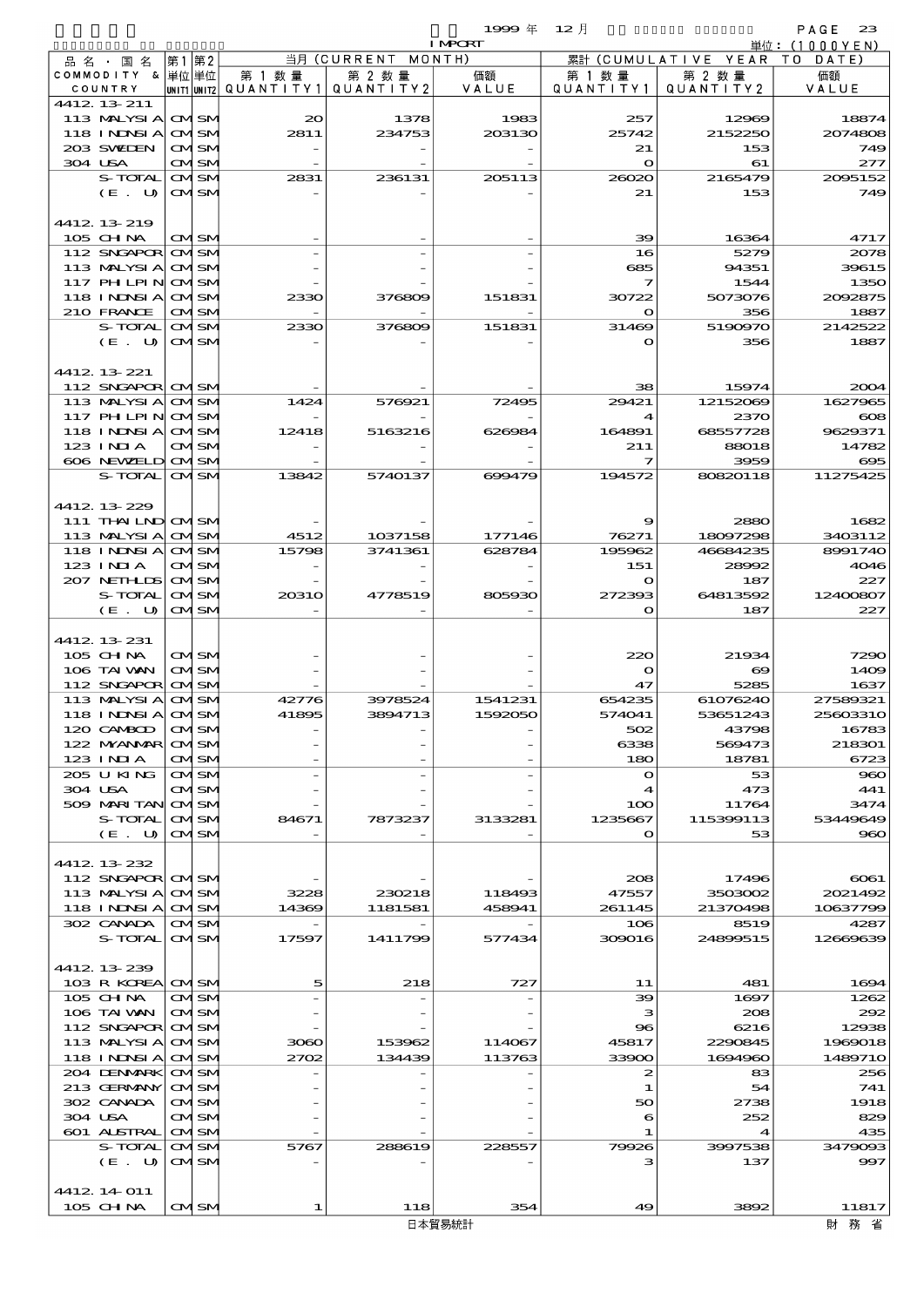$1999 \oplus \frac{1}{2}$   $12$   $\frac{1}{2}$   $12$   $\frac{1}{2}$   $\frac{1}{2}$   $\frac{1}{2}$   $\frac{1}{2}$   $\frac{1}{2}$   $\frac{1}{2}$   $\frac{1}{2}$   $\frac{1}{2}$   $\frac{1}{2}$   $\frac{1}{2}$   $\frac{1}{2}$   $\frac{1}{2}$   $\frac{1}{2}$   $\frac{1}{2}$   $\frac{1}{2}$   $\frac{1}{2}$   $\frac{1}{2}$   $\frac{1}{2}$   $\frac{$ 

|                                 |    |                            |                                       |                    | <b>I MPCRT</b> |                         |                        | 単位: (1000YEN)        |
|---------------------------------|----|----------------------------|---------------------------------------|--------------------|----------------|-------------------------|------------------------|----------------------|
| 品名・国名                           | 第1 | 第2                         |                                       | 当月 (CURRENT MONTH) |                |                         | 累計 (CUMULATIVE YEAR TO | DATE)                |
| COMMODITY & 単位単位                |    |                            | 第 1 数 量                               | 第 2 数量             | 価額             | 第 1 数 量                 | 第 2 数量                 | 価額                   |
| COUNTRY                         |    |                            | unit1 unit2  QUANT   TY1  QUANT   TY2 |                    | VALUE          | Q U A N T I T Y 1       | QUANTITY 2             | VALUE                |
| 4412 14 011<br>106 TAI VAN      |    | <b>CMSM</b>                |                                       |                    |                | 1691                    | 141359                 | 132411               |
| 111 THAILND CMSM                |    |                            |                                       |                    |                | $\overline{\mathbf{z}}$ | 494                    | 2163                 |
| 113 MALYSIA                     |    | <b>CMSM</b>                | 9                                     | 622                | 1451           | 2392                    | 201263                 | 18741C               |
| 118 I NDSI A                    |    | <b>CMSM</b>                |                                       |                    |                | 794                     | 67308                  | 55451                |
| 203 SWIDEN                      |    | <b>CMISM</b>               | 2                                     | 154                | 367            | 76                      | 1437                   | 5866                 |
| 204 DENMARK                     |    | <b>CMSM</b>                |                                       |                    |                | 17                      | 1171                   | 4064                 |
| 213 GERMANY                     |    | <b>CMSM</b>                |                                       |                    |                | $\bullet$               | 24                     | 374                  |
| 220 I TALY                      |    | CMISM                      | 6                                     | 502                | 3017           | 9                       | 673                    | 4008                 |
| 222 FINLAND<br>225 ALSTRIA      |    | <b>CMSM</b><br><b>CMSM</b> |                                       |                    |                | 1263<br>6               | 36194<br>407           | 156959<br>2503       |
| 302 CANADA                      |    | CMSM                       |                                       |                    |                | 8                       | 830                    | 3150                 |
| 304 USA                         |    | CMISM                      | 1                                     | $\infty$           | 321            | 11                      | 3232                   | 6385                 |
| S-TOTAL                         |    | <b>CMSM</b>                | 19                                    | 1464               | 551O           | 6323                    | 458284                 | 572561               |
| (E. U)                          |    | <b>CMISM</b>               | 81                                    | 656                | 3384           | 1371                    | 39906                  | 173774               |
|                                 |    |                            |                                       |                    |                |                         |                        |                      |
| 4412 14 019                     |    |                            |                                       |                    |                |                         |                        |                      |
| 105 CH NA                       |    | <b>CMSM</b>                | 38                                    | 9876               | 3925           | $\infty$                | 119791                 | 53327                |
| 106 TAI WAN<br>113 MALYSIA      |    | <b>CMISM</b>               |                                       |                    |                | з                       | 302                    | 1505                 |
| $117$ PH LPIN                   |    | <b>CMSM</b><br><b>CMSM</b> | 22                                    | 3231               | 3570           | 948<br>105              | 183397<br>17297        | 67129<br>15148       |
| 118 I NDSI A                    |    | <b>CMSM</b>                | 1186                                  | 375203             | 102446         | 33921                   | 5787751                | 1997995              |
| 205 U KING                      |    | <b>CMISM</b>               |                                       |                    |                | 1                       | 74                     | 3053                 |
| 213 GERMANY                     |    | <b>CMSM</b>                |                                       |                    |                | 5                       | 509                    | 1738                 |
| 220 I TALY                      |    | <b>CMISM</b>               | $\boldsymbol{z}$                      | 267                | 910            | 2                       | 267                    | <b>910</b>           |
| 222 FINAND                      |    | <b>CMSM</b>                | $\bf{8}$                              | 6502               | 13373          | 932                     | 66950                  | 114276               |
| 302 CANADA                      |    | CMSM                       |                                       |                    |                | 2                       | 217                    | 2529                 |
| 304 USA                         |    | CMSM                       |                                       |                    |                | 13                      | 1929                   | 2936                 |
| 333 C DOMAC<br>S-TOTAL          |    | <b>CMSM</b><br><b>CMSM</b> | 1344                                  | 395079             | 124224         | 1<br>36629              | 115<br>6178599         | 462<br>2261008       |
| (E. U)                          |    | <b>CMISM</b>               | 98                                    | 6769               | 14283          | 940                     | 67800                  | 119977               |
|                                 |    |                            |                                       |                    |                |                         |                        |                      |
| 4412 14 021                     |    |                            |                                       |                    |                |                         |                        |                      |
| $105$ CHNA                      |    | CMISM                      | 344                                   | 97931              | 31809          | 4081                    | 1229138                | 380700               |
| 106 TAI WAN                     |    | <b>CMISM</b>               |                                       |                    |                | 43                      | 13971                  | 5030                 |
| 108 HG KONG                     |    | <b>CMSM</b>                |                                       |                    |                | 1                       | 594                    | 334                  |
| 113 MALYSIA                     |    | <b>CMSM</b>                | 5446                                  | 1703986            | 273043         | 81580                   | 25416550               | 4767808              |
| 117 PH LPIN<br>118 INNSI A      |    | <b>CMSM</b><br><b>CMSM</b> | 18<br>20015                           | 7259<br>6366236    | 2041<br>926009 | 91<br>236146            | 40341<br>76323893      | 10000<br>12172915    |
| 220 I TALY                      |    | CMSM                       | 47                                    | 8721               | 3969           | 188                     | 34959                  | 17375                |
| 222 FINAND                      |    | <b>CMSM</b>                |                                       |                    |                | 13                      | 4934                   | 4037                 |
| 304 USA                         |    | CMISM                      |                                       |                    |                | 1                       | 989                    | 1190                 |
| S-TOTAL                         |    | CMISN                      |                                       | 8184133            | 1236871        | 322144                  | 103065369              | 17359389             |
| (E. U)                          |    | <b>CMISM</b>               | 47                                    | 8721               | 3969           | 201                     | 39893                  | 21412                |
|                                 |    |                            |                                       |                    |                |                         |                        |                      |
| 4412 14 022<br>103 R KOREA CMSM |    |                            |                                       |                    |                | 36                      | 3159                   | 1491                 |
| $105$ CHNA                      |    | <b>CMISM</b>               | 583                                   | 67993              | 23718          | 6937                    | 691025                 | 301898               |
| 106 TAI VAN                     |    | <b>CMISM</b>               |                                       |                    |                | 494                     | 28439                  | 18004                |
| 110 VI EINAMOMSM                |    |                            |                                       |                    |                | 458                     | 42969                  | 10933                |
| 111 THAILND CMSM                |    |                            | 126                                   | 14884              | 7500           | 266                     | 31256                  | 16000                |
| 112 SNGAPOR CMSM                |    |                            |                                       |                    |                | $\boldsymbol{\infty}$   | 4040                   | 9200                 |
| 113 MALYSI A CMSM               |    |                            | 43011                                 | 3926761            | 1434441        | 569962                  | 51277959               | 23047731<br>39325687 |
| 118 INDSIA CMSM<br>203 SVELEN   |    |                            | 61853                                 | 5521141            | 2050773        | 969547                  | 85782085               |                      |
| 208 BELGI UMOMSM                |    | <b>CMISM</b>               |                                       |                    |                | 11<br>5                 | 805<br>270             | 3999<br>$\bf{90}$    |
| 213 GERMANY CMSM                |    |                            |                                       |                    |                | 10                      | 1121                   | 3857                 |
| 215 SWIZLD CMSM                 |    |                            |                                       |                    |                | $\bullet$               | 39                     | 1055                 |
| 222 FINAND CMSM                 |    |                            | 19                                    | 1229               | 2329           | 306                     | 22341                  | 38793                |
| 224 RUSSI AN                    |    | <b>CMSM</b>                |                                       |                    |                | 222                     | 31412                  | 10825                |
| 302 CANADA                      |    | CMISM                      | 92                                    | 6837               | 3507           | 774                     | 64751                  | 39777                |
| 304 USA                         |    | CMSM                       | 55                                    | 2728               | 3615           | 1386                    | 76862                  | 91639                |
| 406 ECUADOR CMSM<br>410 BRAZIL  |    | CMISM                      | 40<br>1523                            | 1819<br>144793     | 1676<br>55701  | 139<br>20466            | 7515<br>1894315        | 6171<br>859950       |
| S-TOTAL                         |    | <b>CMISM</b>               | 107302                                | 9688185            | 3583260        | 1571079                 | 139960363              | 63787970             |
| (E. U)                          |    | <b>CMISM</b>               | 19                                    | 1229               | 2329           | 332                     | 24537                  | 47609                |
|                                 |    |                            |                                       |                    |                |                         |                        |                      |
| 4412 19 011                     |    |                            |                                       |                    |                |                         |                        |                      |
| $105$ CHNA                      |    | CMSM                       |                                       |                    |                | 28                      | 7418                   | 4396                 |
| 118 INDSIA CMSM                 |    |                            |                                       |                    |                | 19                      | 1665                   | 1799                 |
| 203 SVELEN                      |    | CMISM                      |                                       |                    |                | 154<br>25               | 6801                   | 22725                |
| 204 DENMARK<br>213 GERMANY      |    | <b>CMSM</b><br><b>CMSM</b> |                                       |                    |                | $\boldsymbol{4}$        | 1706<br>285            | 7871<br>1043         |
| 220 I TALY                      |    | CMISM                      |                                       |                    |                | 84                      | 4180                   | 6466                 |
| 222 FINANO CMSM                 |    |                            |                                       |                    |                | 13                      | 730                    | 1290                 |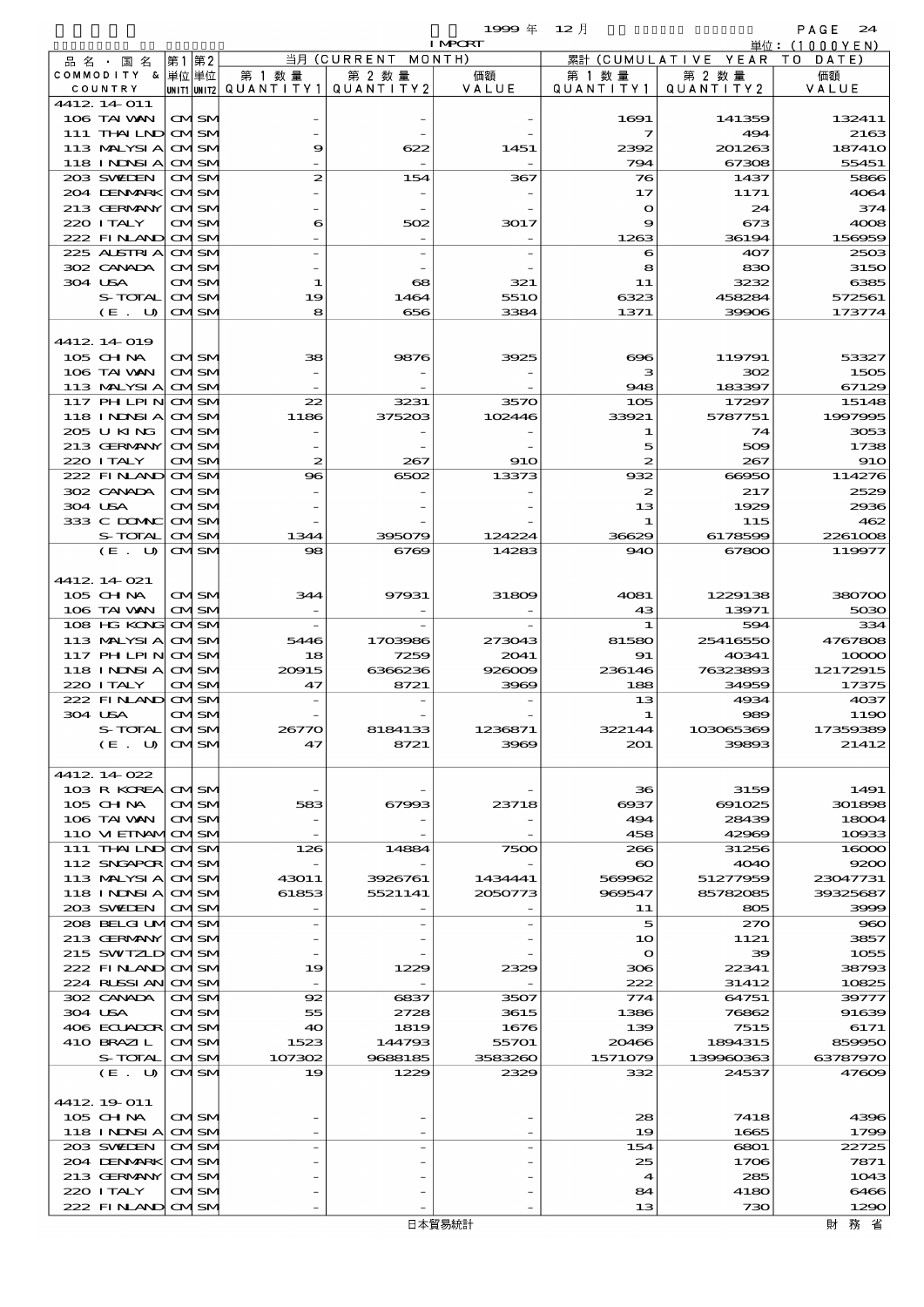|                                  |      |                              |                                     |                      | 1999 $#$         | $12$ 月                  |                      | PAGE<br>25        |
|----------------------------------|------|------------------------------|-------------------------------------|----------------------|------------------|-------------------------|----------------------|-------------------|
|                                  |      |                              |                                     |                      | <b>I MPORT</b>   |                         |                      | 単位:(1000YEN)      |
| 品名・国名                            | 第1第2 |                              |                                     | 当月(CURRENT           | MONTH)           | 累計                      | (CUMULATIVE YEAR     | T O<br>DATE       |
| COMMODITY & 単位単位<br>COUNTRY      |      |                              | 第 1 数 量<br>UNIT1 UNIT2  QUANT   TY1 | 第 2 数 量<br>QUANTITY2 | 価額<br>VALUE      | 第 1 数 量<br>QUANTITY1    | 第 2 数 量<br>QUANTITY2 | 価額<br>VALUE       |
| 4412 19 011                      |      |                              |                                     |                      |                  |                         |                      |                   |
| 225 ALSTRIA                      |      | <b>CMISM</b>                 |                                     |                      |                  | 82                      | 5582                 | 18089             |
| 302 CANADA                       |      | <b>CMISM</b>                 | 5032                                | 335680               | 208649           | 46328                   | 3258769              | 1898799           |
| 304 USA                          |      | <b>CMISM</b>                 | 7                                   | 371                  | 488              | 1561                    | 68822                | 86449             |
| 606 NEWELD                       |      | <b>CMISM</b>                 |                                     |                      |                  | 650                     | 26074                | 30671             |
| S-TOTAL                          |      | <b>CMISM</b>                 | 5039                                | 336051               | 200137           | 48948                   | 3382032              | 2079598           |
| (E. U)                           |      | <b>CMISM</b>                 |                                     |                      |                  | 362                     | 19284                | 57484             |
| 4412 19 019                      |      |                              |                                     |                      |                  |                         |                      |                   |
| 103 R KOREA                      |      | <b>CMSM</b>                  | 28                                  | 2333                 | 6809             | 28                      | 2333                 | 6809              |
| 105 CHNA                         |      | <b>CMSM</b>                  |                                     |                      |                  | 5                       | 1350                 | 800               |
| 111 THAILND                      |      | <b>CMSM</b>                  | $\mathbf o$                         | 75                   | 427              | 39                      | 2634                 | 7439              |
| 204 DENMARK                      |      | <b>CMISM</b>                 |                                     |                      |                  | $\boldsymbol{z}$        | 273                  | 550               |
| 222 FINAND                       |      | <b>CMSM</b>                  |                                     |                      |                  | 6                       | 558                  | 716               |
| 302 CANADA<br>304 USA            |      | <b>CMISM</b>                 | 259                                 | 27364<br>71          | 9707<br>269      | 415<br>37               | 41314                | 17078             |
| S-TOTAL                          |      | <b>CMSM</b><br><b>CMISM</b>  | $\mathbf o$<br>287                  | 29843                | 17212            | 532                     | 3073<br>51535        | 4347<br>37739     |
| $(E_U U)$                        |      | <b>CMISM</b>                 |                                     |                      |                  | 8                       | 831                  | 1266              |
|                                  |      |                              |                                     |                      |                  |                         |                      |                   |
| 4412 19 021                      |      |                              |                                     |                      |                  |                         |                      |                   |
| 105 CHNA                         |      | <b>CMISM</b>                 | 55                                  | 14289                | 5887             | 424                     | 105133               | 42243             |
| 106 TAI VAN                      |      | <b>CMISM</b>                 |                                     |                      |                  | $\mathbf{o}$            | 40                   | 735               |
| 111 THAILND                      |      | <b>CMISM</b>                 | $\mathbf o$                         | 75                   | 427              | $\mathbf o$             | 150                  | 856               |
| 113 MALYSIA<br><b>118 INNSIA</b> |      | <b>CMSM</b><br><b>CMISM</b>  |                                     |                      |                  | 21<br>331               | 8790<br>80382        | 1062<br>16829     |
| 220 I TALY                       |      | CMSM                         | $\mathbf{o}$                        | 123                  | 286              | $\mathbf o$             | 469                  | 1964              |
| 302 CANADA                       |      | <b>CMISM</b>                 |                                     |                      |                  | 4                       | 2594                 | 925               |
| 304 USA                          |      | <b>CMISM</b>                 |                                     |                      |                  | 10                      | 2571                 | 1918              |
| S-TOTAL                          |      | <b>CMSM</b>                  | 55                                  | 14487                | ဓော              | 790                     | 200129               | 66532             |
| $(E_U U)$                        |      | <b>CMISM</b>                 | $\mathbf{\Omega}$                   | 123                  | 286              | $\mathbf{o}$            | 469                  | 1964              |
|                                  |      |                              |                                     |                      |                  |                         |                      |                   |
| 4412 19 022                      |      |                              |                                     |                      |                  |                         |                      |                   |
| 103 R KOREA<br>$105$ CHNA        |      | <b>CMISM</b><br><b>CMISM</b> | 36<br>1787                          | 1608<br>133324       | 1360<br>60237    | 85<br>12990             | 3550<br>1082933      | 4472<br>427546    |
| 106 TAI WAN                      |      | <b>CMISM</b>                 |                                     |                      |                  | $\mathbf{o}$            | 121                  | 2627              |
| $111$ THAILND                    |      | <b>CMSM</b>                  | 38                                  | 4561                 | 1012             | 4999                    | 652206               | 147445            |
| 113 MALYSIA                      |      | <b>CMSM</b>                  | 338                                 | 30773                | 10225            | 2720                    | 243698               | 100676            |
| 118 INNSI A                      |      | <b>CMISM</b>                 | 1180                                | 125659               | 35685            | 8844                    | 840418               | 313112            |
| 203 SWIDEN                       |      | <b>CMSM</b>                  |                                     |                      |                  | 18                      | 1903                 | 3268              |
| 207 NETHLIS                      |      | <b>CMSM</b>                  | 104                                 | 3026                 | 13312            | 104                     | 3026                 | 13312             |
| 222 FINAND<br>225 ALSTRIA        |      | <b>CMSM</b><br>avisiv        | 122                                 | 9754                 | 4923             | 430<br>12               | 23805<br>3441        | 22477<br>2260     |
| 302 CANADA                       |      | <b>CMISM</b>                 | 15935                               | 1328360              | 614413           | 185538                  | 15183976             | 6915605           |
| 304 USA                          |      | <b>CMISM</b>                 | 506                                 | 53336                | 23549            | 3329                    | 247216               | 170038            |
| 409 CHLE                         |      | <b>CMISM</b>                 | $\bullet$                           | 3012                 | 2192             | 965                     | 45508                | 33492             |
| 410 BRAZIL                       |      | <b>CMSM</b>                  |                                     |                      |                  | 917                     | 93760                | 33188             |
| 601 ALSTRAL                      |      | <b>CMISM</b>                 |                                     |                      |                  | $\boldsymbol{z}$        | 57                   | 376               |
| 606 NEWELD<br>S-TOTAL            |      | <b>CMSM</b>                  | 8005                                | 309770               | 389818           | 67965<br>288918         | 3004631              | 3285924           |
| (E. U)                           |      | <b>CMSM</b><br><b>CMSM</b>   | 28117<br>226                        | 2003183<br>12780     | 1156726<br>18235 | 564                     | 21430249<br>32175    | 11475818<br>41317 |
|                                  |      |                              |                                     |                      |                  |                         |                      |                   |
| 4412 22 010                      |      |                              |                                     |                      |                  |                         |                      |                   |
| 103 R KOREA CM SM                |      |                              |                                     |                      |                  | 45                      | 1459                 | 2185              |
| 105 CHNA                         |      | <b>CMISM</b>                 |                                     |                      |                  | 53                      | 3161                 | 1567              |
| 106 TAI WAN                      |      | <b>CMISM</b>                 | 25                                  | 1682                 | 2751             | 223                     | 16660                | 30352             |
| 111 THAILND CMSM                 |      |                              | 20                                  | 1364                 | 3166             | 95                      | 7147                 | 19324             |
| 112 SNGAPOR<br>113 MALYSIA       |      | <b>CMISM</b><br><b>CMISM</b> |                                     |                      |                  | 10<br>1373              | 392<br>53189         | 659<br>68786      |
| <b>118 INNSIA</b>                |      | <b>CMISM</b>                 | 326                                 | 11949                | 24044            | 5181                    | 195763               | 318711            |
| 220 I TALY                       |      | <b>CMISM</b>                 | $\boldsymbol{z}$                    | 94                   | 801              | 7                       | 360                  | 3347              |
| 304 USA                          |      | <b>CMSM</b>                  | $\overline{\phantom{a}}$            |                      |                  | $\boldsymbol{z}$        | 241                  | 655               |
| S-TOTAL                          |      | <b>CMISM</b>                 | 373                                 | 15089                | 30762            | 6089                    | 278372               | 445586            |
| (E. U)                           |      | <b>CMISM</b>                 | $\boldsymbol{z}$                    | 94                   | 801              | 7                       | 360                  | 3347              |
|                                  |      |                              |                                     |                      |                  |                         |                      |                   |
| 441222-090<br>103 R KOREA CMSM   |      |                              |                                     |                      |                  | $\Omega$                | $\mathbf 4$          | 804               |
| 105 CHNA                         |      | <b>CMSM</b>                  | 195                                 | 10655                | 5794             | 1598                    | 95289                | 50242             |
| 106 TAI VAN                      |      | <b>CMSM</b>                  |                                     |                      |                  | 130                     | 5316                 | 9143              |
| 111 THAILND CMSM                 |      |                              |                                     |                      |                  | 34                      | 1680                 | 3419              |
| 112 SNGAPOR CMSM                 |      |                              |                                     |                      |                  | 74                      | 4162                 | 3966              |
| 113 MALYSIA                      |      | <b>CMSM</b>                  | 2830                                | 136287               | 99238            | 30498                   | 1356563              | 1245357           |
| 118 I NDSI A                     |      | <b>CMISM</b>                 | 2945                                | 144273               | 123644           | 79090                   | 3634373              | 3318664           |
| 203 SVELEN<br>210 FRANCE         |      | <b>CMSM</b><br><b>CMISM</b>  | 4                                   | 513                  | 1434             | 9<br>36                 | 510<br>3959          | 2006<br>13300     |
| 217 PORTUGL                      |      | <b>CMSM</b>                  |                                     |                      |                  | $\overline{\mathbf{4}}$ | 499                  | 1961              |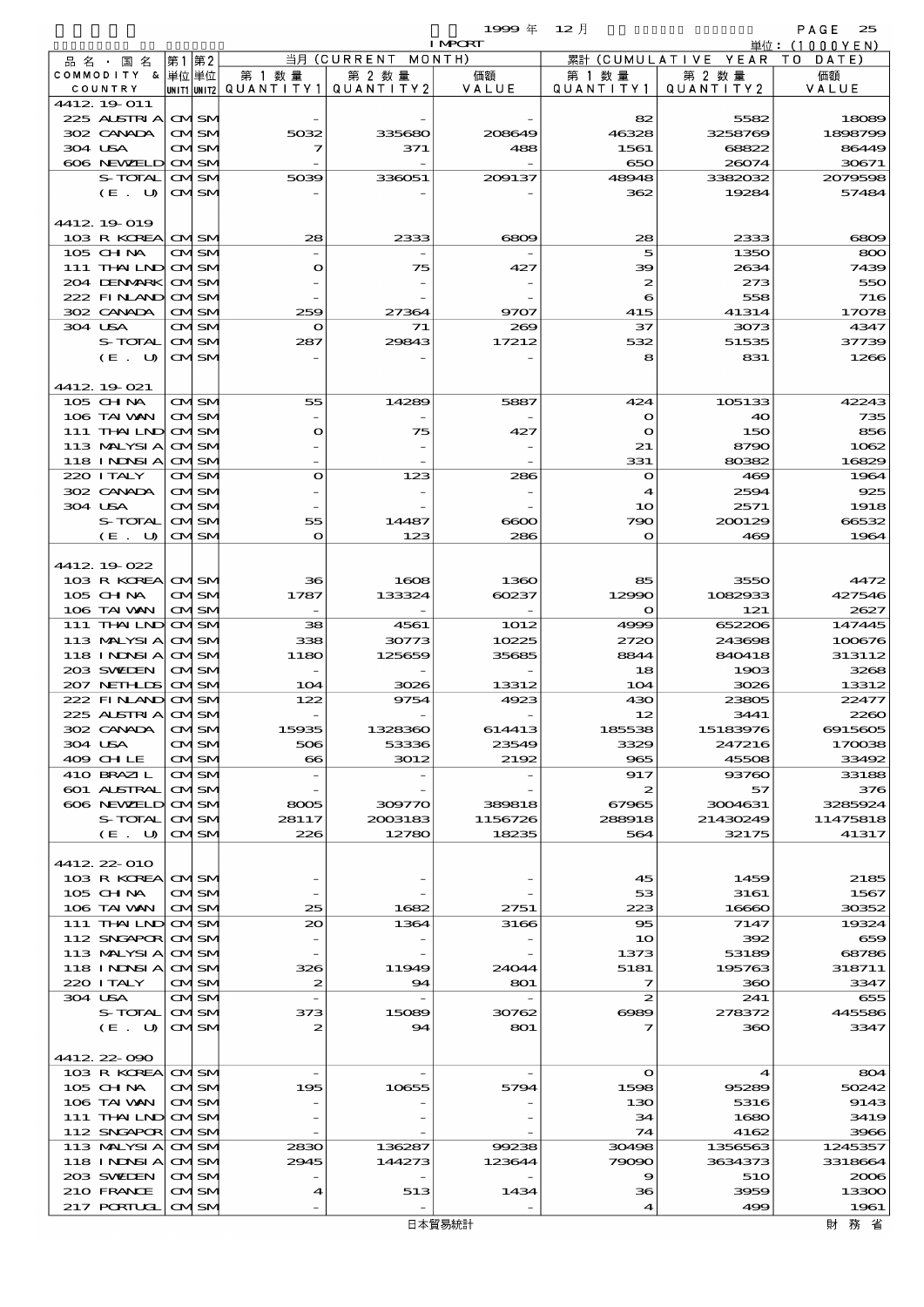|                                 |      |                              |                          |                          | 1999年<br><b>I MPORT</b> | 12月                     |                   | PAGE<br>26                  |
|---------------------------------|------|------------------------------|--------------------------|--------------------------|-------------------------|-------------------------|-------------------|-----------------------------|
| 品名・国名                           | 第1第2 |                              |                          | 当月 (CURRENT              | MONTH)                  | 累計                      | (CUMULATIVE YEAR  | 単位:(1000YEN)<br>T O<br>DATE |
| COMMODITY & 単位単位                |      |                              | 第 1 数 量                  | 第 2 数 量                  | 価額                      | 第 1 数 量                 | 第 2 数量            | 価額                          |
| COUNTRY                         |      |                              | unit1 unit2  Q∪ANT   TY1 | QUANTITY 2               | VALUE                   | QUANTITY1               | QUANTITY 2        | VALUE                       |
| 4412.22-090                     |      |                              |                          |                          |                         |                         |                   |                             |
| 304 USA<br>551 S AFRCA          |      | <b>CMISM</b><br><b>CMISM</b> | 16                       | 668                      | 730                     | 21<br>16                | 965<br>89         | 1519<br>571                 |
| S-TOTAL                         |      | <b>CMSM</b>                  | 5990                     | 292396                   | 230840                  | 111510                  | 5103409           | 4650952                     |
| (E. U)                          |      | <b>CMSM</b>                  | $\boldsymbol{4}$         | 513                      | 1434                    | 49                      | 4968              | 17267                       |
|                                 |      |                              |                          |                          |                         |                         |                   |                             |
| 4412, 23, 010                   |      |                              |                          |                          |                         |                         |                   |                             |
| 113 MALYSIA                     |      | <b>CMSM</b>                  |                          |                          |                         | 6                       | $_{\infty}$       | 350                         |
| <b>118 INDSIA</b><br>302 CANADA |      | <b>CMSM</b><br><b>CMSM</b>   | з                        | 314                      | 272                     | 11<br>з                 | 381<br>314        | 429<br>272                  |
| S-TOTAL                         |      | <b>CMISM</b>                 | з                        | 314                      | 272                     | 20                      | 715               | 1051                        |
|                                 |      |                              |                          |                          |                         |                         |                   |                             |
| 4412 23 090                     |      |                              |                          |                          |                         |                         |                   |                             |
| $105$ CHNA                      |      | <b>CMISM</b>                 |                          |                          |                         | 64                      | 16490             | 2569                        |
| 210 FRANCE                      |      | <b>CMISM</b>                 |                          |                          |                         | 39                      | <b>41O1</b>       | 14222                       |
| 213 GERMANY<br>302 CANADA       |      | <b>CMSM</b><br><b>CMISM</b>  |                          |                          |                         | 8<br>36                 | 414<br>2887       | 1324<br>390                 |
| 304 USA                         |      | <b>CMISM</b>                 |                          |                          |                         | 7                       | 724               | 594                         |
| S-TOTAL                         |      | <b>CMSM</b>                  |                          |                          |                         | 154                     | 24616             | 19099                       |
| (E. U)                          |      | <b>CMSM</b>                  |                          |                          |                         | 47                      | 4515              | 15546                       |
|                                 |      |                              |                          |                          |                         |                         |                   |                             |
| 4412.29-010                     |      |                              |                          |                          |                         |                         |                   |                             |
| 103 R KOREA<br>$105$ CHNA       |      | <b>CMISM</b><br><b>CMISM</b> | 896                      | 37661                    | 64159                   | 32<br>8482              | 1786<br>313700    | <b>1018</b><br>710720       |
| 106 TAI VAN                     |      | <b>CMSM</b>                  |                          |                          |                         | 62                      | 2003              | 10001                       |
| 111 THAILND                     |      | <b>CMSM</b>                  |                          |                          |                         | 96                      | 3804              | 9308                        |
| 113 MALYSIA                     |      | <b>CMISM</b>                 | 89                       | 3858                     | 7301                    | 1587                    | 79393             | 104605                      |
| 117 PH LPIN                     |      | <b>CMSM</b>                  | 14                       | 480                      | 6484                    | 83                      | 2516              | 39643                       |
| <b>118 INDSIA</b>               |      | <b>CMSM</b>                  | 311                      | 5936                     | 24370                   | 4025                    | 102150            | 402293                      |
| 207 NETHLIS                     |      | <b>CMSM</b>                  |                          |                          |                         | 43                      | 2266              | 3316                        |
| 213 GERMANY<br>220 I TALY       |      | <b>CMSM</b><br><b>CMISM</b>  |                          | $\overline{\phantom{a}}$ |                         | 47<br>13                | 313<br>502        | 2282<br>1246                |
| 222 FINAND                      |      | <b>CMSM</b>                  | 22                       | 1335                     | 3347                    | 43                      | 2655              | 7946                        |
| 225 ALSTRIA                     |      | <b>CMSM</b>                  |                          |                          |                         | 8                       | 557               | 3316                        |
| 302 CANADA                      |      | <b>CMSM</b>                  |                          |                          |                         | з                       | 173               | 408                         |
| 304 USA                         |      | CMSM                         | $\boldsymbol{z}$         | 40                       | 544                     | 16                      | 810               | 3105                        |
| 410 BRAZIL                      |      | <b>CMISM</b>                 | 62                       | 1699                     | 5567                    | 79                      | 2088              | 7119                        |
| 601 ALSTRAL                     |      | <b>CMSM</b>                  |                          |                          |                         | 6                       | 76                | 1382                        |
| 606 NEWELD<br>S-TOTAL           |      | <b>CMSM</b><br><b>CMISM</b>  | 1396                     | 51009                    | 111772                  | 5<br>14630              | 50<br>514842      | 227<br>1307935              |
| (E. U)                          |      | <b>CMISM</b>                 | 22                       | 1335                     | 3347                    | 154                     | 6293              | 18106                       |
|                                 |      |                              |                          |                          |                         |                         |                   |                             |
| 4412.29-090                     |      |                              |                          |                          |                         |                         |                   |                             |
| 103 R KOREA                     |      | <b>CMSM</b>                  |                          |                          |                         | 57                      | 1634              | 3614                        |
| $105$ CHNA                      |      | <b>CMISM</b>                 | 622                      | 53035                    | 24486                   | 6187                    | 420223<br>96342   | 368752                      |
| 106 TAI VAN<br>$111$ THAILND    |      | <b>CMSM</b><br><b>CMISM</b>  | 89<br>30                 | 4107<br>2083             | 3661<br>5393            | 1713<br>47              | 3399              | 8814O<br>91O3               |
| 113 MALYSIA                     |      | <b>CMSM</b>                  | 3005                     | 133321                   | 155257                  | 65729                   | 3110398           | 3191230                     |
| 117 PH LPIN                     |      | <b>CMISM</b>                 | 5                        | 50                       | 336                     | 23                      | 596               | 6379                        |
| 118 I NDSI A                    |      | <b>CMISM</b>                 | 3044                     | 120377                   | 136078                  | 62145                   | 3010655           | 2658567                     |
| 203 SVEDEN                      |      | <b>CMISM</b>                 |                          |                          |                         | 20                      | 1346              | 5667                        |
| 205 U KING                      |      | <b>CMISM</b>                 |                          |                          |                         | $\mathbf{\Omega}$<br>31 | $\infty$          | 346                         |
| 208 BELGI UMOMSM<br>213 GERMANY |      | <b>CMISM</b>                 |                          |                          |                         | 1                       | 3485<br>220       | $\infty$<br>1701            |
| 220 I TALY                      |      | <b>CMISM</b>                 |                          |                          |                         | 22                      | 1951              | 10516                       |
| 225 ALSTRIA                     |      | <b>CMSM</b>                  |                          |                          |                         | 8                       | 617               | 3087                        |
| 302 CANADA                      |      | <b>CMISM</b>                 | 16                       | 158                      | 500                     | 26                      | 580               | 1909                        |
| 304 USA                         |      | <b>CMSM</b>                  | 492                      | 16297                    | 28424                   | 10544                   | 360265            | 005089                      |
| 406 ECUADOR<br>S-TOTAL          |      | <b>CMISM</b><br><b>CMISM</b> | 7303                     | 329428                   | 354135                  | 70<br>146623            | 3929<br>7015660   | 3311<br>6964391             |
| (E. U)                          |      | <b>CMISM</b>                 |                          |                          |                         | 82                      | 7639              | 28297                       |
|                                 |      |                              |                          |                          |                         |                         |                   |                             |
| 4412.92-010                     |      |                              |                          |                          |                         |                         |                   |                             |
| 111 THAILND CMKG                |      |                              |                          |                          |                         | $\mathbf{\Omega}$       | <b>21O</b>        | 250                         |
| 113 MALYSIA                     |      | <b>CMKG</b>                  |                          |                          |                         | 43                      | 31438             | 2573                        |
| 117 PH LPIN<br>118 I NINSI A    |      | <b>CMKG</b><br><b>CMKG</b>   | $_{\infty}$<br>109       | 10445<br>70219           | 5474<br>4167            | 230<br>286              | 118198<br>169825  | $-00379$<br>15981           |
| 220 I TALY                      |      | <b>CMKG</b>                  |                          |                          |                         | 8                       | 6778              | 4229                        |
| S-TOTAL                         |      | <b>CMKG</b>                  | 129                      | 80664                    | 9641                    | 567                     | 326449            | 83412                       |
| (E. U)                          |      | <b>CMKG</b>                  |                          |                          |                         | 8                       | 6778              | 4229                        |
|                                 |      |                              |                          |                          |                         |                         |                   |                             |
| 441292090                       |      |                              |                          |                          |                         |                         |                   |                             |
| 113 MALYSIA<br>118 I NDSI A     |      | <b>CMKG</b><br><b>CMKG</b>   | 165                      | 77146                    | 5705                    | 1812<br>499             | 1076609<br>246448 | 87768<br>22569              |
| 203 SWIDEN                      |      | <b>CMKG</b>                  | 5                        | 3124                     | 1547                    | 11                      | 10204             | 4924                        |
|                                 |      |                              |                          |                          |                         |                         |                   |                             |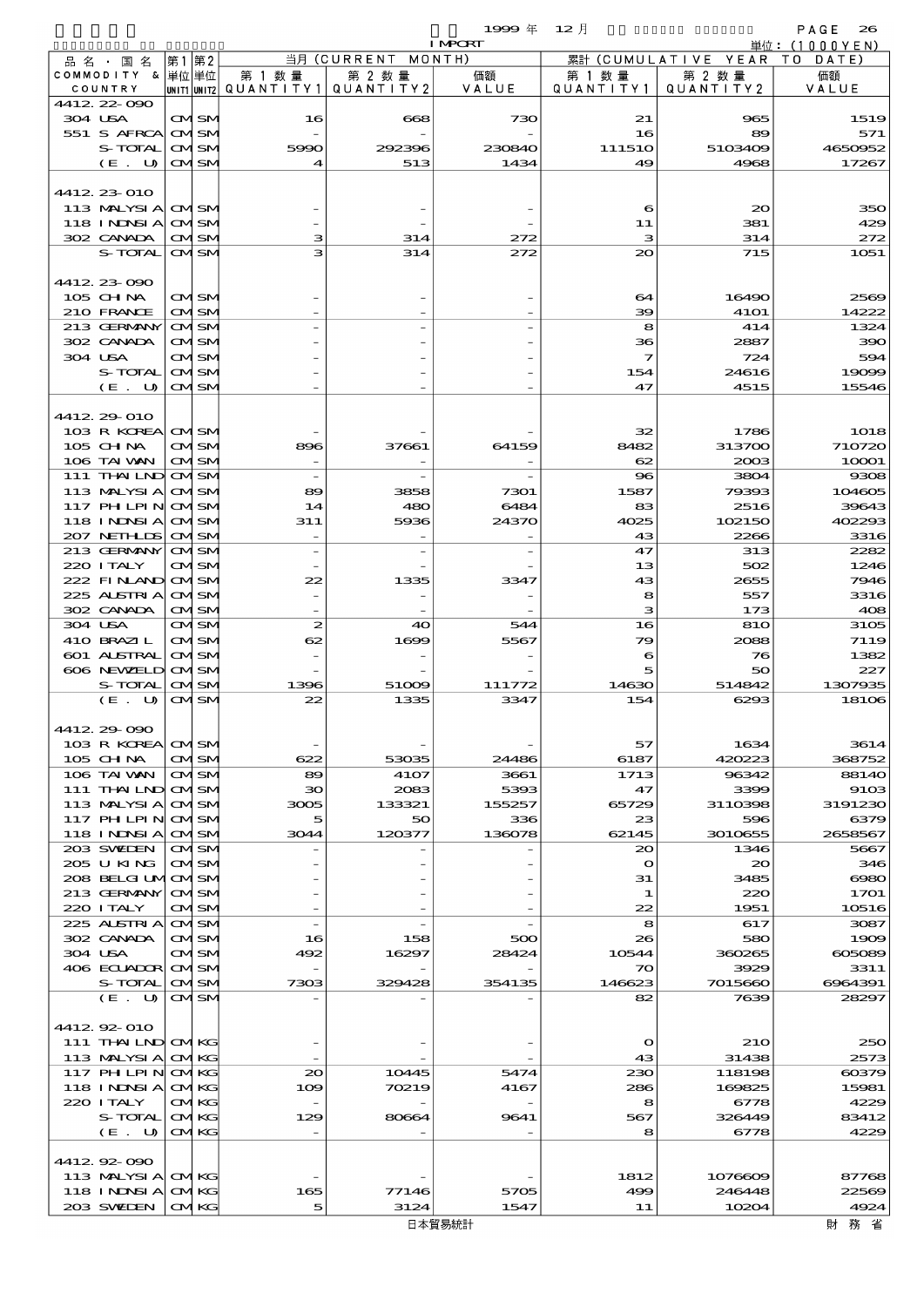|                                  |                            |                          |                | 1999 $#$                 | $12$ 月             |                     | PAGE<br>27                   |
|----------------------------------|----------------------------|--------------------------|----------------|--------------------------|--------------------|---------------------|------------------------------|
|                                  |                            |                          | 当月(CURRENT     | <b>I MPORT</b><br>MONTH) |                    | 累計 (CUMULATIVE YEAR | 単位:(1000YEN)<br>T O<br>DATE) |
| 品名・国名<br>COMMODITY & 単位単位        | 第1第2                       | 第 1 数量                   | 第 2 数 量        | 価額                       | 第 1 数 暈            | 第 2 数量              | 価額                           |
| COUNTRY                          |                            | UNIT1 UNIT2 QUANTITY1    | QUANTITY 2     | VALUE                    | QUANTITY1          | QUANTITY 2          | VALUE                        |
| 441292000                        |                            |                          |                |                          |                    |                     |                              |
| 406 ECUADOR CMKG<br>S-TOTAL      | <b>CMKG</b>                | 170                      | 80270          | 7252                     | 35<br>2357         | 19453<br>1352714    | 1362<br>116623               |
| (E. U)                           | <b>CMKG</b>                | 5                        | 3124           | 1547                     | 11                 | 10204               | 4924                         |
|                                  |                            |                          |                |                          |                    |                     |                              |
| 4412 93 010                      |                            |                          |                |                          |                    |                     |                              |
| 304 USA                          | <b>CMKG</b>                |                          |                |                          | 14                 | 5551                | 1294                         |
| S-TOTAL                          | <b>CMKG</b>                |                          |                |                          | 14                 | 5551                | 1294                         |
| 4412 93 090                      |                            |                          |                |                          |                    |                     |                              |
| 103 R KOREA                      | <b>CMKG</b>                |                          |                |                          | $_{\infty}$        | 14830               | <b>1061</b>                  |
| 302 CANADA                       | <b>CMKG</b>                |                          |                |                          | з                  | 3303                | 1746                         |
| 601 ALSTRAL<br>S-TOTAL           | <b>CMKG</b>                |                          |                |                          | 14                 | 8971                | 1024                         |
|                                  | <b>CMKG</b>                |                          |                |                          | 37                 | 27104               | 3831                         |
| 4412.99-010                      |                            |                          |                |                          |                    |                     |                              |
| 103 R KOREA                      | <b>CMKG</b>                |                          |                |                          | 95                 | 48940               | 4473                         |
| 105 CHNA                         | <b>CMKG</b>                | 1956                     | 1040706        | 196907                   | 25719              | 13157390            | 2439268                      |
| 106 TAI VAN<br>110 VI EINAMICMKG | <b>CMKG</b>                | 6                        | 4200           | 1170                     | 26<br>23           | 16392<br>12326      | 5532<br>3205                 |
| 111 THAILND CMKG                 |                            | 111                      | 69398          | 12569                    | 934                | 620634              | 95605                        |
| 113 MALYSIA                      | <b>CMKG</b>                | 474                      | 320577         | 47363                    | 4502               | 2955543             | 486286                       |
| 117 PH LPIN                      | <b>CMKG</b>                | 25                       | 11993          | 3522                     | 46                 | 24669               | 10426                        |
| <b>118 INDSIA</b>                | <b>CMKG</b>                | $\boldsymbol{\infty}$    | 332458         | 52171                    | 9183               | 4558401             | 720259                       |
| 122 MYANMAR<br>202 NORWAY        | <b>CMKG</b><br><b>CMKG</b> | $\overline{\phantom{a}}$ |                |                          | 2<br>273           | 1461<br>126435      | 379<br>16314                 |
| 203 SWIDEN                       | <b>CMKG</b>                | 149                      | 64149          | 12024                    | 719                | 305033              | 61288                        |
| 204 DENMARK                      | <b>CMKG</b>                |                          |                |                          | 14                 | 11681               | 2812                         |
| 207 NETHLIS                      | <b>CMKG</b>                | 14                       | 6465           | 928                      | 14                 | 6465                | 928                          |
| 210 FRANCE                       | <b>CMKG</b>                |                          |                |                          | 1                  | 180                 | 215                          |
| 213 GERMANY<br>220 ITALY         | <b>CMKG</b><br><b>CMKG</b> | 39<br>$\bullet$          | 15138<br>828   | 1660<br>2281             | 521<br>$\mathbf o$ | 220329<br>828       | 31251<br>2281                |
| 222 FINAND                       | <b>CMKG</b>                | 40                       | 20080          | 2753                     | 1423               | 640092              | 83681                        |
| 224 RUSSI AN                     | <b>CMKG</b>                | 433                      | 282753         | 17776                    | 6656               | 5130209             | 282815                       |
| 225 ALSTRIA                      | <b>CMKG</b>                | 74                       | 29957          | 5244                     | 350                | 152699              | 29163                        |
| 235 ESTON A                      | <b>CMKG</b>                |                          |                |                          | 27                 | 12500               | 1210                         |
| 246 SLOVAK<br>302 CANADA         | <b>CMKG</b><br><b>CMKG</b> | 114                      | 50753          | 7435                     | 92<br>1250         | 44200<br>578461     | 5420<br>100142               |
| 304 USA                          | <b>CMKG</b>                | 191                      | 89114          | 18789                    | 2424               | 1297584             | 254512                       |
| 305 MEXICO                       | <b>CMKG</b>                |                          |                |                          | 6                  | 5000                | 402                          |
| 409 CHLE                         | <b>CMKG</b>                | 113                      | 54143          | 3636                     | 2023               | 892578              | 72386                        |
| 410 BRAZI L<br>601 ALSTRAL       | CMKG<br><b>CMKG</b>        | 89<br>34                 | 39600<br>13239 | 3305<br>4670             | 89<br>368          | 39600<br>188910     | 3305<br>58498                |
| 606 NEWELD CMKG                  |                            | 881                      | 439964         | 44609                    | 6925               | 3389424             | 388486                       |
| S-TOTAL                          | <b>CMKG</b>                | 5434                     | 2886415        | 438812                   | 63705              | 34437964            | 5160542                      |
| (E. U)                           | <b>CMKG</b>                | 316                      | 137517         | 24890                    | 3042               | 1337307             | 211619                       |
|                                  |                            |                          |                |                          |                    |                     |                              |
| 4412 99 090<br>103 R KOREA       | <b>CMKG</b>                | 284                      | 144460         | 10946                    | 2804               | 1474828             | 125082                       |
| 105 CHNA                         | <b>CMKG</b>                | 268                      | 139168         | 18604                    | 1406               | 637760              | 119023                       |
| 106 TAI VAN                      | <b>CMKG</b>                | 15                       | 7250           | 1550                     | 394                | 159097              | 19372                        |
| 111 THAILND CMKG                 |                            |                          |                |                          | 186                | 83853               | 38351                        |
| 113 MALYSIA<br>117 PH LPIN       | <b>CMKG</b><br><b>CMKG</b> | 479                      | 255541         | 19883                    | 4398<br>12         | 2453991<br>5476     | 210561<br>2599               |
| <b>118 INNSIA</b>                | <b>CMKG</b>                | 219                      | 125575         | 8894                     | $_{0036}$          | 3601375             | 296135                       |
| $123$ INIA                       | <b>CMKG</b>                |                          |                |                          | 84                 | 4048                | 3653                         |
| 147 U ARB E                      | <b>CMKG</b>                |                          |                |                          | 42                 | 21000               | 449                          |
| 202 NORWAY                       | <b>CMKG</b>                |                          |                |                          | 21                 | 11088               | 8402                         |
| 203 SWIDEN<br>204 DENMARK        | <b>CMKG</b><br><b>CMKG</b> |                          |                |                          | 31<br>10           | 34556<br>5781       | 14652<br>2893                |
| 208 BELGI UMOMKG                 |                            |                          |                |                          | $\boldsymbol{z}$   | 955                 | 338                          |
| 210 FRANCE                       | <b>CMKG</b>                | 1                        | $\bf{60}$      | 695                      | з                  | 1620                | 2046                         |
| 215 SWIZLD                       | <b>CMKG</b>                | $\mathbf{\Omega}$        | 257            | 350                      | $\mathbf{\Omega}$  | <b>401</b>          | 2401                         |
| 220 I TALY                       | <b>CMKG</b><br><b>CMKG</b> | 42                       | 32850          | 14913                    | 236<br>50          | 169031              | 104281<br>5584               |
| 222 FINAND<br>225 ALSTRIA        | <b>CMKG</b>                |                          |                |                          | $\infty$           | 24498<br>10700      | 2392                         |
| 302 CANADA                       | <b>CMKG</b>                |                          |                |                          | 197                | 76673               | 15025                        |
| 304 USA                          | <b>CMKG</b>                | 119                      | 70295          | 8152                     | 1747               | 899657              | 131113                       |
| 406 ECUADOR                      | <b>CMKG</b>                |                          |                |                          | 23                 | 4537                | 3979                         |
| <b>601 ALSTRAL</b><br>606 NEWELD | <b>CMKG</b><br><b>CMKG</b> |                          |                |                          | 38<br>173          | 32560<br>116129     | 9505<br>5275                 |
| S-TOTAL                          | <b>CMKG</b>                | 1427                     | 776056         | 83987                    | 17913              | 9829614             | 1123111                      |
| (E. U)                           | <b>CMKG</b>                | 43                       | 3351O          | 15608                    | 352                | 247141              | 132186                       |
|                                  |                            |                          |                |                          |                    |                     |                              |
| 4413 00 000                      |                            |                          |                |                          |                    |                     |                              |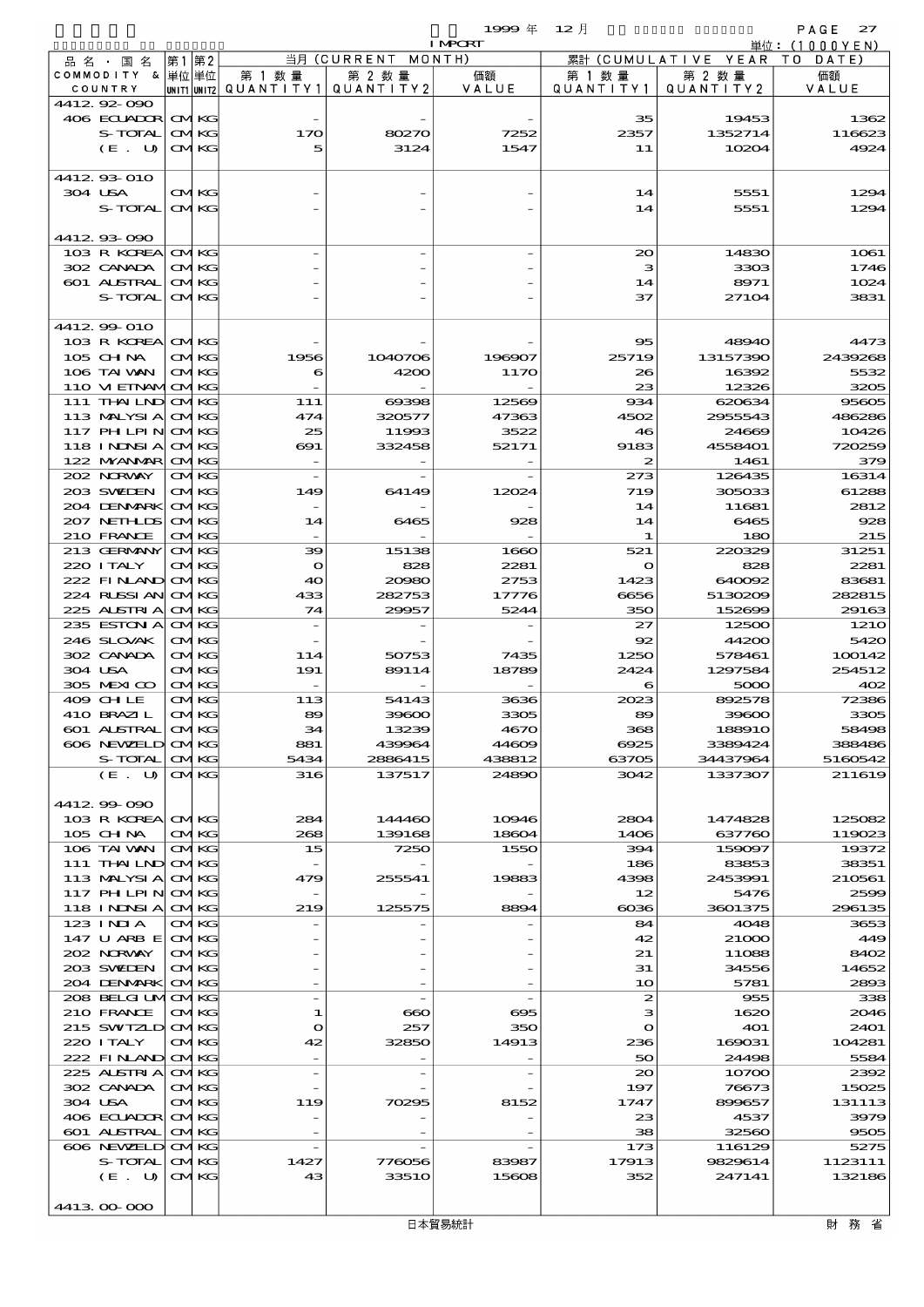$\mathbf{1999} \notin \mathbf{12} \nexists$  and  $\mathbf{12} \nexists$  and  $\mathbf{12} \nexists$  and  $\mathbf{12} \nexists$  and  $\mathbf{12} \nexists$  and  $\mathbf{12} \nexists$  and  $\mathbf{12} \nexists$  and  $\mathbf{12} \nexists$  and  $\mathbf{12} \nexists$  and  $\mathbf{12} \nexists$  and  $\mathbf{12} \nexists$  and  $\mathbf{12} \nexists$  and  $\mathbf{1$ 

|                                        |  |                            |              |                                          | <b>I MPCRT</b>  |                      |                              | 単位: (1000YEN)    |
|----------------------------------------|--|----------------------------|--------------|------------------------------------------|-----------------|----------------------|------------------------------|------------------|
| 品名・国名                                  |  | 第1第2                       |              | 当月 (CURRENT                              | MONTH)          |                      | 累計 (CUMULATIVE YEAR TO DATE) |                  |
| COMMODITY & 単位単位<br>COUNTRY            |  |                            | 第 1 数量       | 第 2 数量<br>UNITIUNIT2 QUANTITY1 QUANTITY2 | 価額<br>VALUE     | 第 1 数 量<br>QUANTITY1 | 第 2 数量<br>QUANTITY 2         | 価額<br>VALUE      |
| 441300000                              |  |                            |              |                                          |                 |                      |                              |                  |
| 207 NETHLIS                            |  | <b>CMKG</b>                |              |                                          |                 | 8                    | 4053                         | 575              |
| 210 FRANCE                             |  | <b>CMKG</b>                |              |                                          |                 | 50                   | 41637                        | 17306            |
| 213 GERMANY                            |  | <b>CMKG</b>                | 30           | 28467                                    | 7418            | 327                  | 323220                       | 111485           |
| 220 I TALY                             |  | <b>CMKG</b>                |              |                                          |                 | $\bullet$            | 402                          | 1435             |
| 225 ALSTRIA<br>304 USA                 |  | <b>CMKG</b><br><b>CMKG</b> |              |                                          |                 | 13<br>6              | $\infty$<br>10640            | 3108<br>6620     |
| S-TOTAL                                |  | <b>CMKG</b>                | 30           | 28467                                    | 7418            | 404                  | 386002                       | 140529           |
| $(E_U U)$                              |  | <b>CMKG</b>                | 30           | 28467                                    | 7418            | 398                  | 375362                       | 133909           |
|                                        |  |                            |              |                                          |                 |                      |                              |                  |
| 4414.00-000                            |  |                            |              |                                          |                 |                      |                              |                  |
| 103 R KOREA                            |  | KG                         |              | 6429                                     | 1731            |                      | 121959                       | 44272            |
| 105 CH NA<br>106 TAI WAN               |  | KG<br>KG                   |              | 197119<br>62373                          | 78258<br>43665  |                      | 1911363<br>802233            | 851025<br>562590 |
| 108 HG KONG                            |  | KG                         |              |                                          |                 |                      | 9293                         | $\cos$           |
| 110 VIEINAM                            |  | KG                         |              | 63                                       | 221             |                      | 74220                        | 27304            |
| 111 THAILND                            |  | KG                         |              | 129633                                   | 71374           |                      | 1618645                      | 946303           |
| 112 SNGAPOR                            |  | KG                         |              |                                          |                 |                      | 679                          | 411              |
| 113 MALYSIA                            |  | KG                         |              | 12899                                    | 7886            |                      | 159593                       | 100993           |
| 117 PH LPIN                            |  | KG                         |              | 17                                       | 253             |                      | 29405                        | 24423            |
| 118 I NDSI A<br>122 NYANAR             |  | KG                         |              | 580672                                   | 137096          |                      | 4605412                      | 1236782          |
| $123$ INIA                             |  | KG<br>KG                   |              |                                          |                 |                      | 792<br>1008                  | 916<br>1015      |
| 204 DENMARK                            |  | KG                         |              |                                          |                 |                      | 824                          | 1173             |
| 205 U KING                             |  | KG                         |              | 486                                      | 1886            |                      | 18386                        | 34315            |
| 206 IRELAND                            |  | KG                         |              |                                          |                 |                      | 146                          | 494              |
| 207 NETHLIS                            |  | KG                         |              |                                          |                 |                      | 848                          | 1459             |
| 208 BELGI UM                           |  | KG                         |              |                                          |                 |                      | 1081                         | 1015             |
| 210 FRANCE                             |  | KG                         |              | 5                                        | 257             |                      | 5016                         | 17239            |
| 213 GERMANY                            |  | KG                         |              | $\boldsymbol{\infty}$                    | 1752            |                      | 2127                         | 7196             |
| 218 SPAIN<br>220 I TALY                |  | KG<br>KG                   |              | 4183<br>3991                             | 4232<br>5754    |                      | 20752<br>59314               | 26039<br>102052  |
| 222 FINAND                             |  | KG                         |              |                                          |                 |                      | 83                           | 237              |
| 223 POLAND                             |  | KG                         |              |                                          |                 |                      | 360                          | 226              |
| 302 CANADA                             |  | KG                         |              |                                          |                 |                      | 464                          | 775              |
| 304 USA                                |  | KG                         |              | 4174                                     | 7355            |                      | 80391                        | 93514            |
| 305 MEXICO                             |  | KG                         |              | 40 <sup>3</sup>                          | 205             |                      | 2687                         | 2333             |
| 520 MAI                                |  | KG                         |              | 2104                                     | 1581            |                      | 2104                         | 1581             |
| S-TOTAL                                |  | KG                         |              | 1005159<br>9273                          | 363506<br>13881 |                      | 9529185<br>108577            | 4091771          |
| (E. U)                                 |  | KG                         |              |                                          |                 |                      |                              | 191219           |
| 4415، 10،000                           |  |                            |              |                                          |                 |                      |                              |                  |
| 103 R KOREA NO KG                      |  |                            | 746          | $_{\rm 200}$                             | 255             | 44959                | 42563                        | 11719            |
| 105 CH NA                              |  | NO KG                      | 457250       | 74684                                    | 16217           | 1833008              | 595723                       | 160255           |
| 106 TAI VAN                            |  | NO KG                      | 8215         | 1440                                     | 2582            | 40595                | 260924                       | 28615            |
| 108 HG KONG NO KG                      |  |                            |              |                                          |                 | 808                  | 27261                        | 1597             |
| 110 VI EINAMINO KG                     |  |                            | 841          | 4200                                     | 706             | 3796                 | 33492                        | 1744             |
| 111 THAILND NO KG                      |  |                            |              |                                          |                 | 1270<br>3428         | 9039                         | 2979<br>6329     |
| 112 SNGAPOR NO KG<br>113 MALYSIA NO KG |  |                            | 340          | 16200                                    | 664             | 15260                | 88650<br>1154747             | 46139            |
| 117 PH LPIN NO KG                      |  |                            |              |                                          |                 | 1049                 | 1229                         | 804              |
| 118 INDSIANOKG                         |  |                            | 474474       | 18022                                    | 3481            | 2790237              | 176455                       | 37072            |
| 203 SWIDEN                             |  | NO KG                      | 1039         | 25955                                    | 3162            | 8451                 | 159659                       | 32055            |
| 204 DENMARK NO KG                      |  |                            |              |                                          |                 | 28                   | 314                          | 1121             |
| 205 U KING                             |  | NO KG                      | 4326         | 8581                                     | 3847            | 24025                | 49608                        | 23866            |
| 207 NETHLIS                            |  | NO KG                      |              |                                          |                 | 1921                 | 12465                        | 6857             |
| 208 BELGI UMNO KG<br>210 FRANCE        |  | NO KG                      | 2<br>976     | 1520<br>586                              | 1146<br>988     | 17<br>16138          | 2686<br>19829                | 2646<br>17545    |
| 213 GERMANY                            |  | NO KG                      | 1041         | 10435                                    | 1393            | 2247                 | 15641                        | 5914             |
| 215 SWIZLD NO KG                       |  |                            | з            | 993                                      | 323             | 2546                 | 14317                        | 8669             |
| 218 SPAIN                              |  | NO KG                      | 100          | 1864                                     | 317             | 105                  | 1900                         | 522              |
| 220 I TALY                             |  | NO KG                      | 365          | 3640                                     | 879             | 1759                 | 12537                        | $\infty$         |
| 230 GREECE                             |  | NO KG                      |              |                                          |                 | 997                  | 1152                         | 1363             |
| 302 CANADA                             |  | NO KG                      |              |                                          |                 | 1                    | 132                          | 308              |
| 304 USA<br>305 MEXICO                  |  | NO KG<br>NO KG             | 5961<br>540  | 51942<br>482                             | $\infty$<br>486 | 82847<br>3060        | 954418<br>4229               | 147139<br>2800   |
| 306 GUATMAL                            |  | NO KG                      |              |                                          |                 | 11O                  | 24                           | 362              |
| S-TOTAL                                |  | NO KG                      | 956219       | 220744                                   | 43046           | 4878662              | 3638994                      | 554470           |
| (E. U)                                 |  | NO KG                      | 7849         | 52581                                    | 11732           | 55688                | 275791                       | 97939            |
|                                        |  |                            |              |                                          |                 |                      |                              |                  |
| 4415.20-000                            |  |                            |              |                                          |                 |                      |                              |                  |
| 103 R KOREA NO KG                      |  |                            | 4740         | 108000                                   | 6644            | 35249                | 770014                       | 56912            |
| 104 N KOREA<br>105 CH NA               |  | NO KG<br>NO KG             | 399<br>22034 | 16650<br>261071                          | 440<br>10290    | 3675<br>298893       | 165290<br>2353136            | 4016<br>137821   |
| 106 TAI VAN                            |  | NO KG                      | 2292         | 19813                                    | 1012            | 26392                | 616483                       | 53128            |
|                                        |  |                            |              |                                          |                 |                      |                              |                  |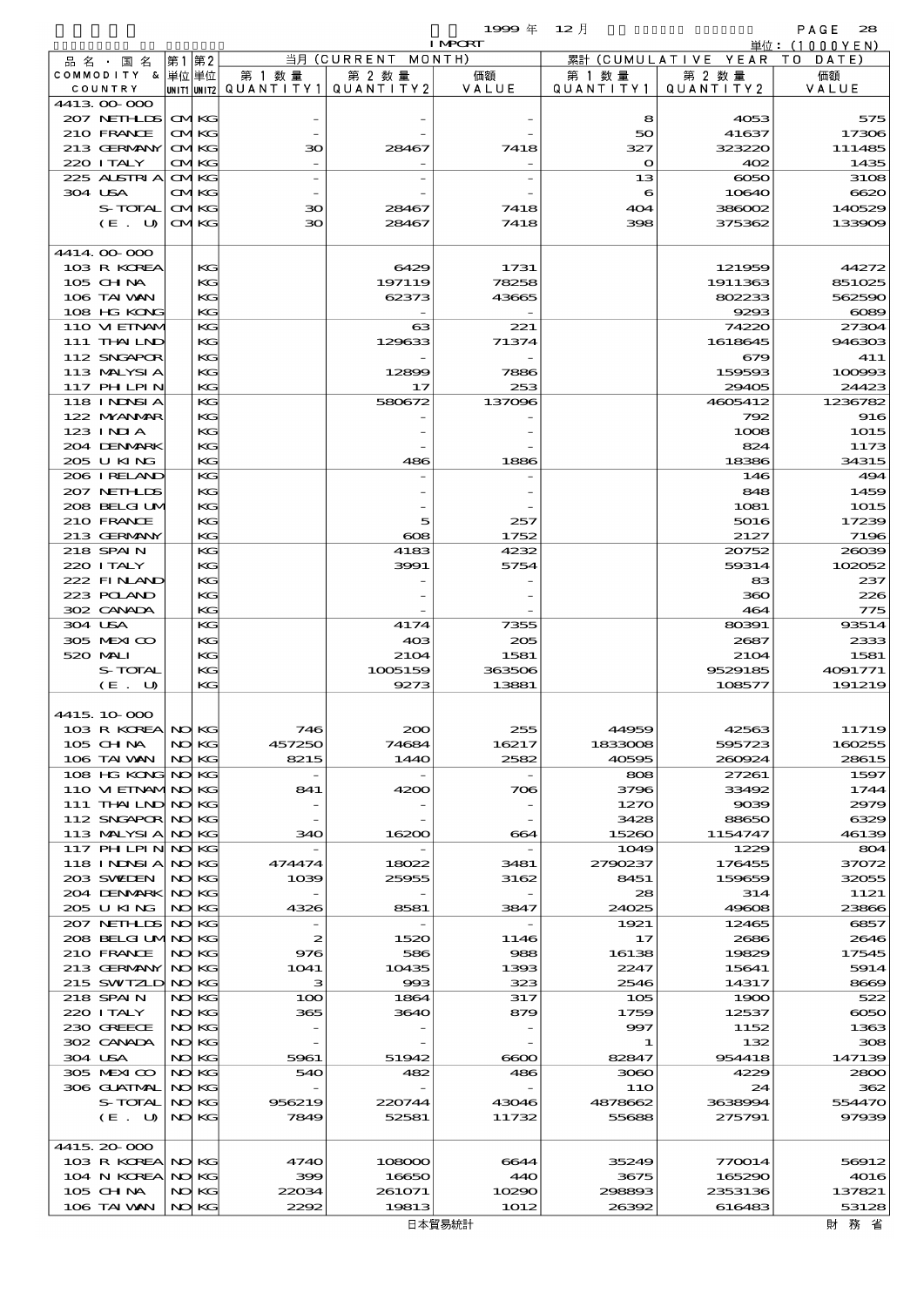$\begin{array}{ccccccccc}\n 1999 & \# & 12 & \end{array}$ 

|         |                            |    |                |                          |                  | <b>I MPORT</b> |                   |                        | 単位:(1000YEN)      |
|---------|----------------------------|----|----------------|--------------------------|------------------|----------------|-------------------|------------------------|-------------------|
|         | 品 名 ・ 国 名                  | 第1 | 第2             |                          | 当月(CURRENT       | MONTH)         |                   | 累計 (CUMULATIVE YEAR TO | DATE              |
|         | COMMODITY & 単位単位           |    |                | 第 1 数量                   | 第 2 数量           | 価額             | 第 1 数 量           | 第 2 数量                 | 価額                |
|         | COUNTRY                    |    |                | unit1 unit2  Q∪ANT   TY1 | QUANTITY2        | VALUE          | Q U A N T I T Y 1 | QUANTITY 2             | VALUE             |
|         | 4415.20-000                |    |                |                          |                  |                |                   |                        |                   |
|         | 108 HG KONG NO KG          |    |                |                          |                  |                | 2368              | 22920                  | 10411             |
|         | 111 THAILND NO KG          |    |                | 2008                     | 56681            | 4124           | 7277              | 229151                 | 18869             |
|         | 112 SNGAPOR NO KG          |    |                | 20880                    | 678635           | 32778          | 158443            | 4811515                | 246101<br>430379  |
|         | 113 MALYSIA<br>117 PH LPIN |    | NO KG<br>NO KG | 16770                    | 729304           | 30058          | 217346<br>2381    | 9545203<br>50585       | 2601              |
|         | 118 I NJNSI A              |    | NO KG          | 39686                    | 1716103          | 81882          | 480138            | 17356825               | 870139            |
|         | 122 MYANAR                 |    | NO KG          |                          |                  |                | 251               | 11545                  | 252               |
|         | 123 INIA                   |    | NO KG          |                          |                  |                | 1091              | 36700                  | 2196              |
|         | 203 SWIDEN                 |    | NO KG          | $\infty$                 | 6995             | 1774           | 7204              | 100731                 | 21474             |
|         | 204 DENMARK                |    | NO KG          | 46                       | 2653             | 228            | 926               | 55676                  | 5209              |
|         | 205 U KING                 |    | NO KG          |                          |                  |                | 43                | 250                    | 230               |
|         | 207 NETHLIS                |    | NO KG          | 1054                     | 31668            | 6489           | 7849              | 191394                 | 70943             |
|         | 208 BELGI UMNO             |    | КG             | 240                      | 6100             | 334            | 4652              | 49700                  | 3799              |
|         | 210 FRANCE                 |    | NO KG          | 95                       | 4773             | 203            | 445               | 9877                   | 3024              |
|         | 213 GERMANY                |    | NO KG          | 65                       | 1868             | 319            | 2349              | 68218                  | 12104             |
|         | 220 I TALY                 |    | NO KG          | 140                      | 2100             | 206            | 1064              | 44952                  | 2004              |
| 304 USA |                            |    | NO KG          | 2740                     | 57117            | 4441           | 35320             | 684897                 | 70648             |
|         | 305 MEXICO                 |    | NO KG          | 504                      | 8001             | 310            | 504               | 8001                   | <b>310</b>        |
|         | 601 ALSTRAL                |    | NO KG          |                          |                  |                | 480               | 8640                   | 779               |
|         | S-TOTAL<br>(E. U)          | NO | KG<br>NO KG    | 114293<br>2240           | 3707532<br>56157 | 181532<br>9553 | 1294340<br>24532  | 37191703<br>520798     | 2023439<br>118877 |
|         |                            |    |                |                          |                  |                |                   |                        |                   |
|         | 4416 00 000                |    |                |                          |                  |                |                   |                        |                   |
|         | 105 CH NA                  |    | KG             |                          | 3754             | 1897           |                   | 88530                  | 28995             |
|         | 106 TAI VAN                |    | KG             |                          |                  |                |                   | 571                    | 952               |
|         | <b>118 INNSIA</b>          |    | KG             |                          |                  |                |                   | 2546                   | 365               |
|         | 122 MYANMAR                |    | KG             |                          |                  |                |                   | 2178                   | 643               |
|         | 205 U KING                 |    | KG             |                          |                  |                |                   | 40379                  | 17278             |
|         | 207 NETHLIS                |    | KG             |                          |                  |                |                   | 17414                  | 4562              |
|         | 210 FRANCE                 |    | KG             |                          | 7560             | 2930           |                   | 84818                  | 86125             |
|         | 213 GERMANY                |    | KG             |                          |                  |                |                   | 3345                   | 1862              |
|         | 217 PORTUGL                |    | KG             |                          | 7700             | 2833           |                   | 29634                  | 13792             |
|         | 218 SPAIN                  |    | KG             |                          | 48580            | 19964          |                   | 441340                 | 128360            |
|         | 220 I TALY                 |    | $K$ $G$        |                          | 530              | 446            |                   | 1246                   | 1621              |
|         | 225 ALSTRIA                |    | KG             |                          |                  |                |                   | 150                    | 430               |
| 304 USA | 302 CANADA                 |    | KG             |                          |                  |                |                   | 2985                   | 470               |
|         | 551 S AFRCA                |    | KG<br>KG       |                          |                  |                |                   | 57653<br>1719          | 21058<br>1611     |
|         | 601 ALSTRAL                |    | KG             |                          |                  |                |                   | 437                    | 611               |
|         | S-TOTAL                    |    | КG             |                          | 68124            | 28070          |                   | 774945                 | 308735            |
|         | (E. U)                     |    | KG             |                          | 64370            | 26173          |                   | 618326                 | 254030            |
|         |                            |    |                |                          |                  |                |                   |                        |                   |
|         | 4417. OO O1O               |    |                |                          |                  |                |                   |                        |                   |
|         | 105 CH NA                  |    | KG             |                          | 7614             | 5472           |                   | 62414                  | 61172             |
|         | 106 TAI VAN                |    | KG             |                          | 743              | 1030           |                   | 6359                   | 9058              |
|         | 205 U KING                 |    | KG             |                          | 588              | 1328           |                   | 6926                   | 24006             |
|         | 210 FRANCE                 |    | KG             |                          |                  |                |                   | 4553                   | 17857             |
|         | 213 GERMANY                |    | KG             |                          | 1277             | 2269           |                   | 13425                  | 24314             |
|         | 218 SPAIN                  |    | KG             |                          | 51               | 220            |                   | 51                     | 220               |
| 304 USA | 220 I TALY                 |    | KG<br>KG       |                          | 1746             | 3840           |                   | 855<br>13208           | 3842<br>29480     |
|         | S-TOTAL                    |    | KG             |                          | 12019            | 14159          |                   | 107791                 | 169949            |
|         | (E. U)                     |    | KG             |                          | 1916             | 3817           |                   | 25810                  | 70239             |
|         |                            |    |                |                          |                  |                |                   |                        |                   |
|         | 4417.000 020               |    |                |                          |                  |                |                   |                        |                   |
|         | 103 R KOREA                |    | KG             |                          |                  |                |                   | 2125                   | 359               |
|         | 105 CHNA                   |    | KG             |                          | 316064           | 38356          |                   | 2497340                | 395030            |
|         | 106 TAI WAN                |    | KG             |                          | 34818            | 8967           |                   | 293554                 | 89002             |
|         | 110 VIEINAM                |    | KG             |                          | 435              | 646            |                   | 3553                   | 3794              |
|         | 111 THAILND                |    | KG             |                          | 15000            | 1231           |                   | 45190                  | 4307              |
|         | 117 PHLPIN                 |    | KG             |                          | 6500             | 446            |                   | 86680                  | 3756              |
|         | <b>118 INNSIA</b>          |    | KG             |                          | 51953            | 9119           |                   | 591263                 | 101800            |
|         | 125 SRILANK                |    | KG             |                          | 28715            | 2888           |                   | 175552                 | 18065             |
|         | 210 FRANCE<br>213 GERMANY  |    | KG<br>KG       |                          | 87               | 335            |                   | 735<br>1514            | 673<br>4371       |
|         | 220 I TALY                 |    | KG             |                          |                  |                |                   | 362                    | 1187              |
| 304 USA |                            |    | KG             |                          | 19799            | 3812           |                   | 35731                  | 12807             |
|         | 541 KENYA                  |    | KG             |                          |                  |                |                   | 181                    | 496               |
|         | S-TOTAL                    |    | KG             |                          | 473371           | 65800          |                   | 3733780                | 635647            |
|         | (E. U)                     |    | KG             |                          | 87               | 335            |                   | 2611                   | 6231              |

 $103 \text{ R} \text{ K} \text{C}$   $103 \text{ R} \text{ K} \text{C}$   $12824$   $12824$   $12824$   $12824$   $23041$   $4039$  $105 \text{ GHM}$   $| \text{KG} |$   $| \text{KG} |$   $| \text{12824} |$   $| \text{785} |$   $| \text{23041} |$   $| \text{4063} |$ 

4418.10-000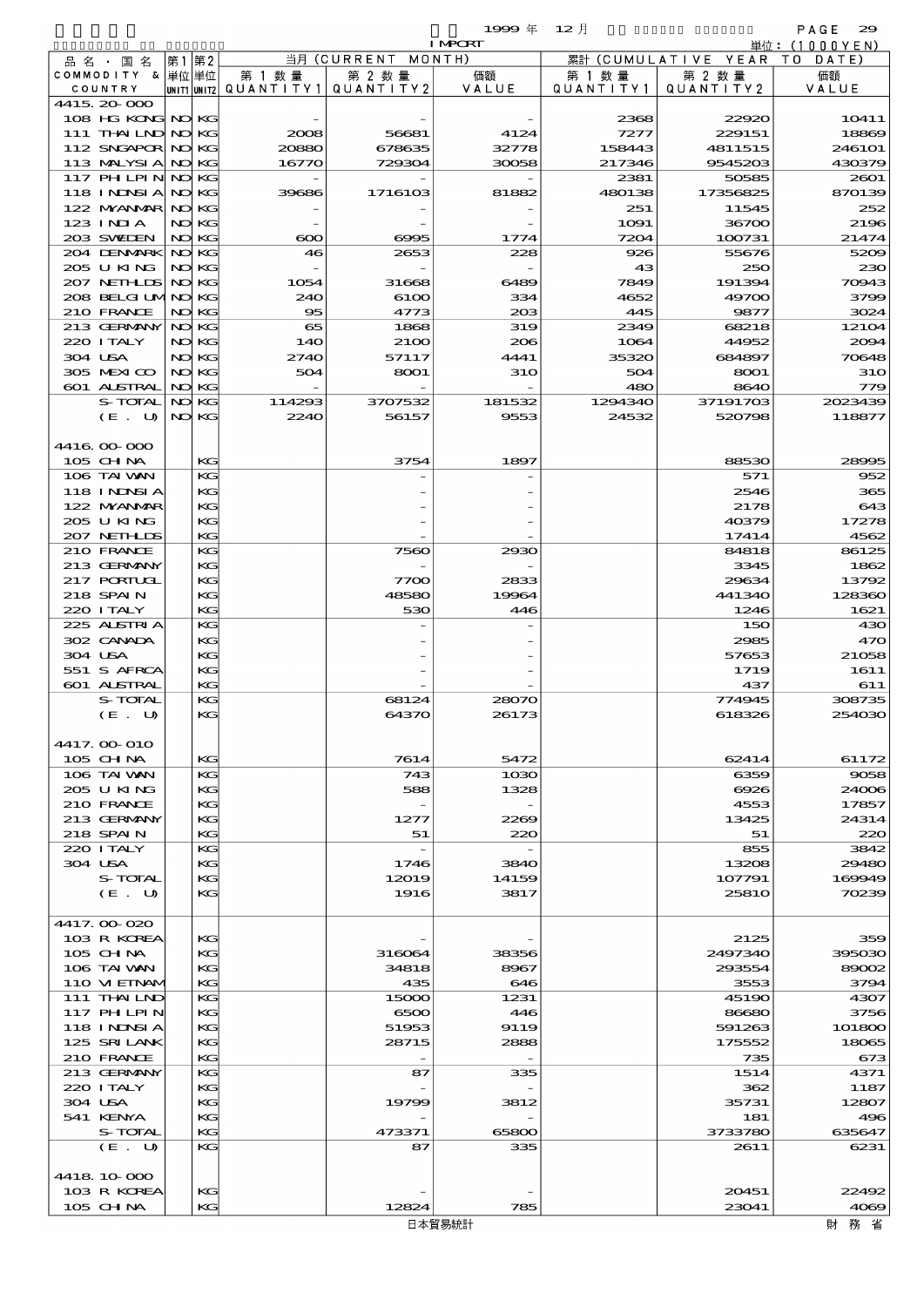|                             |         |    |             |           |                  | 1999年                    | 12月       |                     | PAGE<br>$\infty$              |
|-----------------------------|---------|----|-------------|-----------|------------------|--------------------------|-----------|---------------------|-------------------------------|
|                             |         |    |             |           | 当月(CURRENT       | <b>I MPCRT</b><br>MONTH) |           | 累計 (CUMULATIVE YEAR | 単位: (1000YEN)<br>T O<br>DATE) |
| 品名・国名<br>COMMODITY & 単位単位   |         | 第1 | 第2          | 第 1 数量    | 第 2 数量           | 価額                       | 第 1 数 量   | 第 2 数量              | 価額                            |
| COUNTRY                     |         |    | UNIT1 UNIT2 | QUANTITY1 | QUANTITY 2       | VALUE                    | QUANTITY1 | QUANTITY2           | VALUE                         |
| 4418 10 000                 |         |    |             |           |                  |                          |           |                     |                               |
| 107 MAGAL<br>108 HG KONG    |         |    | KG<br>KG    |           |                  |                          |           | 900<br>1067         | 1131<br>2305                  |
| 111 THAILND                 |         |    | KG          |           | 1400             | 1273                     |           | 12395               | 12727                         |
| 113 MALYSIA                 |         |    | KG          |           | 932              | 230                      |           | 50976               | 11664                         |
| 117 PHLPIN                  |         |    | KG          |           | 95198            | 27607                    |           | 802909              | 199001                        |
| <b>118 INNSIA</b>           |         |    | KG          |           | 67081            | 17530                    |           | 366375              | 120788                        |
| 202 NORWAY<br>203 SWIEN     |         |    | KG<br>KG    |           | 52631            | 28957                    |           | 11978<br>881919     | 15891<br>506326               |
| 204 DENMARK                 |         |    | KG          |           | 71951            | 47495                    |           | 973119              | 717941                        |
| 205 U KING                  |         |    | KG          |           | 7574             | 2066                     |           | 35171               | 27535                         |
| 206 IRELAND                 |         |    | KG          |           |                  |                          |           | $\bf 6600$          | 1279                          |
| 208 BELGI UM                |         |    | KG          |           | 6474             | 4454                     |           | 58102               | 63364                         |
| 213 GERMANY<br>215 SWIZLD   |         |    | KG<br>KG    |           |                  |                          |           | 50564<br>55         | 40623<br>300                  |
| 220 I TALY                  |         |    | KG          |           | 3822             | 4445                     |           | 18665               | 34086                         |
| 222 FINAND                  |         |    | KG          |           | 20614            | 13066                    |           | 173455              | 129579                        |
| 225 ALSTRIA                 |         |    | KG          |           |                  |                          |           | 2338                | 11143                         |
| 234 TURKEY                  |         |    | KG          |           |                  |                          |           | 400                 | 301                           |
| 242 SLOVEN                  |         |    | KG          |           | 875              | 769                      |           | 11795               | 10236                         |
| 302 CANADA<br>304 USA       |         |    | KG<br>KG    |           | 107630<br>308138 | 65803<br>193890          |           | 1339934<br>4076396  | 1025757<br>3146477            |
| 409 CHLE                    |         |    | KG          |           |                  |                          |           | 700                 | 596                           |
| 601 ALSTRAL                 |         |    | KG          |           |                  |                          |           | 285                 | 780                           |
| 606 NEWELD                  |         |    | KG          |           |                  |                          |           | 2773                | 1405                          |
|                             | S-TOTAL |    | KG          |           | 757144           | 408370                   |           | 8922363             | 6107805                       |
|                             | (E. U)  |    | KG          |           | 163066           | 100483                   |           | 2199933             | 1531876                       |
| 4418 20 000                 |         |    |             |           |                  |                          |           |                     |                               |
| 103 R KOREA                 |         |    | KG          |           | 25442            | 9881                     |           | 235462              | 117400                        |
| 105 CH NA                   |         |    | KG          |           | 54713            | 15293                    |           | 437032              | 183313                        |
| 106 TAI VAN                 |         |    | KG          |           | 29745            | 23430                    |           | 242333              | 208053                        |
| 107 MAGAL                   |         |    | KG          |           |                  |                          |           | 720                 | 1131                          |
| 108 HG KONG<br>110 VIEINAM  |         |    | KG<br>KG    |           | 10072            | 6171                     |           | 37185<br>24660      | 22360<br>12031                |
| 111 THAILND                 |         |    | KG          |           | 69201            | 17079                    |           | 936919              | 325613                        |
| 112 SNGAPOR                 |         |    | KG          |           | 1049             | 938                      |           | 12624               | 10575                         |
| 113 MALYSIA                 |         |    | KG          |           | 140283           | 48307                    |           | 1765114             | 499401                        |
| 117 PHLPIN                  |         |    | KG          |           | 177585           | 90365                    |           | 1734922             | 924306                        |
| 118 I NDSI A<br>$123$ INIA  |         |    | KG<br>KG    |           | 684994           | 175498                   |           | 6720413<br>1657     | 1893048<br>841                |
| 202 N.R.WAY                 |         |    | KG          |           | 320              | 380                      |           | 20310               | 15938                         |
| 203 SWIDEN                  |         |    | KG          |           | 96770            | 75763                    |           | 1183913             | 1145467                       |
| 204 DENMARK                 |         |    | KG          |           | 12557            | 6503                     |           | 149309              | 113840                        |
| 205 U KING                  |         |    | KG          |           | 8672             | 5371                     |           | 44322               | 44403                         |
| 206 I RELAND<br>207 NETHLIS |         |    | KG          |           |                  |                          |           | 4900                | 953<br>1128                   |
| 208 BELGI UM                |         |    | KG<br>KG    |           | 323<br>1571      | 302<br>758               |           | 1211<br>16023       | 15141                         |
| 210 FRANCE                  |         |    | KG          |           | 2564             | 3730                     |           | 24055               | 19861                         |
| 213 GERMANY                 |         |    | KG          |           | 36373            | 18482                    |           | 155758              | 89843                         |
| 218 SPAIN                   |         |    | KG          |           |                  |                          |           | 37557               | 20512                         |
| 220 I TALY                  |         |    | KG          |           | 68602            | 53679                    |           | 622034              | 606447                        |
| 222 FINAND<br>223 POLAND    |         |    | KG<br>KG    |           | 22260            | 14868                    |           | 222413<br>211       | 148719<br>373                 |
| 225 ALSTRIA                 |         |    | KG          |           |                  |                          |           | 2086                | 1664                          |
| 234 TURKEY                  |         |    | KG          |           |                  |                          |           | 3175                | 508                           |
| 242 SLOVEN                  |         |    | KG          |           | 552              | 504                      |           | 552                 | 504                           |
| 246 SLOVAK                  |         |    | KG          |           |                  |                          |           | 1482                | 798                           |
| 302 CANADA                  |         |    | KG          |           | 546237           | 171836                   |           | 3911038             | 1449619                       |
| 304 USA<br>305 MEXICO       |         |    | KG<br>KG    |           | 516248           | 309803                   |           | 5605167<br>23664    | 3744618<br>19780              |
| 311 CST RCA                 |         |    | KG          |           |                  |                          |           | 1678                | 369                           |
| 407 PERU                    |         |    | KG          |           |                  |                          |           | 935                 | 554                           |
| 409 CHLE                    |         |    | KG          |           | 3593             | 1112                     |           | 18390               | 6052                          |
| 410 BRAZIL                  |         |    | KG          |           | 7850             | 1383                     |           | 56331               | 13094                         |
| 501 MERCECO<br>601 ALSTRAL  |         |    | KG<br>KG    |           | 39061            | 11714                    |           | 178<br>132136       | 371<br>46556                  |
| 606 NEWELD                  |         |    | KG          |           | 1184             | 388                      |           | 15666               | 5860                          |
|                             | S-TOTAL |    | KG          |           | 2557821          | 1063538                  |           | 24403535            | 11711044                      |
|                             | (E. U)  |    | KG          |           | 249692           | 179456                   |           | 2463581             | 2207978                       |
|                             |         |    |             |           |                  |                          |           |                     |                               |
| 4418 30 000                 |         |    |             |           |                  |                          |           |                     |                               |
| 103 R KOREA<br>$105$ CHNA   |         |    | KG<br>KG    |           | 43520            | 10829                    |           | 11660<br>192240     | 1862<br>49322                 |
| 106 TAI VAN                 |         |    | KG          |           | 190080           | 29931                    |           | 1654576             | 250480                        |
|                             |         |    |             |           |                  |                          |           |                     |                               |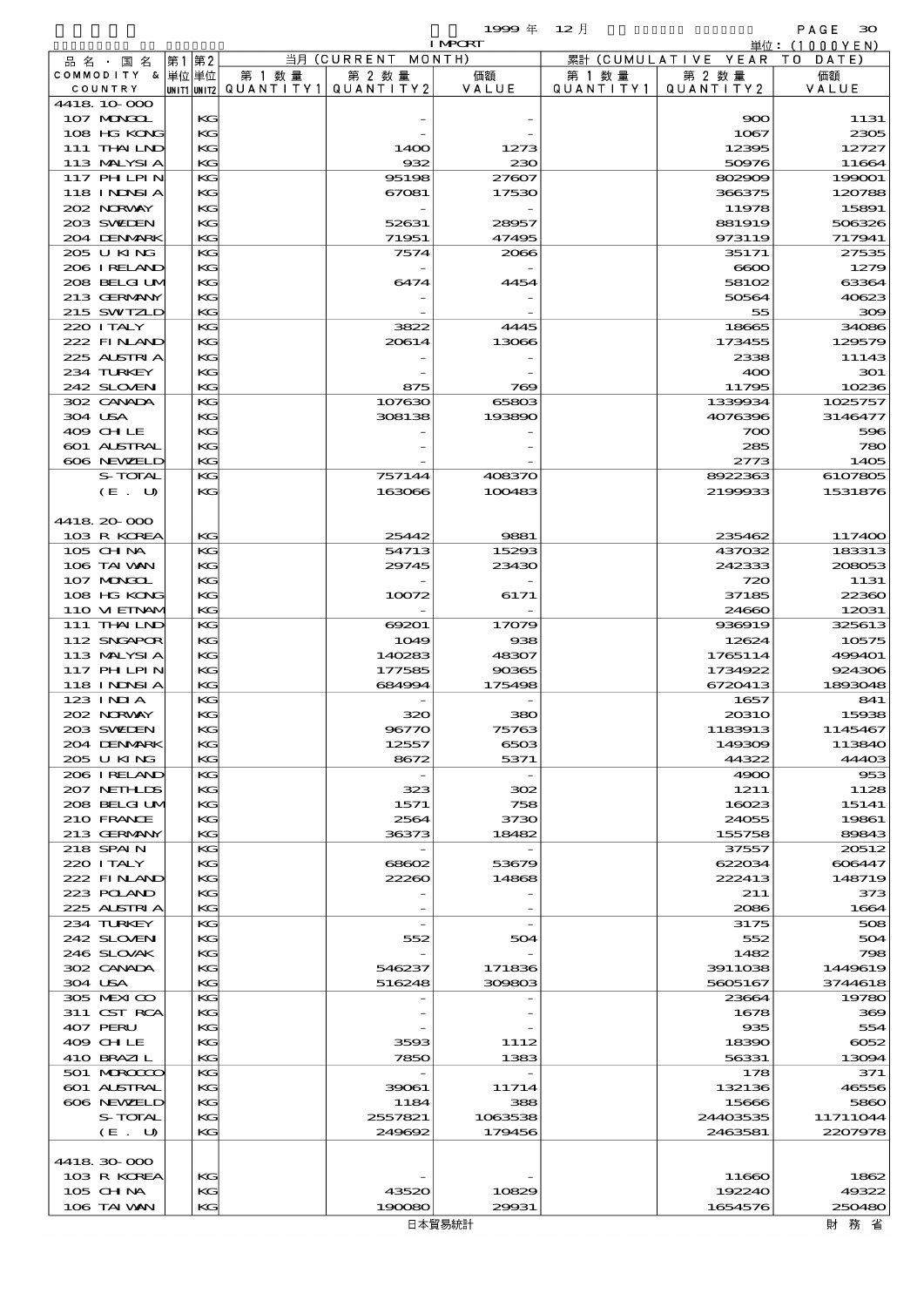|         |                                  |             |             |           |                              | 1999年          | $12$ 月     |                               | PAGE<br>-31       |
|---------|----------------------------------|-------------|-------------|-----------|------------------------------|----------------|------------|-------------------------------|-------------------|
|         |                                  |             |             |           |                              | <b>I MPCRT</b> |            |                               | 単位: (1000YEN)     |
|         | 品 名 ・ 国 名<br>COMMODITY & 単位単位    | 第1          | 第2          | 第 1 数量    | 当月 (CURRENT MONTH)<br>第 2 数量 | 価額             | 第 1 数 量    | 累計 (CUMULATIVE YEAR<br>第 2 数量 | T 0<br>DATE<br>価額 |
|         | COUNTRY                          | UNIT1 UNIT2 |             | QUANTITY1 | QUANTITY 2                   | VALUE          | QUANTITY1  | QUANTITY 2                    | VALUE             |
|         | 4418 30 000                      |             |             |           |                              |                |            |                               |                   |
|         | 111 THAILND                      |             | KG          |           | 91269                        | 17471          |            | 1002604                       | 201460            |
|         | 113 MALYSIA                      |             | KG          |           | 26043                        | 5780           |            | 149419                        | 36981             |
|         | <b>118 INNSIA</b><br>121 LAOS    |             | KG<br>KG    |           | 13500<br>2712                | 2218           |            | 81867<br>151137               | 11848<br>32532    |
|         | $123$ $1$ NIA                    |             | KG          |           |                              | $\infty$       |            | 221                           | 237               |
|         | 202 NORWAY                       |             | KG          |           |                              |                |            | 29650                         | 13377             |
|         | 203 SWIEN                        |             | KG          |           |                              |                |            | 362069                        | 151362            |
|         | 204 DENMARK                      |             | KG          |           | 21100                        | 6877           |            | 183760                        | 63791             |
|         | 205 U KING                       |             | KG          |           |                              |                |            | 1417                          | 2594              |
|         | 210 FRANCE                       |             | KG          |           | 3947                         | 1199           |            | 16715                         | 6246              |
|         | 213 GERMANY                      |             | KG          |           |                              |                |            | 688                           | 280               |
|         | 218 SPAIN<br>220 I TALY          |             | KG<br>KG    |           |                              |                |            | 400<br>34534                  | 206<br>21456      |
|         | 222 FINAND                       |             | KG          |           | 10606                        | 3907           |            | 27949                         | 12901             |
|         | 302 CANADA                       |             | KG          |           | 2494                         | 1016           |            | 12474                         | 5547              |
|         | 304 USA                          |             | KG          |           | 8914                         | 3565           |            | 78192                         | 39162             |
|         | 601 ALSTRAL                      |             | KG          |           |                              |                |            | 13406                         | 5507              |
|         | S-TOTAL                          |             | KG          |           | 414185                       | 83453          |            | 4004978                       | 907151            |
|         | (E. U)                           |             | KG          |           | 35653                        | 11983          |            | 627532                        | 258836            |
|         | 4418 40 000                      |             |             |           |                              |                |            |                               |                   |
|         | 113 MALYSIA                      |             | KG          |           |                              |                |            | 2060                          | 204               |
|         | <b>118 INDNSIA</b>               |             | KG          |           | 12186                        | 1092           |            | 122983                        | 11585             |
|         | 225 ALSTRIA                      |             | KG          |           | 11239                        | 1794           |            | 49329                         | 9194              |
|         | S-TOTAL                          |             | KG          |           | 23425                        | 2886           |            | 174372                        | 20083             |
|         | (E. U)                           |             | KG          |           | 11239                        | 1794           |            | 49329                         | 9194              |
|         |                                  |             |             |           |                              |                |            |                               |                   |
|         | 4418 50 000                      |             |             |           |                              |                |            |                               |                   |
| 304 USA | 302 CANADA                       |             | KG<br>KG    |           | 36531                        | 7639           |            | 397121<br>10376               | 82605<br>4655     |
|         | S-TOTAL                          |             | KG          |           | 36531                        | 7639           |            | 407497                        | 87260             |
|         |                                  |             |             |           |                              |                |            |                               |                   |
|         | 4418 90 100                      |             |             |           |                              |                |            |                               |                   |
|         | 103 R KOREA SMKG                 |             |             | 676       | 7973                         | 1426           | 4023       | 47495                         | 11521             |
|         | 105 CHNA                         |             | <b>SMKG</b> |           |                              |                | 810        | 7376                          | 1724              |
|         | 111 THAILND SMKG                 |             |             |           |                              |                | 868        | 13000                         | 1692              |
|         | 118 INNSI A                      |             | <b>SMKG</b> | 3540      | 23726                        | 2746           | 22306      | 140672                        | 19447             |
|         | 222 FINAND<br>225 ALSTRIA        | <b>SMKG</b> | <b>SMKG</b> | 385       | 6378                         | 1602           | 118<br>451 | 822<br>7028                   | 287<br>1924       |
|         | 302 CANADA                       |             | <b>SMKG</b> |           |                              |                | 200        | 650                           | 245               |
|         | 304 USA                          |             | <b>SMKG</b> | 141       | 1443                         | 707            | 2111       | 23034                         | 7333              |
|         | S-TOTAL                          |             | <b>SMKG</b> | 4742      | 39520                        | 6481           | 30887      | 240077                        | 44173             |
|         | (E. U)                           |             | <b>SMKG</b> | 385       | 6378                         | 1602           | 569        | 7850                          | 2211              |
|         |                                  |             |             |           |                              |                |            |                               |                   |
|         | 4418 90 210                      |             |             |           |                              |                |            |                               |                   |
|         | 103 R KOREA<br>105 CHNA          |             | KG<br>KG    |           | 5476                         | 1255           |            | 3260<br>78008                 | 666<br>19038      |
|         | 106 TAI VAN                      |             | KG          |           |                              |                |            | 43526                         | 64537             |
|         | 107 MAKKL                        |             | KG          |           |                              |                |            | 750                           | 374               |
|         | 108 HG KONG                      |             | KG          |           |                              |                |            | 173                           | 308               |
|         | 111 THAILND                      |             | KG          |           |                              |                |            | 121713                        | 30157             |
|         | 113 MALYSIA                      |             | KG          |           |                              |                |            | 280                           | 228               |
|         | 117 PHLPIN                       |             | KG          |           |                              |                |            | 795                           | 723               |
|         | 118 I NDSI A<br>203 SWIDEN       |             | KG<br>KG    |           |                              |                |            | 43682<br>2507                 | 15650<br>1691     |
|         | 204 DENMARK                      |             | KG          |           | 599                          | $\infty$       |            | 12626                         | 10398             |
|         | 205 U KING                       |             | KG          |           | 1000                         | 1002           |            | 1000                          | 1002              |
|         | 210 FRANCE                       |             | KG          |           |                              |                |            | 1367                          | 10731             |
|         | 213 GERMANY                      |             | KG          |           |                              |                |            | 513                           | 795               |
|         | 220 I TALY                       |             | KG          |           |                              |                |            | 395                           | 397               |
|         | 222 FINAND                       |             | KG          |           |                              |                |            | 3614                          | 2857              |
|         | 302 CANADA                       |             | KG          |           | 1351                         | 303            |            | 26960                         | 9704              |
|         | 304 USA<br>305 MEXICO            |             | KG<br>KG    |           | 5245                         | 5033           |            | 54012<br>5135                 | 33144<br>3970     |
|         | 601 ALSTRAL                      |             | KG          |           |                              |                |            | 100                           | 260               |
|         | S-TOTAL                          |             | KG          |           | 13671                        | 8285           |            | 400416                        | 206720            |
|         | (E. U)                           |             | KG          |           | 1599                         | 1694           |            | 22022                         | 27961             |
|         |                                  |             |             |           |                              |                |            |                               |                   |
|         | 4418 90 221                      |             |             |           |                              |                |            |                               |                   |
|         | 103 R KOREA NO KG                |             |             |           |                              |                | 112        | 771                           | 3194              |
|         | 105 CH NA                        |             | NO KG       | 2923      | 18145                        | 32026          | 27648      | 236627                        | <b>476010</b>     |
|         | 106 TAI VAN<br>111 THAILND NO KG |             | NO KG       | 3774      | 10446                        | 17367          | 66846<br>з | 143762<br>91                  | 293137<br>223     |
|         | 222 FINAND NO KG                 |             |             |           |                              |                | 33         | 830                           | 710               |
|         |                                  |             |             |           |                              |                |            |                               |                   |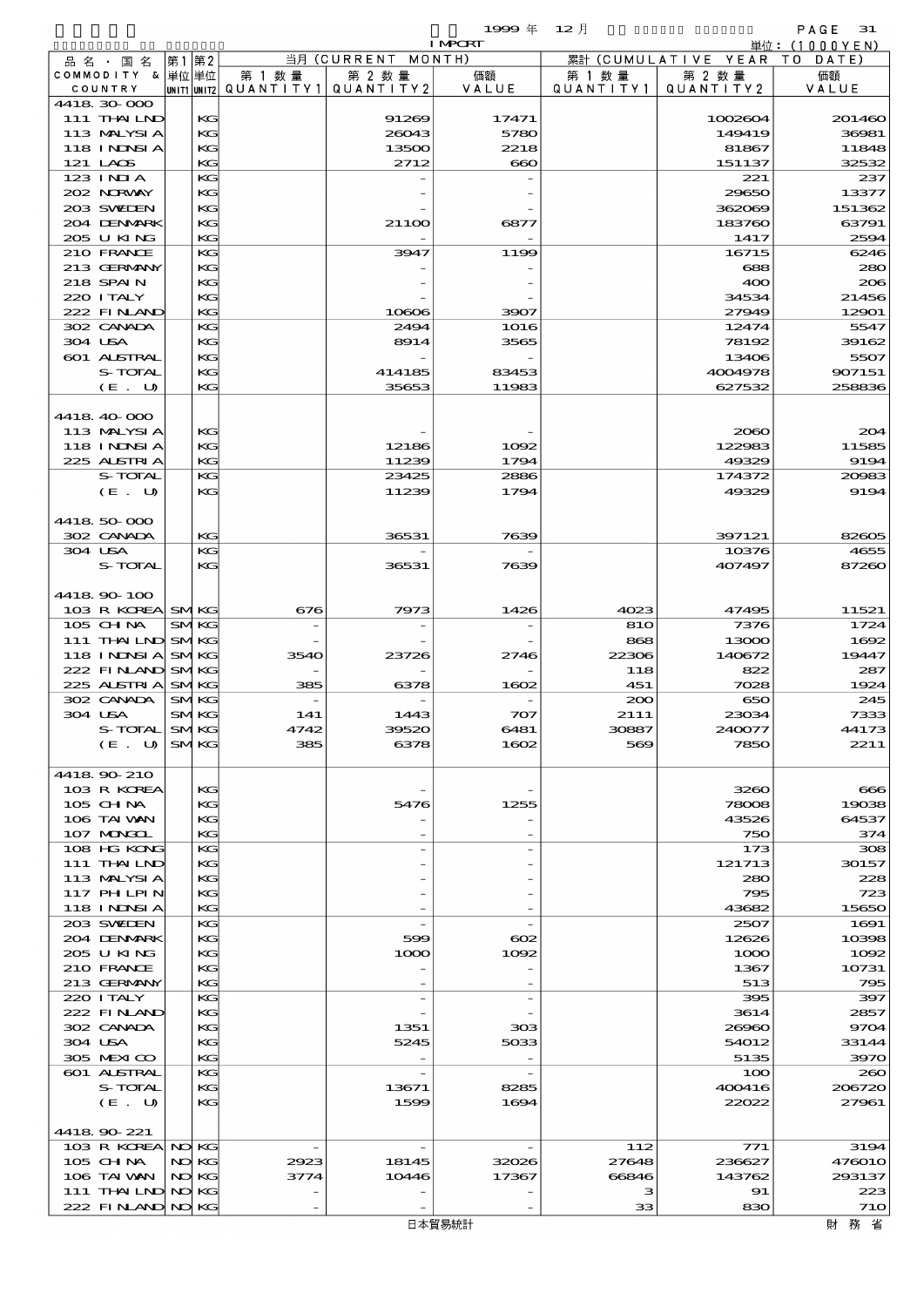品別国別表 輸 入 1999 12 確定 (Fixed Annual) 32

| <b>I MPCRT</b> |                            |       |             |           |              |              |           | 単位: (1000 Y E N) |               |
|----------------|----------------------------|-------|-------------|-----------|--------------|--------------|-----------|------------------|---------------|
| 品名・            | 国 名                        | 第1    | 第2          |           | 当月 (CURRENT  | MONTH)       | 累計        | (CUMULATIVE YEAR | T 0<br>DATE)  |
|                | COMMODITY & 単位単位           |       |             | 第 1 数 量   | 第 2 数量       | 価額           | 第 1 数 量   | 第 2 数 量          | 価額            |
|                | COUNTRY                    |       | UNIT1 UNIT2 | QUANTITY1 | QUANTITY 2   | VALUE        | QUANTITY1 | QUANTITY 2       | VALUE         |
|                | 4418 90 221                |       |             |           |              |              |           |                  |               |
|                | S-TOTAL                    |       | NO KG       | 6697      | 28591        | 49393        | 94642     | 382081           | 773274        |
|                | (E. U)                     |       | NO KG       |           |              |              | 33        | 830              | 71O           |
|                | 4418 90 222                |       |             |           |              |              |           |                  |               |
|                | 103 R KOREA                |       | <b>CMKG</b> |           |              |              | 50        | 29700            | 2318          |
|                | $105$ CHNA                 |       | <b>CMKG</b> | 432       | 227127       | 23676        | 6944      | 3398291          | 358289        |
|                | 106 TAI VAN                |       | <b>CMKG</b> | 19        | 1281O        | 6326         | 266       | 182810           | 89207         |
|                | 113 MALYSIA                |       | <b>CMKG</b> |           |              |              | 33        | 21722            | 1780          |
|                | 118 I NDSI A               |       | <b>CMKG</b> | 33        | 20000        | 1820         | 681       | 361688           | 33437         |
|                | 157 GEORGIA                |       | <b>CMKG</b> |           |              |              | 196       | 80000            | 9308          |
|                | 202 NORWAY                 |       | CMKG        |           |              |              | 317       | 141700           | 18457         |
|                | 203 SWIEN                  |       | <b>CMKG</b> | 3880      | 1808003      | 188825       | 39473     | 18348132         | 2116668       |
|                | 204 DENMARK                |       | <b>CMKG</b> | 182       | 87647        | 9420         | 1421      | 678811           | 81839         |
|                | 207 NETHLIS                |       | <b>CMKG</b> | 329       | 136300       | 15238        | 1133      | 466059           | 58441         |
|                | 208 BELGI UMOMKG           |       |             |           |              |              | 50        | 20000            | 2957          |
|                | 213 GERMANY                |       | <b>CMKG</b> | 3108      | 1286422      | 138980       | 31020     | 12376090         | 1600903       |
|                | 222 FINAND                 |       | <b>CMKG</b> | 3776      | 1598385      | 194046       | 33151     | 14810648         | 1878747       |
|                | 224 RUSSIAN                |       | <b>CMKG</b> | 2054      | 1335929      | 93258        | 26280     | 20218822         | 1291223       |
|                | 225 ALSTRIA                |       | <b>CMKG</b> | 5015      | 2025016      | 218086       | 50043     | 19754963         | 2443912       |
|                | 246 SLOVAK                 |       | <b>CMKG</b> |           |              |              | 119       | 55150            | 6589          |
|                | 302 CANADA                 |       | CMKG        | 2309      | 1126140      | 133064       | 24535     | 11412422         | 1438149       |
| 304 USA        |                            |       | <b>CMKG</b> | 2695      | 1344776      | 202917       | 42392     | 19826628         | 3064928       |
|                | 409 CH LE                  |       | <b>CMKG</b> |           |              |              | 146       | 72248            | 5944          |
|                | 410 BRAZIL                 |       | <b>CMKG</b> | 34        | 17461        | 1444         | 226       | 104860           | 8906          |
|                | 525 NGER                   |       | <b>CMKG</b> |           |              |              | 50        | 20040            | 2172          |
|                | 601 ALSTRAL                |       | CMKG        | 94        | 35000        | 3708         | 1321      | 551963           | 58720         |
|                | 606 NEWELD                 |       | <b>CMKG</b> | 1365      | 734923       | 60249        | 11417     | 5610726          | 531091        |
|                | S-TOTAL                    |       | <b>CMKG</b> | 25325     | 11795939     | 1291057      | 271264    | 128543473        | 15103985      |
|                | (E. U)                     |       | <b>CMKG</b> | 16290     | 6941773      | 764595       | 156291    | 66454703         | 8183467       |
|                |                            |       |             |           |              |              |           |                  |               |
|                | 4418 90 229<br>103 R KOREA |       | КG          |           | 6481         | 4032         |           | 10440            | 5607          |
|                | $105$ CHNA                 |       | $K$ $G$     |           | 170921       | 28779        |           | 1110196          | 317691        |
|                | 106 TAI VAN                |       | KG          |           | 18750        | 12802        |           | 116586           | 71842         |
|                | 107 MAGAL                  |       | КG          |           |              |              |           | 4590             | 6336          |
|                | 108 HG KONG                |       | KG          |           |              |              |           | 3631             | 1000          |
|                | 110 VIEINAM                |       | КG          |           |              |              |           | 7953             | 1 1 O 1       |
|                | 111 THAILND                |       | KG          |           | 23691        | 7318         |           | 191337           | 52246         |
|                | 112 SNGAPOR                |       | KG          |           |              |              |           | 1678             | 429           |
|                | 113 MALYSIA                |       | КG          |           | 252402       | 73087        |           | 1675773          | 423118        |
|                | <b>117 PHLPIN</b>          |       | KG          |           | 2205182      | 408286       |           | 36676985         | 6478847       |
|                | <b>118 INDSIA</b>          |       | KG          |           | 290176       | 46961        |           | 3126243          | 506898        |
|                | 121 LAOS                   |       | КG          |           | 75709        | 18651        |           | 644449           | 143319        |
|                | 122 MYANMAR                |       | KG          |           |              |              |           | 24577            | 8297          |
|                | 124 PAKISTN                |       | КG          |           |              |              |           | 1578             | 236           |
|                | 143 ISRAEL                 |       | KG          |           |              |              |           | 300              | 332           |
|                | 201 I CELAND               |       | КG          |           |              |              |           | 18118            | 2785          |
|                | 202 NRWAY                  |       | KG          |           | 61266        | 4837         |           | 163717           | 18096         |
|                | 203 SWIDEN                 |       | KG          |           | 21766        | 2672         |           | 841160           | 116297        |
|                | 204 DENMARK                |       | КG          |           | 954          | 519          |           | 18649            | 9794          |
|                | 205 U KING                 |       | KG          |           | 5358         | 2037         |           | 41799            | 31775         |
|                | 208 BELGI UM               |       | КG          |           |              |              |           | 11756            | 4782          |
|                | 210 FRANCE                 |       | KG          |           | 4486         | 7856         |           | 27324            | 18155         |
|                | 213 GERMANY                |       | KG          |           | 22450        | 5417         |           | 339966           | 59916         |
|                | 215 SWTZLD                 |       | КG          |           |              |              |           | 2530             | 3414          |
|                | 218 SPAIN<br>220 I TALY    |       | KG<br>KG    |           | 242<br>13543 | 321<br>15212 |           | 2861<br>79320    | 5640<br>66556 |
|                | 222 FINAND                 |       | KG          |           | 103190       | 13694        |           | 1570989          | 256211        |
|                | 225 ALSTRIA                |       | KG          |           | 253300       | 22831        |           | 298185           | 28839         |
|                | 302 CANADA                 |       | КG          |           | 348480       | 55046        |           | 4024674          | 646622        |
| 304 USA        |                            |       | KG          |           | 157915       | 52019        |           | 3813411          | 1092899       |
|                | 501 MERCECO                |       | КG          |           |              |              |           | 9579             | 20038         |
|                | 601 ALSTRAL                |       | KG          |           | <b>210</b>   | 231          |           | 112046           | 24964         |
|                | 606 NEWELD                 |       | KG          |           | 3144112      | 264045       |           | 24964316         | 2199588       |
|                | S-TOTAL                    |       | КG          |           | 7180584      | 1046653      |           | 79936716         | 12623769      |
|                | (E. U)                     |       | KG          |           | 425289       | 70559        |           | 3232009          | 597965        |
|                |                            |       |             |           |              |              |           |                  |               |
|                | 4419.00-010                |       |             |           |              |              |           |                  |               |
|                | 103 R KOREA                | TH KG |             |           |              |              | 4480      | 16400            | 2122          |
|                | $105$ CHNA                 |       | TH KG       | 2117789   | 9738126      | 1060015      | 23465560  | 106350683        | 12714862      |
|                | 106 TAI VAN                |       | TH KG       | 1048      | 5613         | 887          | 16572     | 19509            | 4532          |
|                | 108 HG KONG TH KG          |       |             |           |              |              | 1723      | 13075            | 1933          |
|                | 110 VI EINAMTH KG          |       |             |           |              |              | 10268     | 48407            | 4087          |

111 THAILND TH KG - - - 7340 30897 3535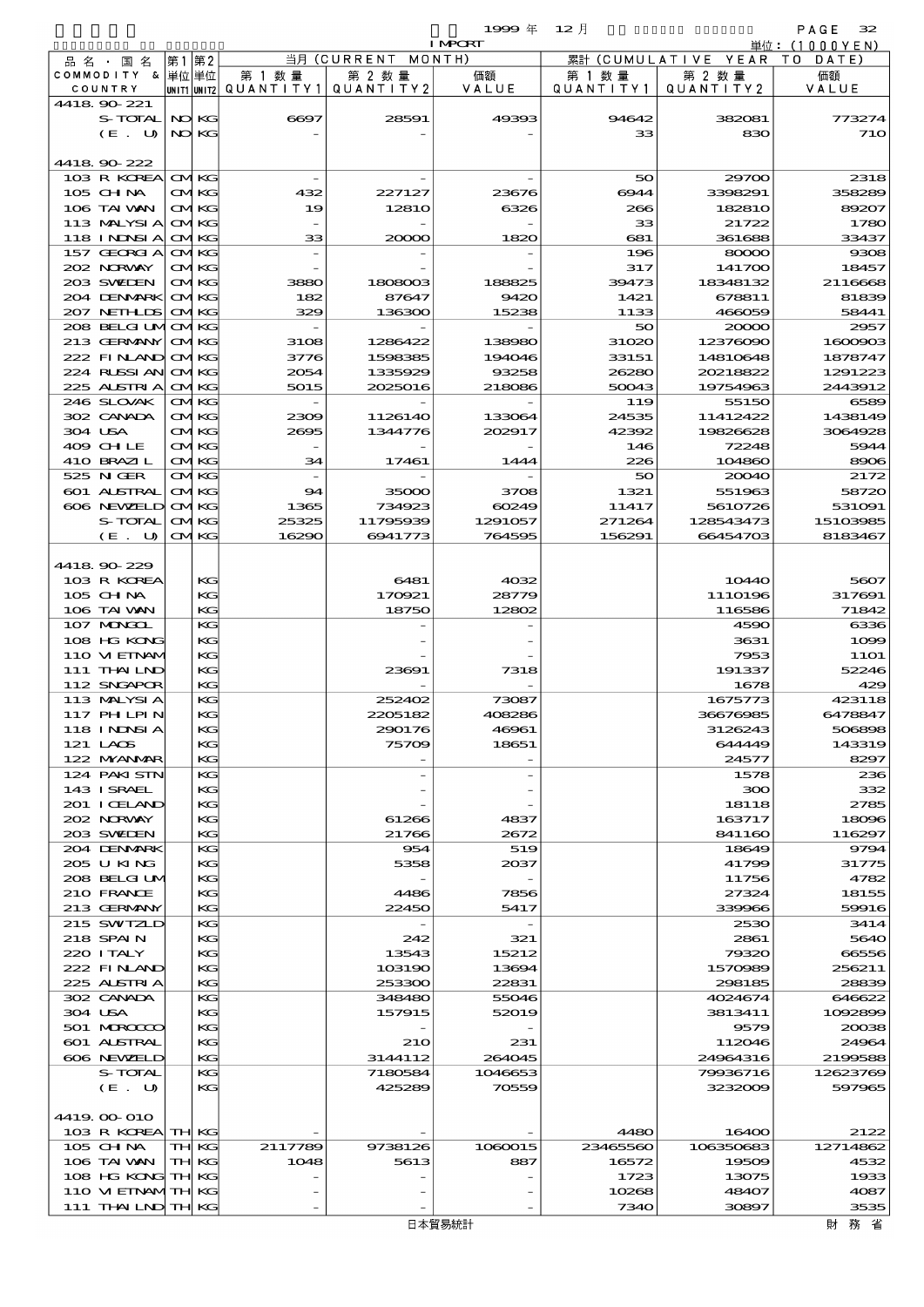$1999 \ncong 12 \nparallel$  PAGE 33

| ◡<br>÷ | . .<br>. г |  |
|--------|------------|--|
|        |            |  |

|                                  |       |              |         |                                       | <b>I MPORT</b>  |           |                              | 単位: (1000 Y E N) |
|----------------------------------|-------|--------------|---------|---------------------------------------|-----------------|-----------|------------------------------|------------------|
| 品 名 ・ 国 名                        | 第1 第2 |              |         | 当月 (CURRENT MONTH)                    |                 |           | 累計 (CUMULATIVE YEAR TO DATE) |                  |
| COMMODITY & 単位単位                 |       |              | 第 1 数量  | 第 2 数量                                | 価額<br>VALUE     | 第 1 数 量   | 第 2 数量                       | 価額               |
| COUNTRY<br>4419.00-010           |       |              |         | UNIT1 UNIT2  QUANT I TY1  QUANT I TY2 |                 | QUANTITY1 | QUANTITY2                    | VALUE            |
| 117 PH LPIN THKG                 |       |              |         |                                       |                 | 1960      | 9500                         | 1853             |
| 118 INDSIA THKG                  |       |              | 36160   | 159682                                | 16882           | 613170    | 2586462                      | 311249           |
| 124 PAKISTN TH KG                |       |              | 2250    | 9675                                  | 710             | 40980     | 172935                       | 15268            |
| 302 CANADA                       |       | TH KG        |         |                                       |                 | 1262      | 4545                         | 553              |
| 304 USA                          |       | TH KG        | 15      | 170                                   | 254             | 62        | 700                          | 1714             |
| 409 CH LE                        |       | TH KG        | 9120    | 38996                                 | 6112            | 95760     | 407151                       | 70730            |
| S-TOTAL                          |       | <b>TH KG</b> | 2166382 | 9952262                               | 1084860         | 24259137  | 109660264                    | 13132438         |
| 4419.00-020                      |       |              |         |                                       |                 |           |                              |                  |
| 103 R KOREA                      |       | KG           |         | 139                                   | 1370            |           | 17623                        | 31602            |
| $105$ CHNA                       |       | KG           |         | 725263                                | 320366          |           | 7968362                      | 3775822          |
| 106 TAI VAN                      |       | KG           |         | 14478                                 | 12595           |           | 294854                       | 270011           |
| 108 HG KONG                      |       | KG           |         | $\infty$                              | 338             |           | 1689                         | 1545             |
| 110 VIEINAM                      |       | KG           |         | 21062                                 | 10597           |           | 140453                       | 80327            |
| 111 THAILND                      |       | KG           |         | 114755                                | 43270           |           | 1151368                      | 474952           |
| 113 MALYSIA<br><b>117 PHLPIN</b> |       | KС<br>KG     |         | 2053<br>22143                         | 1582<br>10180   |           | 12099<br>322936              | 7683<br>143260   |
| <b>118 INNSIA</b>                |       | KG           |         | 45033                                 | 17351           |           | 645539                       | 242176           |
| 122 NYANAR                       |       | KG           |         |                                       |                 |           | 1842                         | 3865             |
| 123 INIA                         |       | KG           |         | 2275                                  | 761             |           | 25394                        | 11108            |
| 203 SWIDEN                       |       | KС           |         | 344                                   | 741             |           | 2522                         | 5656             |
| 204 DENMARK                      |       | KG           |         |                                       |                 |           | 2534                         | 5666             |
| 205 U KING                       |       | KG           |         | 1940                                  | 2478            |           | 12710                        | 19712            |
| 207 NETHLIS                      |       | KG           |         |                                       |                 |           | 43                           | 354              |
| 210 FRANCE                       |       | KG           |         | 535                                   | 1153            |           | 1569                         | 9726             |
| 213 GERMANY<br>217 PORTUGL       |       | KG<br>KG     |         | 2700                                  | 1923            |           | 20656<br>400                 | 21190<br>598     |
| 218 SPAIN                        |       | KG           |         |                                       |                 |           | 298                          | 271              |
| 220 I TALY                       |       | KG           |         | 4052                                  | 6601            |           | 33263                        | 62121            |
| 222 FINAND                       |       | KG           |         |                                       |                 |           | 2170                         | 5651             |
| 227 H.NGARY                      |       | KG           |         |                                       |                 |           | 236                          | 543              |
| 242 SLOVEN                       |       | KG           |         |                                       |                 |           | 3404                         | 3948             |
| 245 CZECH                        |       | KG           |         |                                       |                 |           | 243                          | 736              |
| 302 CANADA                       |       | KG           |         | 191                                   | 810             |           | 1024                         | 4318             |
| 304 USA                          |       | KG           |         | 691                                   | 520             |           | 14960                        | 16529            |
| 410 BRAZIL<br>513 GUNEA          |       | KG<br>KG     |         |                                       |                 |           | 300<br>441                   | 495<br>298       |
| 606 NEWELD                       |       | KG           |         |                                       |                 |           | 1815                         | 4352             |
| S-TOTAL                          |       | KG           |         | 958344                                | 432636          |           | 10680747                     | 5204515          |
| (E. U)                           |       | KG           |         | 9571                                  | 12896           |           | 76165                        | 130945           |
|                                  |       |              |         |                                       |                 |           |                              |                  |
| 4420.10-000                      |       |              |         |                                       |                 |           |                              |                  |
| 103 R KOREA                      |       | KG           |         | 3378                                  | 8339            |           | <b>24710</b>                 | 89246            |
| 105 CH NA                        |       | KG<br>KG     |         | 256767                                | 247188<br>28528 |           | 2183068<br>229710            | 2536045          |
| 106 TAI VAN<br>107 MONGOL        |       | KG           |         | 38995                                 |                 |           | 64                           | 406250<br>353    |
| 108 HG KONG                      |       | KG           |         | 10                                    | 287             |           | 2798                         | 6440             |
| 110 VIEINAM                      |       | KС           |         | 24377                                 | 17175           |           | 200006                       | 141657           |
| 111 THAILND                      |       | KG           |         | 9350                                  | 5145            |           | 130552                       | 67435            |
| 112 SNGAPOR                      |       | KG           |         |                                       |                 |           | 1761                         | 2255             |
| 113 MALYSIA                      |       | KG           |         |                                       |                 |           | 1517                         | 5100             |
| 117 PH LPIN                      |       | KG           |         | 8536                                  | 14823           |           | 192686                       | 176115           |
| 118 INNSI A                      |       | KС           |         | 11087                                 | 1000B           |           | 262673                       | 193747           |
| 122 NYANAR<br>123 INIA           |       | KG<br>KG     |         | 2275                                  | 12880           |           | 4133<br>27557                | 4731<br>77096    |
| 124 PAKISTN                      |       | KG           |         |                                       |                 |           | 3967                         | 4685             |
| 130 AFGNSTN                      |       | KG           |         |                                       |                 |           | 49                           | 676              |
| 131 NEPAL                        |       | KС           |         | 470                                   | 373             |           | 1091                         | 1391             |
| 143 I SRAEL                      |       | KG           |         | 40                                    | 431             |           | 68                           | 3752             |
| 155 TADZH K                      |       | KG           |         | $\overline{\phantom{a}}$              |                 |           | <b>1O1</b>                   | 365              |
| 203 SWIDEN                       |       | KG           |         | 165                                   | 525             |           | 497                          | 1747             |
| 204 DENMARK<br>205 U KING        |       | KG<br>KС     |         | 416                                   | 2454            |           | 338<br>11693                 | 1411<br>26779    |
| 207 NETHLIS                      |       | KG           |         | 260                                   | 1288            |           | 8611                         | 25033            |
| 208 BELGI UM                     |       | KG           |         | $\overline{a}$                        |                 |           | 74                           | 998              |
| 210 FRANCE                       |       | KG           |         |                                       |                 |           | 7176                         | 36474            |
| 213 GERMANY                      |       | KG           |         | 650                                   | 2935            |           | 14297                        | 30342            |
| 215 SWIZLD                       |       | KС           |         | 20                                    | 255             |           | 718                          | 2917             |
| 217 PORTUGL                      |       | KG           |         | $\overline{\phantom{a}}$              |                 |           | 18                           | 219              |
| 218 SPAIN                        |       | KG           |         | 260                                   | <b>71O</b>      |           | 12045                        | 22262            |
| 220 I TALY<br>222 FINAND         |       | KG<br>KG     |         | 1086<br>92                            | 1333            |           | 15360<br>820                 | 44272            |
| 223 POLAND                       |       | KС           |         | 9                                     | 380<br>218      |           | 9                            | 1833<br>218      |
| 224 RUSSI AN                     |       | KG           |         |                                       |                 |           | 308                          | 2292             |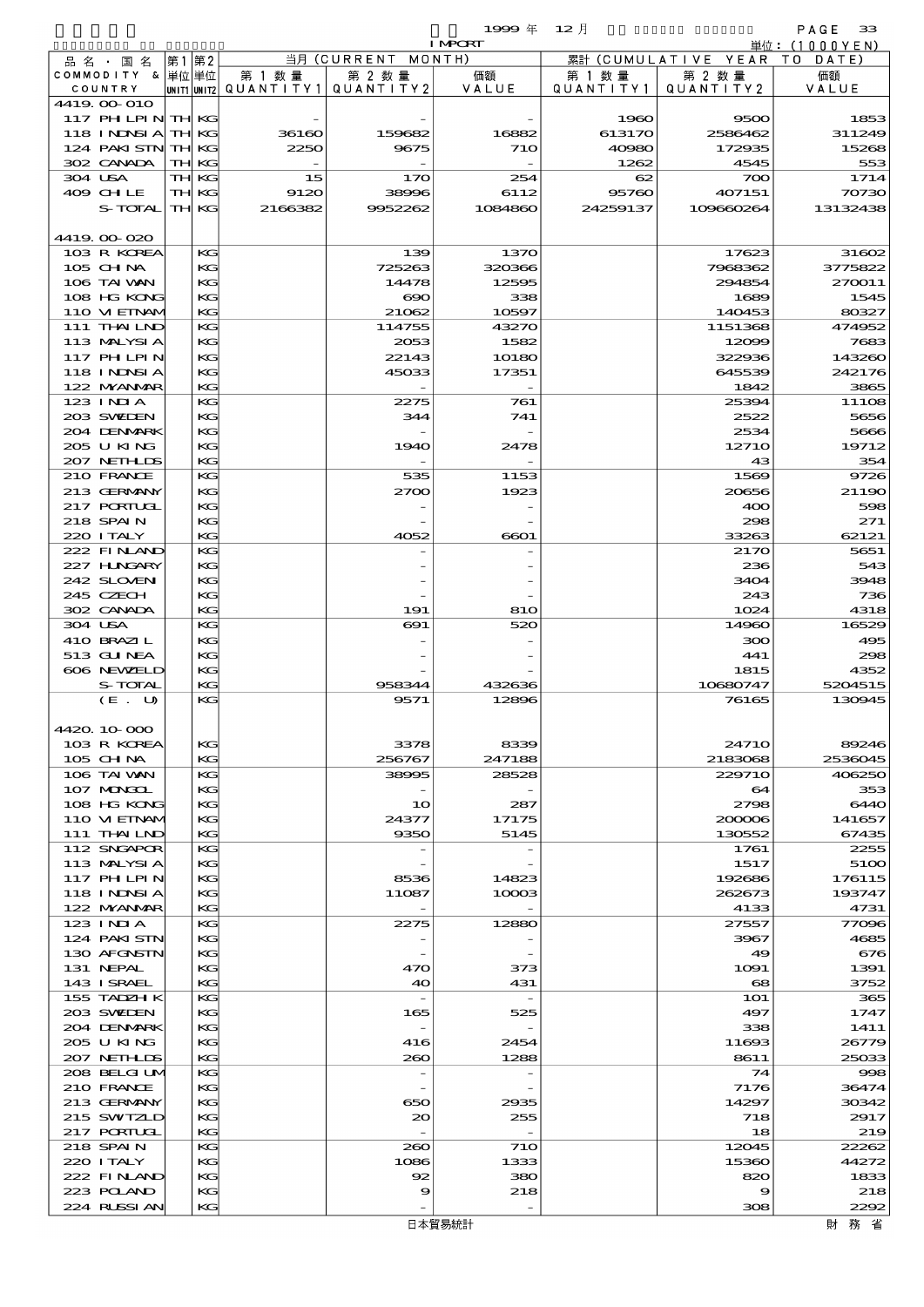|                               |          |                        |                    | 1999 $#$       | $12$ 月    |                                | PAGE<br>34            |
|-------------------------------|----------|------------------------|--------------------|----------------|-----------|--------------------------------|-----------------------|
|                               |          |                        | 当月 (CURRENT MONTH) | <b>I MPORT</b> |           |                                | 単位:(1000YEN)          |
| 品 名 ・ 国 名<br>COMMODITY & 単位単位 | 第1 第2    | 第 1 数量                 | 第 2 数量             | 価額             | 第 1 数 量   | 累計 (CUMULATIVE YEAR)<br>第 2 数量 | TO DATE)<br>価額        |
| COUNTRY                       |          | UNIT1 UNIT2 QUANTITY 1 | QUANTITY2          | VALUE          | QUANTITY1 | QUANTITY 2                     | VALUE                 |
| 4420 10 000                   |          |                        |                    |                |           |                                |                       |
| 225 ALSTRIA                   | KG       |                        |                    |                |           | 26                             | 1228                  |
| 231 ROMAN A                   | KG       |                        |                    |                |           | 1112                           | 550                   |
| 235 ESTON A<br>245 CZECH      | KG<br>KG |                        |                    |                |           | 2152<br>220                    | 2172<br>2290          |
| 302 CANADA                    | KG       |                        | 83                 | 472            |           | 7819                           | 13307                 |
| 304 USA                       | KG       |                        | 2842               | 9712           |           | 58757                          | 138713                |
| 305 MEXICO                    | KG       |                        |                    |                |           | 218                            | 1156                  |
| 311 CST RCA                   | KG       |                        |                    |                |           | 152                            | $\boldsymbol{\infty}$ |
| 321 CLBA                      | KG       |                        |                    |                |           | 15                             | 286                   |
| 407 PERU                      | KG       |                        |                    |                |           | 326                            | 223                   |
| 409 CHLE<br>410 BRAZIL        | KG<br>KG |                        | 160                | 340            |           | 1227<br>185                    | 2024<br>291           |
| 513 GUNEA                     | KG       |                        |                    |                |           | 334                            | 1226                  |
| 516 I VCOAST                  | KG       |                        |                    |                |           | 1837                           | 1240                  |
| 518 TODO                      | KG       |                        |                    |                |           | 40                             | 260                   |
| 520 MALI                      | KG       |                        |                    |                |           | 415                            | 684                   |
| 526 RWANDA                    | KG       |                        | 500                | 533            |           | 500                            | 533                   |
| 527 CAMROLN<br>533 D CONCO    | KG       |                        |                    |                |           | 900                            | 933                   |
| 541 KENYA                     | KG<br>KG |                        | 1374               | 922            |           | 5<br>10131                     | 1679<br>6314          |
| 542 UGANDA                    | KG       |                        |                    |                |           | 350                            | 358                   |
| 543 TANZN A                   | KG       |                        | 2400               | 1133           |           | 4124                           | 2663                  |
| 547 MALRIUS                   | KG       |                        |                    |                |           | 38                             | 516                   |
| 601 ALSTRAL                   | KG       |                        | 106                | 641            |           | 186                            | 1268                  |
| 606 NEWELD                    | КG       |                        |                    |                |           | 1494                           | 1836                  |
| 610 SAMDA<br>614 TONGA        | KG<br>KG |                        |                    |                |           | 23<br>$\boldsymbol{\infty}$    | 439<br>1134           |
| S-TOTAL                       | KG       |                        | 365708             | 369023         |           | 3431121                        | 4098156               |
| (E. U)                        | KG       |                        | 2929               | 9625           |           | 70955                          | 192598                |
|                               |          |                        |                    |                |           |                                |                       |
| 4420 90 010                   |          |                        |                    |                |           |                                |                       |
| 103 R KOREA                   | KG       |                        |                    |                |           | 31                             | 790                   |
| $105$ CHNA                    | KG       |                        |                    |                |           | 15                             | 1859                  |
| 108 HG KONG<br>110 VIEINAM    | KG<br>КG |                        |                    |                |           | 4<br>190                       | 213<br>268            |
| 117 PH LPIN                   | KG       |                        |                    |                |           | 755                            | 386                   |
| 205 U KING                    | KG       |                        |                    |                |           | 50                             | 1233                  |
| 210 FRANCE                    | KG       |                        | 8                  | 591            |           | 8                              | 591                   |
| 213 GERMANY                   | KG       |                        |                    |                |           | 28                             | 1662                  |
| 220 I TALY                    | КG       |                        | 200                | 515            |           | 1266                           | 11483                 |
| 613 SCLOMO                    | KG<br>KG |                        |                    |                |           | 45                             | 232                   |
| S-TOTAL<br>(E. U)             | KG       |                        | 208<br>208         | 1106<br>1106   |           | 2392<br>1352                   | 18717<br>14969        |
|                               |          |                        |                    |                |           |                                |                       |
| 4420.90-090                   |          |                        |                    |                |           |                                |                       |
| 103 R KOREA                   | KG       |                        | 61767              | 10893          |           | 201214                         | 87937                 |
| 105 CH NA                     | KG       |                        | 385104             | 145614         |           | 4540686                        | 1945834               |
| 106 TAI VAN<br>108 HG KONG    | KG<br>KG |                        | 75876<br>388       | 44165<br>507   |           | 1057202<br>8057                | 560042<br>6847        |
| 110 VIEINAM                   | KG       |                        | 28792              | 8545           |           | 309504                         | 113224                |
| 111 THAILND                   | KG       |                        | 30632              | 12084          |           | 680549                         | 322368                |
| 112 SNGAPOR                   | KG       |                        |                    |                |           | 427                            | 651                   |
| 113 MALYSIA                   | KG       |                        | 100445             | 25448          |           | 771055                         | 213702                |
| <b>117 PHLPIN</b>             | KG       |                        | 2907               | 1306           |           | 108960                         | 66273                 |
| 118 I NDSI A<br>123 INIA      | КG<br>KG |                        | 191250             | 46336          |           | 1517557<br>16464               | 460238<br>9360        |
| 124 PAKISTN                   | KG       |                        |                    |                |           | 6723                           | 3453                  |
| 125 SRILANK                   | KG       |                        |                    |                |           | 1367                           | 972                   |
| 202 NORWAY                    | KG       |                        |                    |                |           | 992                            | 2108                  |
| 204 DENMARK                   | KG       |                        | 813                | 528            |           | 1314                           | 2129                  |
| 205 U KING                    | KG       |                        |                    |                |           | 5542                           | 6818                  |
| 206 I RELAND<br>207 NETHLIS   | KG<br>KG |                        | 489                | 1828           |           | $\boldsymbol{\infty}$<br>2124  | 1143<br>7246          |
| 210 FRANCE                    | KG       |                        | 143                | 1578           |           | 3139                           | 23948                 |
| 213 GERMANY                   | KG       |                        | 42                 | 271            |           | 2136                           | 6492                  |
| 215 SWIZLD                    | KG       |                        | 440                | 3584           |           | 1247                           | 12151                 |
| 218 SPAIN                     | KG       |                        | 1589               | 1945           |           | 4305                           | 3867                  |
| 220 I TALY                    | KG       |                        | 80                 | 279            |           | 18290                          | 46153                 |
| 234 TURKEY                    | KG       |                        |                    |                |           | 100                            | 886                   |
| 242 SLOVEN<br>302 CANADA      | KG<br>KG |                        |                    |                |           | 413<br>498                     | 396<br>892            |
| 304 USA                       | KG       |                        | 1059               | 2171           |           | 49321                          | 47516                 |
| 305 MEXICO                    | KG       |                        |                    |                |           | 4451                           | 8628                  |
| 316 JAMAICA                   | KG       |                        |                    |                |           | 120                            | 833                   |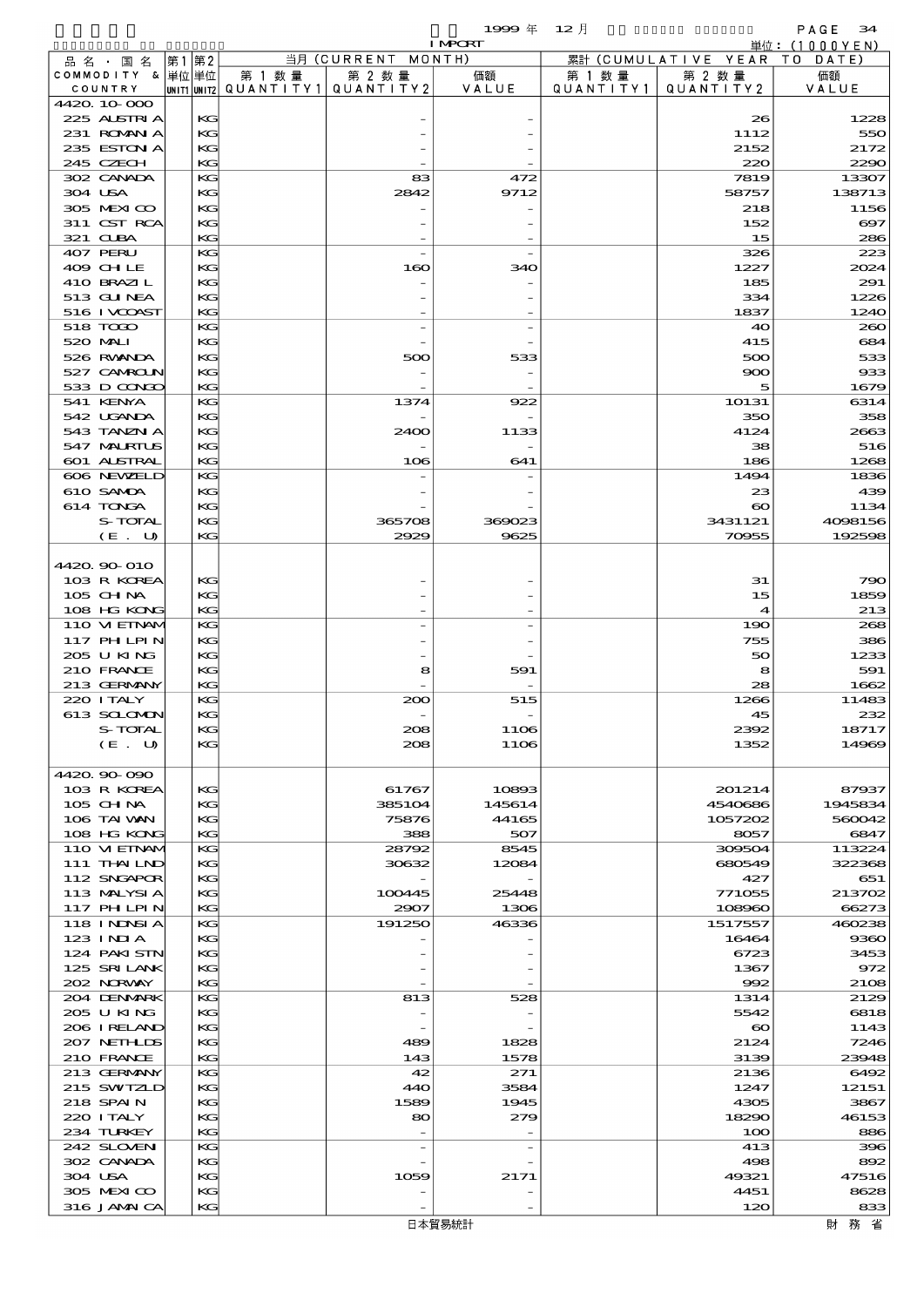|                    |                    | 1999年 12月     |         |                              | -35<br>PAGE  |
|--------------------|--------------------|---------------|---------|------------------------------|--------------|
|                    |                    | <b>LNRCRL</b> |         |                              | 単位:(1000YEN) |
| - 品 名 ・ 国 名  第1 第2 | 当月 (CURRENT MONTH) |               |         | 累計 (CUMULATIVE YEAR TO DATE) |              |
| COMMODITY &  畄冶 畄荷 | 第 1 粉 昙<br>笋 り 粉 昙 | 価有            | 竿 1 粉 昙 | 笋り粉昙                         | 価有           |

| 品名・国名                           | 第1 | 第2       |         | 当月 (CURRENT MONTH)                               |                |                     | 累計 (CUMULATIVE YEAR TO DATE) |                  |
|---------------------------------|----|----------|---------|--------------------------------------------------|----------------|---------------------|------------------------------|------------------|
| COMMODITY & 単位単位<br>COUNTRY     |    |          | 第 1 数 量 | 第 2 数量<br> unit1 unit2  QUANT   TY1  QUANT   TY2 | 価額<br>VALUE    | 第 1 数量<br>QUANTITY1 | 第 2 数量<br>QUANTITY 2         | 価額<br>VALUE      |
| 4420.90-090                     |    |          |         |                                                  |                |                     |                              |                  |
| <b>601 ALSTRAL</b>              |    | KG       |         | 40                                               | 334            |                     | 234                          | 2966             |
| 606 NEWELD                      |    | KG       |         |                                                  |                |                     | 7871                         | 3781             |
| S-TOTAL<br>(E. U)               |    | KG<br>KG |         | 881856<br>3156                                   | 307416<br>6429 |                     | 9321922<br>3691O             | 3968854<br>97796 |
|                                 |    |          |         |                                                  |                |                     |                              |                  |
| 4421.10-000                     |    |          |         |                                                  |                |                     |                              |                  |
| 103 R KOREA                     |    | KG       |         |                                                  |                |                     | 7421                         | 2745             |
| $105$ CHNA                      |    | KG       |         | 103899                                           | 25091          |                     | 889067                       | 270530           |
| 106 TAI VAN                     |    | KG<br>KG |         |                                                  |                |                     | 45189                        | 53810<br>481     |
| 110 VIEINAM<br>111 THAILND      |    | KG       |         | 787                                              | 481            |                     | 787<br>3490                  | 3170             |
| <b>118 INNSIA</b>               |    | KG       |         | 9940                                             | 1668           |                     | 95912                        | 18572            |
| 204 DENMARK                     |    | KG       |         |                                                  |                |                     | 336                          | 893              |
| 205 U KING                      |    | KG       |         |                                                  |                |                     | 135                          | 313              |
| 207 NETHLIS                     |    | KG<br>KG |         |                                                  |                |                     | 282<br>$30^{\circ}$          | 945<br>237       |
| 208 BELGI UM<br>210 FRANCE      |    | KG       |         |                                                  |                |                     | 3336                         | 11465            |
| 213 GERMANY                     |    | KG       |         | 865                                              | 441            |                     | 5862                         | 10030            |
| 218 SPAIN                       |    | KG       |         | 156                                              | 516            |                     | 2270                         | 4215             |
| 220 ITALY                       |    | KG       |         | 462                                              | 2459           |                     | 5421                         | 21885            |
| 242 SLOVEN                      |    | KG       |         |                                                  |                |                     | 75                           | 232              |
| 304 USA<br>S-TOTAL              |    | KG<br>KG |         | 544<br>116653                                    | 570<br>31226   |                     | 21467<br>1081080             | 33043<br>432566  |
| (E. U)                          |    | KG       |         | 1483                                             | 3416           |                     | 17672                        | 49983            |
|                                 |    |          |         |                                                  |                |                     |                              |                  |
| 4421.900 010                    |    |          |         |                                                  |                |                     |                              |                  |
| 105 CH NA                       |    | KG       |         | 3178                                             | 1633           |                     | 31406                        | 23680            |
| 106 TAI VAN<br>108 HG KONG      |    | KG<br>KG |         | 555                                              | 1603           |                     | 7265<br>619                  | 24591<br>562     |
| 110 VIEINAM                     |    | KG       |         | 44092                                            | 7664           |                     | 49612                        | 13450            |
| 111 THAILND                     |    | KG       |         | 38507                                            | 14400          |                     | 274482                       | 137039           |
| 112 SNGAPOR                     |    | KG       |         |                                                  |                |                     | 1087                         | 2089             |
| 117 PHLPIN                      |    | KG       |         |                                                  |                |                     | 2560                         | 11660            |
| 118 I NDSI A<br>121 LAOS        |    | KG<br>KG |         |                                                  |                |                     | 15987<br>43070               | 9413             |
| 122 NYANAR                      |    | KG       |         |                                                  |                |                     | $\infty$                     | 10377<br>1528    |
| 203 SWIDEN                      |    | KG       |         |                                                  |                |                     | $\infty$                     | 621              |
| 207 NETHLIS                     |    | KG       |         |                                                  |                |                     | 1061                         | 317              |
| 304 USA                         |    | KG       |         |                                                  |                |                     | 2750                         | 3506             |
| S-TOTAL                         |    | KG       |         | 86332                                            | 25300          |                     | 431099                       | 238833           |
| $(E_U U)$                       |    | KG       |         |                                                  |                |                     | 1661                         | 938              |
| 4421.90 020                     |    |          |         |                                                  |                |                     |                              |                  |
| 105 CH NA                       |    | КG       |         | 52500                                            | 3944           |                     | 1027380                      | 72490            |
| 203 SWIDEN                      |    | KG       |         | 31990                                            | 2653           |                     | 399266                       | 34380            |
| S-TOTAL                         |    | KG       |         | 84490                                            | 6597           |                     | 1426646                      | 106870           |
| (E. U)                          |    | KG       |         | 31990                                            | 2653           |                     | 399266                       | 34380            |
| 4421.90-091                     |    |          |         |                                                  |                |                     |                              |                  |
| 105 CHNA                        |    | KG       |         | 362567                                           | 67362          |                     | 4949001                      | 1051552          |
| 106 TAI VAN                     |    | KG       |         |                                                  |                |                     | 24273                        | 4982             |
| 110 VIEINAM                     |    | KC       |         |                                                  |                |                     | 875                          | 544              |
| S-TOTAL                         |    | KG       |         | 362567                                           | 67362          |                     | 4974149                      | 1057078          |
| 4421.90-092                     |    |          |         |                                                  |                |                     |                              |                  |
| 103 R KOREA                     |    | KG       |         | 220                                              | 595            |                     | 241                          | 1246             |
| 105 CH NA                       |    | KG       |         | 38287                                            | 45463          |                     | 139406                       | <b>345610</b>    |
| 106 TAI WAN                     |    | KG       |         | 625                                              | 634            |                     | 14693                        | 13305            |
| 117 PHLPIN<br><b>118 INNSIA</b> |    | KG<br>KG |         |                                                  |                |                     | 175<br>817                   | $\cos$<br>714    |
| 210 FRANCE                      |    | KG       |         |                                                  |                |                     | 3170                         | 2673             |
| 218 SPAIN                       |    | KC       |         | 42                                               | 444            |                     | 333                          | 4232             |
| S-TOTAL                         |    | KG       |         | 39174                                            | 47136          |                     | 158835                       | 368383           |
| (E. U)                          |    | KG       |         | 42                                               | 444            |                     | 3503                         | 6905             |
| 4421.90-099                     |    |          |         |                                                  |                |                     |                              |                  |
| 103 R KOREA                     |    | KG       |         | 35343                                            | 23539          |                     | 280391                       | 233577           |
| 104 N KOREA                     |    | KG       |         |                                                  |                |                     | 1385                         | 20B              |
| 105 CH NA                       |    | KG       |         | 3953100                                          | 909540         |                     | 54425730                     | 13634586         |
| 106 TAI VAN                     |    | KG       |         | 443684                                           | 195013         |                     | 5630820                      | 2519587          |
| 107 MONGOL<br>108 HG KONG       |    | KG<br>KC |         | 7086                                             | 4638           |                     | 6725<br>37353                | 3400<br>26786    |
| 110 VI EINAM                    |    | KG       |         | 88827                                            | 20671          |                     | 1119173                      | <b>294510</b>    |
| 111 THAILND                     |    | KG       |         | 187136                                           | 42849          |                     | 1665663                      | 425803           |
|                                 |    |          |         |                                                  | 日本貿易統計         |                     |                              | 財 務 省            |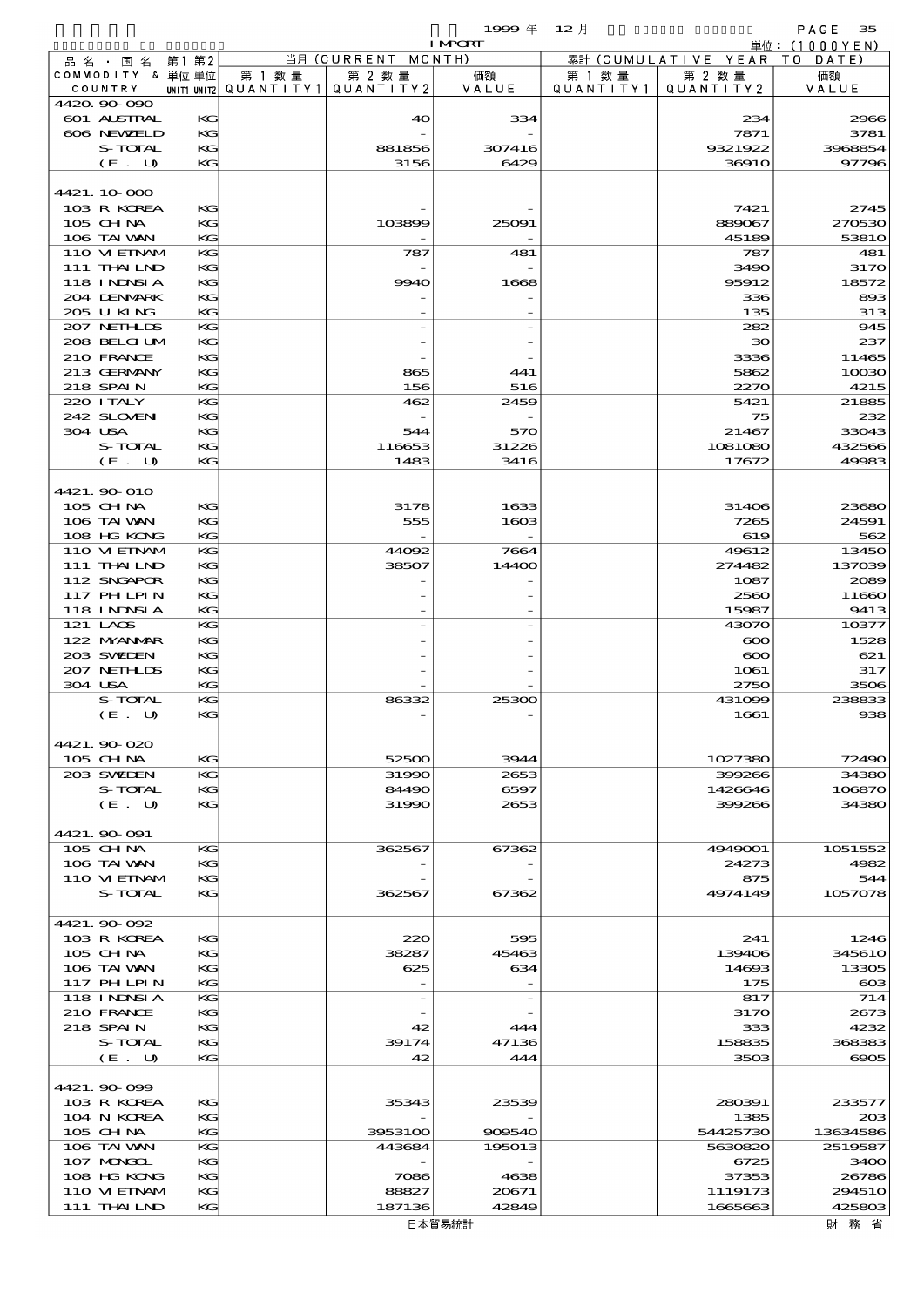$19999 \frac{4}{12}$   $12 \frac{1}{2}$  and  $12 \frac{1}{2}$  and  $12 \frac{1}{2}$  and  $12 \frac{1}{2}$  and  $12 \frac{1}{2}$  and  $12 \frac{1}{2}$  and  $12 \frac{1}{2}$  and  $12 \frac{1}{2}$  and  $12 \frac{1}{2}$  and  $12 \frac{1}{2}$  and  $12 \frac{1}{2}$  and  $12 \frac{1}{2}$  and  $12 \frac{1}{2}$  a

|                               |              |                                       |                          | <b>I MPCRT</b>   |           |                        | 単位: (1000 Y E N) |
|-------------------------------|--------------|---------------------------------------|--------------------------|------------------|-----------|------------------------|------------------|
| 品名・国名                         | 第1 第2        |                                       | 当月 (CURRENT              | MONTH)           |           | 累計 (CUMULATIVE YEAR TO | DATE)            |
| COMMODITY & 単位単位              |              | 第 1 数量                                | 第 2 数量                   | 価額               | 第 1 数量    | 第 2 数量                 | 価額               |
| COUNTRY                       |              | UNIT1 UNIT2  Q∪ANT   TY1  Q∪ANT   TY2 |                          | VALUE            | QUANTITY1 | QUANTITY 2             | VALUE            |
| 4421.90 099                   |              |                                       |                          |                  |           |                        |                  |
| 112 SNGAPOR                   | KG           |                                       | 6424                     | 890              |           | 64615                  | 12290            |
| 113 MALYSIA                   | KG           |                                       | 159209                   | 34029            |           | 2318952                | 432672           |
| 117 PHLPIN                    | KG           |                                       | 179203                   | 111074           |           | 1355643                | 1393983          |
| <b>118 INNSIA</b>             | KG           |                                       | 1046646                  | 183530           |           | 12400202               | 2567072          |
| 121 LAOS                      | KG           |                                       | 2425                     | $_{\rm \bf 606}$ |           | 130005                 | 25507            |
| 122 MYANMAR                   | КG           |                                       |                          |                  |           | 62984                  | 15717            |
| 123 INIA                      | KG           |                                       | 349                      | 322              |           | 87208                  | 23831            |
| 124 PAKISTN                   | KG           |                                       |                          |                  |           | 2650                   | 5656             |
| 125 SRILANK                   | KG           |                                       |                          |                  |           | 10312                  | 1672             |
| 127 BANCLA                    | KG           |                                       | 14                       | 2061             |           | 14                     | 2061             |
| 202 NORWAY                    | КG           |                                       | 184                      | 384              |           | 1514                   | 3188             |
| 203 SWIEN                     | KG           |                                       | 10416                    | 3712             |           | 110727                 | 38396            |
| 204 DENMARK                   | KG           |                                       | 4589                     | 1033             |           | 247976                 | 69994            |
| 205 U KING                    | KG           |                                       | 12175                    | 4130             |           | 169740                 | 145220           |
| 206 I RELAND                  | KG           |                                       |                          |                  |           | 753                    | 1725             |
| 207 NETHLIS                   | КG           |                                       | 130998                   | 29569            |           | 265631                 | 70561            |
| 208 BELGI UM                  | KG           |                                       |                          |                  |           | 8438                   | 5308             |
| 210 FRANCE                    | KG           |                                       | 2864                     | 3502             |           | 28492                  | 57875            |
| 213 GERMANY                   | KG           |                                       | 23011                    | 22723            |           | 578581                 | 333517           |
| 215 SWIZLD                    | KG           |                                       | 4182                     | 7080             |           | 26434                  | 69601            |
| <b>217 PORTUGL</b>            | KG           |                                       |                          |                  |           | 342                    | 288              |
| 218 SPAIN                     | KG           |                                       | 9387                     | 10570            |           | 180648                 | 189549           |
| 220 I TALY                    | KG           |                                       | 4629                     | 6213             |           | 136796                 | 201438           |
| 222 FINAND                    | KG           |                                       | 26723                    | 2691             |           | 517148                 | 63496            |
| 223 POLAND                    | KG           |                                       |                          |                  |           | 1177                   | 1334             |
| 224 RUSSI AN                  | KG           |                                       |                          |                  |           | 45                     | 339              |
| 225 ALSTRIA                   | KG           |                                       |                          |                  |           | 32153                  | 13935            |
| 227 H.NGARY                   | KG           |                                       |                          |                  |           | 220                    | 853              |
| 230 GREECE                    | KG           |                                       |                          |                  |           | 315                    | 342              |
| 237 LITHLAN                   | KG           |                                       |                          |                  |           | 42570                  | 2556             |
| 242 SLOVEN                    | KG           |                                       |                          |                  |           | 2898                   | 3023             |
| 246 SLOVAK                    | KG           |                                       |                          |                  |           | 320                    | 661              |
| 302 CANADA                    | KG           |                                       | 88184                    | 21543            |           | 2440482                | 512786           |
| 304 USA                       | KG           |                                       | 225628                   | 93861            |           | 4875178                | 1690054          |
| 305 MEXICO                    | KG           |                                       |                          |                  |           | 21926                  | 14289            |
| 401 COLMBIA                   | KG           |                                       |                          |                  |           | 295                    | 651              |
| 409 CHLE                      | KG           |                                       |                          |                  |           | 22679                  | 801              |
| 501 MARCOCC                   | KG           |                                       |                          |                  |           | 1299                   | 2716             |
| 509 MARI TAN                  | KG           |                                       |                          |                  |           | 2909                   | $\infty$         |
| 513 GUNEA                     | KG           |                                       |                          |                  |           | 10                     | 381              |
| 524 N GERIA                   | KG           |                                       |                          |                  |           | 52                     | 247              |
| 551 S AFRCA                   | KG           |                                       |                          |                  |           | 112000                 | 12765            |
| 601 ALSTRAL                   | KG           |                                       | 551                      | 470              |           | 401193                 | 52419            |
| 606 NEWELD                    | KG           |                                       | 6276                     | 4908             |           | 171735                 | 60143            |
| 612 FIJI                      | KG           |                                       | $\overline{\phantom{a}}$ |                  |           | 7200                   | 2606             |
| S-TOTAL                       | KG           |                                       | 6659243                  | 1741151          |           | 90009701               | 25242669         |
| (E. U)                        | KG           |                                       | 224792                   | 84143            |           | 2277740                | 1191644          |
|                               |              |                                       |                          |                  |           |                        |                  |
| 4501.10-000                   |              |                                       |                          |                  |           |                        |                  |
| 217 PORTUGL                   | $\mathbf{M}$ |                                       | 6                        | 4468             |           | 26                     | 26727            |
| 220 I TALY                    | M            |                                       |                          |                  |           | 2                      | 479              |
| 304 USA                       | M            |                                       |                          |                  |           | $\mathbf{o}$           | 830              |
| S-TOTAL                       | M            |                                       | 6                        | 4468             |           | 28                     | 28036            |
| (E. U)                        | $\mathbf{M}$ |                                       | 6                        | 4468             |           | 28                     | 27206            |
|                               |              |                                       |                          |                  |           |                        |                  |
|                               |              |                                       |                          |                  |           |                        |                  |
| 4501.90-000<br>103 R KOREA    | M            |                                       |                          |                  |           | 2                      | 416              |
|                               | $\mathbf{M}$ |                                       |                          |                  |           |                        | 326057           |
| <b>217 PORTUGL</b><br>S-TOTAL | $\mathbf{M}$ |                                       | 101                      | 25712            |           | 1298                   |                  |
|                               |              |                                       | <b>1O1</b>               | 25712            |           | 1300                   | 326473           |
| (E. U)                        | $\mathbf{M}$ |                                       | <b>1O1</b>               | 25712            |           | 1298                   | 326057           |
|                               |              |                                       |                          |                  |           |                        |                  |
| 4502.00-000                   |              |                                       |                          |                  |           |                        |                  |
| <b>217 PORTUGL</b>            | $\mathbf{M}$ |                                       | 6                        | 3594             |           | 94                     | 67741            |
| 218 SPAIN                     | M            |                                       |                          |                  |           | 2                      | 2086             |
| S-TOTAL                       | M            |                                       | 6                        | 3594             |           | $\bf{8}$               | 69827            |
| (E. U)                        | M            |                                       | 6                        | 3594             |           | $\bf{8}$               | 69827            |
|                               |              |                                       |                          |                  |           |                        |                  |
| 4503.10.000                   |              |                                       |                          |                  |           |                        |                  |
| 105 CH NA                     | KG           |                                       | 1380                     | 827              |           | 11935                  | 20943            |
| 106 TAI VAN                   | KG           |                                       |                          |                  |           | 4099                   | 5096             |
| 210 FRANCE                    | KG           |                                       | 190                      | 1355             |           | 1102                   | 10393            |
| 213 GERMANY                   | KG           |                                       |                          |                  |           | 1189                   | 4628             |
| 217 PORTUGL                   | KG           |                                       | 8008                     | 25086            |           | 89375                  | 298020           |
| 218 SPAIN                     | KG           |                                       | 378                      | 583              |           | 1569                   | 2893             |
|                               |              |                                       |                          | 日本貿易統計           |           |                        | 財 務 省            |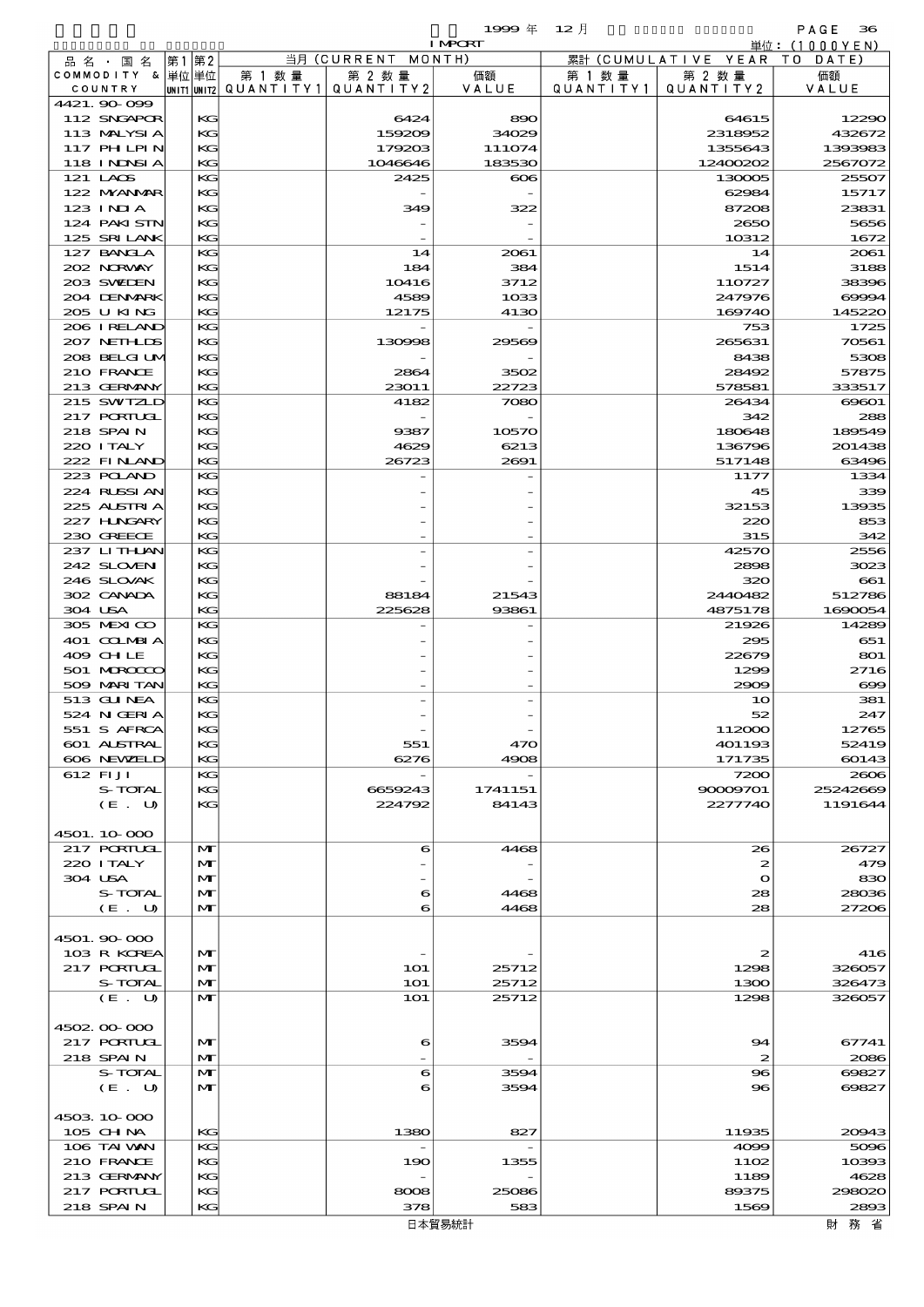$1999 \# 12 \frac{1}{2}$ <br> $1 \text{MPB}$ 

|                            |          |                                       |                       | <b>I MPORT</b> |           |                              | 単位: (1000YEN)         |
|----------------------------|----------|---------------------------------------|-----------------------|----------------|-----------|------------------------------|-----------------------|
| 品 名 ・ 国 名                  | 第1第2     |                                       | 当月 (CURRENT MONTH)    |                |           | 累計 (CUMULATIVE YEAR TO DATE) |                       |
| COMMODITY & 単位単位           |          | 第 1 数量                                | 第 2 数量                | 価額             | 第 1 数 量   | 第 2 数量                       | 価額                    |
| COUNTRY                    |          | UNIT1 UNIT2  QUANT   TY1  QUANT   TY2 |                       | VALUE          | QUANTITY1 | QUANTITY 2                   | VALUE                 |
| 4503 10 000                |          |                                       |                       |                |           |                              |                       |
| 220 I TALY                 | KG       |                                       |                       |                |           | 6146                         | 20619                 |
| 304 USA                    | KG       |                                       |                       |                |           | $\infty$                     | 4917                  |
| 601 ALSTRAL                | KG       |                                       |                       |                |           | 120                          | 298                   |
| S-TOTAL                    | KG       |                                       | 9956                  | 27851          |           | 115601                       | 367807                |
| (E. U)                     | KG       |                                       | 8576                  | 27024          |           | 99381                        | 336553                |
|                            |          |                                       |                       |                |           |                              |                       |
| 4503 90 000                |          |                                       |                       |                |           |                              |                       |
| 103 R KOREA<br>105 CHNA    | KG<br>KG |                                       | 8325                  | 3023           |           | 257<br>79654                 | 427<br>34827          |
| 106 TAI VAN                |          |                                       |                       |                |           |                              |                       |
|                            | KG       |                                       |                       |                |           | 10017                        | 8423<br>1238          |
| 204 DENMARK<br>205 U KING  | KC       |                                       |                       |                |           | 3388                         |                       |
| 210 FRANCE                 | KG       |                                       |                       |                |           | 25761                        | 9894<br>236           |
| 213 GERMANY                | KC<br>KG |                                       | <b>1O1</b>            | 269            |           | 100<br>1266                  | 3945                  |
| <b>217 PORTUGL</b>         | KG       |                                       | 6531                  | 6191           |           | 290997                       | 129985                |
| 218 SPAIN                  | KG       |                                       |                       |                |           | 2321                         | 1721                  |
| 220 I TALY                 | KG       |                                       |                       |                |           | 378                          | $\boldsymbol{\alpha}$ |
| 224 RUSSI AN               | KG       |                                       |                       |                |           | 434                          | 217                   |
| 304 USA                    | KG       |                                       |                       |                |           | 288                          | 2827                  |
| 324 PRIRICO                | KG       |                                       |                       |                |           | 700                          | 763                   |
| 601 ALSTRAL                | KG       |                                       | 1032                  | 929            |           | 15177                        | 15319                 |
| 606 NEWELD                 | KG       |                                       |                       |                |           | 198                          | 389                   |
|                            |          |                                       |                       |                |           |                              |                       |
| S-TOTAL<br>(E. U)          | KG<br>KG |                                       | 15989<br>6632         | 10412<br>6460  |           | 430936<br>324211             | 210874<br>147682      |
|                            |          |                                       |                       |                |           |                              |                       |
|                            |          |                                       |                       |                |           |                              |                       |
| 4504.10.000<br>103 R KOREA | KG       |                                       |                       |                |           | 1575                         | 2637                  |
|                            | KG       |                                       |                       | 16263          |           | 243933                       | 66542                 |
| 105 CH NA<br>106 TAI VAN   | KG       |                                       | 69613                 |                |           | 32530                        | 25116                 |
| 203 SWIDEN                 | KG       |                                       |                       |                |           | 2414                         | 1639                  |
| 204 DENMARK                | KG       |                                       | 12717                 | 2299           |           | 242111                       | 58951                 |
| 205 U KING                 | KG       |                                       |                       |                |           | 13337                        | 13542                 |
| 206 I RELAND               | KG       |                                       | $\infty$              | 440            |           | $\infty$                     | 440                   |
| 207 NETHLIS                | KG       |                                       |                       |                |           | 525                          | 1532                  |
| 213 GERMANY                | KG       |                                       | 1017                  | 1267           |           | 38351                        | 37978                 |
| <b>217 PORIUGL</b>         | KG       |                                       | 274670                | 128004         |           | 2427529                      | 1175963               |
| 218 SPAIN                  | KG       |                                       |                       |                |           | 6471                         | 3130                  |
| 220 I TALY                 | KG       |                                       |                       |                |           | 421                          | 3143                  |
| 302 CANADA                 | KG       |                                       |                       |                |           | 10716                        | 4870                  |
| 304 USA                    | KG       |                                       |                       |                |           | 1300                         | 1161                  |
| 601 ALSTRAL                | KG       |                                       |                       |                |           | 143                          | 205                   |
| S-TOTAL                    | KG       |                                       |                       | 148273         |           | 3021426                      | 1396849               |
| (E. U)                     | KG       |                                       | $rac{1}{2}$<br>288474 | 132010         |           | 2731229                      | 1296318               |
|                            |          |                                       |                       |                |           |                              |                       |
| 4504.90-000                |          |                                       |                       |                |           |                              |                       |
| $105$ CHNA                 | KG       |                                       | 4676                  | 1845           |           | 62116                        | 2521O                 |
| 106 TAI VAN                | KG       |                                       | 4935                  | 1973           |           | 175240                       | 66025                 |
| 111 THAILND                | KG       |                                       |                       |                |           | 7120                         | 2475                  |
| 113 MALYSIA                | KG       |                                       |                       |                |           | 3781                         | 6374                  |
| 117 PHLPIN                 | KG       |                                       |                       |                |           | 253                          | 443                   |
| 118 I NDSI A               | KG       |                                       | 11102                 | 2949           |           | 108550                       | 31869                 |
| 204 DENMARK                | KG       |                                       |                       |                |           | 34569                        | 9387                  |
| 2005 U KING                | KG       |                                       |                       |                |           | 4689                         | 1632                  |
| 210 FRANCE                 | KG       |                                       |                       |                |           | 11O7                         | 1790                  |
| 213 GERMANY                | KG       |                                       |                       |                |           | 4512                         | 8407                  |
| <b>217 PORTUGL</b>         | KG       |                                       | 9351O                 | 19762          |           | 1505006                      | 435526                |
| 218 SPAIN                  | KG       |                                       |                       |                |           | 11472                        | 3423                  |
| 220 I TALY                 | KG       |                                       | 30                    | 301            |           | 143                          | 1203                  |
| 304 USA                    | KG       |                                       | 288                   | 380            |           | 1838                         | 3921                  |
| 305 MEXICO                 | KG       |                                       |                       |                |           | 1423                         | 645                   |
| S-TOTAL                    | KG       |                                       | 114541                | 27210          |           | 1921819                      | 598330                |
| (E. U)                     | KG       |                                       | 93540                 | 20063          |           | 1561498                      | 461368                |
|                            |          |                                       |                       |                |           |                              |                       |
| 4601. 10-010               |          |                                       |                       |                |           |                              |                       |
| 105 CHNA                   | KG       |                                       | 6224                  | 2852           |           | 63328                        | 37650                 |
| S-TOTAL                    | KG       |                                       | 6224                  | 2852           |           | 63328                        | 37650                 |
|                            |          |                                       |                       |                |           |                              |                       |
| 4601.10.020                |          |                                       |                       |                |           |                              |                       |
| 103 R KOREA                | KG       |                                       | 7920                  | 1275           |           | 99874                        | 15326                 |
| 105 CH NA                  | KG       |                                       | 400                   | 551            |           | 64459                        | 15094                 |
| 106 TAI VAN                | KC       |                                       | 10020                 | 498            |           | 67210                        | 4561                  |
| S-TOTAL                    | KG       |                                       | 18340                 | 2324           |           | 231543                       | 34981                 |
|                            |          |                                       |                       |                |           |                              |                       |
| 4601.20010                 |          |                                       |                       |                |           |                              |                       |
|                            |          |                                       |                       |                |           |                              |                       |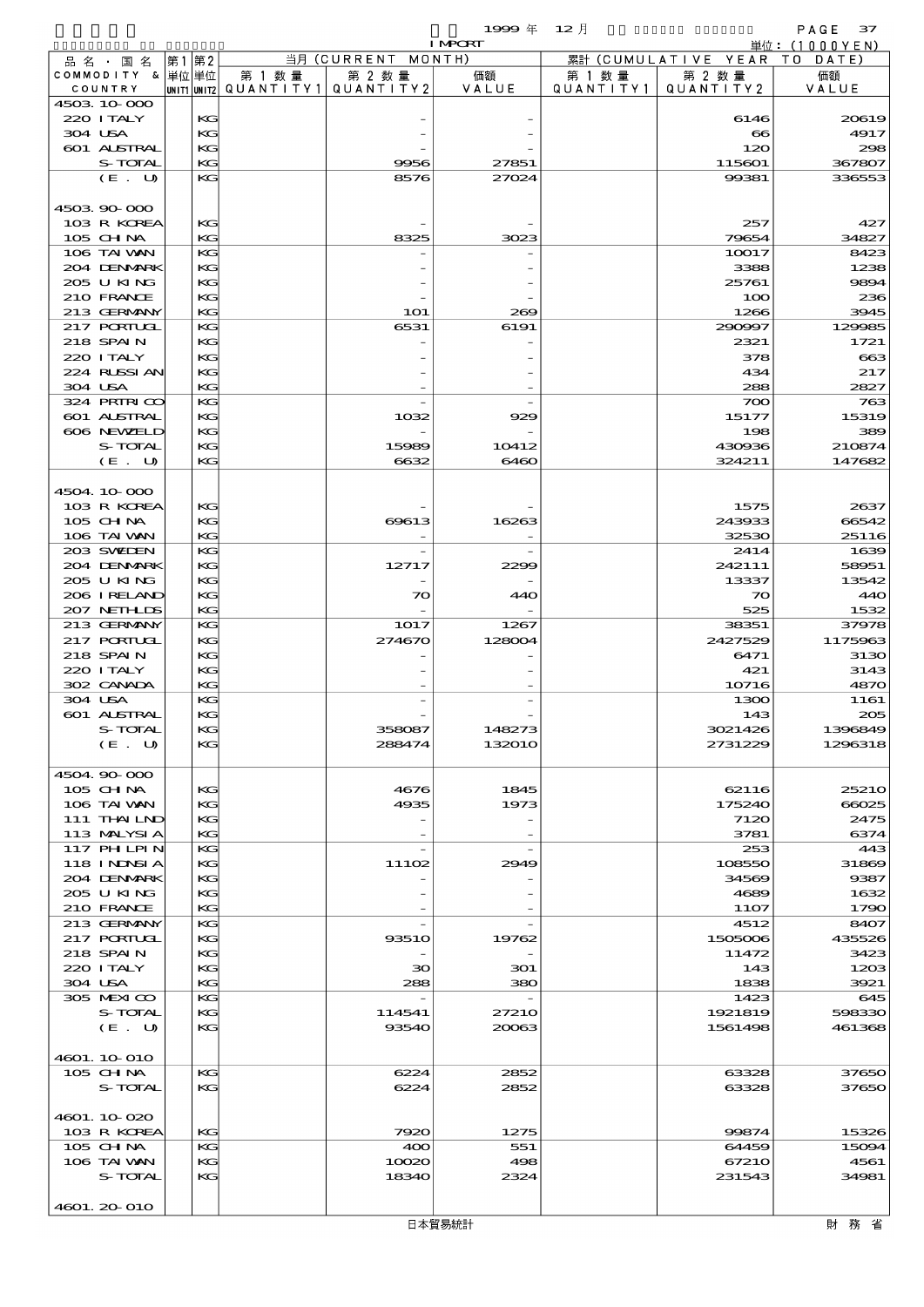|         |                             |       |          |                                      |                       | $1999 \text{#}$ | $12$ 月               |                      | PAGE<br>38        |
|---------|-----------------------------|-------|----------|--------------------------------------|-----------------------|-----------------|----------------------|----------------------|-------------------|
|         |                             |       |          |                                      |                       | <b>I MPCRT</b>  |                      |                      | 単位:(1000YEN)      |
|         | 品 名 ・ 国 名                   | 第1 第2 |          |                                      | 当月 (CURRENT<br>MONTH) |                 |                      | 累計 (CUMULATIVE YEAR) | TO DATE)          |
|         | COMMODITY & 単位単位<br>COUNTRY |       |          | 第 1 数 量<br> unit1 unit2  Q∪ANT   TY1 | 第 2 数量<br>QUANTITY2   | 価額<br>VALUE     | 第 1 数 量<br>QUANTITY1 | 第 2 数量<br>QUANTITY2  | 価額<br>VALUE       |
|         | 4601. 20 010                |       |          |                                      |                       |                 |                      |                      |                   |
|         | 105 CH NA                   |       | KG       |                                      | 71429                 | 24911           |                      | 14108636             | 5151452           |
|         | 106 TAI VAN                 |       | KG       |                                      |                       |                 |                      | 59445                | 27756             |
|         | 110 VI EINAM                |       | KG       |                                      |                       |                 |                      | 37521                | 5369              |
|         | 111 THAILND                 |       | KG       |                                      |                       |                 |                      | 8908                 | 4341              |
|         | S-TOTAL                     |       | KG       |                                      | 71429                 | 24911           |                      | 14214510             | 5188918           |
|         |                             |       |          |                                      |                       |                 |                      |                      |                   |
|         | 4601. 20-091<br>104 N KOREA |       | KG       |                                      |                       |                 |                      | 135260               | 5330              |
|         | 105 CH NA                   |       | KG       |                                      | 421326                | 13953           |                      | 22367897             | 2690593           |
|         | 106 TAI WAN                 |       | KG       |                                      |                       |                 |                      | 66960                | 47204             |
|         | 110 VIEINAM                 |       | KG       |                                      | 1890                  | 246             |                      | 8640                 | 5338              |
|         | <b>117 PHLPIN</b>           |       | KG       |                                      |                       |                 |                      | 1994                 | 1947              |
|         | 118 INNSI A                 |       | KG       |                                      |                       |                 |                      | 2916                 | 1703              |
|         | S-TOTAL                     |       | KG       |                                      | 423216                | 14199           |                      | 22583667             | 2752115           |
|         |                             |       |          |                                      |                       |                 |                      |                      |                   |
|         | 4601.20099                  |       |          |                                      |                       |                 |                      |                      |                   |
|         | 103 R KOREA                 |       | KС       |                                      | 1049                  | 256             |                      | 1049                 | 256               |
|         | $105$ CHNA<br>106 TAI VAN   |       | KG<br>KG |                                      | 38049<br>11869        | 11267<br>8007   |                      | 4828529<br>427250    | 1043090<br>196899 |
|         | 110 VI EINAM                |       | KG       |                                      | 2085                  | 726             |                      | 128269               | 18103             |
|         | 111 THAILND                 |       | KG       |                                      |                       |                 |                      | 26458                | 10691             |
|         | 113 MALYSIA                 |       | KG       |                                      |                       |                 |                      | 140116               | 89310             |
|         | 117 PHLPIN                  |       | KG       |                                      |                       |                 |                      | 8485                 | 12133             |
|         | 118 I NJNSI A               |       | KG       |                                      | 23631                 | 17043           |                      | 849876               | 696287            |
|         | $123$ $1$ NIA               |       | KG       |                                      | 4869                  | 974             |                      | 23688                | 6409              |
|         | 208 BELGI UM                |       | KG       |                                      |                       |                 |                      | 267                  | 1509              |
|         | 210 FRANCE                  |       | KG       |                                      |                       |                 |                      | 586                  | 745               |
|         | 220 I TALY                  |       | KG       |                                      |                       |                 |                      | 166                  | 354               |
|         | 222 FINAND                  |       | KG       |                                      |                       |                 |                      | 270                  | 842               |
| 304 USA |                             |       | KG       |                                      |                       |                 |                      | 215                  | 844               |
|         | 305 MEXICO<br>546 MADAGAS   |       | KG<br>KG |                                      | 100                   | 419             |                      | 637<br>45            | 831<br>402        |
|         | 549 ZNBABVE                 |       | KG       |                                      |                       |                 |                      | 1061                 | 219               |
|         | S-TOTAL                     |       | KG       |                                      | 81652                 | 38692           |                      | 6436967              | 2078924           |
|         | (E. U)                      |       | KG       |                                      |                       |                 |                      | 1289                 | 3450              |
|         |                             |       |          |                                      |                       |                 |                      |                      |                   |
|         | 4601. 91-100                |       |          |                                      |                       |                 |                      |                      |                   |
|         | 103 R KOREA                 |       | KG       |                                      | 78850                 | 6261            |                      | 1027977              | 95305             |
|         | 104 N KOREA                 |       | KG       |                                      | 32640                 | 1134            |                      | 616161               | 20115             |
|         | 105 CHNA                    |       | KG       |                                      |                       |                 |                      | 23775                | 12474             |
|         | S-TOTAL                     |       | KG       |                                      | 11149C                | 7395            |                      | 1667913              | 127894            |
|         |                             |       |          |                                      |                       |                 |                      |                      |                   |
|         | 4601. 91-210<br>105 CH NA   |       | KG       |                                      | 3235224               | 968203          |                      | 23046872             | 7774987           |
|         | 106 TAI VAN                 |       | KG       |                                      |                       |                 |                      | 2140                 | 930               |
|         | 110 VIEINAM                 |       | KG       |                                      | 1054                  | 232             |                      | 18888                | 5859              |
|         | S-TOTAL                     |       | KG       |                                      | 3236278               | 968435          |                      | 23067900             | 7781776           |
|         |                             |       |          |                                      |                       |                 |                      |                      |                   |
|         | 4601. 91-290                |       |          |                                      |                       |                 |                      |                      |                   |
|         | 103 R KOREA                 |       | KG       |                                      |                       |                 |                      | 1390                 | 4993              |
|         | $105$ CHNA                  |       | KG       |                                      | 57567                 | 13670           |                      | 938074               | 272742            |
|         | 106 TAI VAN                 |       | KG       |                                      |                       |                 |                      | 13027                | 10158             |
|         | 108 HG KONG                 |       | KG       |                                      |                       |                 |                      | 2837                 | 5901              |
|         | 110 VIEINAM                 |       | KG       |                                      |                       |                 |                      | 15636                | 4469              |
|         | $111$ THAILND<br>117 PHLPIN |       | KG<br>KG |                                      | 264                   | 683             |                      | <b>1O4O</b><br>9932  | 237<br>11029      |
|         | 118 I NINSI A               |       | KG       |                                      | 139                   | 208             |                      | 10005                | 9052              |
|         | $123$ INIA                  |       | KG       |                                      |                       |                 |                      | 11629                | 2850              |
|         | 205 U KING                  |       | KG       |                                      |                       |                 |                      | 748                  | 501               |
|         | 210 FRANCE                  |       | KG       |                                      |                       |                 |                      | 15                   | 281               |
|         | 213 GERMANY                 |       | KG       |                                      |                       |                 |                      | 42                   | 219               |
| 304 USA |                             |       | KG       |                                      |                       |                 |                      | 158                  | 1270              |
|         | 546 MADAGAS                 |       | KG       |                                      |                       |                 |                      | 137                  | 643               |
|         | S-TOTAL                     |       | KG       |                                      | 57970                 | 14561           |                      | 1004670              | 324345            |
|         | (E. U)                      |       | KG       |                                      |                       |                 |                      | 805                  | <b>1001</b>       |
|         |                             |       |          |                                      |                       |                 |                      |                      |                   |
|         | 4601.99-000                 |       |          |                                      |                       |                 |                      |                      |                   |
|         | 103 R KOREA<br>105 CH NA    |       | KG<br>KG |                                      | 707                   | 311             |                      | 24693<br>166740      | 15698<br>39690    |
|         | 106 TAI VAN                 |       | KG       |                                      |                       |                 |                      | 5832                 | 4554              |
|         | 111 THAILND                 |       | KG       |                                      |                       |                 |                      | 467                  | 317               |
|         | 122 MYANMAR                 |       | KG       |                                      |                       |                 |                      | 168                  | 339               |
|         | 220 I TALY                  |       | KG       |                                      |                       |                 |                      | 4589                 | 11643             |
|         | 614 TONGA                   |       | KG       |                                      |                       |                 |                      | 51                   | 641               |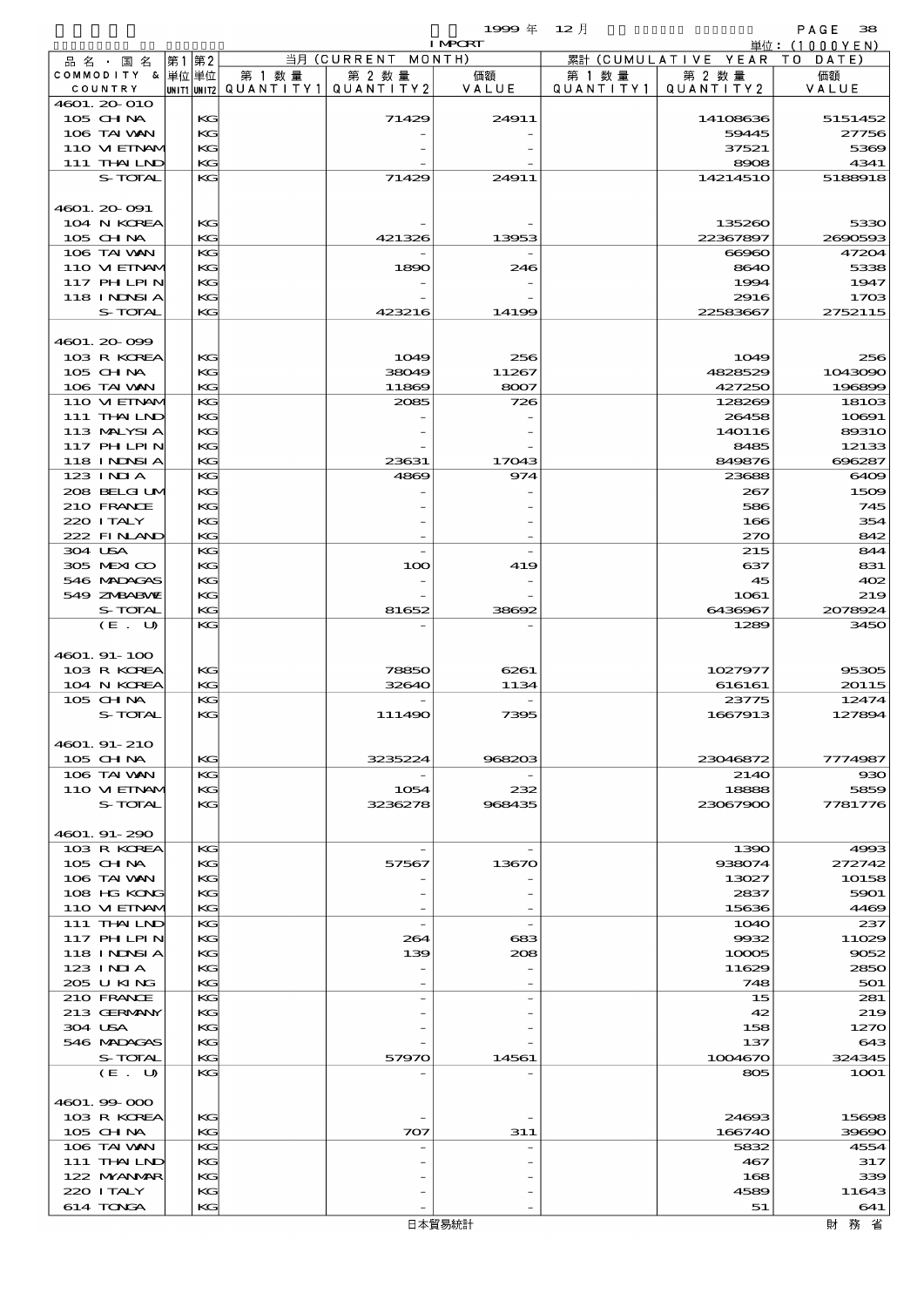$1999 \# 12 \nparallel$  PAGE 39

|         |                                 |    |               |                                 |                                 | <b>I MPORT</b>                    |           |                              | 単位: (1000YEN)  |
|---------|---------------------------------|----|---------------|---------------------------------|---------------------------------|-----------------------------------|-----------|------------------------------|----------------|
|         | 品名・国名                           | 第1 | 第2            |                                 | 当月 (CURRENT MONTH)              |                                   |           | 累計 (CUMULATIVE YEAR TO DATE) |                |
|         | COMMODITY & 単位単位                |    |               | 第 1 数量                          | 第 2 数量                          | 価額                                | 第 1 数 量   | 第 2 数量                       | 価額             |
|         | COUNTRY                         |    |               | UNIT1 UNIT2 QUANTITY1 QUANTITY2 |                                 | VALUE                             | QUANTITY1 | QUANTITY2                    | VALUE          |
|         | 4601.99-000                     |    |               |                                 |                                 |                                   |           |                              | 72882          |
|         | S-TOTAL<br>(E. U)               |    | KG<br>KG      |                                 | 707                             | 311                               |           | 202540<br>4589               | 11643          |
|         |                                 |    |               |                                 |                                 |                                   |           |                              |                |
|         | 4602 10 010                     |    |               |                                 |                                 |                                   |           |                              |                |
|         | 103 R KOREA                     |    | KG            |                                 |                                 |                                   |           | 375                          | 974            |
|         | 105 CH NA                       |    | KG            |                                 | 112                             | 2533                              |           | 2159                         | 7371           |
|         | 106 TAI VAN                     |    | KG            |                                 |                                 |                                   |           | 204                          | 1282           |
|         | 110 VIEINAM                     |    | KG            |                                 |                                 |                                   |           | 4272                         | 884            |
|         | <b>118 INNSIA</b>               |    | KG            |                                 |                                 |                                   |           | 25                           | 256            |
|         | 218 SPAIN                       |    | KG            |                                 |                                 |                                   |           | 145                          | 546            |
|         | S-TOTAL                         |    | KG            |                                 | 112                             | 2533                              |           | 7180                         | 11313          |
|         | (E. U)                          |    | KG            |                                 |                                 |                                   |           | 145                          | 546            |
|         |                                 |    |               |                                 |                                 |                                   |           |                              |                |
|         | 4602 10 021                     |    |               |                                 |                                 |                                   |           |                              |                |
|         | 118 I NJNSI A                   |    | KG            |                                 |                                 |                                   |           | 148                          | 308            |
|         | S-TOTAL                         |    | $K$ $G$       |                                 |                                 |                                   |           | 148                          | 308            |
|         |                                 |    |               |                                 |                                 |                                   |           |                              |                |
|         | 4602 10 022<br>103 R KOREA      |    | KG            |                                 | 78336                           | 4379                              |           | 983198                       |                |
|         | 104 N KOREA                     |    | KG            |                                 | 37120                           | 966                               |           | 426370                       | 57799<br>11990 |
|         | 105 CH NA                       |    | KG            |                                 | 39780                           | 781                               |           | 513935                       | 11518          |
|         | 106 TAI VAN                     |    | KG            |                                 | 306886                          | 13149                             |           | 3654313                      | 177532         |
|         | S-TOTAL                         |    | KG            |                                 | 462122                          | 19275                             |           | 5577816                      | 258839         |
|         |                                 |    |               |                                 |                                 |                                   |           |                              |                |
|         | 4602.10.023                     |    |               |                                 |                                 |                                   |           |                              |                |
|         | 103 R KOREA                     |    | KG            |                                 | 328                             | 406                               |           | 2412                         | 1314           |
|         | $105$ CHNA                      |    | KG            |                                 | 181348                          | 69851                             |           | 3223766                      | 1423377        |
|         | 106 TAI VAN                     |    | KG            |                                 | 2772                            | 1398                              |           | 28105                        | 29976          |
|         | 108 HG KONG                     |    | KG.           |                                 |                                 |                                   |           | 1190                         | 1009           |
|         | 110 VIEINAM                     |    | KG            |                                 | 5541O                           | 17052                             |           | 1036413                      | 327779         |
|         | 111 THAILND                     |    | KG            |                                 | 1150                            | 1132                              |           | 27403                        | 21105          |
|         | 112 SNGAPOR                     |    | KG            |                                 |                                 |                                   |           | 182                          | 339            |
|         | 117 PHLPIN                      |    | KG            |                                 | 1164                            | 750                               |           | 64323                        | 45268          |
|         | <b>118 INNSIA</b>               |    | KG.           |                                 | 8754                            | 4939                              |           | 63906                        | 36495          |
|         | 122 NYANAR                      |    | KG            |                                 |                                 |                                   |           | 2322                         | 1493           |
|         | 208 BELGIUM<br>210 FRANCE       |    | $K$ $G$<br>KG |                                 |                                 |                                   |           | 260                          | 688            |
|         | 220 I TALY                      |    | KG            |                                 |                                 |                                   |           | 780<br>52                    | 1411<br>799    |
| 304 USA |                                 |    | KG            |                                 |                                 |                                   |           | 536                          | 1018           |
|         | S-TOTAL                         |    | KG            |                                 | 250926                          | 95528                             |           | 4451650                      | 1892071        |
|         | (E. U)                          |    | KG.           |                                 |                                 |                                   |           | 1092                         | 2898           |
|         |                                 |    |               |                                 |                                 |                                   |           |                              |                |
|         | 4602 10 029                     |    |               |                                 |                                 |                                   |           |                              |                |
|         | 103 R KOREA                     |    | KG            |                                 | 2250                            | 830                               |           | 2880                         | 1841           |
|         | 104 N KOREA                     |    | KG            |                                 | 2520                            | 727                               |           | 24064                        | 7965           |
|         | $105$ CHNA                      |    | $K$ $G$       |                                 | 777493                          | 266907                            |           | 10342671                     | 4143851        |
|         | 106 TAI VAN                     |    | KG            |                                 | 26099                           | 25341                             |           | 239884                       | 151516         |
|         | 108 HG KONG                     |    | КC            |                                 |                                 |                                   |           | 1051                         | 1209           |
|         | 110 VIEINAM                     |    | KG            |                                 | 82654                           | 33971                             |           | 1234790                      | 535436         |
|         | 111 THAILND                     |    | KG            |                                 | 397                             | 550                               |           | 27347                        | 25401          |
|         | 113 MALYSIA                     |    | $K$ $G$       |                                 |                                 |                                   |           | 790                          | 751            |
|         | 117 PHLPIN<br><b>118 INDSIA</b> |    | KG            |                                 | 82854                           | 61394                             |           | 1051745                      | 801541         |
|         | 122 NYANAR                      |    | КG<br>KG      |                                 | 70624                           | 47203<br>$\overline{\phantom{a}}$ |           | 1179162<br>6765              | 806871<br>3930 |
|         | 123 INIA                        |    | KG            |                                 | $\overline{a}$                  | $\overline{a}$                    |           | 3104                         | 3507           |
|         | 125 SRILANK                     |    | $K$ $G$       |                                 |                                 |                                   |           | 992                          | 470            |
|         | 127 BANCLA                      |    | KG            |                                 | 1700                            | 1285                              |           | 11870                        | 5892           |
|         | 203 SWIDEN                      |    | КG            |                                 |                                 |                                   |           | $\infty$                     | 497            |
|         | 205 U KING                      |    | KG            |                                 |                                 | $\overline{\phantom{0}}$          |           | 5308                         | 9891           |
|         | 210 FRANCE                      |    | KС            |                                 | ဆာ                              | 200                               |           | 12576                        | 84544          |
|         | 213 GERMANY                     |    | $K$ $G$       |                                 | $\boldsymbol{\infty}$           | 219                               |           | 2992                         | 6046           |
|         | 215 SWIZLD                      |    | КC            |                                 |                                 |                                   |           | 140                          | $\infty$       |
|         | <b>217 PORTUGL</b>              |    | KG            |                                 |                                 |                                   |           | 420                          | 747            |
|         | 218 SPAIN                       |    | KG            |                                 |                                 |                                   |           | 305                          | 929            |
|         | 220 I TALY                      |    | KG            |                                 | 912                             | 35187                             |           | 10377                        | 160866         |
|         | 223 POLAND                      |    | $K$ $G$       |                                 | 1800                            | 1773                              |           | 2977                         | 3475           |
| 304 USA |                                 |    | КC            |                                 | 127                             | 1365                              |           | 8923                         | 35229          |
|         | 305 MEXICO                      |    | КG            |                                 | 100                             | 393                               |           | 100                          | 393            |
|         | 316 JAMAICA<br>401 COLMBIA      |    | KG<br>KС      |                                 | $\overline{\phantom{a}}$<br>368 | $\overline{\phantom{a}}$<br>598   |           | 113<br>529                   | 1271<br>801    |
|         | 406 ECUADOR                     |    | KG            |                                 | 25                              | 536                               |           | 141                          | 2439           |
|         | 410 BRAZIL                      |    | KG            |                                 |                                 |                                   |           | 82                           | 2043           |
|         | 501 MERCECO                     |    | KG            |                                 | 120                             | 737                               |           | 1080                         | 2343           |
|         | 517 GHNA                        |    | KG            |                                 |                                 | $\overline{\phantom{0}}$          |           | 929                          | 727            |
|         |                                 |    |               |                                 |                                 | 日本貿易統計                            |           |                              | 財 務 省          |
|         |                                 |    |               |                                 |                                 |                                   |           |                              |                |